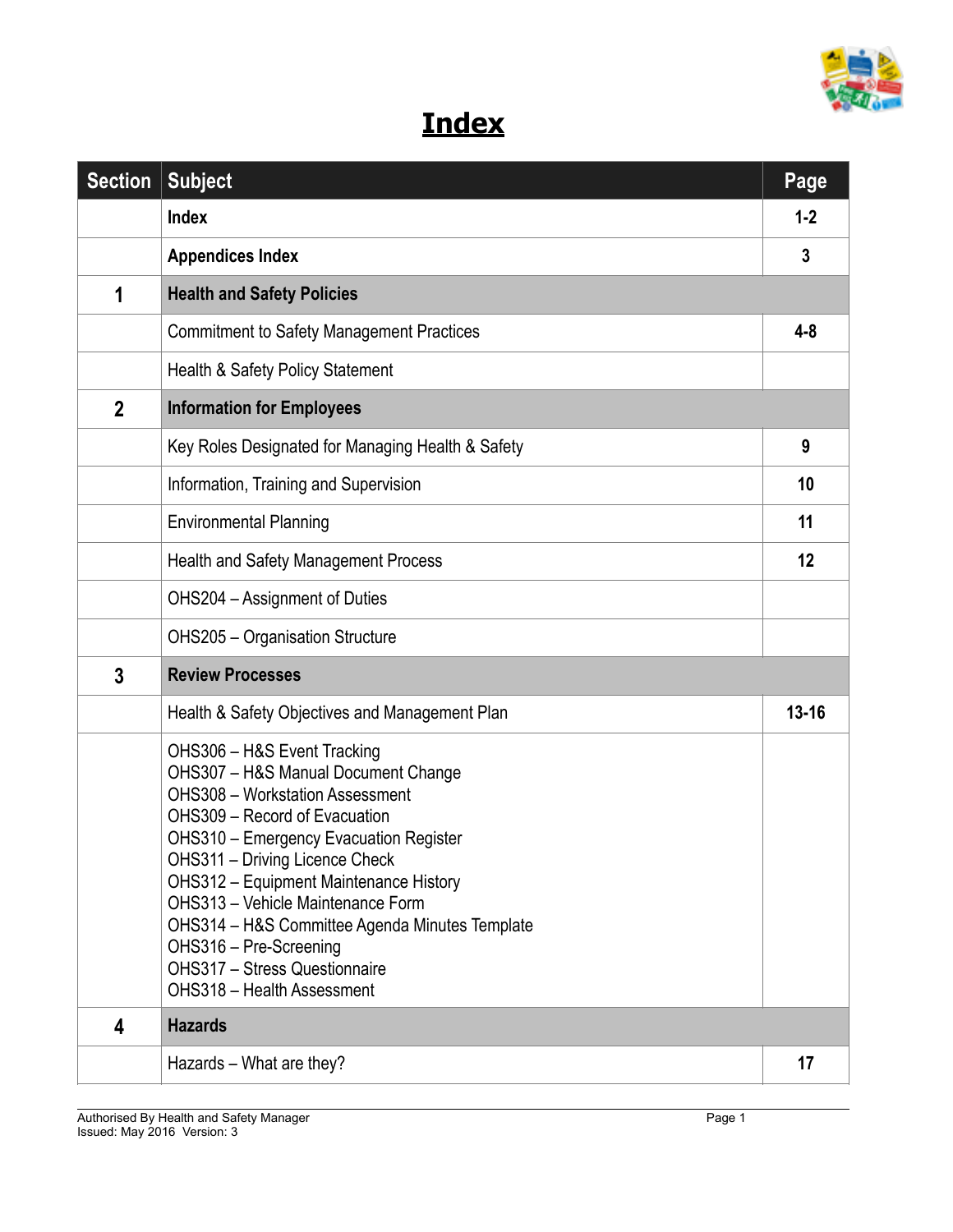

|   | Procedure for systematic identification of hazards                                                                                                        | $19 - 22$ |
|---|-----------------------------------------------------------------------------------------------------------------------------------------------------------|-----------|
|   | <b>Hazard Management Procedures</b>                                                                                                                       | 23-29     |
|   | <b>Hazard Management Cycle</b>                                                                                                                            | 30        |
|   | <b>Health Monitoring</b>                                                                                                                                  | $31 - 38$ |
|   | OHS415 - Hazard Identification Form<br>OHS416 - H&S Site Check List<br>OHS417 - Noise Levels<br>OHS421 - New Hazard<br>OHS422 - Quick Find it Fix it Form |           |
| 5 | <b>Hazardous Substances</b>                                                                                                                               |           |
|   | <b>Hazardous Substances</b>                                                                                                                               | 39-42     |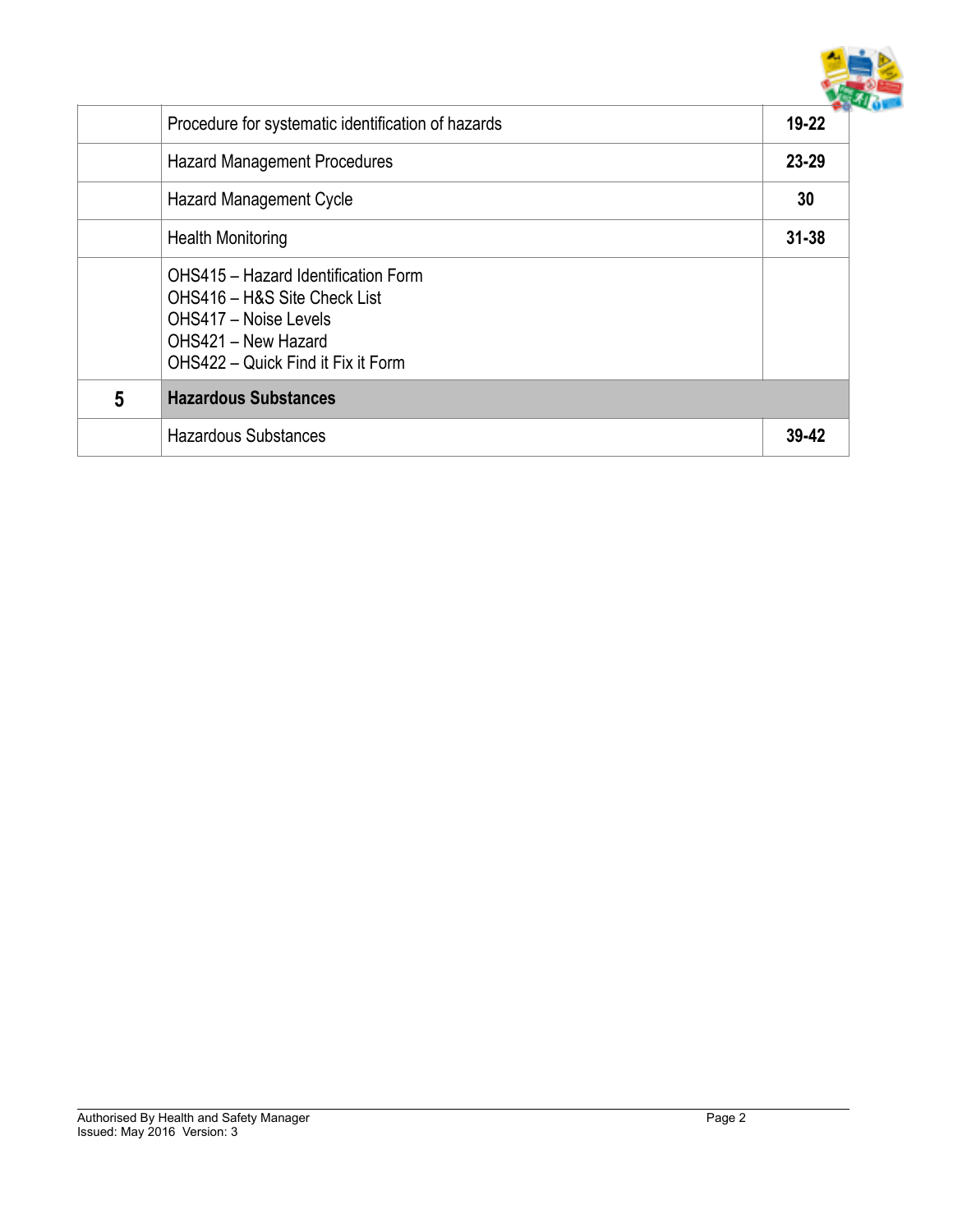

| <b>Section</b>          | <b>Subject</b>                                                                                                                                       | Page  |
|-------------------------|------------------------------------------------------------------------------------------------------------------------------------------------------|-------|
| 6                       | <b>Personnel Protective Equipment</b>                                                                                                                |       |
|                         | Procedures for Issue, Renewal and Maintenance of Personal Protective Equipment                                                                       | 43-44 |
|                         | <b>OHS618 - Personal Protective Equipment</b>                                                                                                        |       |
| $\overline{\mathbf{7}}$ | <b>Inducting New Staff and Training</b>                                                                                                              |       |
|                         | Procedures for Inducting and Training of Staff                                                                                                       | 45-53 |
|                         | OHS719 - New Equipment Form<br>OHS720 - Skills Matrix<br><b>OHS721 - Training Attendance Record</b><br>OHS722 - H&S Induction Program and Checklist  |       |
| 8                       | <b>Accident and Incident Reporting</b>                                                                                                               |       |
|                         | Introduction and Objective                                                                                                                           | 54    |
|                         | Need for Accident Register and Procedures for Reporting, Recording and Investigating                                                                 | 55-63 |
|                         | OHS824 – Record of Accident and Incident Form<br><b>OHS825 - Accident and Incident Overview</b><br>OHS826 - Accident and Incident Investigation Form |       |
| 9                       | <b>Planning and Assignment of Duties</b>                                                                                                             |       |
|                         | Health and Safety Committees. Functions and Procedures                                                                                               | 64-67 |
| 10                      | <b>Emergencies</b>                                                                                                                                   |       |
|                         | General Emergencies and Types of Emergencies                                                                                                         | 68    |
|                         | <b>Emergency Officers Duties and Evacuation Procedures</b>                                                                                           | 69-76 |
|                         | <b>Potential Emergency Situations</b>                                                                                                                | 76    |
|                         | <b>Post Critical Events and Processes</b>                                                                                                            | 77-78 |
|                         | <b>Post Critical Event Flowchart</b>                                                                                                                 | 79    |
|                         | OHS1029 - Call Out List for Emergency Plan                                                                                                           |       |
| 11                      | <b>Contractors</b>                                                                                                                                   |       |
|                         | <b>General and Induction of Contractors</b>                                                                                                          | 80-84 |
| 11a                     | Duties of Persons in Control of the Workplace                                                                                                        |       |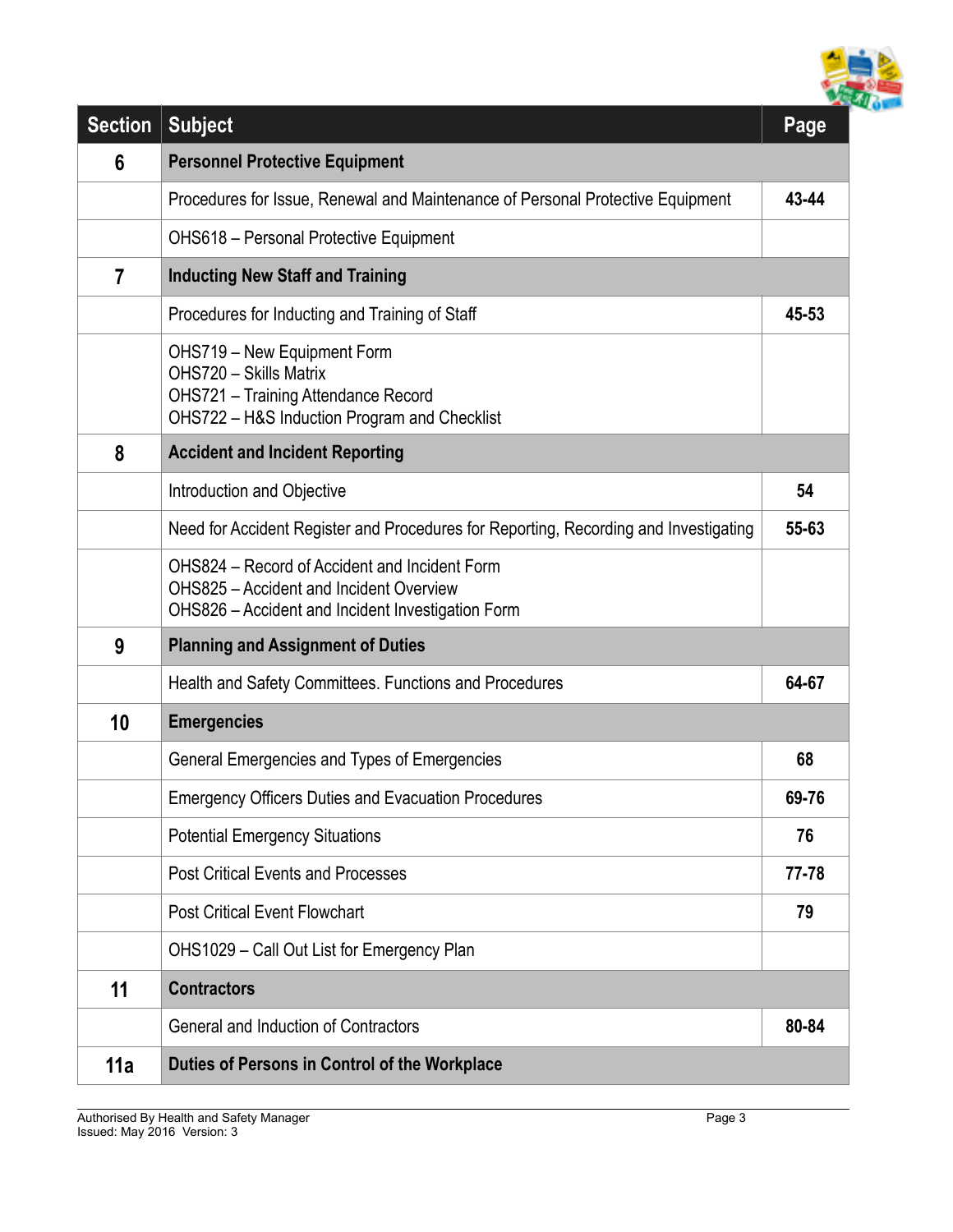

| Definition of Persons in Control of the Workplace and their Duties (PCBU)                                                                                                                                                                                                                                             | 85-88 |
|-----------------------------------------------------------------------------------------------------------------------------------------------------------------------------------------------------------------------------------------------------------------------------------------------------------------------|-------|
| OHS1130 - Contractor Safety Induction<br><b>OHS1131 - Contractor Induction Document</b><br>OHS1132 - Health and Safety Information For Contractors Form<br>OHS1133 - Contractors Acknowledgement of H&S Obligations<br><b>OHS1134 - Contractors Performance Evaluation</b><br><b>OHS1136 - Post Contract Overview</b> |       |

| <b>Section</b>                                                        | <b>Subject</b>                                                                                                |                                                          | Page  |  |
|-----------------------------------------------------------------------|---------------------------------------------------------------------------------------------------------------|----------------------------------------------------------|-------|--|
| 12                                                                    | <b>Rehabilitation</b>                                                                                         |                                                          |       |  |
|                                                                       | 89-92<br>Explanation, Introduction and Process for Rehabilitating an Employee Back In to<br>The Workplace     |                                                          |       |  |
|                                                                       | OHS1235 - Consent Form<br>OHS1236 - Sample Letter to Doctor<br>OHS1237 - Rehabilitation - Return to Work Plan |                                                          |       |  |
| 13                                                                    | <b>Site Specific Safety Plans</b>                                                                             |                                                          |       |  |
|                                                                       | Explanation, Introduction and Process for setting up and maintaining a Site Specific<br>Safety Plan           |                                                          | 93-95 |  |
| <b>Appendix - Index</b>                                               |                                                                                                               |                                                          |       |  |
| <b>Health &amp; Safety Terms and Definitions</b><br><b>Appendix 1</b> |                                                                                                               |                                                          |       |  |
| <b>Appendix 2</b>                                                     |                                                                                                               | <b>Health &amp; Safety Forms List</b>                    |       |  |
| <b>Appendix 3</b>                                                     |                                                                                                               | <b>Records Register</b>                                  |       |  |
| <b>Appendix 4</b>                                                     |                                                                                                               | <b>Hazard Register Forms List</b>                        |       |  |
| <b>Appendix 5</b>                                                     |                                                                                                               | <b>Health and Safety Objectives Management Plan</b>      |       |  |
| <b>Appendix 6</b>                                                     |                                                                                                               | <b>Management Health and Safety Responsibilities</b>     |       |  |
| <b>Appendix 7</b>                                                     |                                                                                                               | <b>Document (Manual) Control</b>                         |       |  |
| <b>Appendix 8</b>                                                     |                                                                                                               | <b>Specialist Advisors for Managing Specific Hazards</b> |       |  |
| <b>Appendix 9</b>                                                     |                                                                                                               | <b>Emergency Plan (Bound Booklet)</b>                    |       |  |

Authorised By Health and Safety Manager **Page 4** and the state of the state of the state Page 4 Issued: May 2016 Version: 3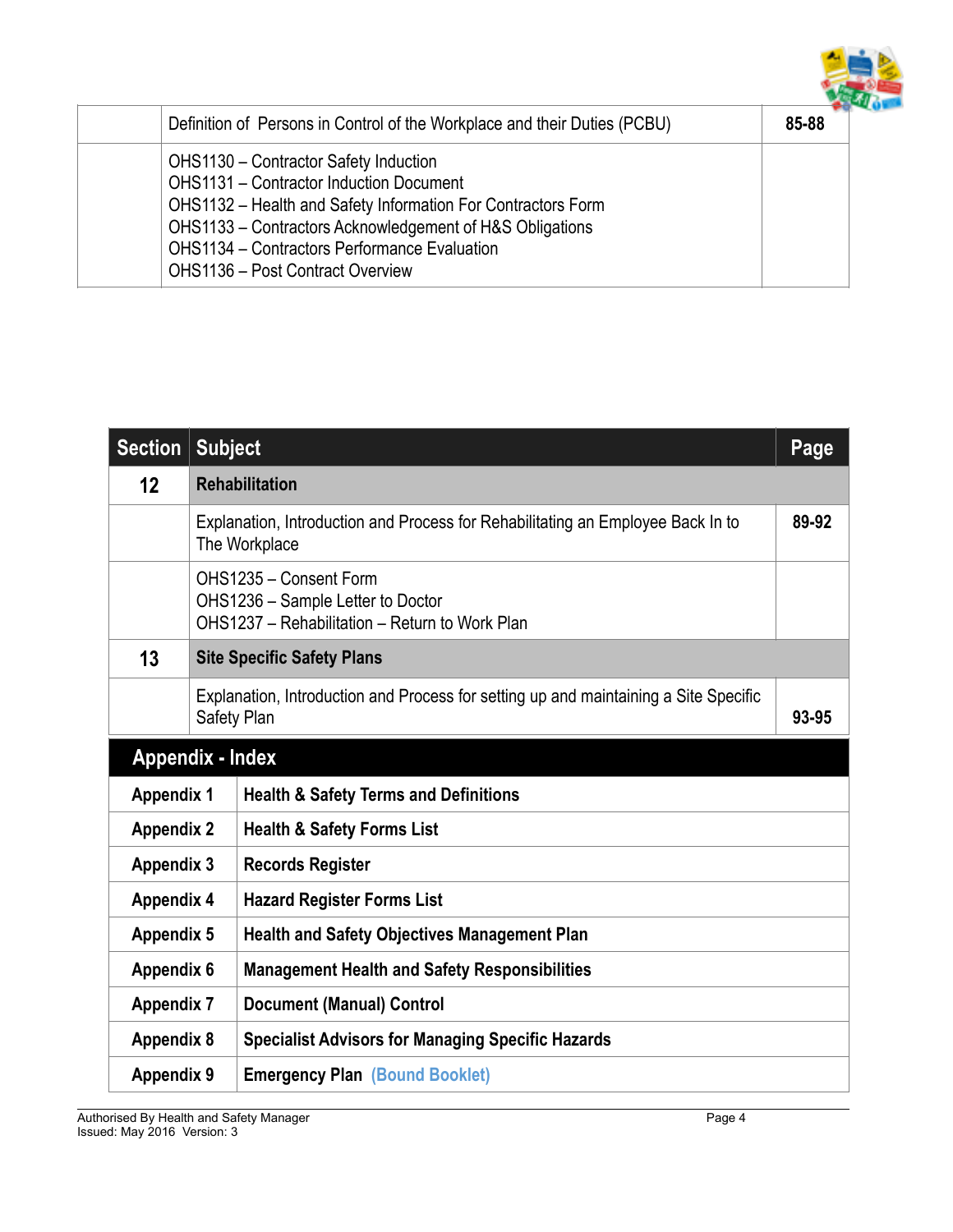

| <b>Appendix 10</b> | <b>Hazards Based Training Needs Analysis Plan</b>      |
|--------------------|--------------------------------------------------------|
| <b>Appendix 11</b> | <b>Health &amp; Safety Manager Induction Checklist</b> |
| <b>Appendix 12</b> | <b>Training Requirements</b>                           |
| <b>Appendix 13</b> | <b>Fire Extinguisher Facts</b>                         |
| <b>Appendix 14</b> | <b>Competency Register</b>                             |
| <b>Appendix 15</b> | <b>Computer Work Stations</b>                          |
| <b>Appendix 16</b> | <b>Accident Summary Register</b>                       |
| <b>Appendix 17</b> | <b>Visitors Register</b>                               |
| <b>Appendix 18</b> | <b>Employee Participation in Health and Safety</b>     |
| <b>Appendix 19</b> | <b>Visitor Pass Procedure</b>                          |
| <b>Appendix 20</b> | <b>Staff Code of Conduct</b>                           |
| <b>Appendix 21</b> | <b>Stress Management</b>                               |
| <b>Appendix 22</b> | <b>Travel and Accommodation Policy</b>                 |
| <b>Appendix 23</b> | <b>Motor Vehicle Policy</b>                            |
| <b>Appendix 24</b> | <b>Eye Inspection and Glasses</b>                      |

## **1. HEALTH AND SAFETY POLICIES**

## **Commitment to Safety Management Practices**

## **Changing workplace culture is everyone's responsibility.**

The Government can have an influence on workplace culture though various policy tools like ACC legislation and the Health and Safety at Work Act 2015. The Government thinks that at present there are not enough tools in place for the Government to persuade and require those employers who are not complying with the HSW Act to comply. The Government also thinks that the requirements for communication between employers and workers give only a passive role to workers and that this is unlikely to produce the best results. The objective of this Health and Safety Programme is to provide a practical system for understanding, managing and implementing the components required to comply with the Health & Safety at Work Act. The Company is committed to health and Safety and will ensure, so far as is reasonably practicable, the health and safety of all our workers and other persons who may be put at risk from our work.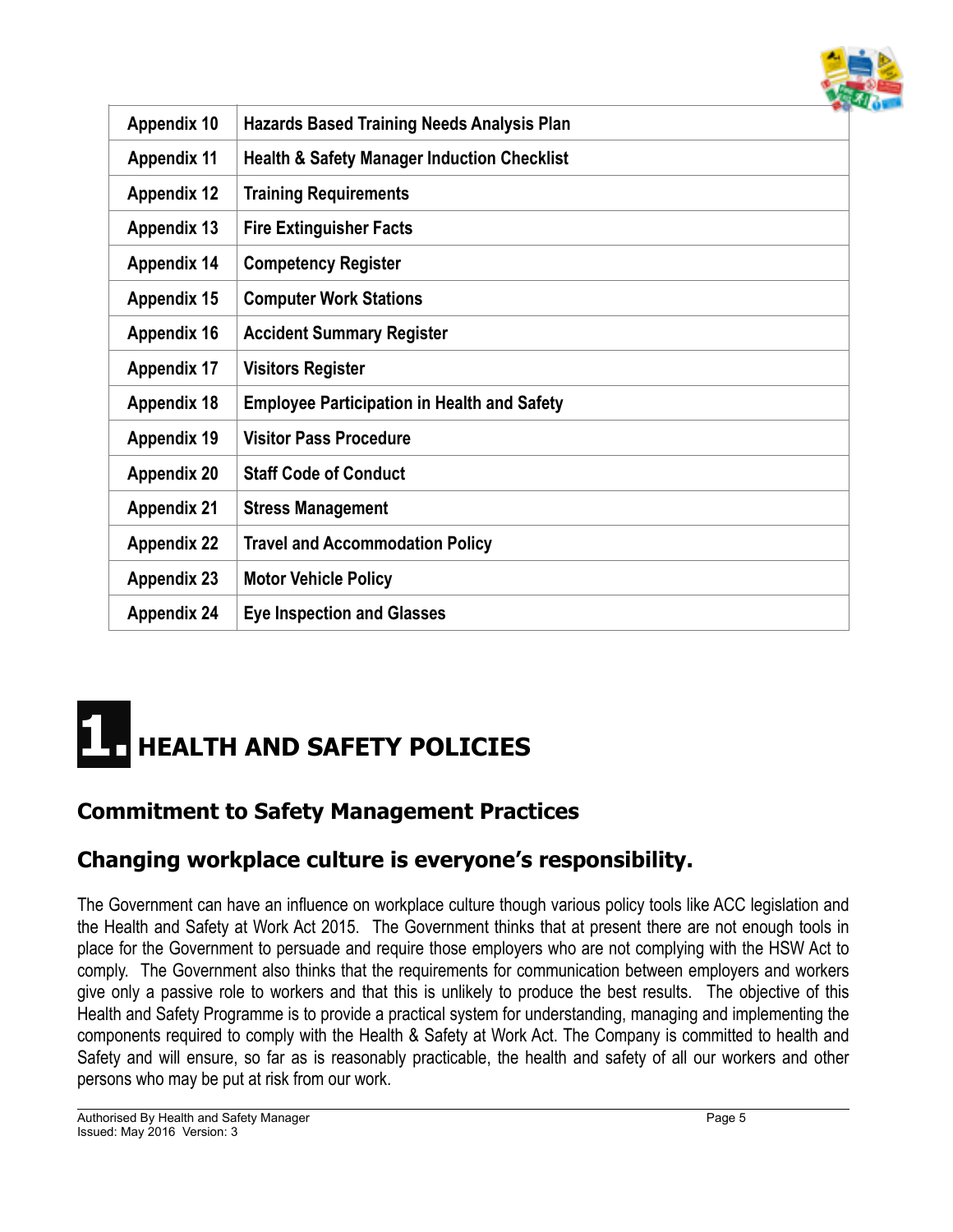

Management acknowledges and accepts its' responsibilities for health and safety standards in our workplaces. However, we seek co-operation from all workers in achieving our health and safety objectives and expect that workers will:

- Take reasonable care for their own health and safety;
- Take reasonable care they do not adversely affect the health and safety of other persons;
- Follow our policies and procedures;
- Comply with any reasonable instructions given;
- Identify hazards, assess and control risks to health and safety that are under their control;
- Use any Personal Protective Equipment (PPE) provided; and
- Report all hazards, accidents and incidents (events) to their supervisor in a timely manner.

In particular when implemented correctly, this Health and Safety System helps us address our primary duty "to ensure, so far as reasonably practicable, the health and safety of our workers while they are at work" and our duty "to ensure that the health and safety of other persons is not put at risk from work we carry out".

#### **1. Management Commitment**

Health and Safety Management, as with all elements of management, must be driven from the top if it is to be successful.

If applied systematically and thoroughly, this Health and Safety System and Processes will enable successful implementation of, and continued improvement to our existing H&S system.

Effective use of this H&S system, will lead to reduced operating costs, by reducing injuries to people, as well as damage (\$ losses) to buildings, machines equipment and materials.

#### **2. Promote the Health and Safety Policy and Procedures**

Implement Health & Safety Procedures, to achieve legal compliance and beyond this the proven Safety Management Practices that are necessary to achieve an effective H&S Program. Our health and safety program provides us with the ability to specifically show:

- Our commitment to safety management;
- Our objectives for monitoring and improving health and safety;
- Our workplace safety procedures including risk management (a system for identifying hazards and controlling the risks to health and safety);
- How we provide safe plant, machinery and equipment;
- The facilities we provide for the welfare of workers;
- How we provide information training and supervision to our workers;
- Our event reporting, recording and investigation procedures, including **notification of notifiable events** to WorkSafe NZ; ( **more information supplied in Section 13, Site Specific Safety Plans)**
- Our worker participation process;
- Our emergency planning for our workplace(s);
- How we monitor and review our health and safety performance;
- How we provide and maintain Personal Protective Equipment (PPE) to all workers;
- Our process for informing WorkSafe NZ of any notifiable works; and
- Visible evidence of our system in operation.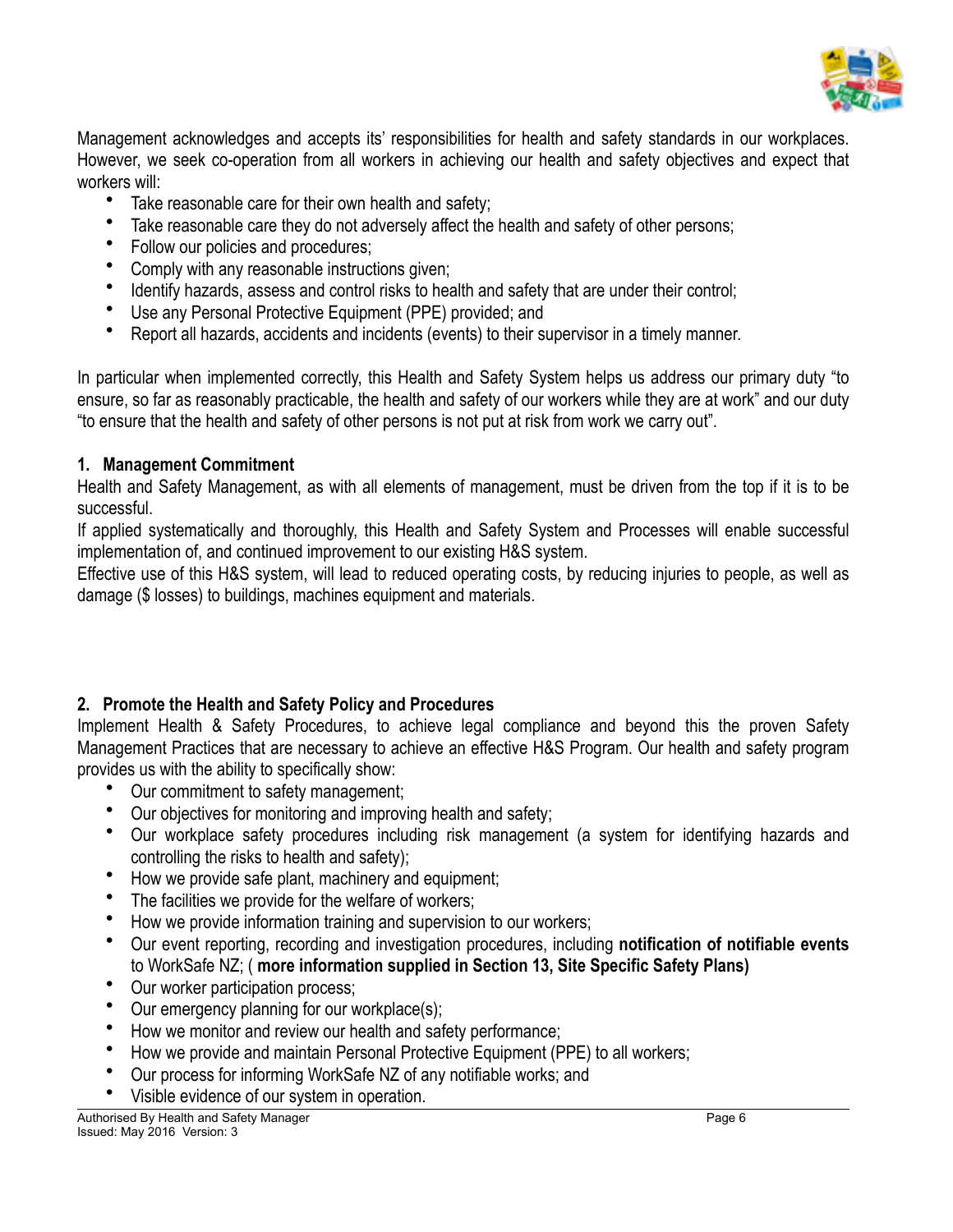

Our health and safety system contains a set of Health and Safety Objectives (Appendix 5).

These objectives help us manage our health and safety duties, ensure we implement our health and safety system effectively and demonstrate continuous improvement in health and safety.

We will use these objectives as a guide and each objective will be put in place progressively.

Objectives will be reviewed at our Health and Safety Meetings using the Health and Safety Meeting Checklist.

This Health & Safety Policy will be reviewed every two years. The review will take into account its relevancy in current operational and legislative climate.

#### **3. Elect and appoint a Health and Safety Policy & Planning Committee**

To manage all of the actions required for improving the Health & Safety performance at each location. Committee to consist of Safety Representatives, Staff and Supervisors/Managers.

#### **1.4. Write and promote a Health and Safety Improvement Plan**

With specific objectives and a timetable for implementation. Plan to be revised and issued annually. **Note:** Where improvement plan objectives exceed delegated authorities, these plans/recommendations must be authorised by a senior manager.

#### **5. Assign specific Health and Safety responsibilities\***

To all mangers and key staff, to carry out all required actions and to promote H&S Policy and Program activities. \* Management position descriptions will include **annual** performance reviews of designated H&S responsibilities. Health and Safety Manager, Senior Operations Manager and Supervisor will have annual Key Performance Indicator Reviews (KPI's). Performance measure will be over a number of topics relevant to their positions: Communication, Meetings, Accident, Incident, Near Miss and Environmental reporting, Documentation, Post-Contract Reviews, Legislation, Site Assessments, Hazard Identification, Rehabilitation, Equipment, Staff, Training and Culture.

All of these measures will be evaluated to appraise the staff's individual Health and Safety performance and these appraisals will be carried out by Management and will be carried out either on the anniversary of a working starting with the company or following a change in role or within a lesser time frame should their role have changed within the organisation.

#### **6. Health and Safety Information (Legislation)**

We have registered to receive regular newsletters regarding updates and changes from Worksafe NZ. Any information received via email will be forwarded to the relevant department and Managers within our organisation. Worksafe NZ website will be visited each month and information regarding Health and Safety in our industry will be downloaded and stored for access by all workers. All information received will be assessed against our company's current Health and Safety Policy and management procedures to ensure its compliance and conformance with relevant requirements.

#### **7. Carry out an annual program of internal and external audits.**

Each internal audit [called an annual self-assessment by ACC if you are following the ACC WSMP model to be followed by corrective actions to minimise risk exposure and preventive action, to reduce the likelihood of a recurrence. External audits to be carried out at an annual frequency, six months after the internal audit.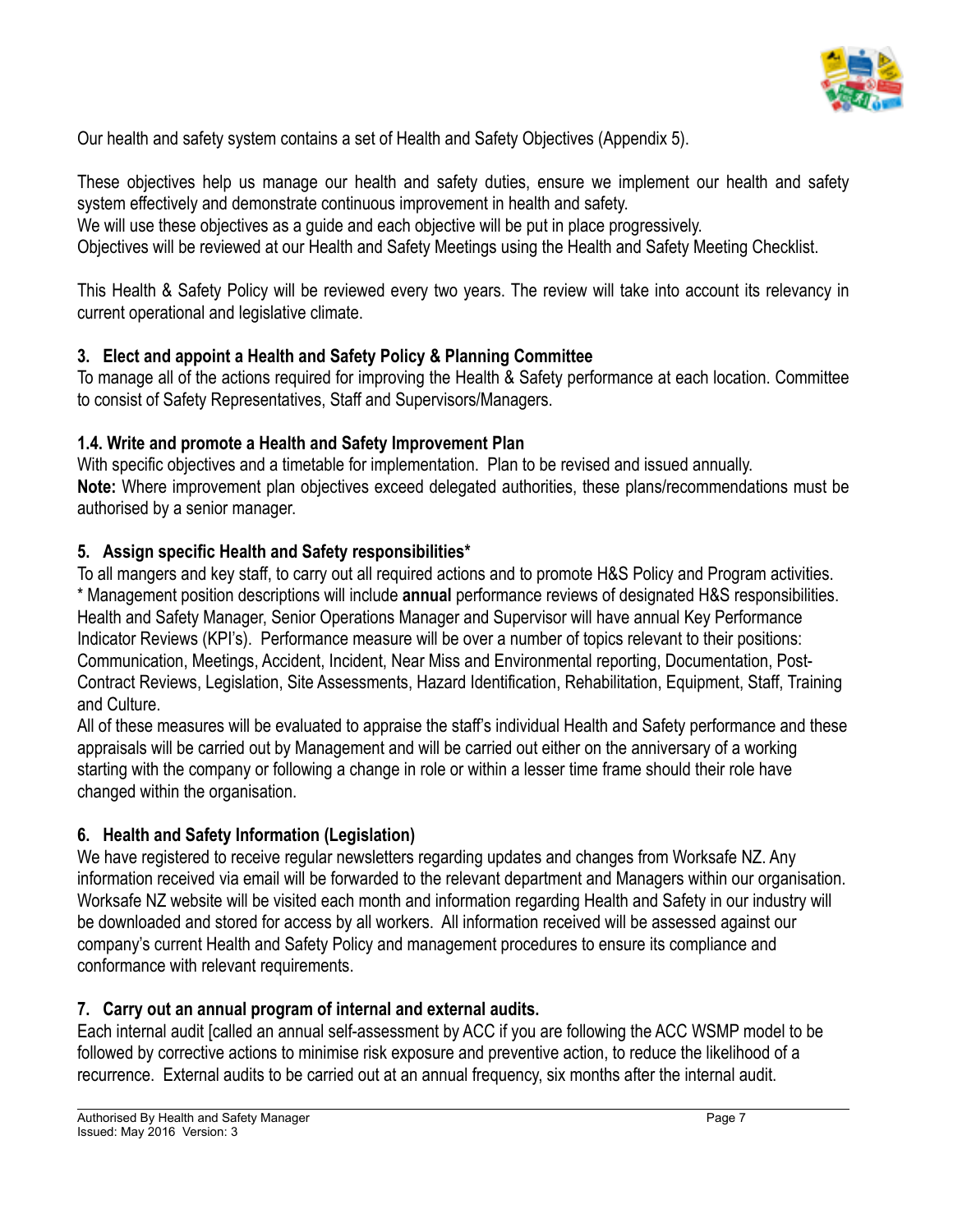

**Following this process the annual improvement plan and associated objectives will be updated and reissued.**

#### **Self-Assessment**

Our Health and Safety Policy states as part of our H&S Process that each site undergo a self-assessed Health and Safety Audit on a regular basis to ensure all sites remain safe. These audits are completed as a minimum on a monthly basis.

#### **8. Control of Health and Safety Documents (Document Control Process)**

Our Health and Safety documents and information will be reviewed by the health and safety committee at their regular meetings. Changes will be made to the documents and information if the committee deems necessary. When creating, updating or altering health and safety documentation new documents are recorded with an issue date and version number, if appropriate. This is to track the health and safety Objectives and to ensure that everyone has the most current documents and information. It is the role of the health and safety manager or designated individual to ensure that if a document or information is updated or revoked that all workers are notified and receive the new documentation. Health and Safety documents are reviewed individually as the need for improvement or change arises. (See Appendix 5, if there is more than one H&S Manual, then Appendix 7 is also utilised). Records Register (Appendix 1, notes where records are located, the method of retention and the period for retention, along with the identification, Collection, Indexing, Filing, Storage, Maintenance and Disposal of records)

#### **9. Availability of Health and Safety Information and Meetings**

All office staff have access to all the health and safety information which is stored on the shared Drive. All site staff have regular meetings (Daily Toolbox Meetings on sites where required) to ensure that everyone is kept up to date with changing health and safety information.

Workers and contractors will be required to attend regular Health and Safety meetings where Health and Safety Issues will be discussed, and at the Daily Tool Box Meetings examples of these topics being discussed will cover: Activities being undertaken and the associated hazards, Incidents, Accidents and Near Misses.

If there is any significant change in our health and safety processes or documentation then a meeting will be called for all staff to attend. The Health and Safety Manager will maintain a workplace resource reference form and this will be held on the H&S Noticeboard.

These regular safety or toolbox meeting attended by all workers / subcontractors are documented, with the minutes including the meeting points, and a list of attendees.

Personal Protective Equipment, Plant and Equipment, Task Analysis Sign offs, Site Assessments, Emergency Plan, First Aid, Safe Operating Procedures, Responsibilities, Waste Management, Site Rules, After Hours Procedures, General Public, Movement around the Site, Hazardous Substances, Competency and Training Requirements, Inductions etc.

#### **10. Corrective Actions & Management Review.**

After each Management Review, the H&S Improvement Plan should be updated and agreement negotiated with the location or divisional Manager, to correct all the physical deficiencies and implement any other recommendations such as training and updating of procedures etc.

#### **1.11. Worker Engagement and Communication**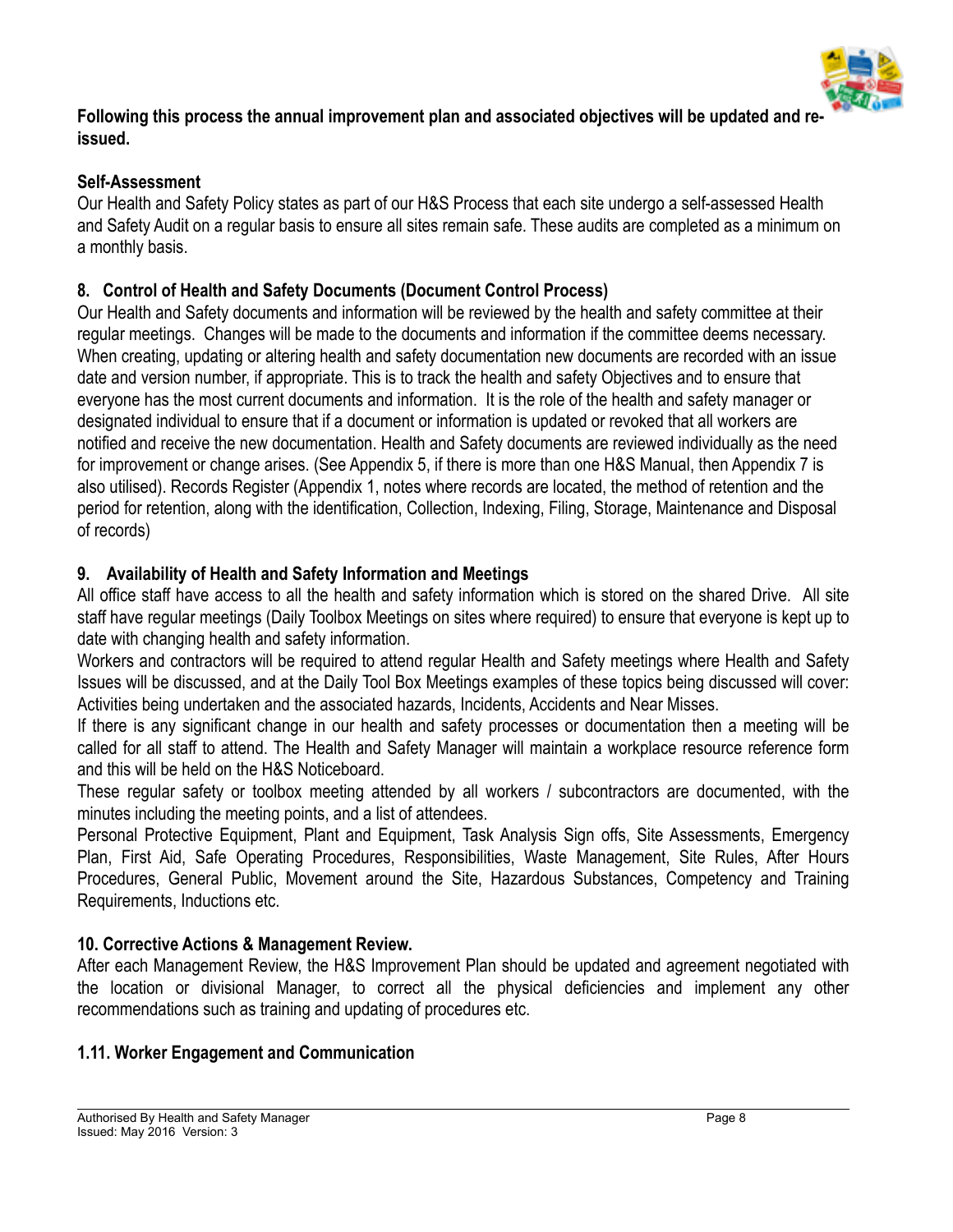

All relevant Health & Safety information will be displayed in all main work areas, lunchrooms and meeting rooms. Information will be on designated notice-boards, and changed and updated on a regular basis. Information will include Safety Meeting action minutes and regular Health & Safety Topics.

Appropriate communication will be established with all persons in our workplace to ensure all information regarding safety is passed on and that all workers have an opportunity to participate in all matters relating to safety.

As a Person Conducting a Business or Undertaking (PCBU) we will engage with our workers to help us:

- Identify hazards and assess risks;
- Make decisions about ways to Eliminate or Minimise risks;
- Make decisions about the adequacy of our health and safety facilities; and

• Decide on appropriate worker participation practices.

This will involve:

- Sharing information on health and safety with our workers;
- Allowing our workers to express their views, raise work health and safety issues and contribute to the decision making process;
- Taking into account the views of workers;
- Advising workers of the outcome of any discussions and decisions; and
- Involving any Health and Safety Reps in our discussions.

#### We will do this by:

- Inducting all workers to our job sites;
- Discussing job based hazards and risk controls with workers;
- Ensuring workers have an opportunity to participate in health and safety via Toolbox Meetings and by having (where applicable) health and safety representatives;
- Holding regular Health and Safety Meetings with management, workers and their representatives (as applicable);
- Agreeing (as a group) on any required actions and documenting these in our Toolbox Meetings Checklist; and
- Distributing/making Safety Meeting outcomes available to all workers.

#### **1.12. Injury Management Policy**

The management of this company will support the safe and early return to work of injured workers. As an employer we take all practicable steps to assist injured workers in vocational rehabilitation, where the worker is able to return to the same job.

Good business reasons for having effective injury management systems include:

- Holding on to workers
- Reducing lost work time due to injury
- Avoiding costs of recruitment and training
- Reducing compensation costs associated with long-term disability.
- Providing and maintaining adequate facilities for the welfare of our workers.

#### **1.13. Appropriate medical treatment and management**

When a worker reports an injury they should seek appropriate medical treatment and management – first aid onsite and / or a visit to a GP or A&E. The injury must be reported to their appropriate manager as soon as possible. If the worker does see a doctor they must tell their manager how they got on. Such as:

1. The diagnosis of the injury or condition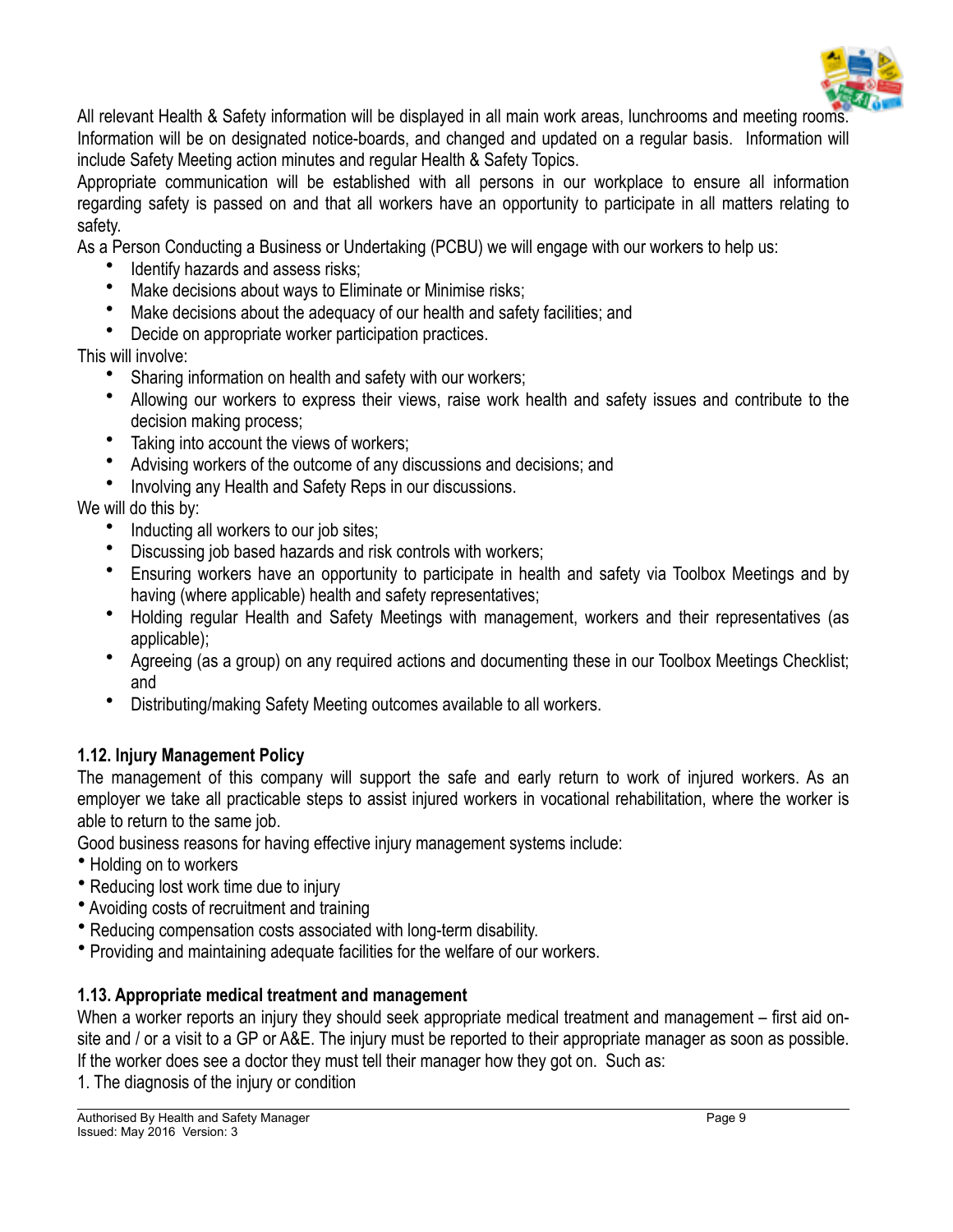

- 2. The type of treatment prescribed (e.g. physiotherapy, medication)
- 3. Advice on work tasks and hours, activities and pain relief.

The worker, Managers and the Health and Safety Manager should discuss the treatment provider's plan and implications for the workplace. The Manager may need to consider work options such as modified work tasks, graded return to work, and a worksite assessment.

#### **1.14. Record the injury and complete an investigation**

Ensure the incident/injury register is updated when a worker reports and injury. Complete an investigation to identify hazards and contributing factors. Identify possible action that could be taken to prevent similar injuries or medical conditions occurring again.

#### **1.15. Maintain contact with the worker and discuss return to work options**

When a worker has been prescribed time off work, someone needs to be assigned to keep in contact with the worker. It is important to discuss:

- 1. Worker concerns about job security and demands awaiting their return Workplace issues and changes
- 2. Different methods of return
- 3. Issues of getting to and from work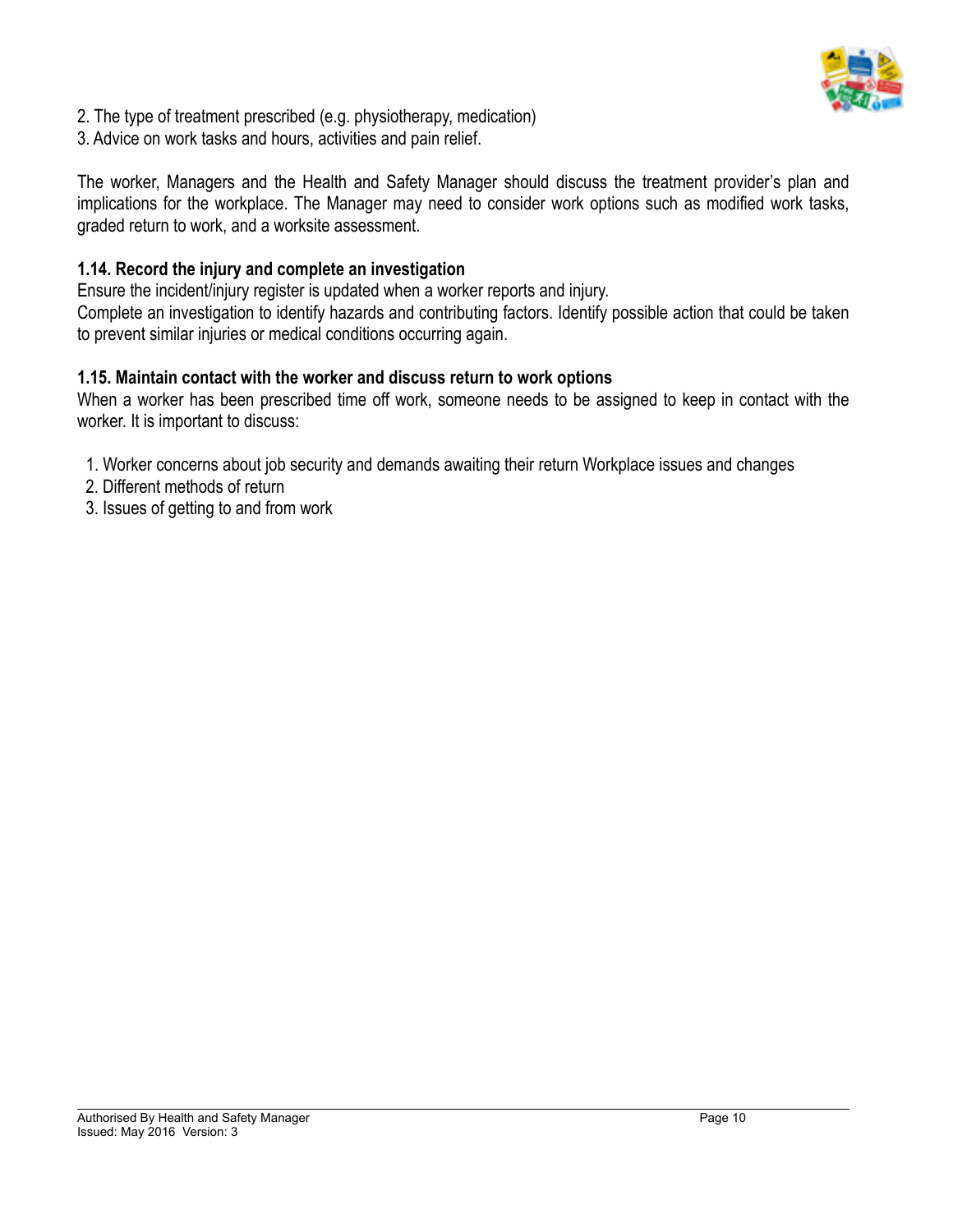

# **2. INFORMATION FOR EMPLOYEES (Workers)**

## **KEY ROLES DESIGNATED FOR MANAGING HEALTH & SAFETY**

| <b>Role</b>                                                      | <b>Responsibility</b>                                                                                                                                                                                                                                                                                                                                                                                                                                                                                                                                                                          |
|------------------------------------------------------------------|------------------------------------------------------------------------------------------------------------------------------------------------------------------------------------------------------------------------------------------------------------------------------------------------------------------------------------------------------------------------------------------------------------------------------------------------------------------------------------------------------------------------------------------------------------------------------------------------|
| <b>Director</b>                                                  | Operational for ensuring the health and safety performance of company                                                                                                                                                                                                                                                                                                                                                                                                                                                                                                                          |
| <b>Health and Safety</b><br><b>Manager</b>                       | Manage the H&S System.<br>Produce monthly written reports summarizing: Accidents by root cause, incidents and near<br>misses and training provided to staff. Regular reporting to the Board.<br>Attend bi-monthly H&S Committee Meetings.                                                                                                                                                                                                                                                                                                                                                      |
| <b>H&amp;S Committee</b><br>Chairperson                          | Provide external guidance and watchdog on the processes and adherence to them<br>Chair the bi-monthly H&S Committee Meetings.                                                                                                                                                                                                                                                                                                                                                                                                                                                                  |
| <b>H&amp;S Committee</b><br><b>Secretary</b>                     | Attend bi-monthly H&S Committee Meeting and take minutes.<br>Send copy of minutes to appropriate managers.<br>Update the "H&S Event Tracking Sheet" the day before the H&S and provide a copy to all<br>attendees.                                                                                                                                                                                                                                                                                                                                                                             |
| <b>Managers and</b><br><b>Supervisors</b>                        | Manage the day-to-day H&S Compliance of their area within organisation allocated to them.<br>i.e. staff induction, monthly audits, accident reporting and investigation, hazard identification<br>routine and non-routine activities, evacuation management and contractor induction.<br>Copy all relevant paperwork to H&S Committee Members and Health and Safety Manager.<br>Check H&S Notice boards for their location.<br>Managers/Supervisors participate in regular safety meetings or toolbox meetings in which the<br>workers also attend, their job titles are noted in the minutes. |
| <b>Health &amp; Safety</b><br><b>Committee</b><br><b>Members</b> | Attend bi-monthly H&S Committee Meetings.<br>Be a watchdog for H&S for the area within organisation allocated to them; inductions, monthly<br>audits, accident management, hazard management, evacuations.<br>Complete "H&S Event Tracking Sheet" for their area within organisation allocated to them 2<br>days prior to H&S Committee Meeting - give to H&S Committee Secretary.<br>Periodically Check H&S Notice boards for allocated locations.                                                                                                                                            |
| <b>Fire/Evacuation</b><br><b>Wardens</b>                         | Coordination of evacuation procedures. Fire Safety Inspections. Make recommendations to<br>improve effectiveness of evacuations                                                                                                                                                                                                                                                                                                                                                                                                                                                                |
| <b>First Aiders</b>                                              | Attend refresher training as required.<br>Administer first aid as required.<br>Maintain first aid supplies and register.                                                                                                                                                                                                                                                                                                                                                                                                                                                                       |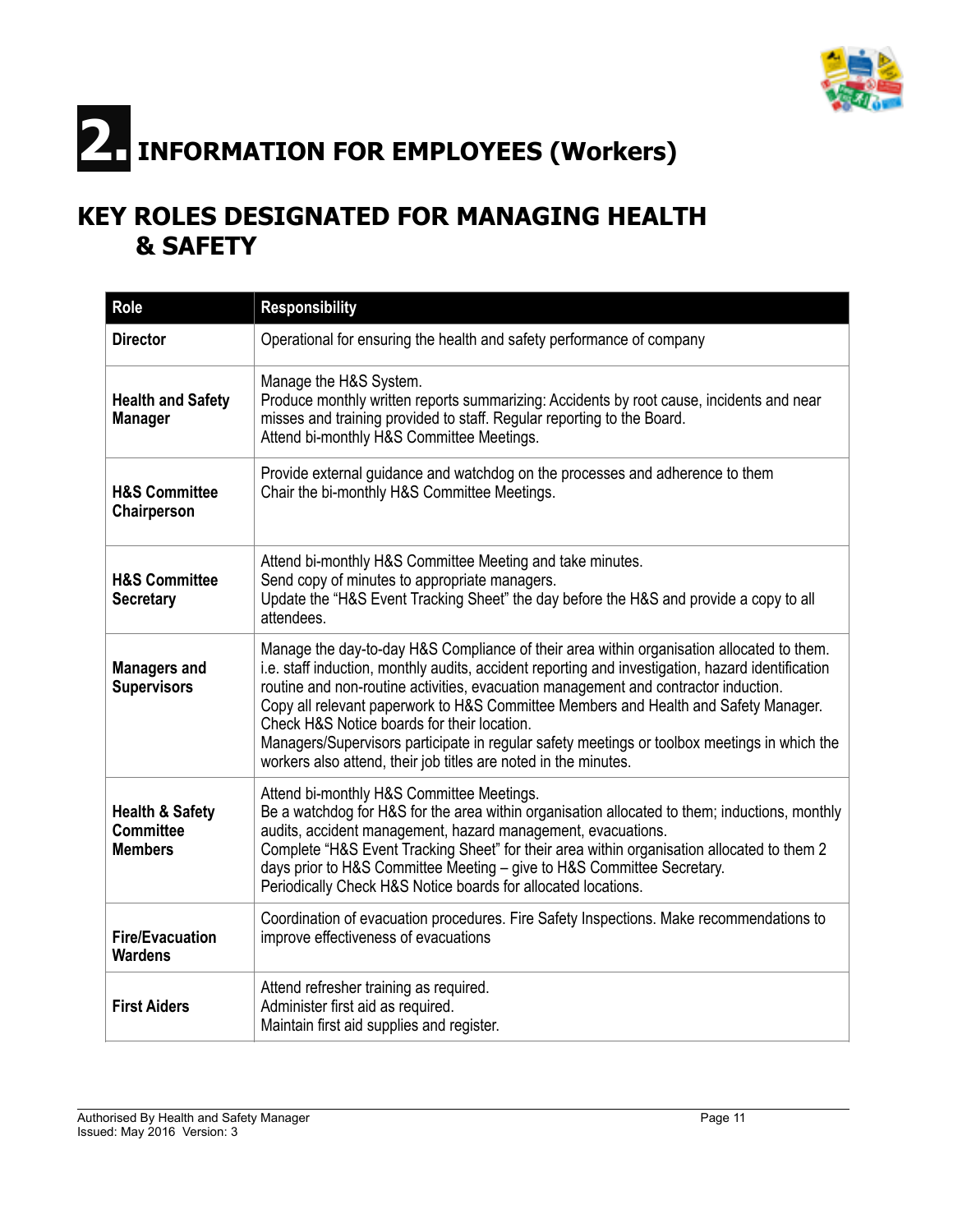

|                 | To investigate accidents, incidents and near misses to determine cause, whether a significant |
|-----------------|-----------------------------------------------------------------------------------------------|
| <b>Accident</b> | hazard was involved and recommend corrective actions.                                         |
| Investigators   | Discuss findings with Managers and report findings to the Health and Safety Manager.          |

#### **Information, Training and Supervision**

- We will ensure all workers are sufficiently competent to do their work safely or are supervised by a competent person.
- We will ensure that all contractors are sufficiently competent and hold all the relevant qualifications for the work they are engaged to carry out.
- We will ensure workers receive adequate and readily understandable information, training, instruction and supervision relevant to the work they are doing (e.g. working at height, confined space entry etc).
- Inexperienced workers will be supervised at all times until they are deemed competent to carry out work unsupervised.
- Workers will also be trained in the safe use of equipment, including the use and maintenance of Personal Protective Equipment (PPE).
- We will maintain a record or worker training in our Training Plan and Register and ensure it is updated regularly.
- Supervisors will complete Internal and External training to ensure they are competent in health and safety management.
- The Hazard Register will be used at regular intervals to refresh workers on the workplace hazards and the required risk controls.
- Worker training needs will be discussed at Toolbox Meetings and training scheduled as part of our ongoing up skilling programme.
- Training needs will be documented in the Toolbox Meeting Checklist and in individual Training Plan and Registers.
- Any event (accidents, incidents or near miss) where a lack of adequate training has been identified as a factor contributing to the event, will be raised and discussed at a health and safety Toolbox Meeting.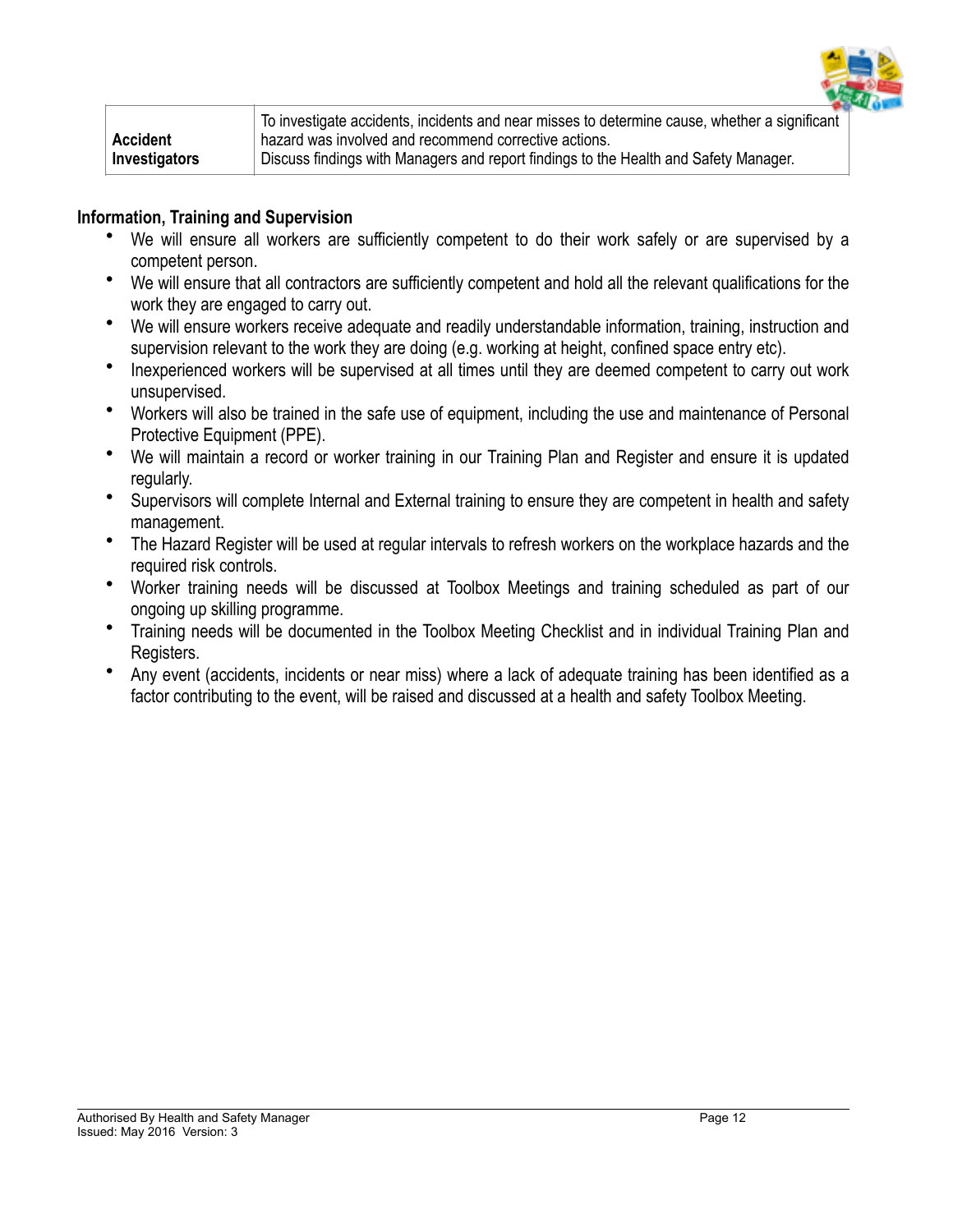

#### **1. Understanding of Responsibilities**

Demonstrate knowledge of Health & Safety responsibilities.

#### **2. Performance against Responsibilities**

Be effective in carrying out responsibilities. Ensure health & safety standards are met.

#### **3. Accident /Incident Management**

Ensure timely and accurate reporting and recording of accidents and/or incidents. Ensure accidents and incidents are investigated.

#### **4. Hazard Management**

Ensure hazards are identified, assessed, controlled and monitored. Ensure staff are told of significant hazards they may be exposed to and the controls in place to prevent harm.

#### **5. Emergency Management**

Ensure workers know what to do in an emergency.

#### **6. Contractor/Visitor Management**

Contractor safety performance is assessed and monitored.

#### **7. Safety Communications**

Regular safety communications with workers. E.g. emails, phone calls, noticeboards and meetings. Know where and when to find information and specialist advice.

#### **8. Training & Supervision**

Ensure training needs assessed and appropriate training delivered. Ensure new staff are supervised until deemed competent to work unsupervised.

#### **9. Leadership & Objectives**

Set example, walk the talk, set objectives.

#### **10. Safe Housekeeping/Inspections**

Encourage tidy workplace and regular hazard inspections. Ensure plant preventative maintenance is actioned.

#### **11. Safety Committee Contribution**

Encourage worker participation in health & safety matters and use the safety committee as a resource.

#### **12. Overall Safety Management**

Demonstrate commitment to health & safety

#### **13. Environmental Planning**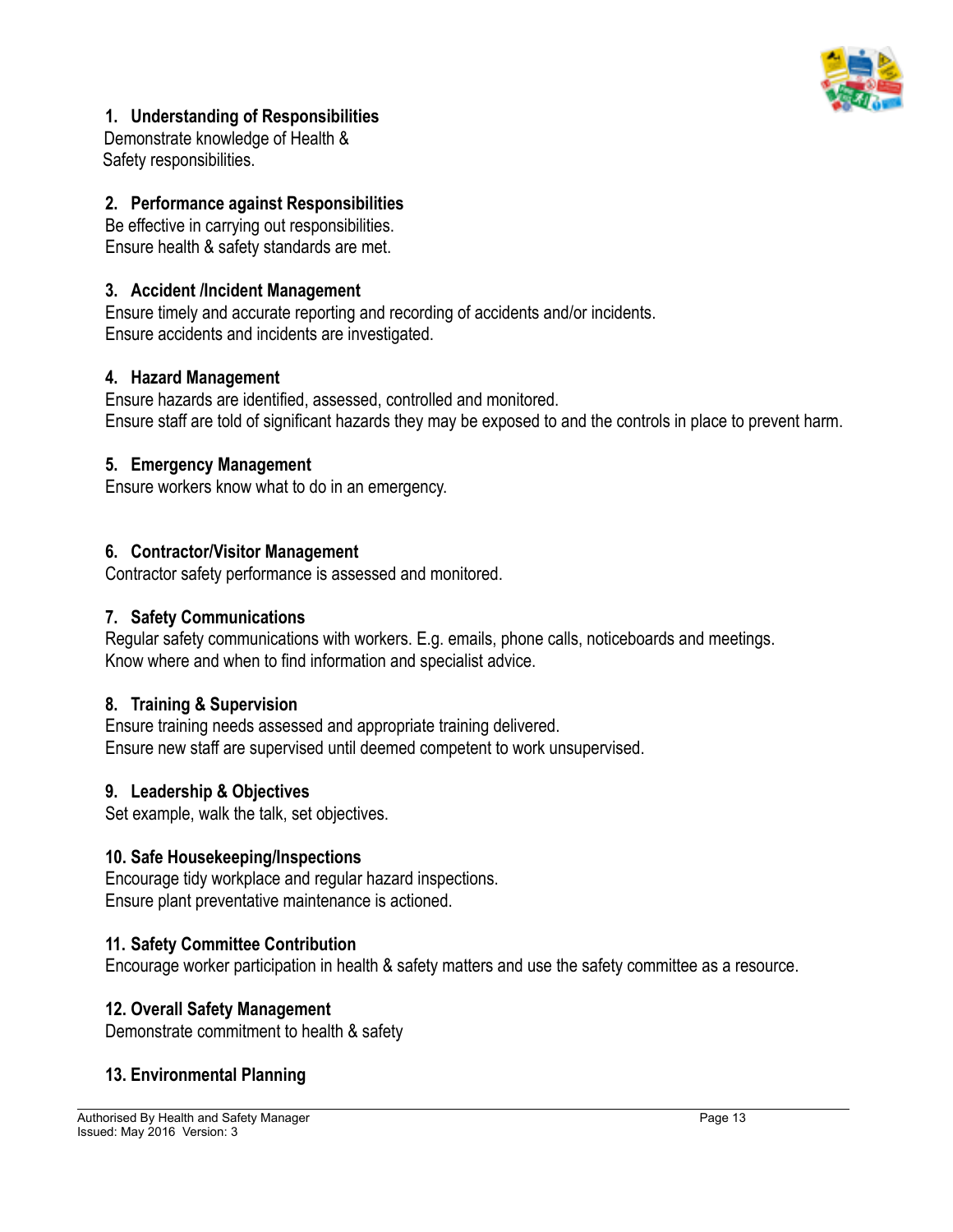

The company recognizes the danger to the environment that hazardous substances, chemicals and some waste that refurbishment work can pose.

 We will pursue all endeavors to ensure that no activity or action or inaction of their work will result in environmental damage or pollution.

Spill procedures will be in place and all hazardous substances and wastes will be removed in an appropriate manner. Chemicals will be used, stored and dispensed in an environmentally friendly manner, in line with the information given on the Material Safety Data Sheet.

Workers will be trained in environmental procedures which will include induction. Training will be recorded and retraining will occur on a 6-12 monthly basis or as required. Contractors will be questioned regarding their environmental policies and procedures prior to a contract being agreed to.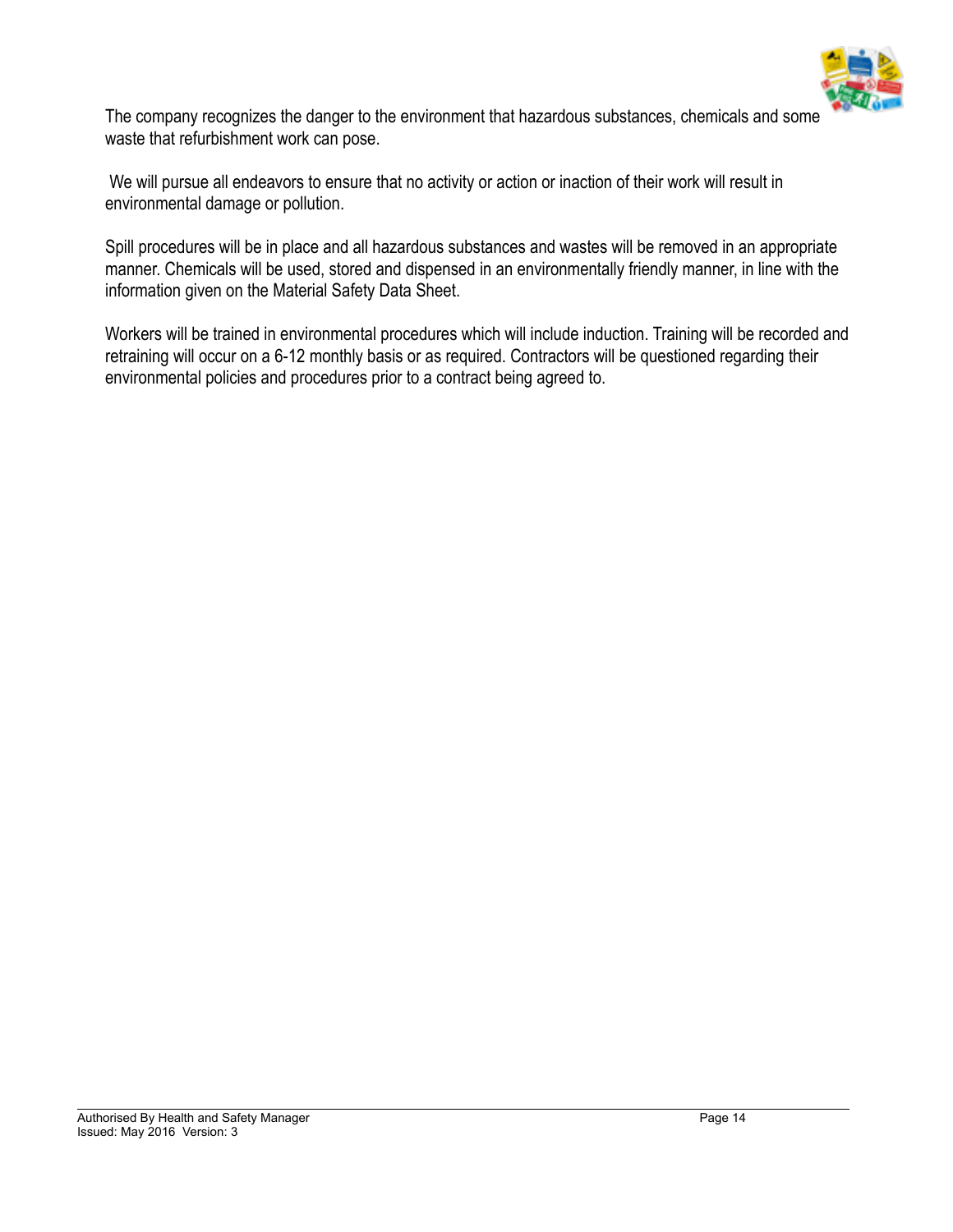

## **Health and Safety Management Process**

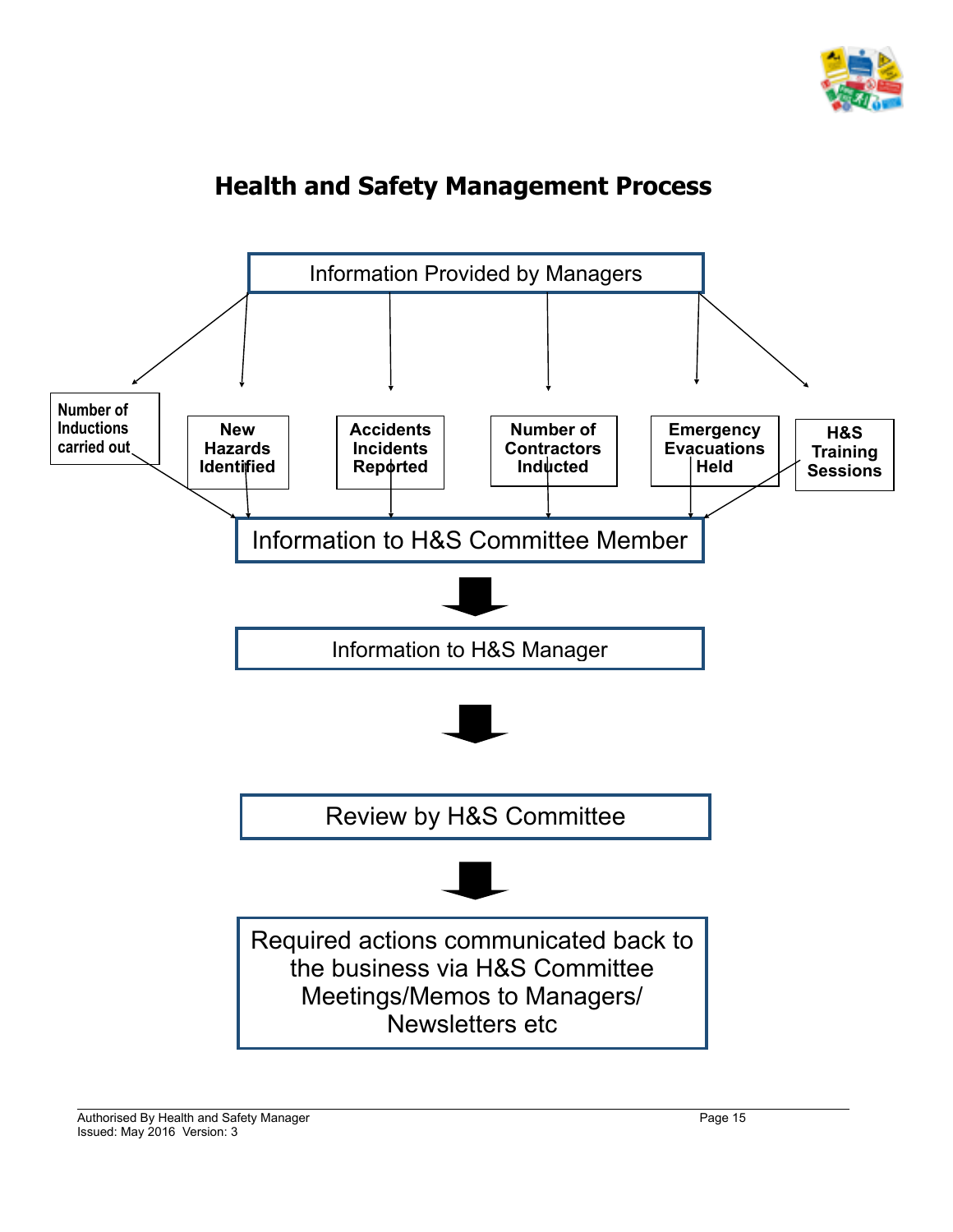

# **3. REVIEW PROCESSES**

#### **3.1 Health & Safety Review Process**

#### **Purpose**

The purpose of this review is to ensure the current systems in place are still effective and adequate for our company's Health and Safety requirements. It is important to update and improve the management of Health and Safety within the workplace.

#### **Who?**

This review will be done by the Health and Safety Committee.

#### **When?**

This review will take place annually to ensure the management of health and safety within our company remains relevant and efficient.

#### **What?**

The review process will involve the following steps:

- Review accident registers from sites/relevant documents
- Review any new health and safety legislation
- Review company's organisational structure
- Review feedback from supervisors/managers
- Review division of responsibilities
- Review previous Health and Safety Committee meeting notes
- Discuss outcomes from reviews to improve management systems

Health & Safety Management will be reviewed annually during April.

The Health & Safety Calendar (Annual Program) provides a template/reminder on what should be reviewed and who will perform the reviews.

#### **3.2 Planning, Review and Evaluation**

Health & Safety Objectives and Plans will be reviewed annually and new plans and objectives will be set for the coming year. Upper Management in consultation with workers will report on progress against current objectives and make proposals for new objectives following reviews of the management systems. The overall effectiveness of this review will be evaluated at an internal level and which might include at least one of the following Director, Senior Operations Manager, Health and Safety Manager. We are committed to maintaining a safe and healthy working environment for the safety and health of everyone we employ and other persons in or in the vicinity of our workplace. In order for this to occur, objectives have been established to set targets for management and workers to aim for and exceed. Regular review of health and safety processes to ensure the current objectives remains relevant and effective.

These objectives are set to be achieved within a 12 month time frame and are noted on the Appendix 5: Health and Safety Objectives and Management Plan and the Annual Health and Safety Program, Individuals Health and Authorised By Health and Safety Manager Page 16 and Safety Manager Page 16 and Safety Manager Page 16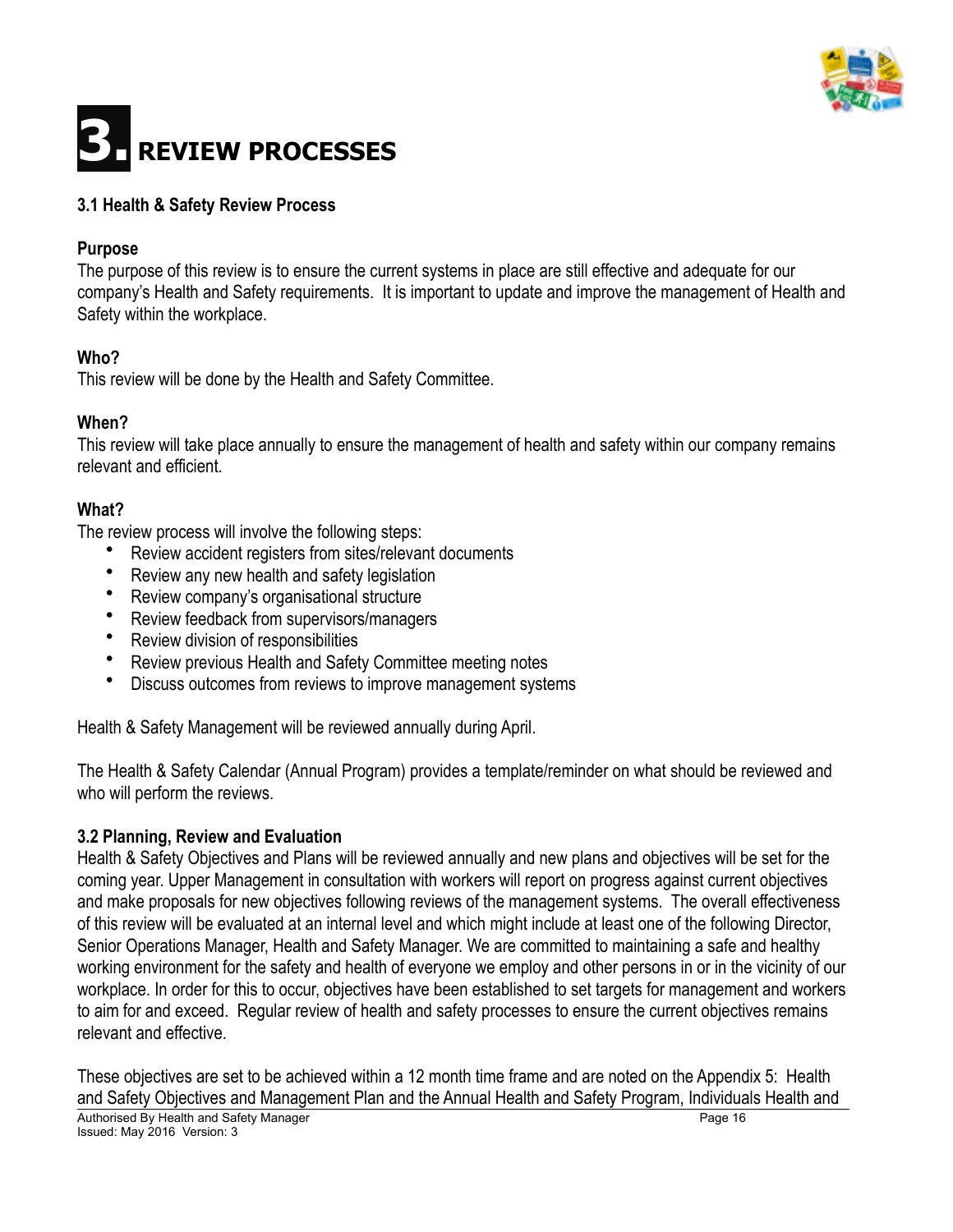

Safety Performance Reviews (KPI's) are updated according to make sure the objectives are assigned, met and sign off within the agreed time-lines.

These objectives are listed below:

- To have no serious harm injuries
- To have no lost time from an injury in or from the workplace
- To report all near misses
- Regular review of health and safety processes to ensure the current remains relevant and effective

These objectives are set to be achieved within a 12 month time frame.

#### **Construction Site Monitoring and review**

We will ensure all workers are meeting the required standards of health and safety by conducting regular (e.g. weekly, fortnightly or monthly) Site Assessments and health and safety Toolbox Meetings. The supervisor or worker in control of the workplace is responsible for conducting Site Assessments and Toolbox Meetings. Site Assessment findings will be discussed with all workers at our regular Toolbox Meetings held at the workplace. Completed Site Assessment Checklists and Toolbox Meeting Checklists will be submitted to the principal for review at Monthly Health and Safety Meetings. A Monthly Health and Safety Meeting will be held to review our health and safety practices and performance. We will discuss findings from Site Assessments, Toolbox Meetings, any recorded accidents and incidents (events) and general health and safety matters. General health and safety matters will include reviewing existing hazards, worker training needs, PPE requirements, health monitoring, hazardous substances, plant and equipment other regulatory requirements and the sign off of annual objectives. Meetings will include participation and representation from all areas of the organisation, including workers, supervisors and management. All representatives are expected to participate.

#### **3.3 Management Plan**

#### **Measurement of Outcomes**

Accident and injury registers will be kept on each site and submitted monthly to be recorded and assessed within the office.

Meeting minutes will be made and recorded for each of the Health and Safety Committee meetings. Outcomes from each meeting will be relayed out to affected parties and kept for the annual review of the health and safety processes.

Quarterly progress or review meetings will be held to track the progress against Annual Management Objectives and Annual Program.

**Review - These objectives are to be assessed and reviewed annually to replace completed objectives and ensure that they are relevant to the direction of the company and its workers.**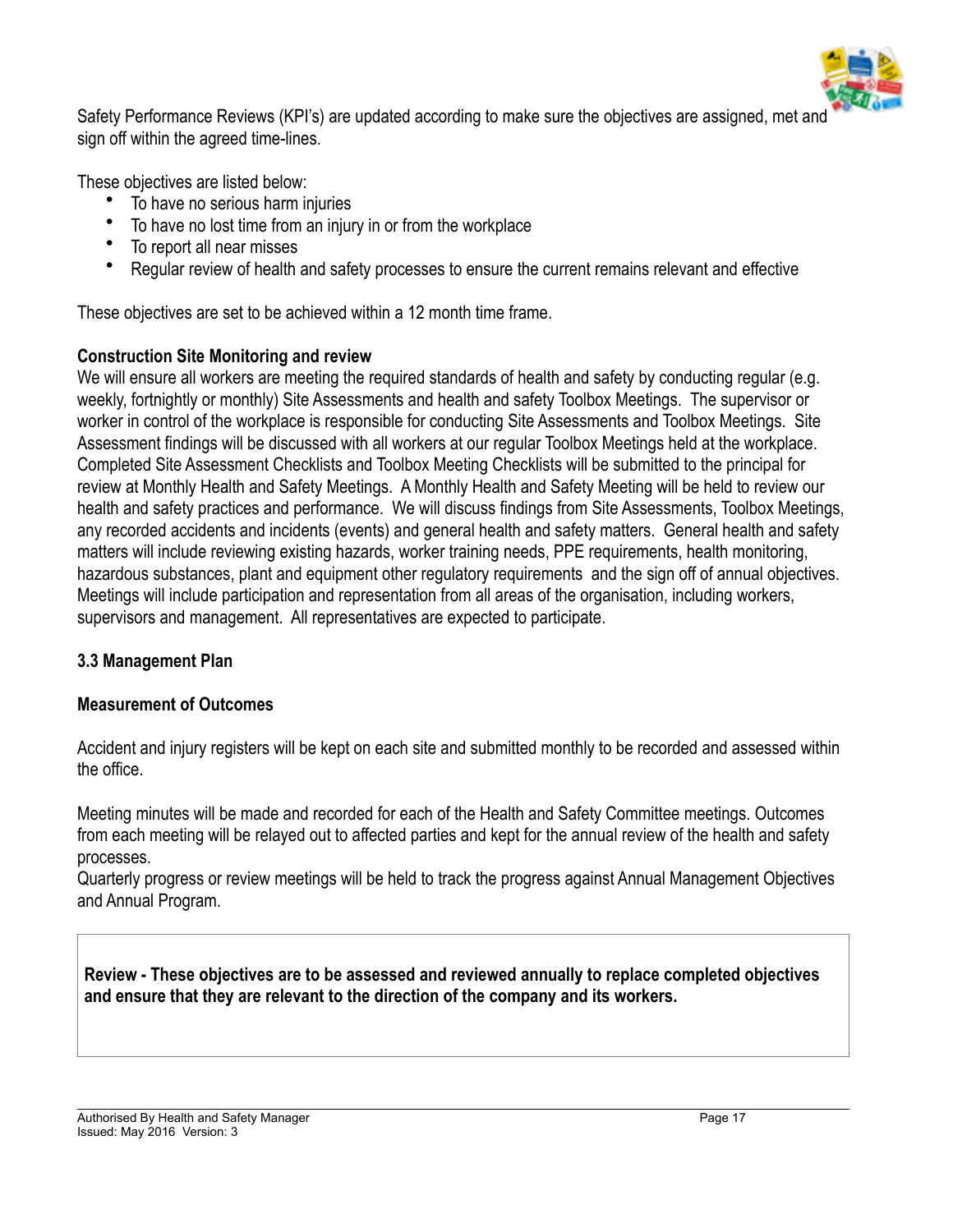

**Responsibility - It is the responsibility of all workers and visitors to avoid and identify all accidents and incidents that may cause harm to themselves or others. It is the responsibility of our company to provide a safe and healthy workplace for all workers and visitors. Relevant PPE will be provided to all workers. The review of health and safety processes will be undertaken by the health and safety committee. This annual review will also be accompanied by regular meetings to assess and rectify current performance.** 

#### **3.4 Resource Allocation**

Our company will provide hazard identification and display resources to minimise the possibility of injury within the workplace. First Aid kits will be provided in multiple locations at each site.

A designated meeting room or space will be provided for the regular meetings held by the Health and Safety Committee. This space will be booked for 60 – 90 minutes without interruption.

#### **3.5 Stress and Fatigue**

Stress and tiredness can also be a major factor in relation to any working role, this can not only be managed via open communication between the worker and their supervisor or line manager but also by making sure that they are taking regular breaks ( holidays) from work. See an effective way of managing this can be by completing an analysis as a company of all outstanding holidays at any one time, company- wide. This should be done six monthly as a minimum and any individual that has a substantial amount of untaken annual leave should then arrange to take holiday.

#### **3.6 Purchasing Procedures**

It is the company's responsibility to provide Health and Safety equipment and to effectively resource to prevent harm to people. These resources could be actual equipment or training or could also include the modification of existing equipment to raise the bar Health and Safety wise and by making informed purchasing decisions reduce the risks of injury or possible near misses.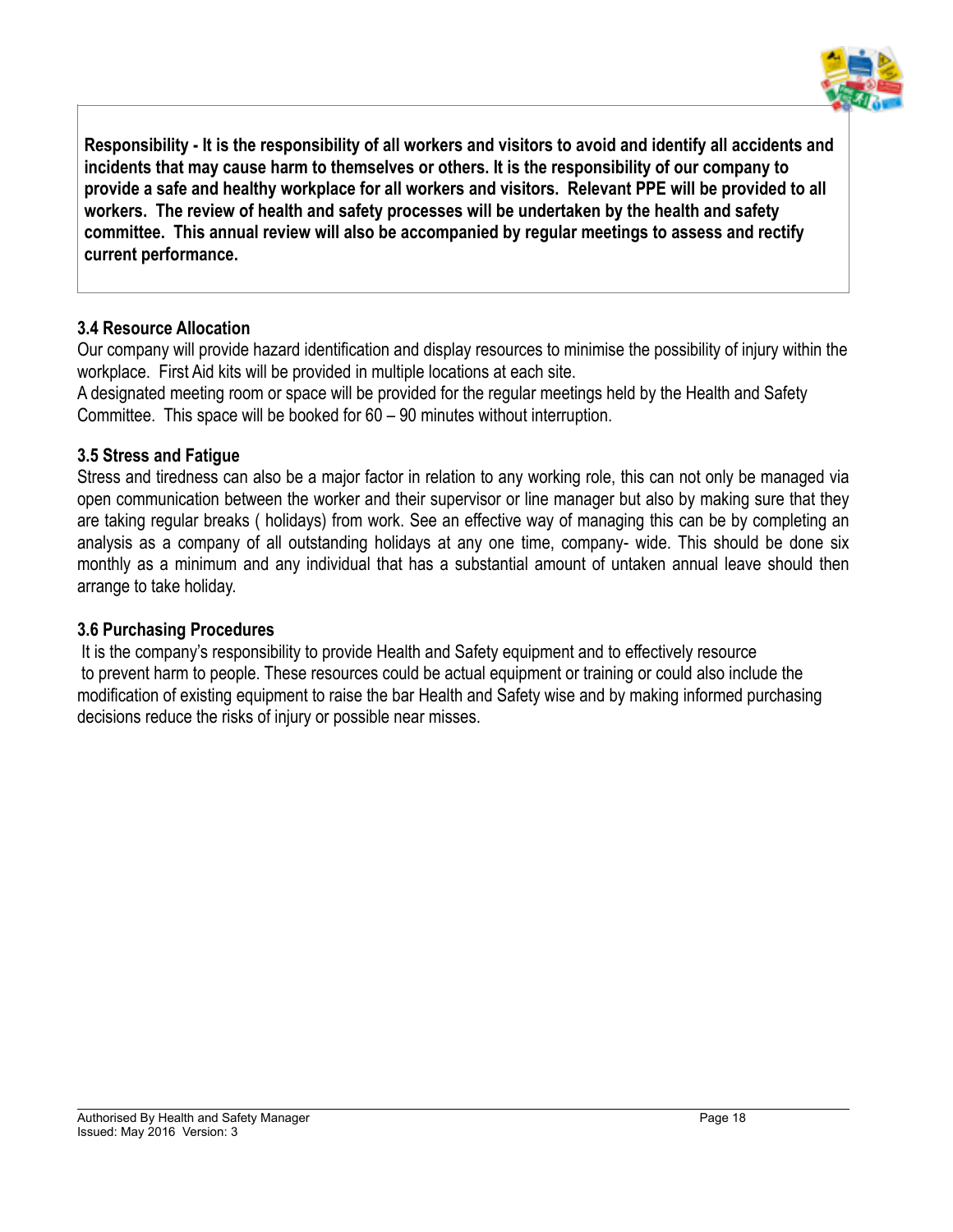



**RESULT:** as per Health and Policy Statement under the management Responsibilities for Health and Safety" by purchasing the correct H&S equipment and by having a purchasing procedure more facets of H&S procurements are covered and promote a safer working environment.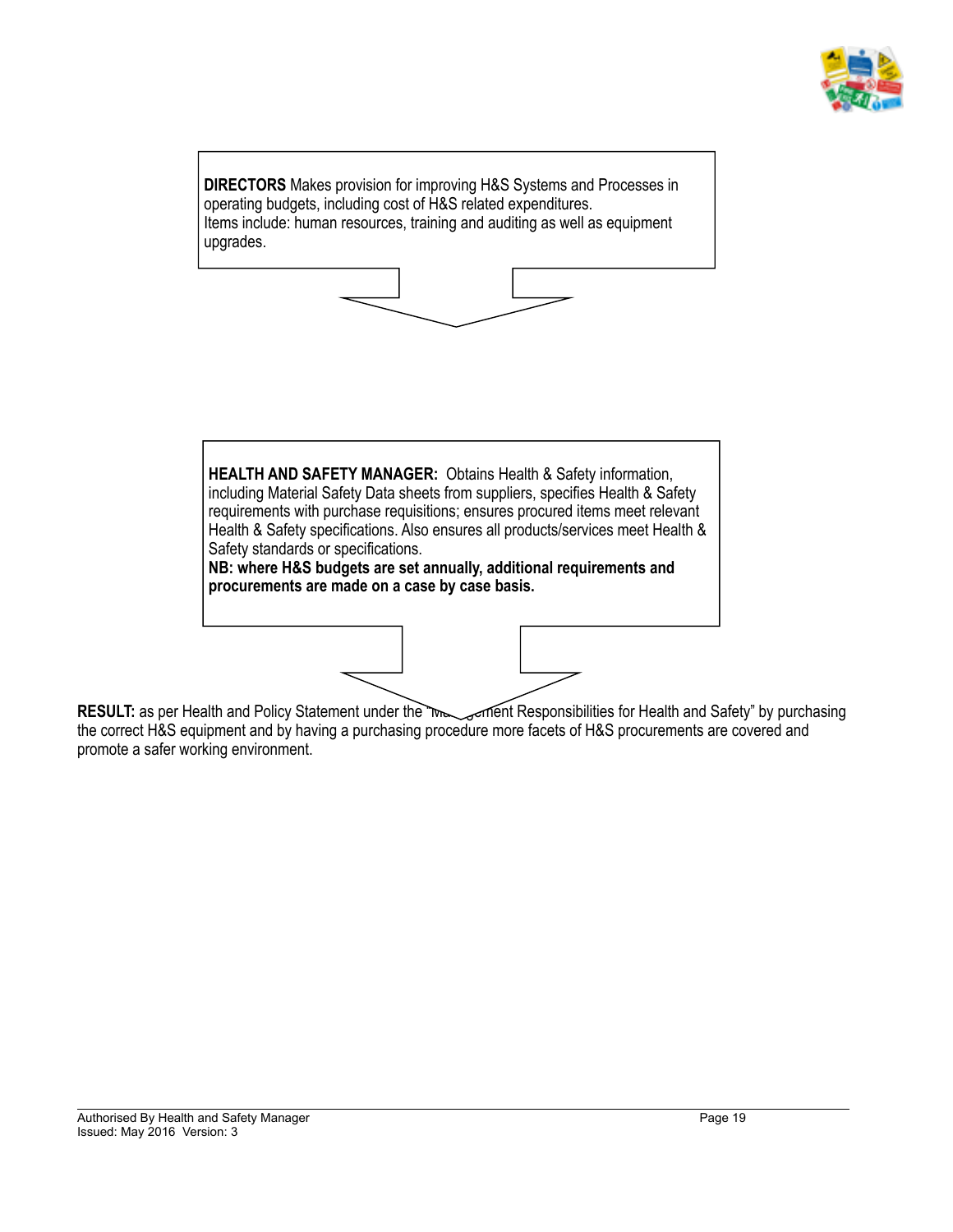



#### **4.1. Hazards – What are they?**

**A hazard is any activity, circumstance, event, process, occurrence, situation or substance that can cause harm.**

We carry out activities, reviews of our processes, practices and procedures and we develop these to mitigate the risk and try to prevent our existing and any new workers from incurring an injury from hazards or prevent them from posing hazards to other workers, visitors or contractors.

#### **Importantly we must identify the type of hazard we are dealing with and how this hazard may cause us harm either now or in the future, we may be dealing with a:**

"Significant hazard" (definition) means a hazard that is an actual or potential cause or source of:

(a) Serious harm; or

(b) Harm, more than trivial, the severity of whose effects depend on the extent or frequency of exposure to the hazard; or

(c) Harm that usually is not easily detectable, until a significant time after exposure to the hazard.

(d) Near miss (see definition Appendix 1)

#### **Ways we may go about dealing with hazards and adopting systems for assessing and evaluating are as follows:**

**Objective:** an active method that systematically identifies assesses and manages the actual and potential hazards in the workplace, over which the employer has authority or influence.

The Health and Safety at Work Act 2015 is very specific about the system that must be used to determine controls for hazards.

- **ELIMINATE**  · ISOLATE **MINIMISE**
- · MONITOR
- · REVIEW

**Elimination** must be the first option considered for a hazard control:

• Remove the hazard totally (e.g. dispose of unwanted chemicals and substances).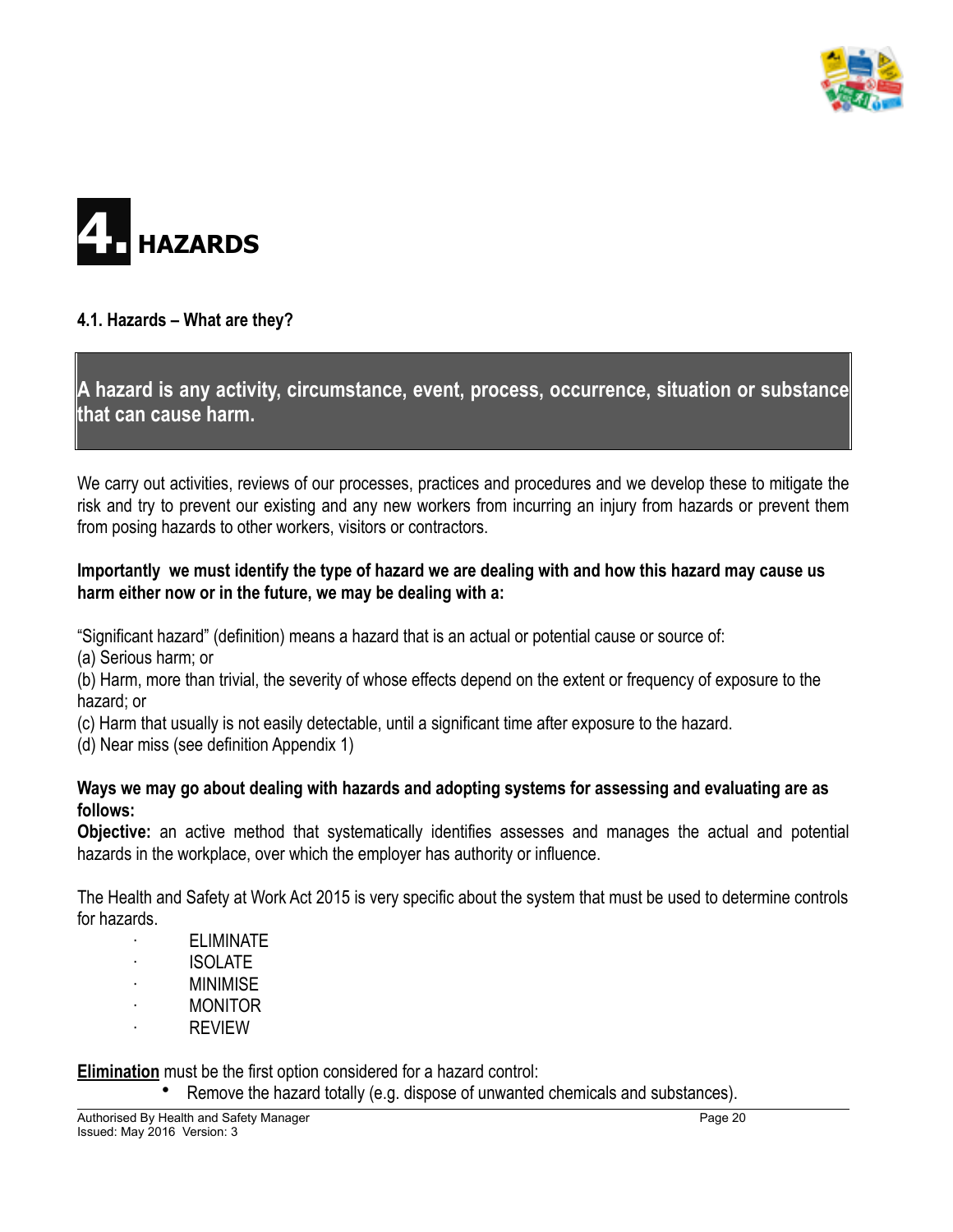

- Design out a hazard remove the hazard totally by design or modification (e.g. get rid of hazardous electrical leads crossing over access-ways by installing hot points at more suitable locations).
- Suitable for a non-hazardous alterative (e.g. substitute a toxic substance with a non-toxic alternative – use citric based detergents instead of ammonia or chlorine based).

If it is not practicable to eliminate a hazard, then you have to consider **isolating** the hazard as a control:

- Guard to prevent access (e.g. protection against hands getting into mechanisms that can crush or amputate or cut).
- Lock out/tag out systems for electrical plant and equipment.

#### **Lock Out/Tag Out System**

All work that effects or interferes with the supply or potential supply of gas, electricity or water shall be carried out under a Lock Out/ Tag Out system. This system shall consist of a physical lock being placed at the point of isolation with an identification tag with the name and number of the qualified person completing the isolation. Lock Out/ Tag Out systems must not be removed or reinstated by any person other than the person who installed them.

If it is not practical to eliminate or isolate a hazard, then and only then, can **minimization** be considered as a control:

- Procedures standard operating procedures, instructions
- Systems work permits, contractor selection process, staff performance appraisals etc.
- Training/competency assessment
- Personal protective equipment Hi-Vis vests/jackets, safety footwear, gloves, safety glasses, etc
- Signage warning signs, restricted access signs/keys.
- Safety equipment residual current devices etc.
- Emergency plans.
- Occupational health monitoring.
- Inspections and checks.
- Audit and certifications.

#### **In summary following are examples of hazards which may be found in our workplace:**

**Environmental Hazards**: These are hazards such as noise, dust, temperature, lighting etc. **Equipment Hazards:** Hazards that relate to plant and equipment in the workplace e.g. Knives **Physical Hazards:** Hazards that can cause injury such as slips, cuts, burns, falling etc. e.g. Stairs **Chemical Hazards**: Fumes, gases, aerosols, corrosives, solvents, poisons. **Biological Hazards**: Infection, allergies etc.

**Psycho-social Hazards:** Some of the less physical hazards not necessarily recognisable such as stress, fatigue, drugs, alcohol, personality problems, boredom, long term effects of shift work.

**Ergonomic Hazards**: These are hazards that effect the body such as manual handling (not lifting things correctly which can lead to back problems), posture, occupational overuse syndrome (OOS & RSI).

#### **Hazards may be previously existing, new, or potential**

When identifying hazards consideration will be given to accident/incident records which provide an insight to causes of harm in the past.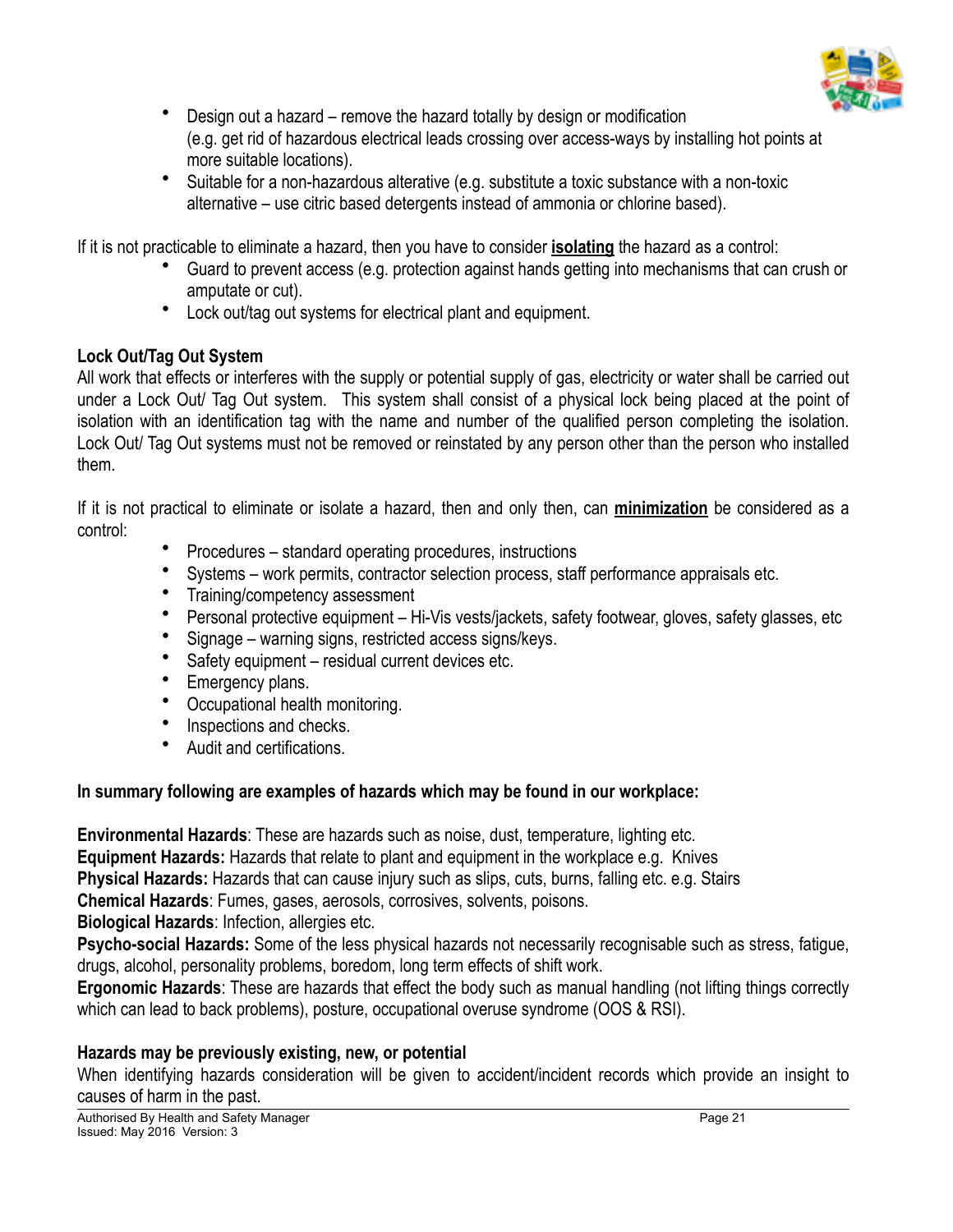

#### **4.2. Procedure for systematic identification of hazards**

Along with identifying hazards within our buildings, hazard identification is used for routine and non-routine activities within our organisation.

The hazard identification methodologies we will use are:

- Hazard Identification by Risk Area: Divide workplace into risk areas and list everything that could cause harm.
- Hazard Identification by Task: Look at the tasks people carry out and the hazards involved in each step
- Hazard Identification by Occupation: Look at hazards associated with specific occupations

Hazard identification is also required whenever there are changes in operations, services, products, additions, alterations or changes to plant, equipment or process is planned and/or introduced. Once a hazard is identified, and appropriate temporary or permanent controls decided, the Coordinators will update the appropriate hazard registers. This data will come from several sources:

- Staff Hazard Reporting Forms OHS415
- Monthly Site Checks/Audits OHS416
- Accident and Incident reports and investigations OHS824-826

#### **4.3. Hazard Identification (including recording)**

With the assistance of workers and management, the Health and Safety Officer will identify and record hazards in the hazard management plan using the following mechanisms:

- Monthly workplace inspection forms
- Blank Hazard Management plans. 1) Allows workers to independently bring attention to hazards. 2) Collated periodically by Health and Safety Manager.
- Regular Health and Safety Committee meetings to incorporate Management and Workers.
- Dealing with a hazard "there and then", where deemed appropriate. Workers and/or managers can advise the Health and Safety Manager of a hazard that they have identified and controlled informally.
- Accident Investigator following investigation of a workplace accident or near miss, thus linking the accident register with hazard management plan.

To enable all hazards to be identified in a positive manner and not accepted by default of familiarity, it should be noted that hazards include not only task factors e.g. awkward posture, but also system factors e.g. work organization, and culture factors e.g. conflicting safety and production goals.

#### **4.4. Review of Procedures**

The methodology for hazard identification and recording will be reviewed annually by the Health and Safety Manager.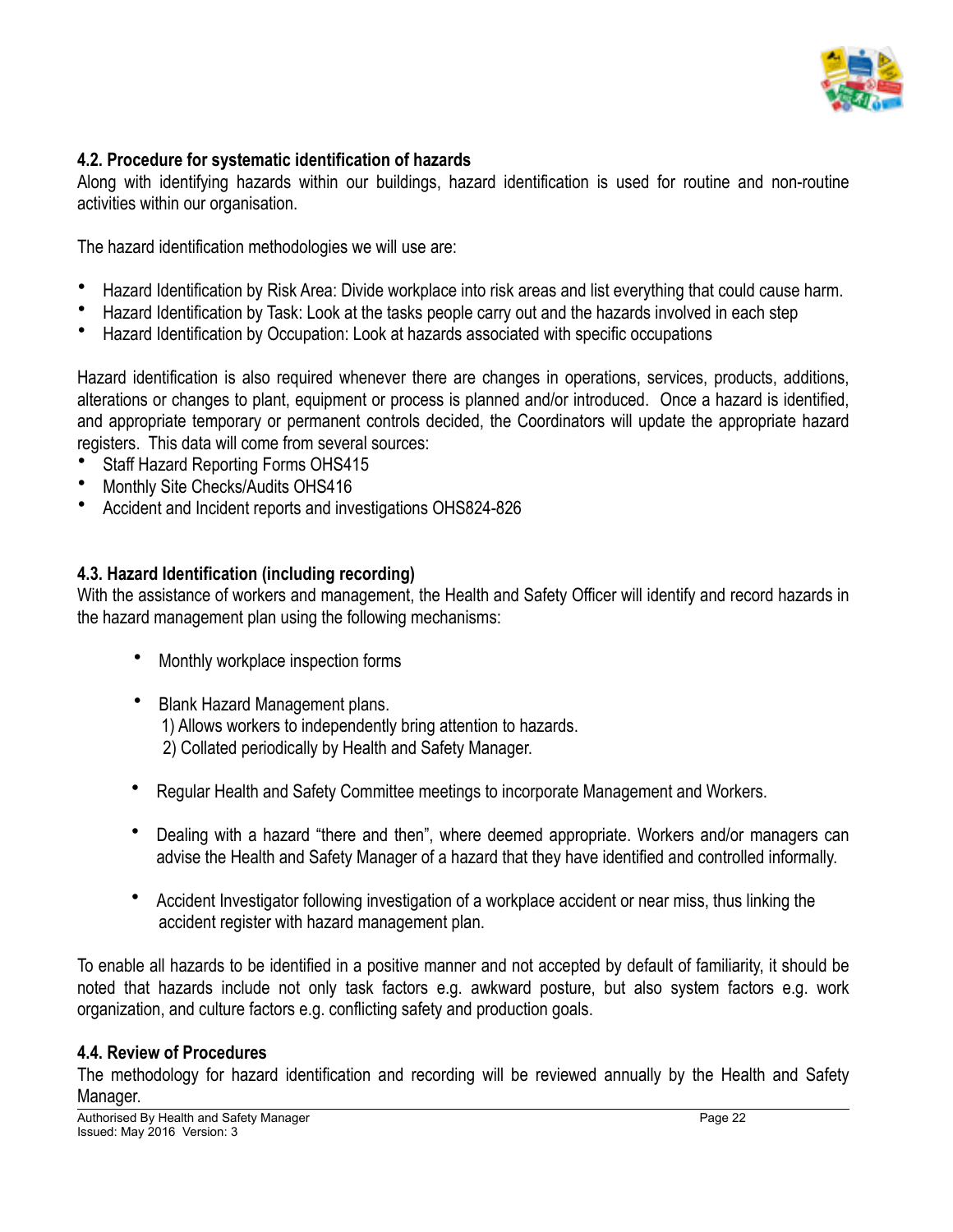

 **Assessment of Hazards for Significance A significant hazard is a hazard that is an actual or potential cause or source of:-**

• **Serious harm; or** 

• **Harm - the severity of which may depend on how often or how long a person is exposed to the hazard. E.g. OOS; or** 

• **Harm that cannot be detected until a significant time after exposure. E.g. Noise** 

#### **4.5. Procedure for Developing Appropriate Controls for Significant Hazards**

Hazards that are assessed as "significant" present such a degree of risk that the Health and Safety at Work Act 2015 requires a formal approach in dealing with them. The primary aim is the **elimination** of significant hazards if practicable.

Once the significant hazards in the workplace have been identified, it is necessary to decide which of the three steps of elimination, isolation or minimisation is to be used to control each hazard.

#### **Deciding on control options**

For each of the identified significant hazards the following questions must be asked in order:

#### **1. Can the hazard be eliminated?**

This may involve removing or substituting the hazard or hazardous work practice from the workplace. If so, list the steps to achieve this.

If the hazard cannot be eliminated, why not?

#### **2. Can the hazard be isolated from exposure to workers?**

This may involve isolating or separating the hazard or hazardous work practice from people not involved in the work or the general work areas. It could be done by marking off hazardous areas, or installing screens or barriers. If so, what steps are needed or, if not, then why not?

#### **3. What will be done to minimise the likelihood of harm from the hazard?**

Appropriate steps to minimise include:

- Introducing work practices that reduce the risk.
- Limit the amount of time a person is exposed to a particular hazard
- What equipment and clothing are needed to protect workers from the harm?
- How will workers' exposure to the hazard and their health in relation to the exposure be monitored?

The "all practicable steps" standard requires that the employer should choose the control that most reduces workers' exposure to the hazard.

Sources of reference when developing control measures include Codes of Practice, OSH guidelines and publications, industry standards, internet search engines and health & safety consultants.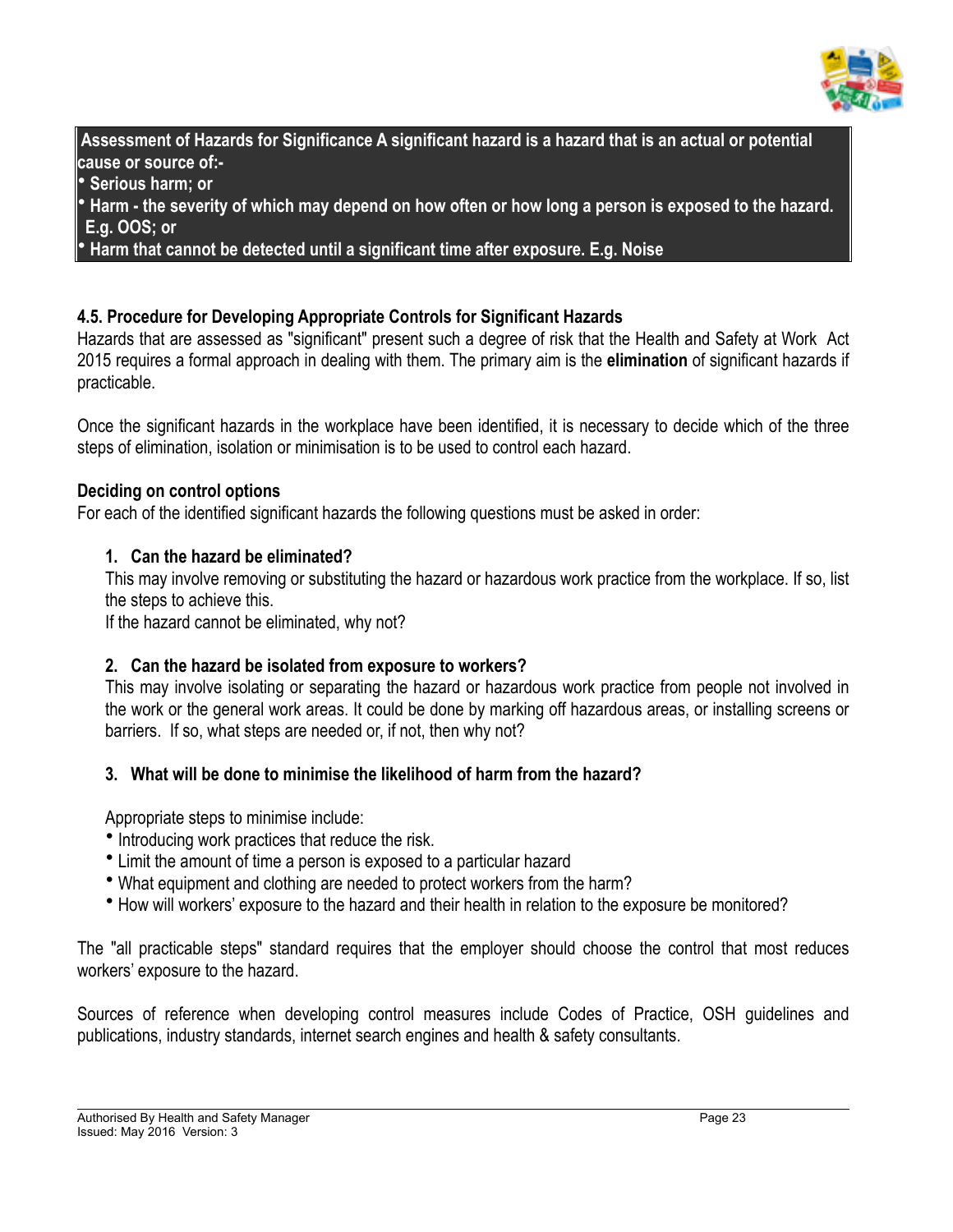

#### **4.6. Controlling hazards not determined to be significant.**

Sections of the Worksafe NZ Act do not impose a hierarchy of controls (Eliminate, Isolate, Minimise) for hazards other than those determined to be significant. However, employers are still required to take all practicable steps to control such hazards under the general duties and duty to ensure the health & safety of workers sections may be applicable.

#### **4.7. Hazard Review and Monitoring Timetable**

After hazard control has been put in place we must monitor the hazard in the short term. Once short term monitoring is complete we must maintain a formal procedure to ensure that regular workplace self-inspections are carried out. It is the responsibility of the Health and Safety Manager to make sure these checks (a minimum of monthly) are carried out, it is not necessarily the Health and Safety Manager who is charged to carry these out as staff participation and training is encouraged. Supervisors will be responsible as well as the correctly trained workers. The Annual Health and Safety Program has the OHS416 Monthly Site Checklist time-lined monthly as a requirement to be carried out as well as the individual responsible for completing the hazard review and reporting back any deficiencies. The Health and Safety Manager will be charged with making sure that the inspection/audit is carried out within the correct time-line.

It is important that controls are determined and implemented are followed up and/or are reviewed to ensure that they are effective. Accident and incident data, and inspections may contribute to determining if controls that are in place are suitable. The Hazard Registers must be reviewed on a regular basis as a number of factors can influence the nature of hazards and the controls in place.

Advancements in the knowledge or nature of hazards and their potential to cause injury or illness. Improvements to control methods for hazards i.e. new or improved technology Changes or additions to legislation including legal precedents set through prosecutions. Changes to work environment and personnel

Further information can be obtained on hazard management from Worksafe NZ including management of specific hazards at www.business.govt.nz/worksafe

The hazard register sets the hazard monitoring and review timetable for each specific hazard. It is the responsibility of the H&S Committee members to ensure that reviews are carried out annually for their designated area within organisation allocated to them.

Hazard reviews will focus on the effectiveness of control measures, to determine whether chosen control measures have been implemented as planned and whether there are any new problems introduced. If there are corrective actions required following a workplace inspection or site audit then these must be tracked to verify completion within the assigned timeframe, ensuring they are closed out.

#### **4.8. New Hazards**

With the introduction of any new or modified equipment, materials, services or work processes into the workplace, the most appropriate trainer (he or she who has the appropriate leadership, knowledge, experience and communication skills as determined by the supervisor) will identify and record hazards in the "hazard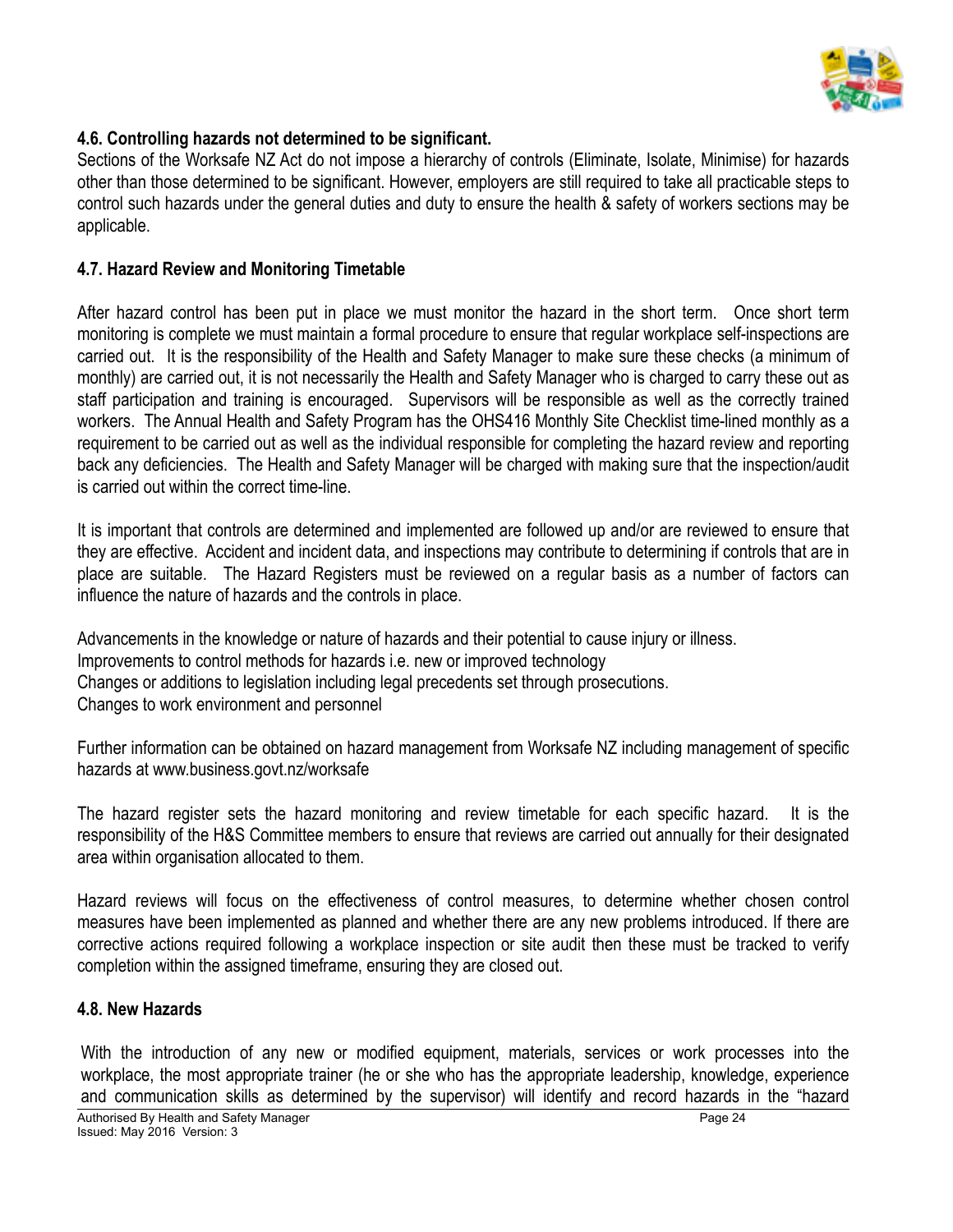

management plan ". The trainer will ensure that all relevant information is obtained from the suppliers/importers; they will instruct the trainee in the correct process by doing-showing the desired process and then observing that the trainee can do the task safely without harming themselves or others in the workplace.

This information will be noted on the "New Equipment Form"

#### **4.9. Hazard Assessment**

Following identification of a hazard the Manager, Accident Investigator or Trainer must assess whether or not the hazards are significant. According to the health and safety in employment legislation, a significant hazard is one which causes (or could cause) serious harm, which is defined as:

*1. Any of the following conditions that amounts to or results in permanent loss of bodily function, or temporary severe loss of bodily function, respiratory disease, cancer, dermatological disease, communicable disease, illness caused by exposure to infected material, decompression sickness, poisoning, vision impairment, chemical or hot metal burn of eye, penetrating wound of eye, bone fracture, laceration, crushing.*

- *2. Amputation of body part.*
- *3. Burns requiring referral to a specialist registered medical practitioner or specialist outpatient clinic.*
- *4. Loss of consciousness from lack of oxygen.*

*5. Loss of consciousness, or acute illness requiring treatment by a registered medical practitioner, from absorption, inhalation, or ingestion of any substance.*

*6. Any harm that causes the person harmed to be hospitalized for a period of 48 hours or more commencing within 7 days of the harms occurrence. OSS (Occupational Overuse Syndrome) is a special case for consideration.*

Thus, the assessment process is simply the classification in the hazard management plan of hazards using this definition of serious harm.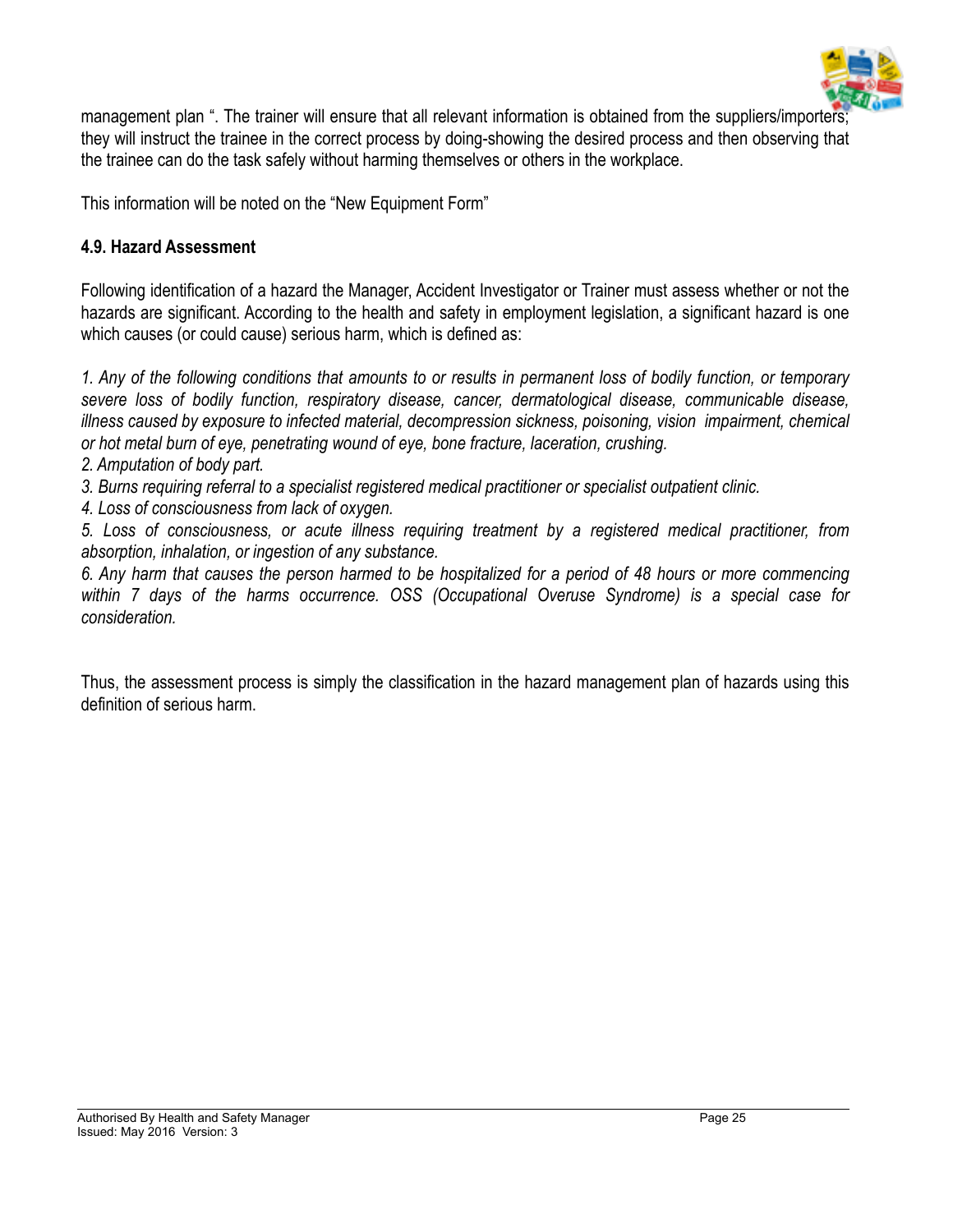

## **Hazard Management Procedures**

#### **General**

Following identification and assessment, the Health and Safety Manager must put a plan in place (with external assistance where required) to develop controls, based on the eliminate-isolate-minimize hierarchy and possibly using information provided by workers in the identification stage, for all hazards. These controls must specify:

1) The "action proposed" and what the control is.

2) The "accountabilities:" and who is responsible for implementing the control.

3) The "frequency of monitoring" and by what date the control is to be implemented and how often the controls effectiveness will be monitored. These controls are also entered in the hazard management plan.

#### **Radiation**

UV radiation **Microwaves Vibration** Mobile equipment operators Hand tools

#### **Environment**

**Pollutants Spills** Water levels (too high/too low) Incorrect disposal

#### **Lighting**

Going from a brightly lit environment to a dark Temporary lighting not being adequate enough

#### **Ergonomic**

Repetitious movements **Weights Postures** Work patterns Environmental (heat/cold)

#### **Construction**

The following hazards are usually present or have the potential to occur at some stage during construction work:

- Visitors and contractors
- Trips and slips
- Electricity
- **Ladders**
- Plant & Equipment
- Power and Hand Tools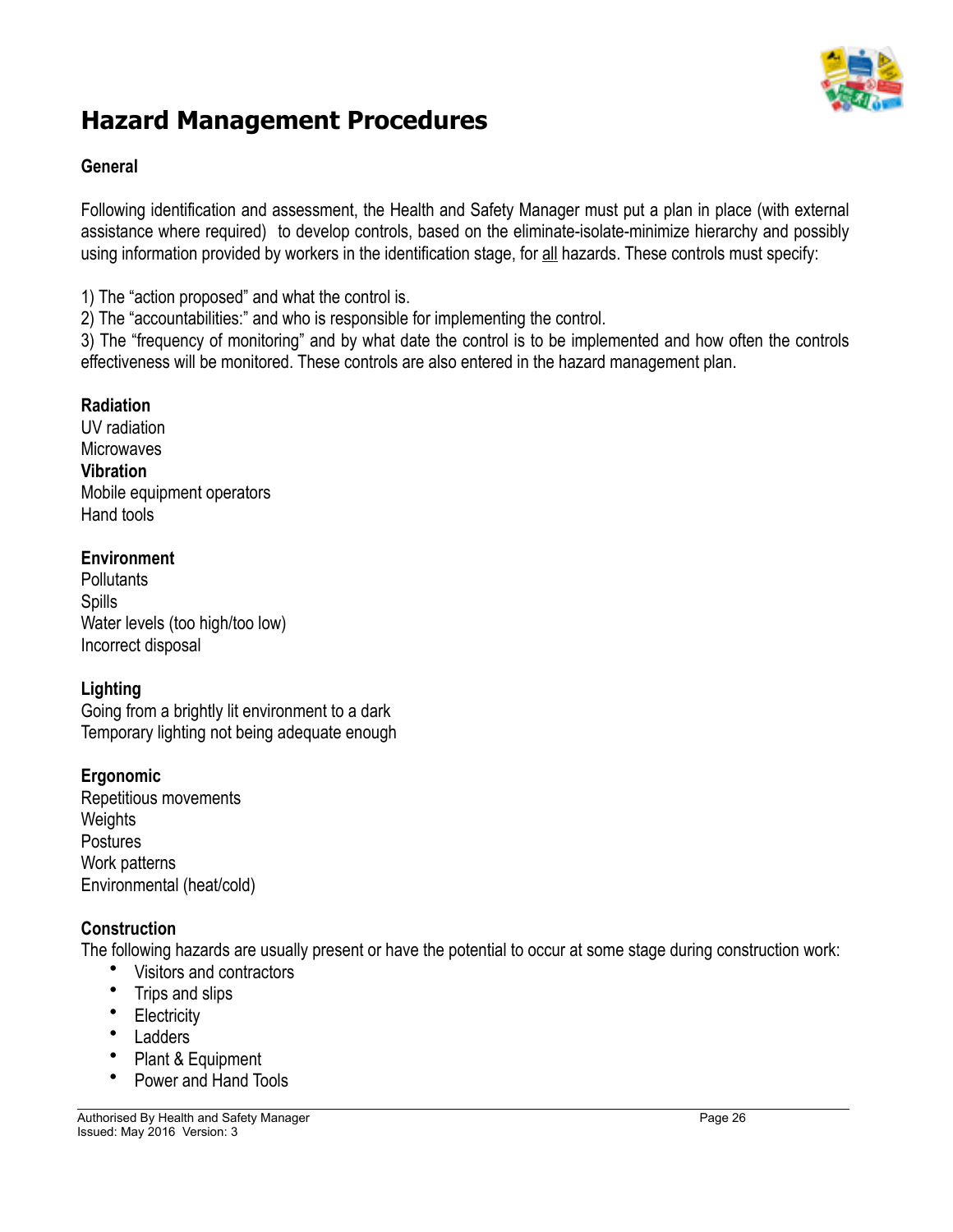

- Scaffolding
- **Excavations**
- Falls from Heights
- Stacked/Stored and Loose Materials see below
- Hazardous Substances
- Overhead Work
- **Moving Vehicles**
- Noise see below
- Manual Handling
- Biological Hazards
- Airborne Contaminants see below
- Lone Workers
- Young/Inexperienced Workers
- Drugs and Alcohol

These hazards and others are listed in the SSSP.

#### **Noise – Construction only**

Where noise presents a hazard in the workplace we will ensure work is carried out in accordance with the Approved Code of Practice for the Management of Noise in the Workplace. Regardless of whether hearing protection is being worn, we will ensure that no worker is exposed to noise above the following levels:

- Eight hour equivalent continuous A-weighed sound pressure level of \*%dB; and
- Peak sound pressure level of 140dB.

All staff will be issued with AS/NZ 1270-2002 Class 5 hearing protection for any work that exceeds noise levels of 85 decibels. Workers will get the option between ear muffs & ear plugs of a Class 5 level.

Where appropriate we will implement health monitoring of workers exposed to continuous or peak noise levels.

## **Dust & Airborne Particles – Construction only**

Where exposure to dust and airborne particles presents a hazard in the workplace, we will ensure the workplace is monitored in accordance with WorkSafe NZ's fact sheet (April 2004), which outlines the following steps to be taken:

- Dust control methods are developed and used;
- Respiratory protection is provided;
- Air monitoring of the workplace is undertaken regularly;
- Workers are trained on the hazards associated with the work they are undertaking;
- Workers are trained on the correct use and maintenance of PPE provided; and
- Warning signs are put in place as required.

## **Loose Materials – Construction only**

As required by workplace Regulations, where a worker could become entrapped or engulfed by materials e.g. excavations etc, we will provide a suitable and fit for purpose safety harness attached to a securely fastened lifeline. We will also ensure a suitably trained and competent worker is stationed to immediately rescue any worker who becomes trapped or engulfed.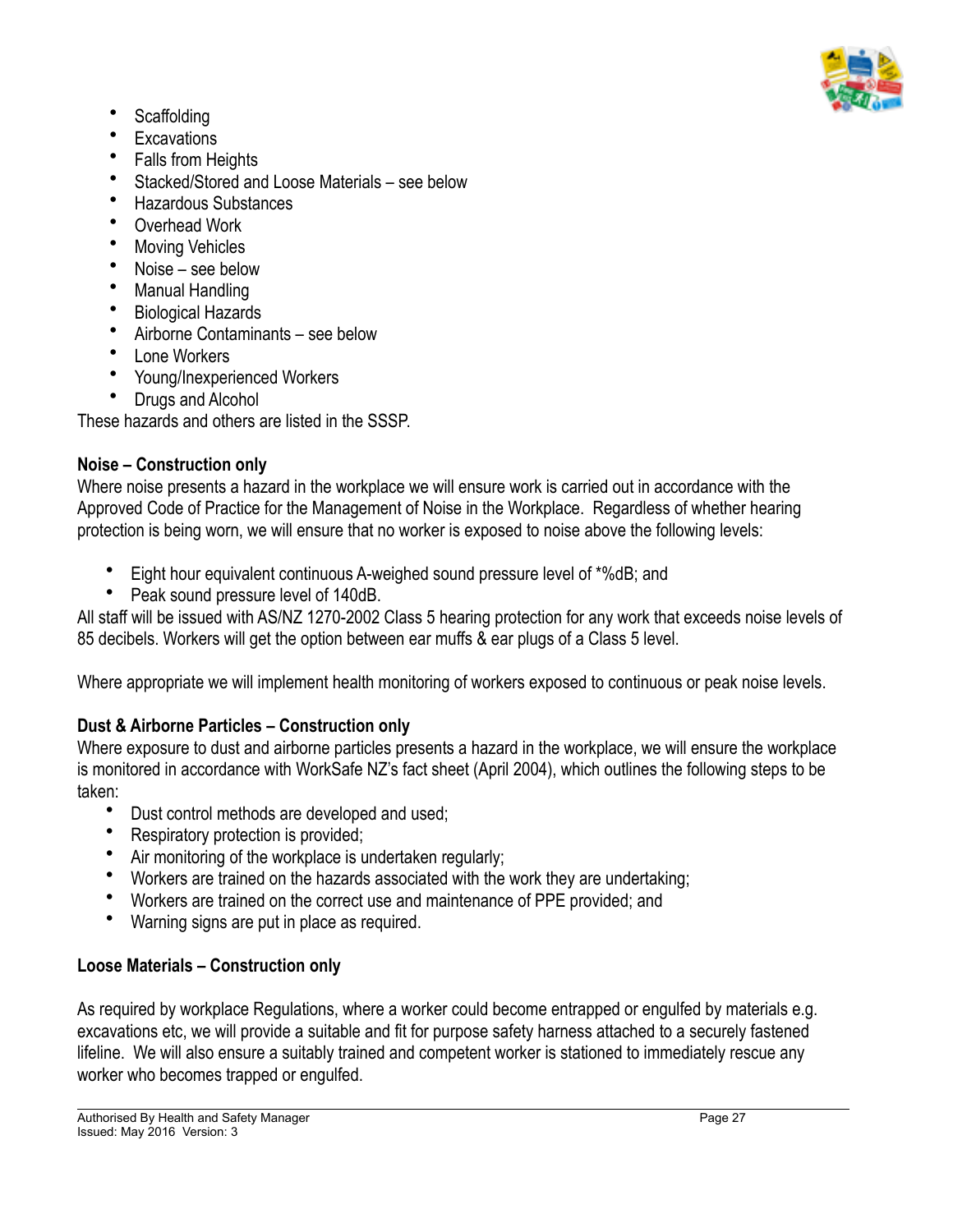

#### **MANUAL HANDLING, ASSESSMENT AND RISKS INVOLVED**

The movement of goods within a workplace does not usually present a serious hazard. While heavy goods are moved by a forklift or other mechanical equipment, it is acknowledged that people are required to lift and move goods by hand on occasion.

The legislation and guidelines involved in Manual handling are:

1. The Health and Safety at Work Act 2015

2. Manual Handling – Guidelines for the workplace

#### **Risks Involved**

The risks are to back, shoulders, neck, hand, feet or arm injury. The time of most risk is when workers try to lift goods that are too heavy, and would normally be moved in smaller lots, or perhaps by lifting device. This occurs when time is of the essence and shortcuts are taken (in reality, there are no long term shortcuts). Workers are to be instructed in manual handling, and, in order to minimize risks, goods are to be stored at convenient heights.

#### **Assessment**

Are goods stored at convenient height? Is the floor area clear? Is there repetitive lifting above the shoulders? Are there awkward postures required? Are there problems with mechanical aids? How many times is it handled? Are there easier ways to do it?

#### **Risk Control**

- 1. Keep floors clear and dry as possible
- 2. Heavy goods stored at waist height
- 3. Light goods stored at knee level
- 4. Goods above shoulder level step ladder to be used
- 5. Repetitive awkward tasks ensure frequent rests
- 6. Twisting, bending and lifting to be kept to a minimum
- 7. Tool design and placement to be considered for ease of use
- 8. Job rotation

#### **ELECTRICAL RISKS**

It only requires 100 milli-amps to cause death under certain circumstances and the way to protect an individual being subjected to shock is to ensure that the person cannot become part of an electrical circuit. Some of the ways we can prevent shock and burn hazards are:

- by ensuring any portable electrical appliance conforms with the relevant standard for construction and wiring (covered by regular inspections)
- all portable equipment used in conjunction with a transformer (Residual Current Device)
- plugs, leads, appliances be checked every six months by a qualified electrician
- the environment in which they are used is free from damp, and whether or not the equipment is suitable for the task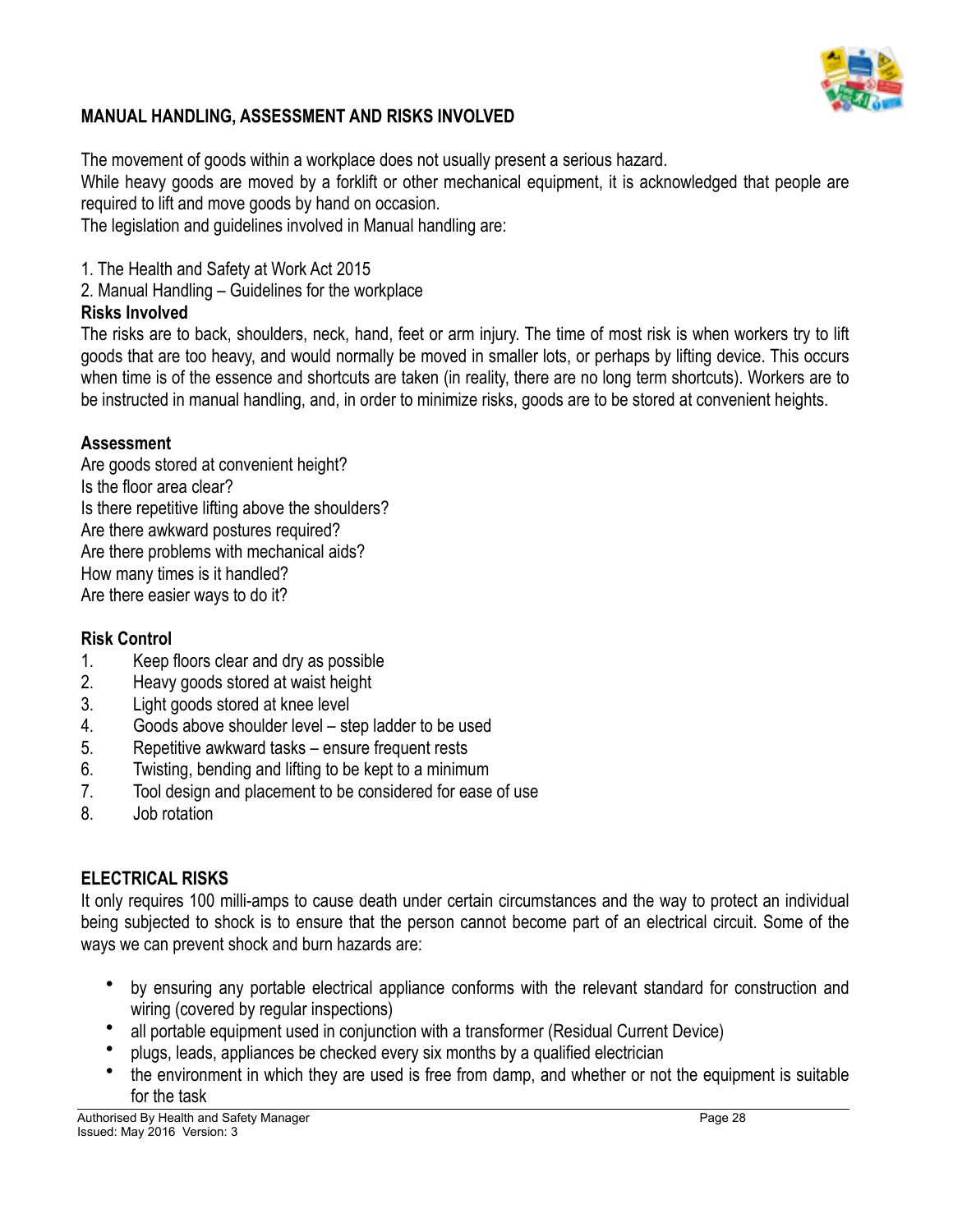

- make sure appliance not used too close to stored hazardous chemicals
- electrical fixtures, cables and switches to be located in areas protected from wetness, moisture or physical and mechanical damage
- they are fitted with quards where practical

Faulty equipment identified during inspections or at other times is to be sent for repair immediately. Dismantled electrical equipment presents a far greater risk of shock and contact by workers is to be avoided.

#### **FIRE HAZARD**

Electricity can ignite a fire in a flammable environment by producing a spark or overheating cables or equipment. Plugs and Sockets are readily loaded. It is company policy that plug boards or adaptors, which can increase the number of appliances used from one, are fitted with RCD's. This is to ensure that circuits can't be overloaded and prevent a fire hazard.

#### **HIGH RISK WORK – CONSTRUCTION**

#### **ELECTRICAL WORK**

A qualified and registered electrician, with a current practicing licence, must carry out all prescribed electrical work as outlined in AS/NZS 3000-2007 Electrical Installations. All electrical work carried out must have a certificate of compliance provided by the electrician on completion.

#### **GAS INSTALLATIONS**

A qualified and registered gas fitter, with a current practicing licence, must carry out all installation work as outlined in AS/NZS 5601;2013 Gas Installations. All installation work carried out must have a certificate of compliance provided by the gas fitter upon completion.

#### **WORKING AT HEIGHT**

All work at height will be carried out in accordance with the best practice guidelines for Working at Height in New Zealand. All workers using harnesses at height will be trained in the safe use of a harness for fall protection when working at height Unit Standard (US) 23229 and all supervisors will be trained to US15757. If a Mobile Elevating Work Platform (MEWP) is required, then all work will be carried out in accordance with the best practice guidelines for MEWPs. Any worker required to operate a MEWP will be trained to the relevant US for the type of MEWP as outlined in the guidelines.

#### **CONFINED SPACES**

All work carried out in a confined space as defined by AS/NZS 2865:2001 Safe Working in a Confined Space, must be carried out in accordance with the standard. All workers undertaking work in a confined space will be trained to US 17599 & US 18426. All confined space work will be completed under a Permit to Work System

#### **PERMIT TO WORK SYSTEMS**

A Permit to Work must be issued by the person in charge of the workplace if the work being carried out requires it e.g. confined space entry, hot works etc.

There is a Permit to Work Form in our Site Specific Safety Plans.

#### **MECHANICAL HAZARDS**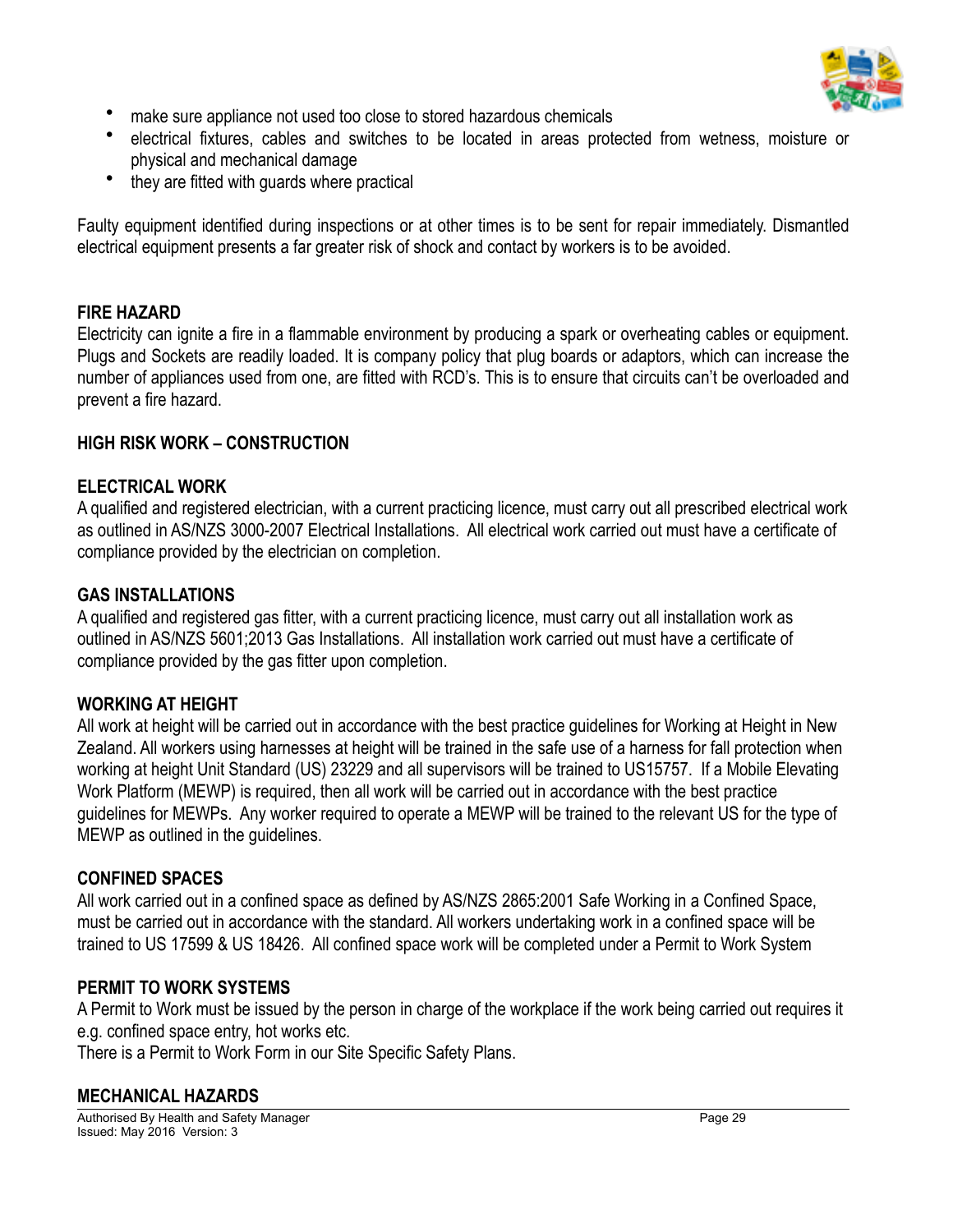

#### **Entanglement**

Where clothing, hair, fingers or limbs can be caught between moving or stationary parts.

#### **Impact**

Where parts, like a belt driven arm is whipped over (an injury more likely to be sustained by a Contractor working on your premises) Sometimes these are not even slowed down when coming into contact with a part of the body.

#### **Piercing or cutting**

Sufficient in pressure to sever an arm or hand without overloading the equipment in any way.

#### **Contact**

Where a cut, abrasion or burn can be suffered.

#### **Ejection**

When some weakness occurs and causes pieces of metal to fly off at speed.

#### **Trapping**

When moving parts close onto, or into, fixed parts and trap the unwary.

#### **NON MECHANICAL HAZARDS**

#### **People**

Loose clothing, long hair, rings, watches, overalls, bracelets, earrings - all can be entangled.

#### **Emissions of harmful substances**

Dust, fumes, gases, liquids, vapours

#### **Electrical hazards**

AC DC or static can cause harm

#### **Biological hazards**

Damp conditions can grow algae or undesirable fungus

#### **Vibration**

Can cause "white finger" and can insidious harm, particularly if there is exposure over long periods. It can reduce the body's efficiency. Low frequencies are more likely to cause this.

#### **Ergonomics**

Where people have to bend, twist or carry things unnecessarily or are the wrong height for where they are working, reaching too high for shelving etc.

#### **HAZARD REGISTER**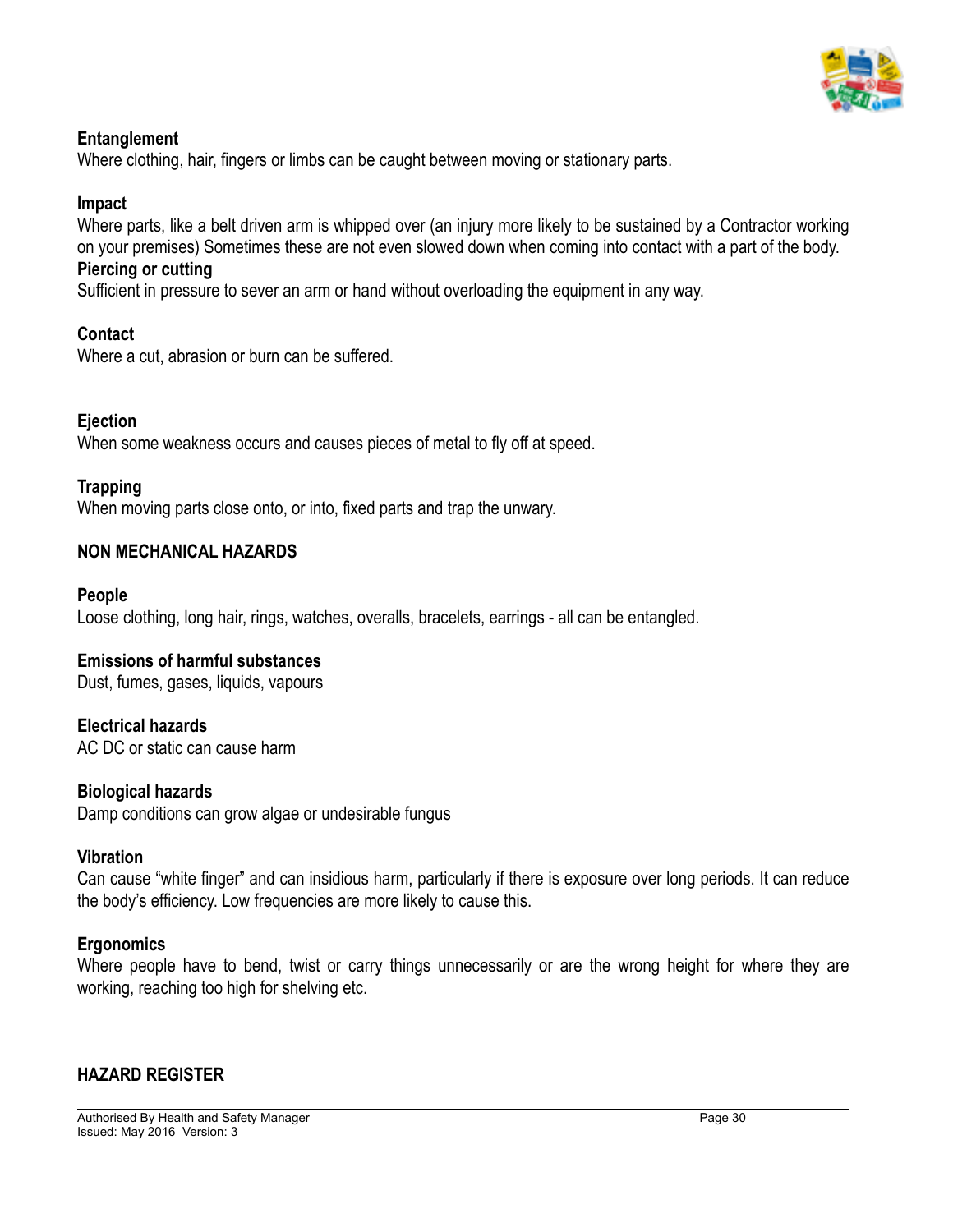

Our Hazard Register (including access to forms/checklists) will be held in the workplace and used as a reference document. This will be regularly reviewed at our Monthly Health and Safety Meetings and new hazards added once identified.

#### **SAFEGUARDS**

The law states there must be secure guarding, or protection from any dangerous part of equipment to ensure the operator is prevented from coming into contact with that part.

Manufacturers are required to produce equipment with safety guards fitted. Workers sometimes remove them which multiplies the exposure to injury considerably. It also puts other people, other than the operator at risk, and while this used to be unfair, it is now an offence with extremely heavy penalties after a successful prosecution.

Some of the older equipment relies on simple metal guards, but modern equipment have sophisticated protection procedures. Whichever equipment is in the place for work, the safety features are there for a purpose and are to be left in place.

#### **REPAIRS**

Because there are increased risks of injury when equipment is dis-mantled, there is need for extra awareness and control. Adding to the danger is the fact that most repairs and maintenance are carried out when the equipment has broken down and so there is a sense of urgency to get things operational as quickly as possible.

The real losses that occur because of breakdown are considerable. Usually these costs are difficult to monitor and so breakdowns are measured by the cost of repairs only, but the effects are more far reaching. So it makes sense to plan to minimize the risks of injury, because there will be a tendency to cut corners in order to get up and running quickly.

There will be two situations in the event of equipment breakdown. Either the repairs can be attended to in house or a contractor will be employed. In both cases it will pay to plan in advance what to do.

Consider the following steps: (in some cases only some of this list will apply)

- 1. Arrange warning signs (i.e. isolation of equipment signs)
- 2. Management to organize purchase of signage
- 3. Ensure workers are aware of the non-use of equipment until the repair is completed
- 4. Will the work require a permit?
- 5. Is the "repairer" qualified?
- 6. If power is involved it must be turned off and an isolation tag put in place
- 7. Inspect the area and identify any hazards
- 8. Provide protective clothing and equipment if necessary
- 9. Inspect everything before starting up again

#### **Safe Plant and Equipment**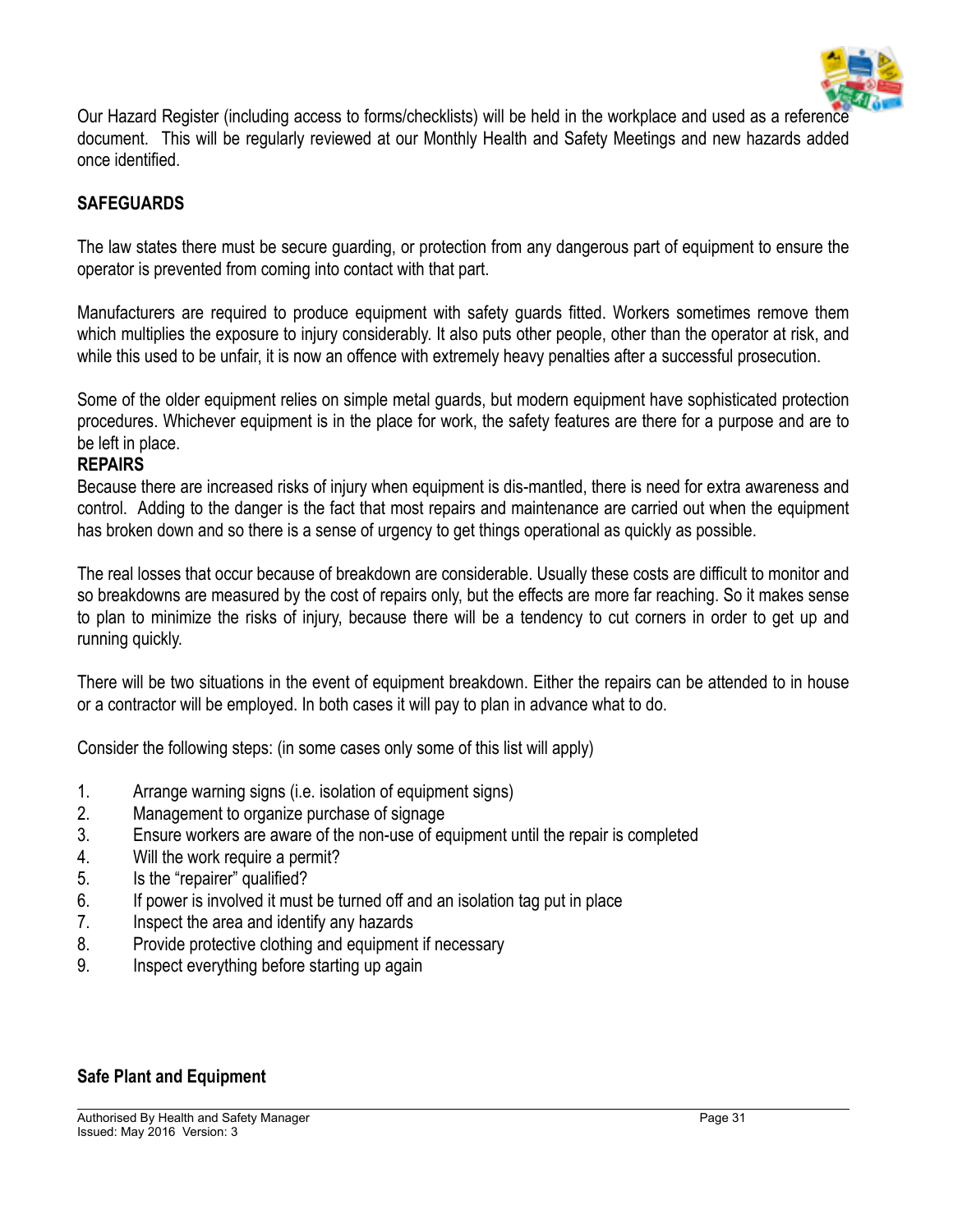

We will ensure that all plant and equipment supplied to and used by workers is of the required standard and is in good working order with all safety mechanisms and guards intact. Where required, plant and equipment will have a Standard Operating Procedure (SOP) or manufacturers' instructions containing information on its safe operation and maintenance. If any plant or equipment is not in safe working order, it will be removed from service and repaired by a competent person before any further use. All plant and equipment will be recorded in the Plant and Equipment Register. It will be regularly checked using an appropriate checklist and maintained to a schedule. This document will be held in our office and regularly updated. It is the responsibility of the H&S Manager or Coordinator in control of the workplace to ensure the Plant and Equipment Register is kept up to date. Workers will be made aware of their obligation (during induction) to regularly inspect plant and equipment and to immediately stop work and report to their supervisor, if any damage or fault poses a risk of death, injury or illness. All operators will be both trained and competent to use plant and equipment or supervised by someone who is trained and competent. Suitable training will be recorded on workers' individual Training Plan Registers. Plant and equipment will be raised as an agenda item and discussed at our Monthly Health and Safety Meetings.

#### **Vehicles and Forklifts**

Before driving any vehicle/forklifts the driver/operator must be licensed. If you consider the vehicle is unsafe to drive, report to management and it will be checked out by an authorized mechanic. Any accidents should be reported to management so that the vehicle can be made safe. It is the responsibility of every driver/operator to carry out checks internally and externally to ensure the vehicle is in safe working condition. Regular checks of tyres and wheels, spare wheel, tow bar and any other attachments should be carried out.

All WOF and COF or Gas Certifications and registrations will be kept up to date, as well as routine servicing will be recorded. Drivers/Operators must not drive if they have taken alcohol, drugs or certain medications and must report the same to their Manager.

Workers are not permitted to drive or operate vehicle or equipment if they are fatigued. All operators must be familiar with safe load securing and regulations and it is the duty of management to ensure this knowledge is recent and enforced.

Special training courses are available and will be provided where necessary. Any road or equipment accident causing injury must be reported to the police within 24 hours and to the Manager immediately.

 Workers are expected to acknowledge that equipment/plant/vehicles are another tool used in the course of work and must be used in a safe way and within the rules, to avoid the risk of injury to themselves and others.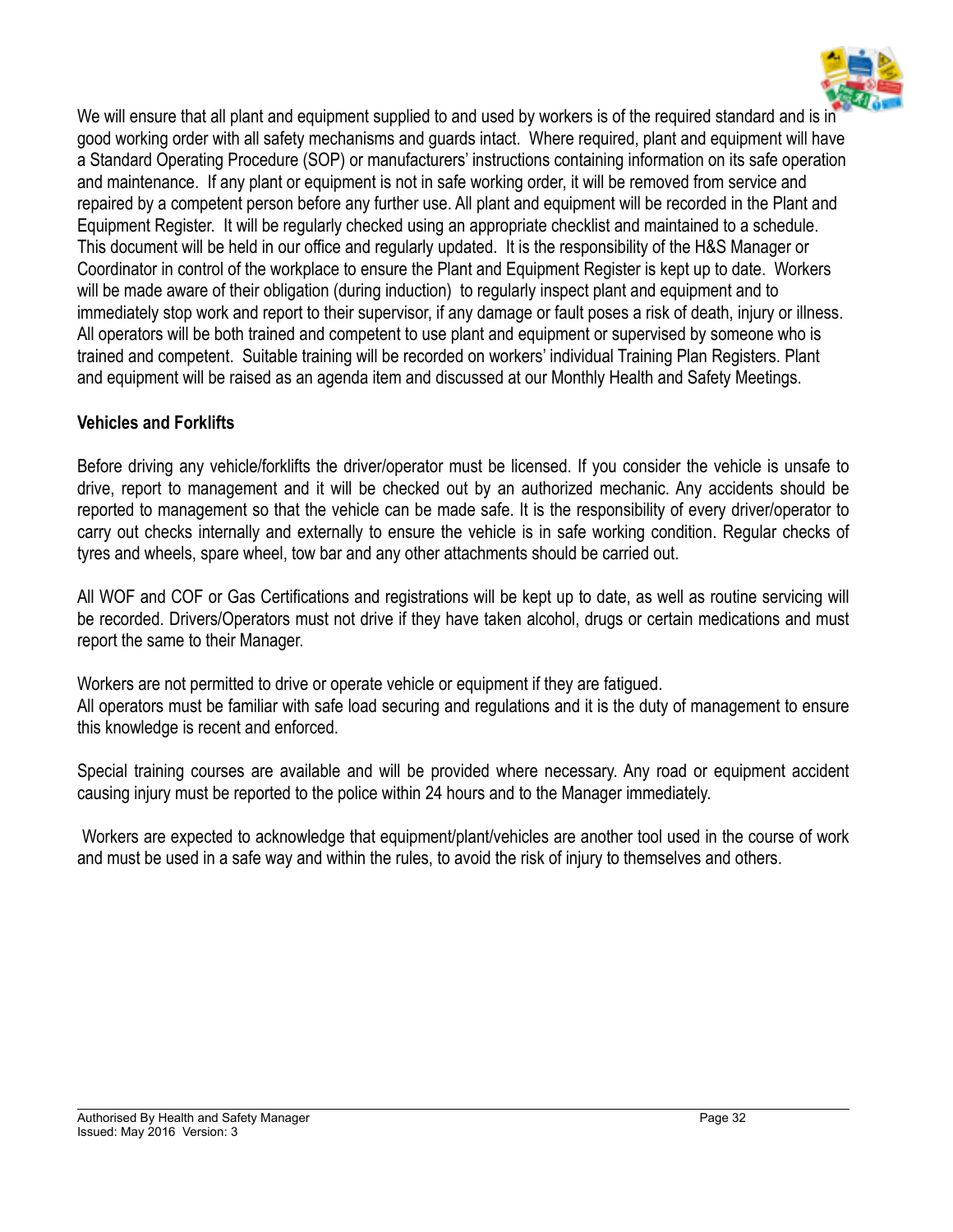

### **HAZARD MANAGEMENT CYCLE**



## **Health Monitoring**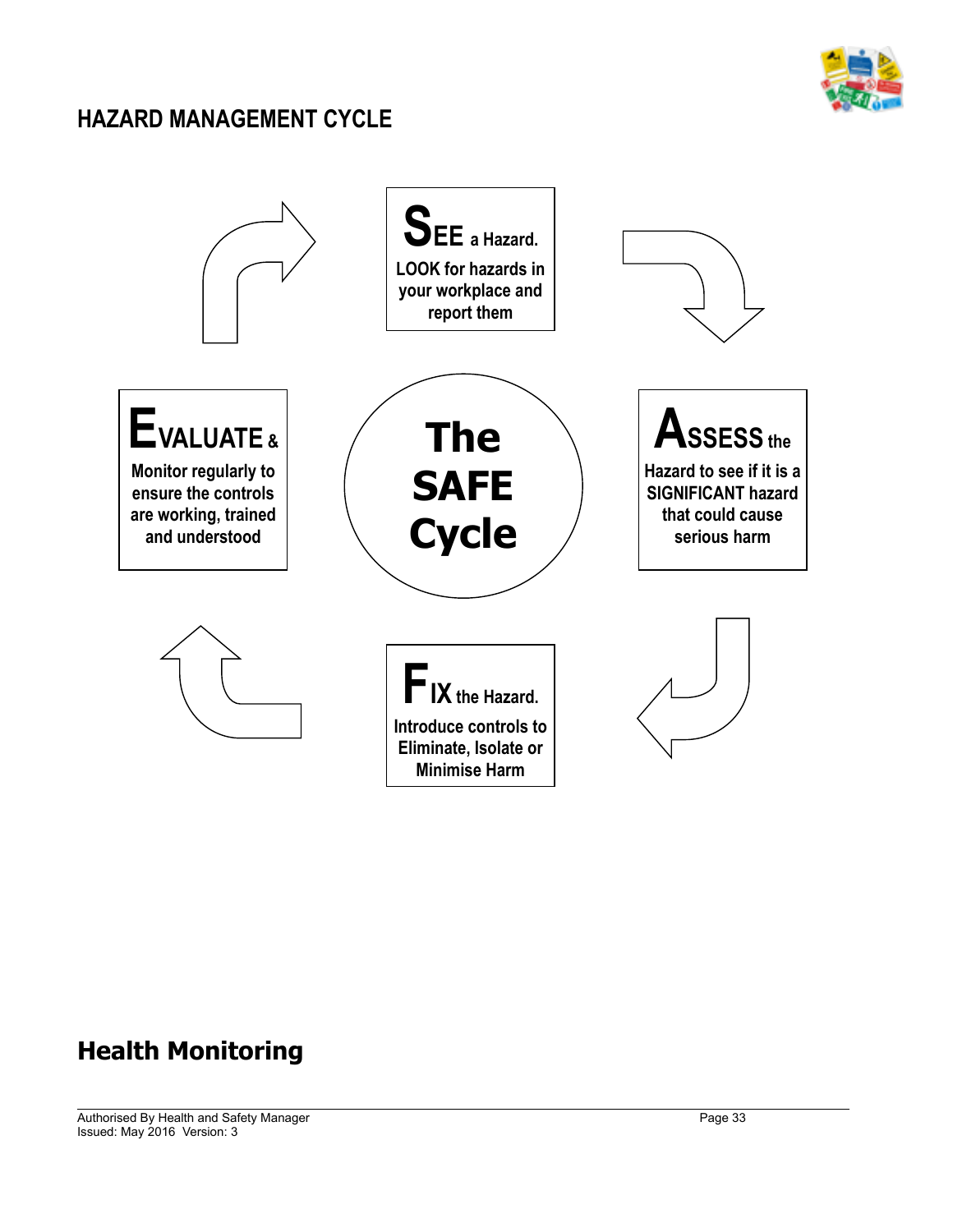![](_page_33_Picture_0.jpeg)

As required by the HSW Regulations, where there is the risk of a specific illness through exposure to hazards and these cannot be eliminated, we will minimise these risks by monitoring the health of our workers.

#### **4.10. Process for Pre-Employment Screening (Baseline Health Monitoring)**

Prior to employment the employing manager will ascertain from applicants if they have any pre-existing conditions that may present an unreasonable risk of harm to the applicant - or to others - arising out of the duties or exposure to hazards of the job. Although it is not currently identified as being an issue, if necessary preemployment health screening that is related to particular hazards will be conducted e.g. audiometry testing.

The question should be put in the following terms as recommended by the Human Rights Commission.

'Have you had an injury or medical condition caused by gradual process, disease, or infection - for example, hearing loss, repetitive strain injuries, agrichemical sensitivity, dust induced asthma, visual impairment - which the tasks of this job may aggravate or contribute to?'

If a medical examination is required to assess specific job related abilities (e.g., an eyesight test), this should be restricted to short-listed candidates.

 This would then be a condition of employment. The company would then have a record of any existing conditions a new worker may have, so that these deficiencies are not aggravated by hazards the new worker may be exposed to in the course of their work.

All details of baseline monitoring will be made available to the worker and must remain confidential. The health monitoring will be completed by a suitably qualified practitioner or technician.

#### **4.11. Process for Monitoring Workers' Health**

If the Company employs staff that may be working in any of the following areas, it is recommended that before they commence work, and then at regular intervals, testing by approved health professionals be carried out. This will give a base line record to determine whether workers have any impairment or identifiable pre-conditions before commencing work (this could counter any later claim for work related compensation).

Exposure to hazards that may have a direct effect on health and where PPE is a requirement, there may be a requirement to monitor periodically the effectiveness of the equipment and controls. Health monitoring will also be conducted in the situation of a critical event occurring e.g. significant noise being experienced by the worker. The company will seek the worker's permission to monitor. Expert advice will be sought on the frequency and method of ongoing monitoring. This will be arranged by the Health and Safety Manager. Overall results of the monitoring will be given to the company who will notify workers in the area monitored.

We will monitor for, OOS, respiratory issues, stress & fatigue, noise induced hearing loss, and other long term illnesses such as asbestos and silica dust related cancers developed in the workplace. The H&S Committee will ensure this happens through the Managers.

The Managers should monitor workers for symptoms of continuing pain or discomfort on a regular basis. This is part of the duty to monitor and intervene with appropriate work load strategies or treatment to prevent gradual process injuries such as OOS/RSI etc.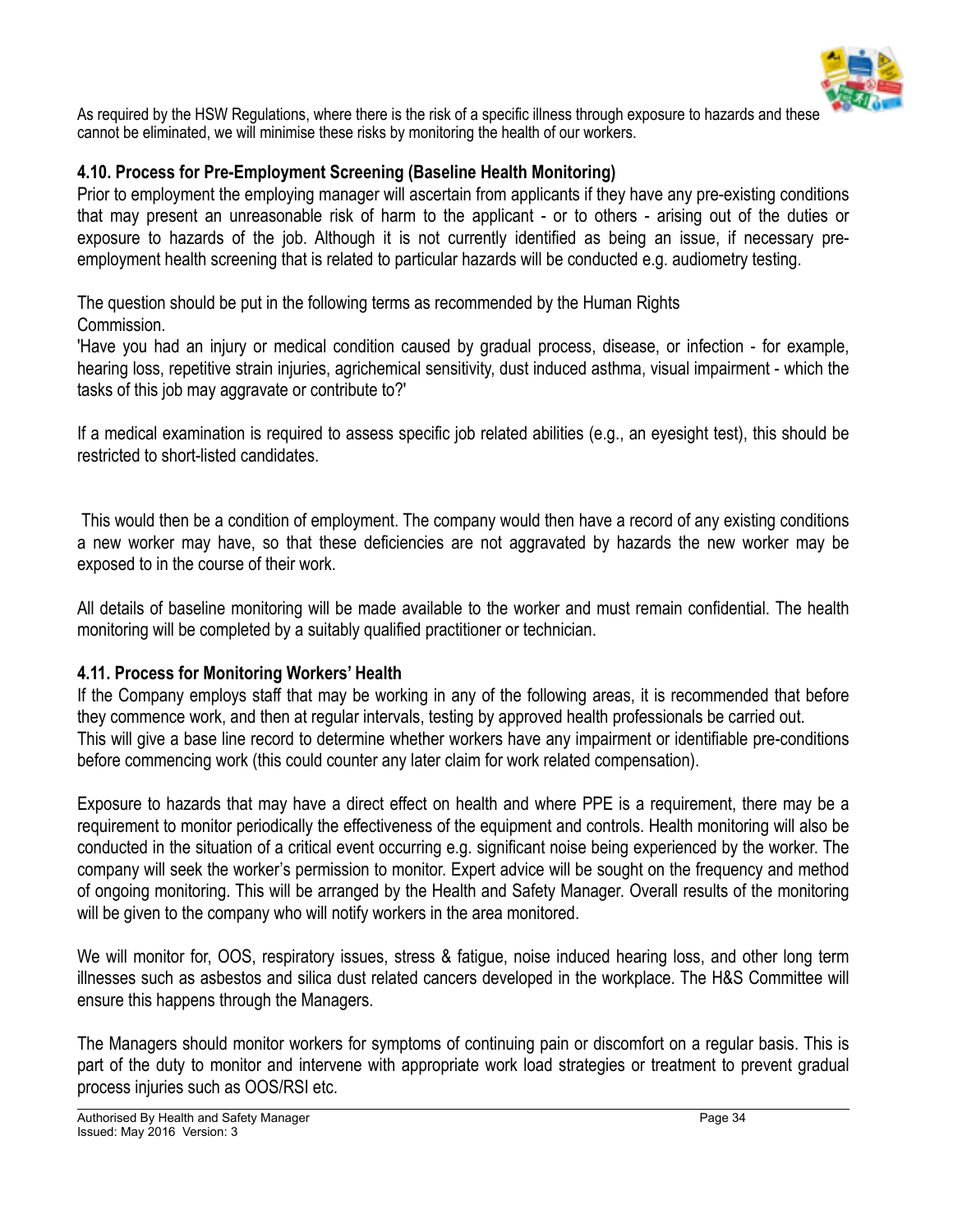![](_page_34_Picture_0.jpeg)

#### **4.12. Possible Risks to Workers' Health**

Over a period of time, recording will identify whether any condition is appearing to worsen which may indicate or require a change in work practice, job rotation, precautionary measures, treatment etc.

- high noise levels
- regular use of computers (vision)
- regular use of chemicals
- regular use of hazardous substances
- regular use of biological agents

If monitoring is carried out (and the employer may require it to be done), then the worker must consent and the results of the monitoring must also be made available to the worker. If workers are monitored as a group they must be given their individual results or a group result, but no information that identifies the result of any other worker.

If a sub optimal result is found in any of the testing programme, the supervisor or Health and Safety Officer will, in consultation with the affected worker, inform OSH of this occurrence and then take the appropriate steps to safeguard the worker's ongoing health needs. This action may include isolation form the hazard or provision of safety equipment that will eliminate the problem.

Noise and previous exposure to in a prior role within another company may also be something that needs to be monitored, the most important thing to check is that the person is able to hear any audible alarm in the case of an emergency evacuation

Stress and tiredness can also be a major factor in relation to any working role, this can not only be managed via open communication between the worker and their supervisor or line manager but also by making sure that they are taking regular breaks ( holidays) from work. See an effective way of managing this can be by completing an analysis as a company of all outstanding holidays at any one time, company- wide. This should be done six monthly as a minimum and any individual that has a substantial amount of untaken annual leave should then arrange to take holiday.

#### **How to Assess the Risks to a Worker**

- Identify workplace hazards requiring monitoring.
- Decide upon the appropriate monitoring method and strategy for the hazard, e.g. how, where, and for how long monitoring should be carried out.
- Carry out direct or indirect monitoring, e.g. blood samples for lead, dust samples for silica, lighting levels in an office.
- Compare results obtained against recognized standards, and interpret them to assess the extent of the control measures required.
- Take action to manage the place of work by implementing the correct control strategies.
- Repeat monitoring at appropriate intervals, or after process modification, to ensure controls are effective and compare against baseline results.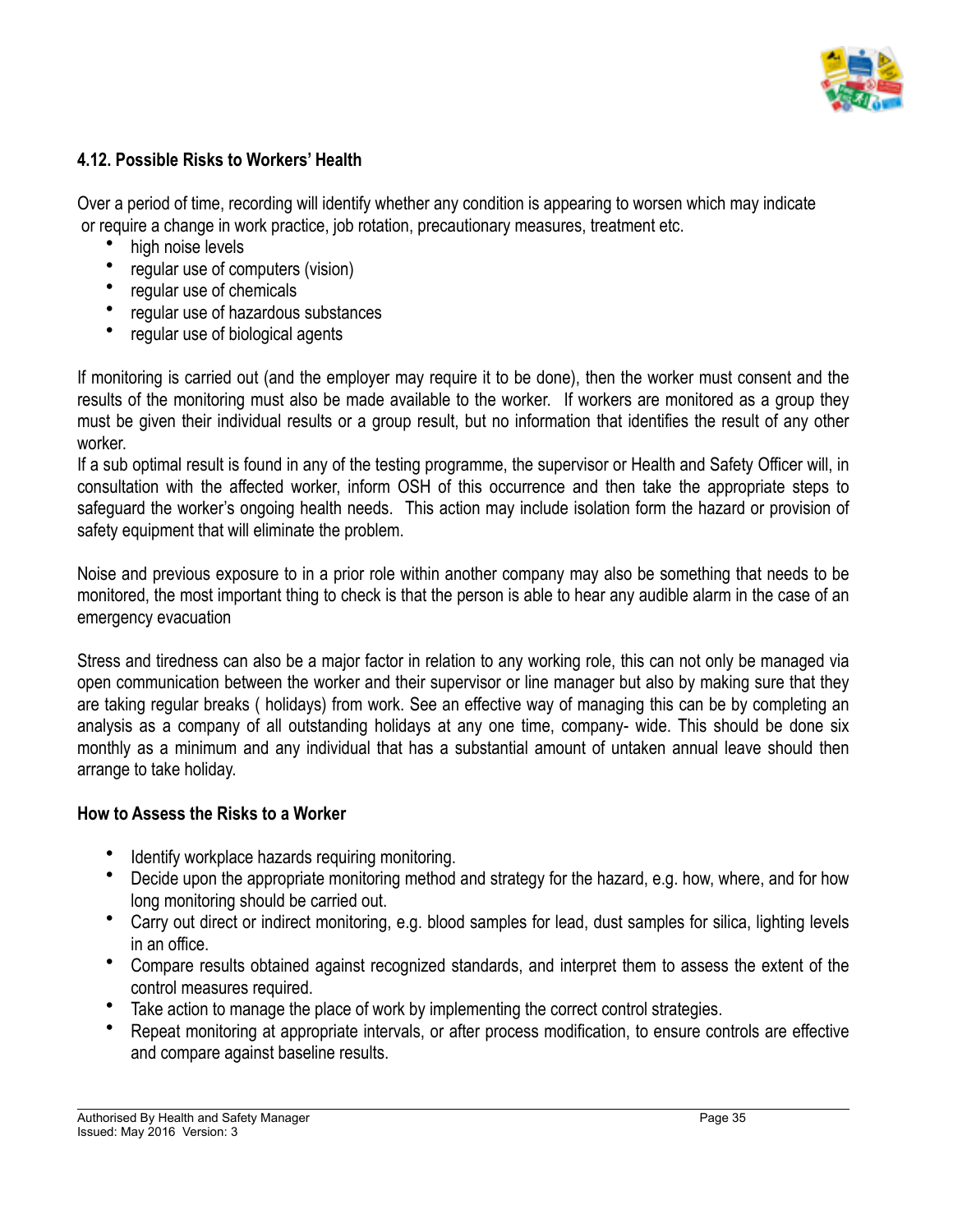![](_page_35_Picture_0.jpeg)

#### **4.13 Monitoring and Surveillance Records**

Record all monitoring results for future reference. Personal health records must be kept in secure facility to protect confidentiality.

Seek the informed consent of each worker before personal monitoring of their health. As with any medical record, unless a worker gives specific permission for such results to be made available to the employer, the results of personal health monitoring are confidential between that person and the provider carrying out the test.

The only personal health monitoring results to which an employer would otherwise have access would be group results with personal identities removed.

Employers are required to inform workers of the results of any workplace environmental or individual health monitoring whilst protecting the privacy of those monitored.

#### **4.14 Administration staff and their Main Activities**

It is just as important to monitor staff with lower risk activities as part of their normal working day. It is however harder in relation to the hazards they are exposed to don't seem as extreme but can be equally harmful especially over long periods of exposure if not recognized and avoided.

Firstly it is important to find out the history of the staff members employment and any previous hazards they may have been exposed to. By getting a potential staff member to complete a Pre-Employment Health Screening Form and existing staff to complete a Health Screening Form this will highlight any areas that may require further discussion or action. The completed forms will be held in secure facility to protect confidentiality. These forms will be completed annually, unless the worker has a pre-existing condition that dictates management of an illness or injury or ailment.

Work Stations – it is very important that the individual is comfortably seated with correct posture, especially those spending a lot of time in front of VDU's. There is a Work Station Assessment form that can be completed by each individual and this is a very basic prompt for the worker to address and consider the following:

| <b>WORK STATION DESIGN</b> | <b>ENVIRONMENT</b>  |
|----------------------------|---------------------|
| Keyboard. Monitor. Mouse.  | Light. Glare.       |
| Desk. Chair. OOS           | Noise. Temperature. |

By concentrating on the above points then the worker is decreasing their chances of stress and fatigue to joints, muscle aches and pains and migraines.

It would be encouraged to do a re-check on this once a year as a minimum or if the office location changes. There is also a fun on line tool that can be utilized on the Habit at Work Website, www.habitatwork.co.nz this not only serves to question each of the above points but goes more in depth with the prompts and ways to make an individual consider and respond to questions featured.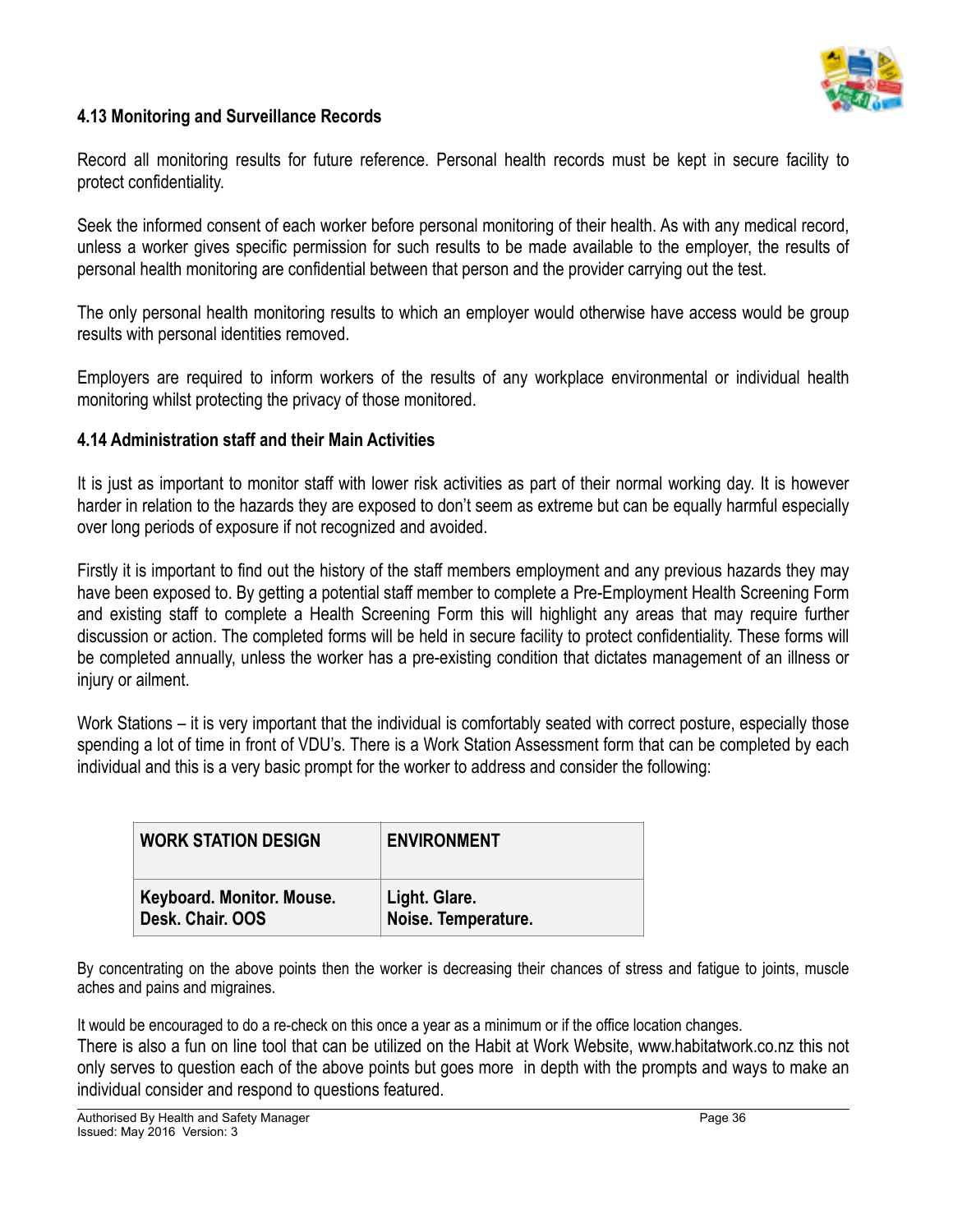

This provides a great forum to also increase the individuals understanding as to how their desk, chair and general positioning should be to ensure that they are set up in the best possible way, there is a percentage scoring result at the end of the "quiz" and the opportunity to print out a certificate recording the individuals' results.

The worker then forwards this to the Health and Safety manager who will review it and discuss any possible improvements and changes required to the workers work station based on any conclusions gained from both the discussion and the quiz results. Any improvements and changes deemed necessary should be recorded and a time line agreed for the changes to be made, once addressed and signed off the documentation should be filed.

A staff member will be designated to learn the principles of OOS prevention and will conduct internal training sessions and monitoring for pain and discomfort ongoing.

#### **4.15 Exit Testing Overview**

It is important to gain an overview of the worker's state of health at the time of departure from employment by measuring any possible exposure to physical, chemical or biological agents while carrying out their duties.

#### Exit Testing Process

- 1. The Director or Operations Manager will forward copy of all staff resignation letters to the Health and Safety Manager
- 2. The Health and Safety Manager will then determine using the Company Hazard Task Register if the departing worker has been exposed to a significant hazard
- 3. If appropriate then the Health and Safety Manager will arrange a health screen at the companies' expense and will follow the process as per Post Critical Event Health Testing.

#### **4.16. Sub-Optimal Results. Monitoring and Management**

A report on all results will be provided to the Health and Safety Manager for further action and to ensure and Worksafe NZ and ACC compliance needs are met. The action may be a referral to a Specialist or simply to a Medical Practitioner. Consideration of the workers' medical and vocational needs will also be met. These results are discussed with the person (i.e. worker undergoing the testing) at the time of testing. The health monitoring provider has protocols for management of any abnormalities or further assessments required.

Any sub-optimal test results will activate a complete review and assessment of the hazard concerned, the individual's exposure, interaction and management of the hazard and its current control measures.

When there is a sub optimal result from worker monitoring, consideration and consultation must follow: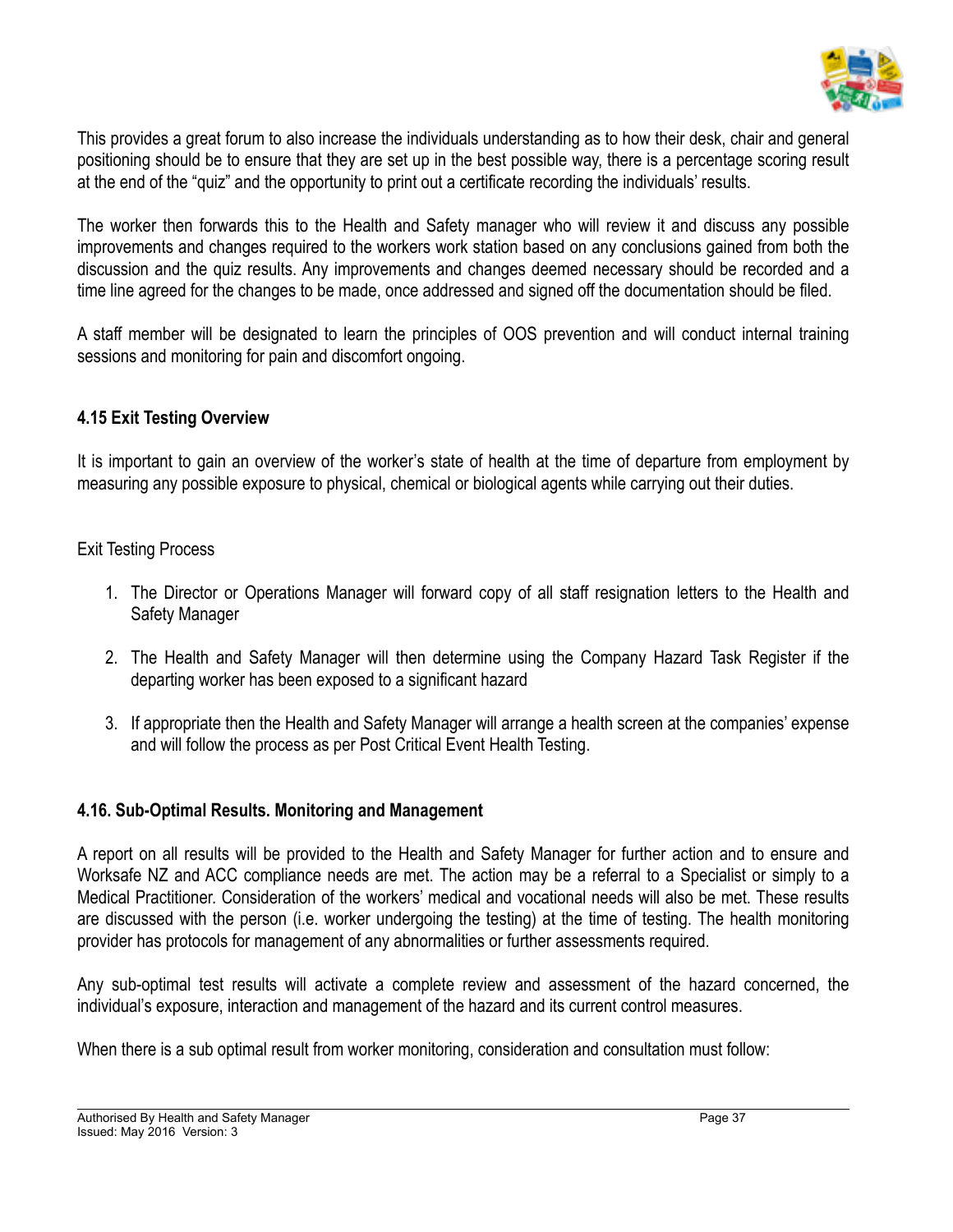

|                             | <b>STEP ONE: CONSIDERATION</b>    |
|-----------------------------|-----------------------------------|
| <b>STEP TWO: DISCUSSION</b> |                                   |
|                             | <b>STEP THREE: REHABILITATION</b> |

Considerations to the worker's medical and vocational needs are to form part of the documented program. The discussion process is to follow the worker Rehabilitation Program.

Sub-optimal results will be reviewed at safety meetings (confidentiality will be maintained) and discussed with workers and Health and Safety Representatives. If necessary, the health and safety plan, hazard register and their controls will be reviewed.

Any sub-optimal results will also be fed back into hazard management, results that are sub-optimal indicate that hazard management/controls may not be managed correctly or appropriately for health conditions to be suffering. It is important that hazard management is also reviewed should these sub-optimal health monitoring results occur.

#### **4.17. Noise in the Workplace**

The Health and safety in Employment Act makes it mandatory for employers to have in place a procedure to measure noise considered to present a health hazard.

"Unwanted sound" in industry is how noise is described, and excessive noise is a health hazard. Deafness is generally irreversible, and even partial hearing loss can seriously affect someone's ability to communicate. It can also effect balance, and this, combined with difficulty in communications, can make it difficult to continue in employment, and lessen enjoyment of life. So the real costs are very significant.

Where there is significant noise in the workplace, there is now a wide range of hearing protection aids available. The aids offer excellent protection against loss of hearing.

The employer will be responsible for having the noise hazard identified, assessed and controlled. If one of the controlling measures is providing ear muffs, and the worker is made aware of them, and is instructed to wear them while working in the area which is presenting a noise hazard, then the worker is bound by law to wear them. The worker risks prosecution, and having a claim on ACC turned down because they refused to take "every reasonably practical step" to prevent the accident (damage) from happening, should they fail to wear the protection provided. The worker also risks dismissal.

If adequate hearing protection is not provided, or if the employer fails to train workers in safe procedures, then that employer risks prosecution and being responsible for an ACC claim for the worker. The Courts are ordering employers to pay substantial amounts of a fine to the worker.

Noise is measured on a scale, which uses the decibel. It is a universally accepted unit of measure. Industry uses the "A" scale of readings, so sound levels are given an abbreviation.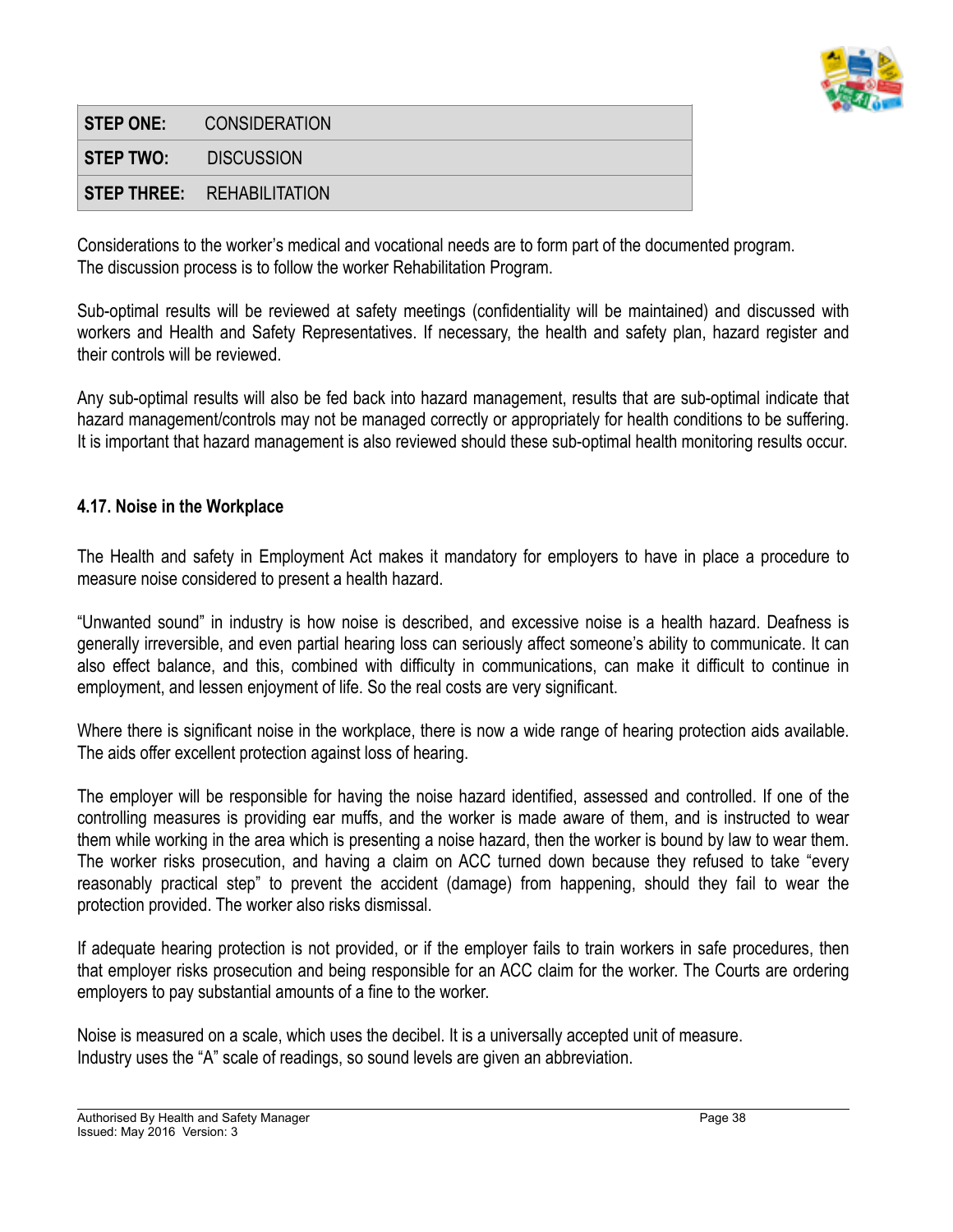

If adequate hearing protection is not provided of if the employer fails to train workers in safe procedures, then that employer risks prosecution and being responsible for an ACC claim for the worker. The Courts are ordering employers to pay substantial amounts of a fine to the worker.

Noise is measured on a scale, which uses the decibel. It is a universally accepted unit of measure.

 Industry uses the "A" scale of readings, so sound levels are given as an abbreviation such as "dB(A)". A gentle wind rustling leaves would generate say, 22 dB(A) and a jet aircraft taking off 140 dB(A). The following scale is presented for people not wearing protection and states maximum time limits one could be exposed without suffering permanent hearing loss. The scale assumes constant sound – with no fluctuations.

MAXIMUM TIME EXPOSURE TO SOUND PER DAY BEFORE PERMANENT LOSS OF HEARING OCCURS: dB(A) Max Exposure Time per Day

- 88 4 hours
- 91 2 hours
- 94 1 hour
- 97 30 minutes
- 100 15 minutes
- 103 8 minutes
- 106 4 minutes
- 109 2 minutes
- 112 1 minute

Where noise is identified as being above 85 decibels, the company will follow the legislation whereby annual noise measurements will be done (with an appropriately trained person and calibrated equipment). Noise measurements will also be done on any new equipment.

The legislation also required that in a work environment where the noise exceeds 85 decibels, workers and other persons must be provided with hearing protection the company will also ensure that this occurs.

The following lists ways noise can be controlled:

- o Replace noisy plant with quiet machines.
- o Isolate the source of the noise. Build baffles and enclose the source
- o Avoid reflection of the noise off walls, window and barriers by moving equipment if possible.
- o Heavy rubber or synthetic mounts can reduce resonance and vibration.
- o Place all noisy equipment in one area and control that area.
- o Provide earplugs and earmuffs and supervise workers in their use. Record the instructions in writing and get workers to sign the Training Attendance Form. Where possible, workers should be given the choice of what type of hearing protection they would like to wear, be it muffs or plugs. The form for the issued of Personal Protective Equipment (PPE) should be completed when ear muffs are issued.
- o Erect signs in the areas requiring controlling "Hearing Protection Required".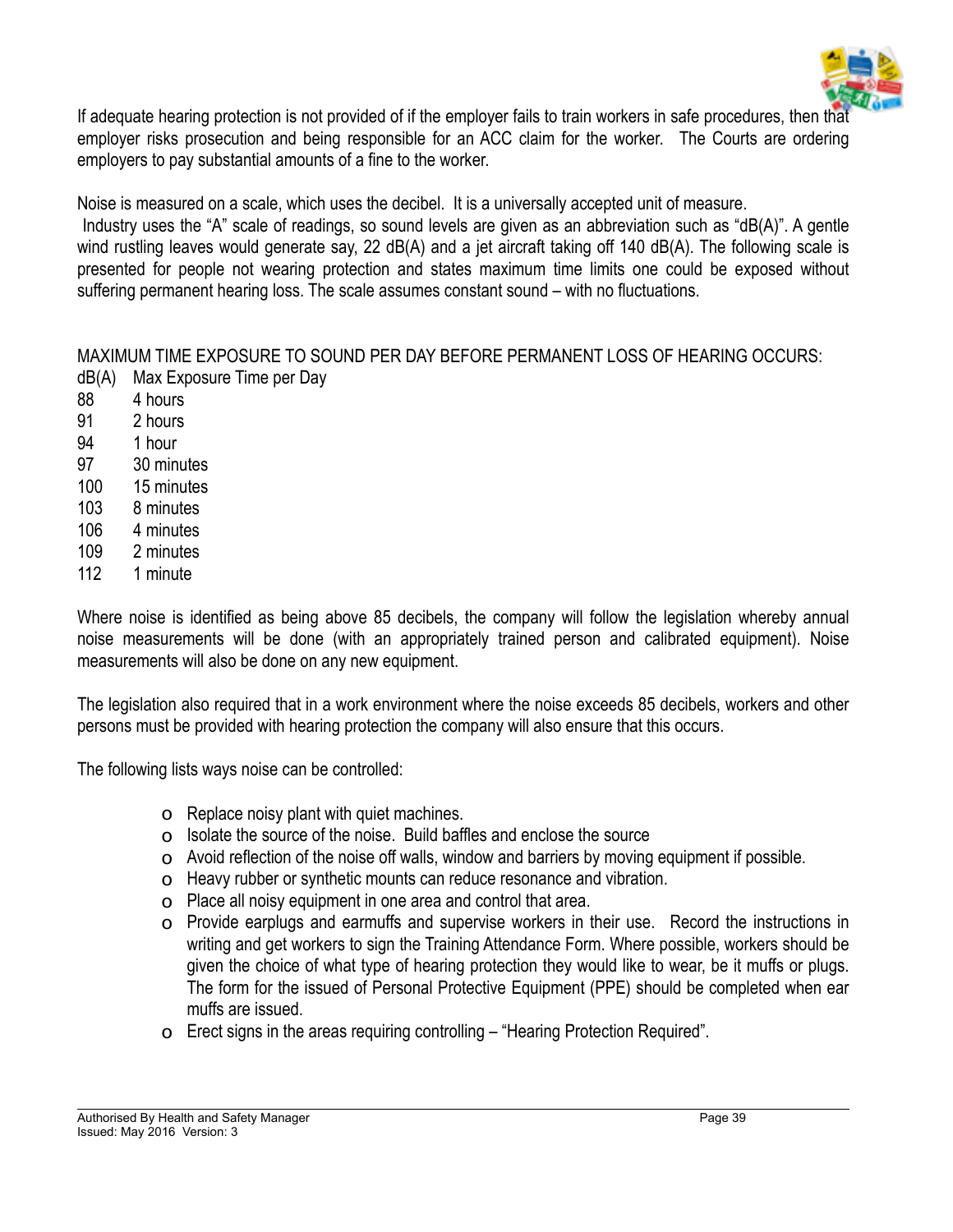

### **HEARING PROTECTION DEVICES**

Hearing protection devices are graded according to their efficiency in protecting hearing, and more sophisticated equipment is necessary as the decibels a person is exposed to increases.

The following information is offered as a guide.

| Length of time | <b>PROTECTION</b> |
|----------------|-------------------|
| (8 hour)       | (APPROVED)        |
|                |                   |
| 86-91          | Earplugs/Earmuffs |
| 92-97          | Earplugs/Earmuffs |
| 98-103         | Earmuffs          |
| 104-10         | Earmuffs          |
| 110-11         | Earmuffs          |
|                |                   |

A preventative maintenance program can also be implemented to provide for the regular and planned maintenance of plant and equipment.

There are audiometer tests (or hearing tests) available with approved technicians, which check if there has been any hearing loss suffered by a person. Such tests provide the opportunity to detect early signs of problems and enables more vigilant measures to be taken to prevent further damage.

It is prudent for employers to include such tests in their induction process of new workers. This ensures employers at least have a defence if they are accused of causing damage they have not in fact, caused. It does of course, work in reverse as well, in that if the worker presents to the employer with excellent hearing, it will pay to have best practices and prevention measures in place or face the consequences.

One test that is recommended, to ascertain whether to call in a noise expert to measure your noise levels, is to hold a conversation under normal operating conditions, from one metre away from the other person. If you can hear what is being said without the need for shouting, there is *probably*, not much risk of harm.

If the conversation is made difficult by the noise of the machine, there is a risk of harm. There is a requirement then, to call in an expert to completed noise measuring.

#### **4.18 Solar Radiation**

These guidelines have been prepared jointly by the Health and Technical Services section of the Occupational Safety and Worksafe NZ and the Cancer Society of New Zealand Incorporated.

The imputes for guidance on skin cancer prevention is provided by the current high incidence of skin cancer, particularly Melanoma, in New Zealand and concerns about possible increases in UV Radiation.

Short term exposure to the sun can result in sunburn and injuries to the eye. The effects of sunburn include reddening of the skin, blistering, swelling and later peeling of the skin. The symptoms of eye damage from acute UV radiation exposure include painful sensation in the eyes, excessive blinking and tears, the sensation of a foreign body in the eyes, difficulty to look at strong lights and swelling of the eyes. Permanent damage is unlikely. Prolonged exposure to UV radiation is a well-established cause of skin cancer. Even on cloudy days the UV level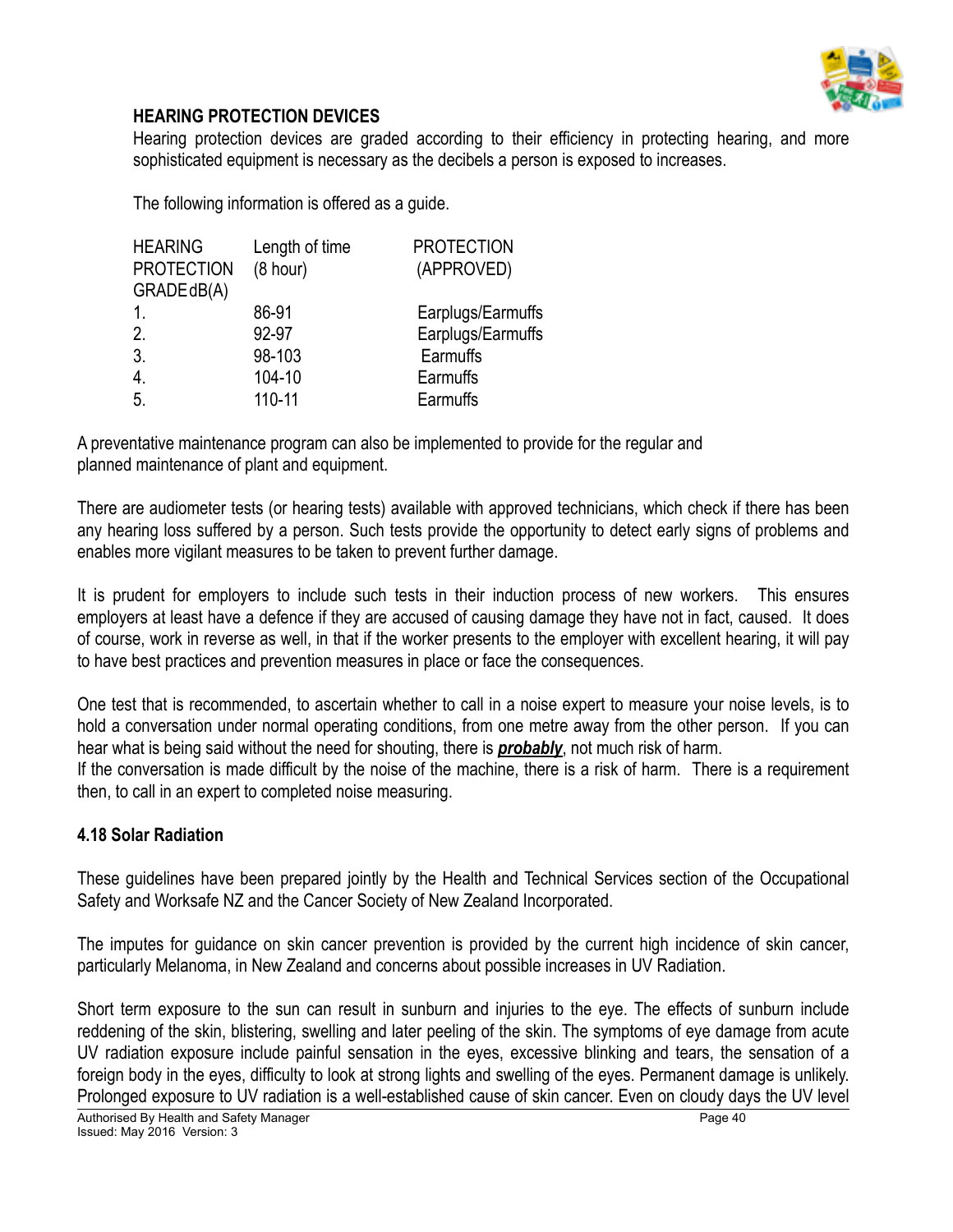

may be sufficient to be harmful. Long term effects on the eye include damage to the cornea, and formation of cataracts.

People with fair skin that freckles and burns readily are at greater risk compared with those with darker skins.

Overall the risk of skin cancer is higher for outdoor workers. In the case of Melanoma, intense periods of exposure to the sun appears to be the significant factor. While people with certain skin types may be at greater risk, it is important that everyone should protect their skin from exposure to Solar UV Radiation.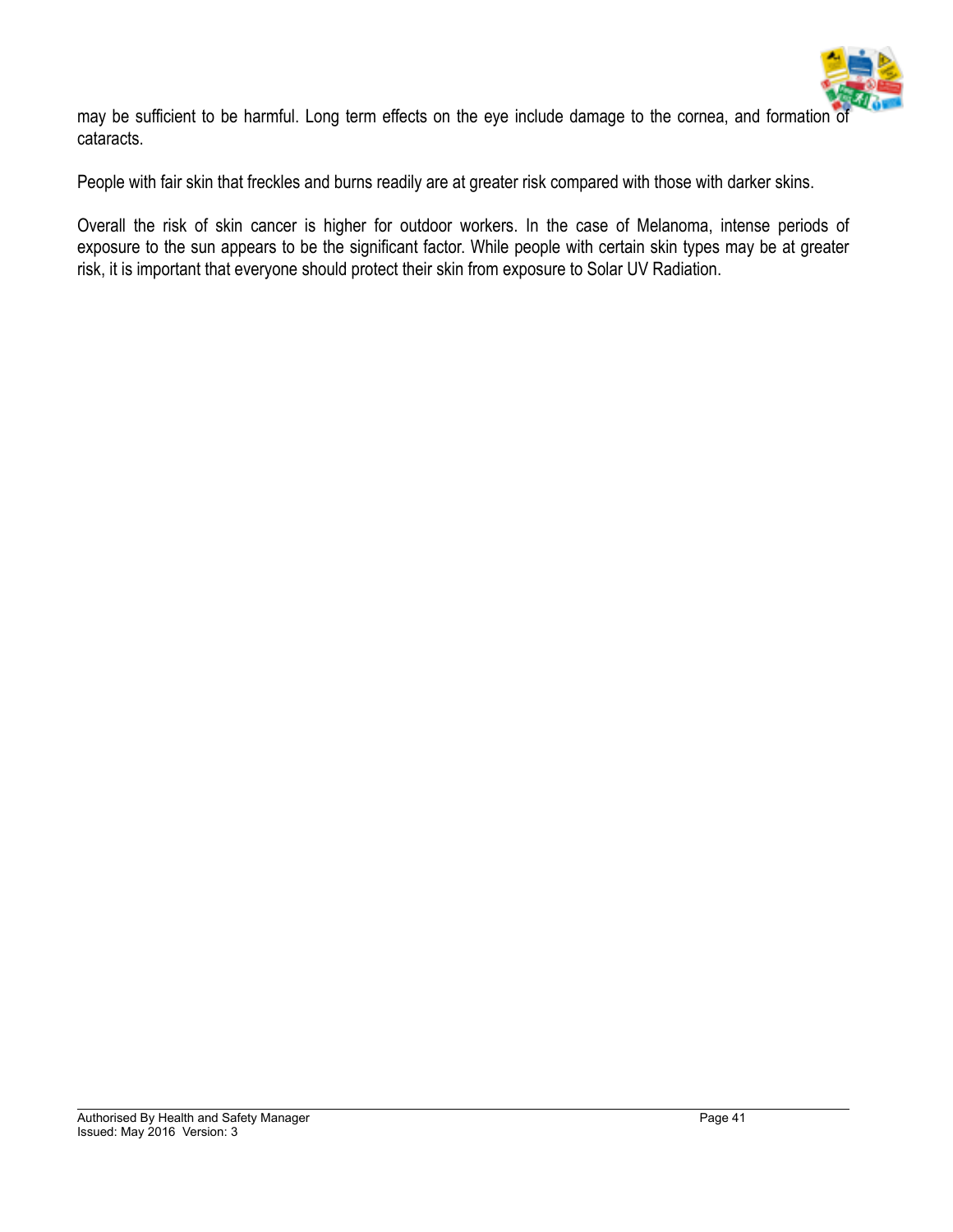

# **5. HAZARDOUS SUBSTANCES**

The legislation is extensive and the various Acts include/cover:

- Health and Safety in Employment
- Resource Management Act
- Trade Waste Bylaws
- Toxic Substances Act/Regulations
- Dangerous Goods Act
- Hazardous Substances and New Organisms Act
- Building Act
- **Electricity Act**

Hazardous substances can be one or more, of noxious, toxic, poisonous, carcinogenic, contaminative, radioactive, flammable, explosive, fungicidal, corrosive, bactericidal, insecticidal, asphyxiant or irritant, which may give rise to:

- **Fire**
- Harm to health when in contact with the body
- Environmental harm

The forms of chemical exposure may be:

| <b>Mist</b> | <b>Smoke</b> | <b>Fumes</b>  |
|-------------|--------------|---------------|
| Vapour      | <b>Dusts</b> | <b>Solids</b> |
| Gas         | Aerosol      | Liquids       |

## **5.1. Hazardous Substance Spills**

#### **Small leaks and Spills**

- 1. Notify your Fire Warden and First Aider, then immediately isolate the area and evacuate the staff and if possible identify the substance and determine the source.
- 2. Check the Material Safety Data Sheet for the substance and follow the spillage instructions.
- 3. If a Material Safety Data Sheet is not available or you are not sure of how to handle the situation call the Fire Service on 111 and tell them there is a leak/spillage, giving the address and location of the spill or leak.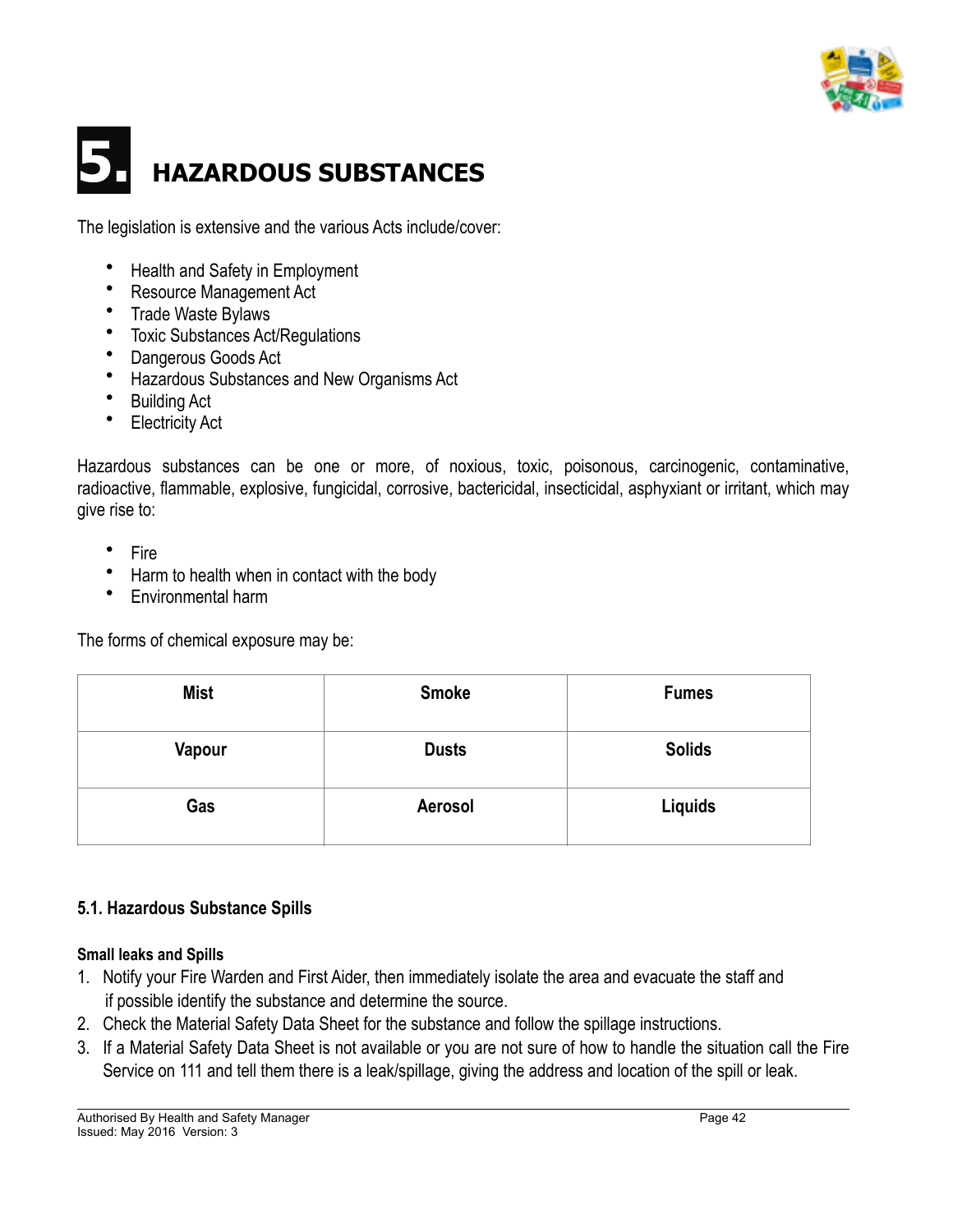

#### **Large leaks and Spills**

- 1. Notify your warden, first aider and manager and immediately evacuate everyone.
- 2. Ring the Fire Service on 111 and tell them there is a leak/spillage, giving the address and location of the spill or leak.
- 3. If possible, give them the name of the substance. The Fire Service will make the area safe and contain the problem.

#### **5.2. Action Plan**

The company will use a "Hazardous Substances Register" and will complete this record by doing the following: (ensure workers are trained in all of the points listed)

- 1. Provide an up to date inventory of chemicals on site, using the Hazardous Substance Register.
- 2. Ensure all chemicals are labelled in a legible manner.
- 3. Obtain a full report on the dangers and remedies from suppliers (known as "Material Safety Data Sheet, or MSDS.
- 4. Plan for a chemical emergency (ensure MSDS's are readily available and the information contained within is assessed regarding the implications in an emergency situation, spill procedures are in place with all necessary equipment and workers are trained, signs are in place regarding the classification and hazardous nature of the chemical /substance.
- 5. Ensure correct storage.
- 6. Classify all hazardous substances.
- 7. Ensure incompatible chemicals are stored correctly.
- 8. Ensure appropriate protective equipment is available and issued.
- 9. Ensure safe handling procedures are implemented.

#### **5.3. Material Safety Data Sheets**

In with our environmental policy, we will endeavour to minimize the use of any hazardous substances. Where we are able to obtain complete Material Safety Data Sheets (MSDS) from manufacturers or suppliers of hazardous substances we will keep these in a safe, clean place close to where the chemicals are used. They will be checked periodically by the Manager to ensure they are legible and in good condition. Any MSDS' that are older than 5 years will be replaced with a recent version.

We are to ensure each worker has access to a copy of the Hazardous Substances Register, and access to the Material Safety Data Sheet for each chemical.

The Material Safety Data Sheets give clear instructions of actions to take if chemicals or hazardous substances are involved in an accident.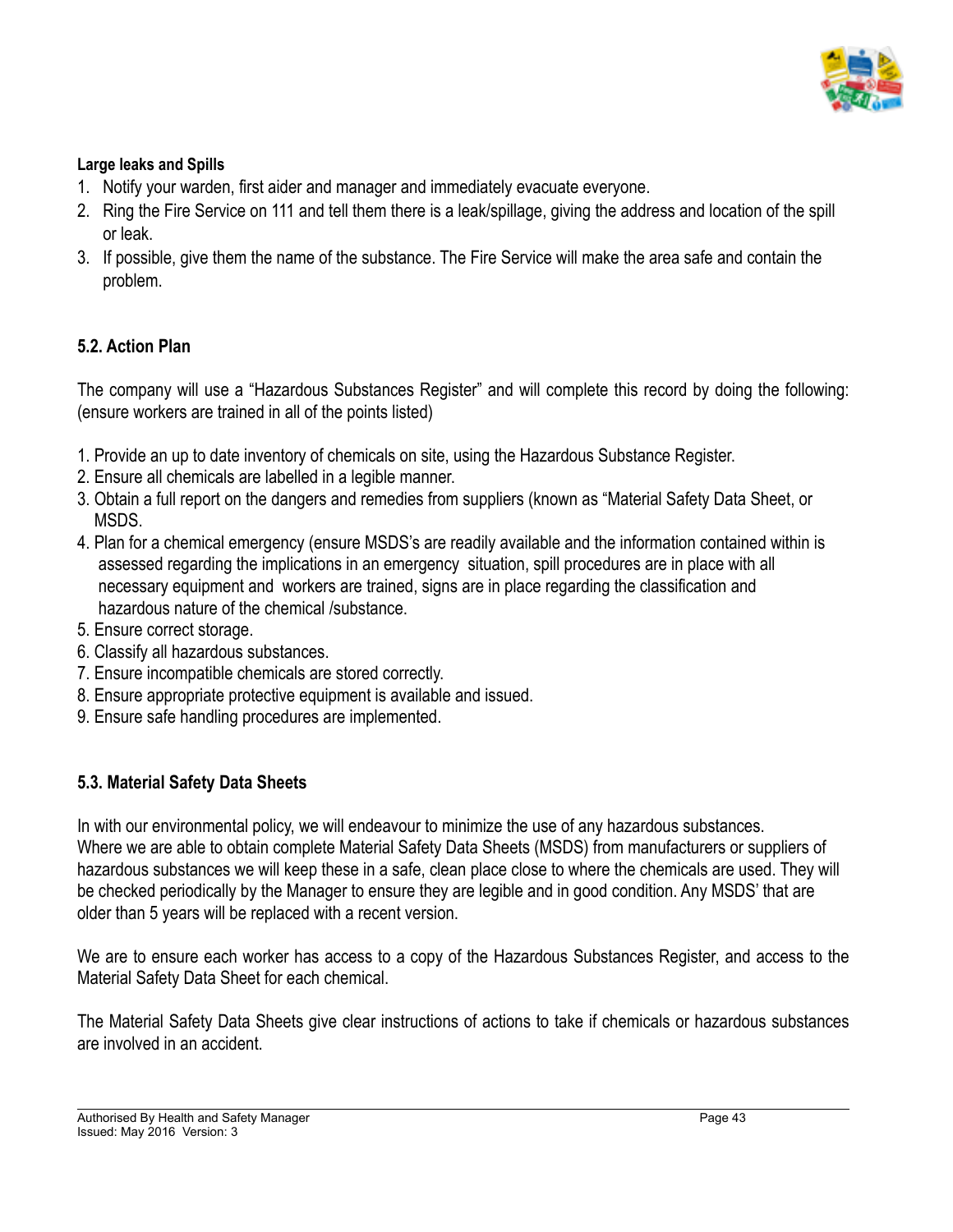

Should the need arise to purchase a new hazardous substance, the company will ensure the Material Safety Data Sheet (MSDS) is also received. The Hazardous Substance Register and the relevant MSDS will be filled in.

Chemicals can enter the body via a number of routes:

| Through the skin/eyes/ears |  |  |
|----------------------------|--|--|
| <b>Swallowed</b>           |  |  |
| <b>Inhaled</b>             |  |  |

For this reason where required Personal Protective Equipment will be provided and training must be supplied.

#### **5.4. How to Classify Hazardous Substances**

The following classifications represent the most common causes of Hazardous Substances. When entering Hazardous Substances onto the Hazardous Register, the substance must be classified according to the following classes. On the sheet, it will be more useful to record the wording of the classification, rather than the numbering.  $(e.g L = Liquid)$ 

There are many different classes of Hazardous Substances

**Class 1:** Explosives

**Class 2:** Gases. Flammable. Inert, non-flammable. Poisonous. Self Reactive.

**Class 3:** Flammable Liquids. Highly Flammable. Flammable. Fuel Oil

**Class 4:** Flammable Solids. Substances spontaneously combustible. Substances flammable by reaction with water. Self Reactive.

**Class 5**: Oxidising substances and organic peroxides. Oxidising agents. Organic peroxides

**Class 6:** Poisonous (toxic) and infectious substances

**Class 7**: Radioactive materials

**Class 8:** Corrosives

**Class 9**: Miscellaneous dangerous to the environment.

As required by workplace regulations we will ensure that when using hazardous substances, o action or inaction by our workers causes an adverse effect to the environment or any harm to any person coming into contact with that substance. We will ensure that correct and safe use, handling storage and transportation of hazardous substances. Where required our workers will have the correct training and handling licences (approved handler certificate, dangerous goods licence endorsements etc). All hazardous substances held in our workplace will be recorded by type and quantify on our Hazardous Substance Register.

We will ensure that the appropriate Material Safety Data Sheets (MSDS) are held on site and are readily available in the event of an emergency. We will also ensure that the required safety warning signage is displayed. Hazardous substances will be raised at our regular Toolbox Meetings and discussed at our Monthly Health and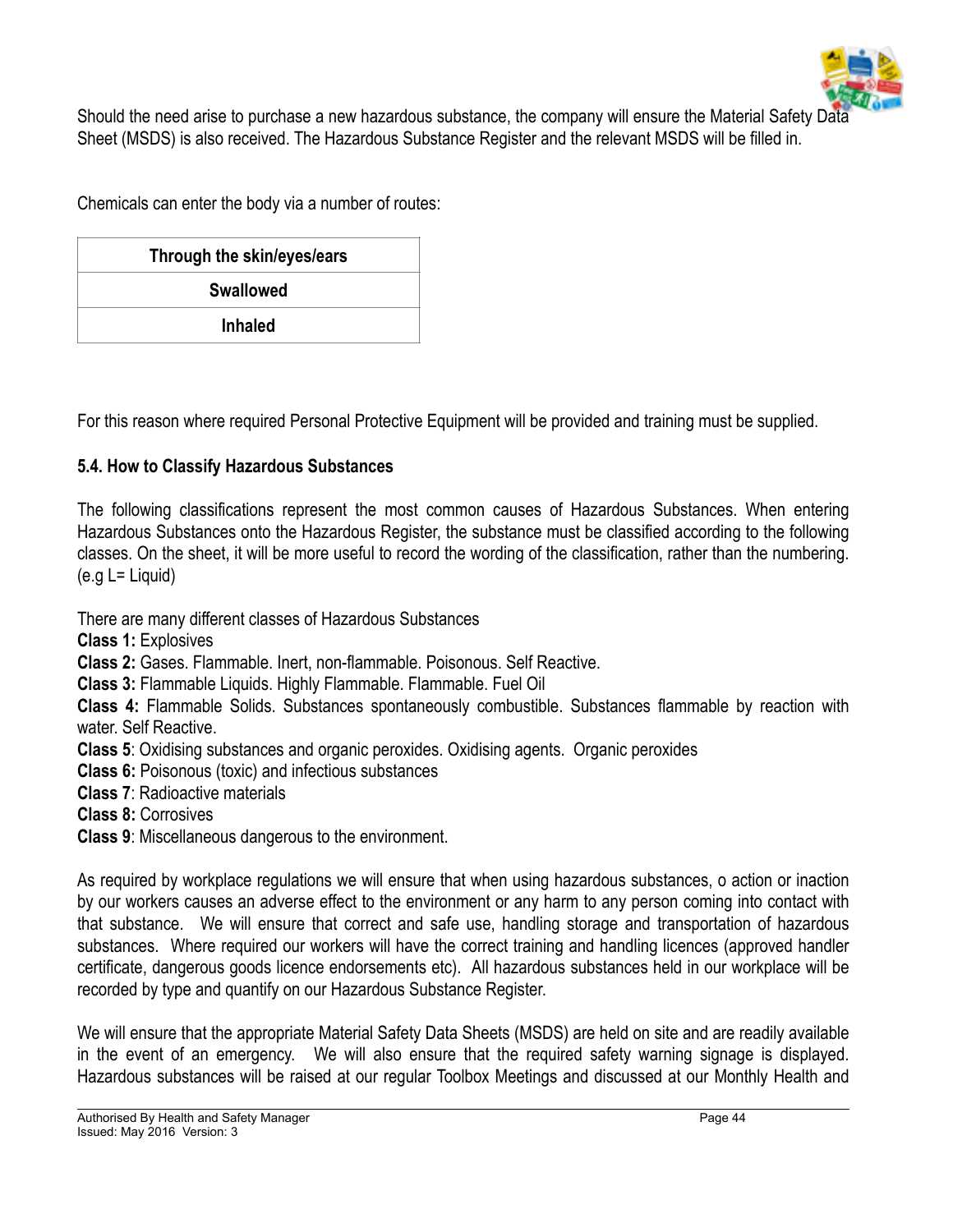

Safety Meetings. We, however, use a limited amount of Hazardous Substances throughout our locations so we are classifying ours in a more simplistic manner.

### **Below are classifications we use on our Hazardous Substance Register.**

| <b>CG = Compressed Gas</b> | $S =$ Solid | $G =$ Granule |
|----------------------------|-------------|---------------|
| $L =$ Liquid               | $P = Power$ | $C = Crystal$ |

#### **5.5. Procedure for Obtaining Specialist Advice for Managing Specific Hazards**

Where internal staff do not have the training or competency to manage specific hazards such as noise monitoring, hazardous substance management, ergonomic assessments etc. then specialist advice will be obtained.

**Please refer to Appendix 8 – Specialist Advisors for Managing Specific Hazards for the companies we currently utilise as external suppliers.**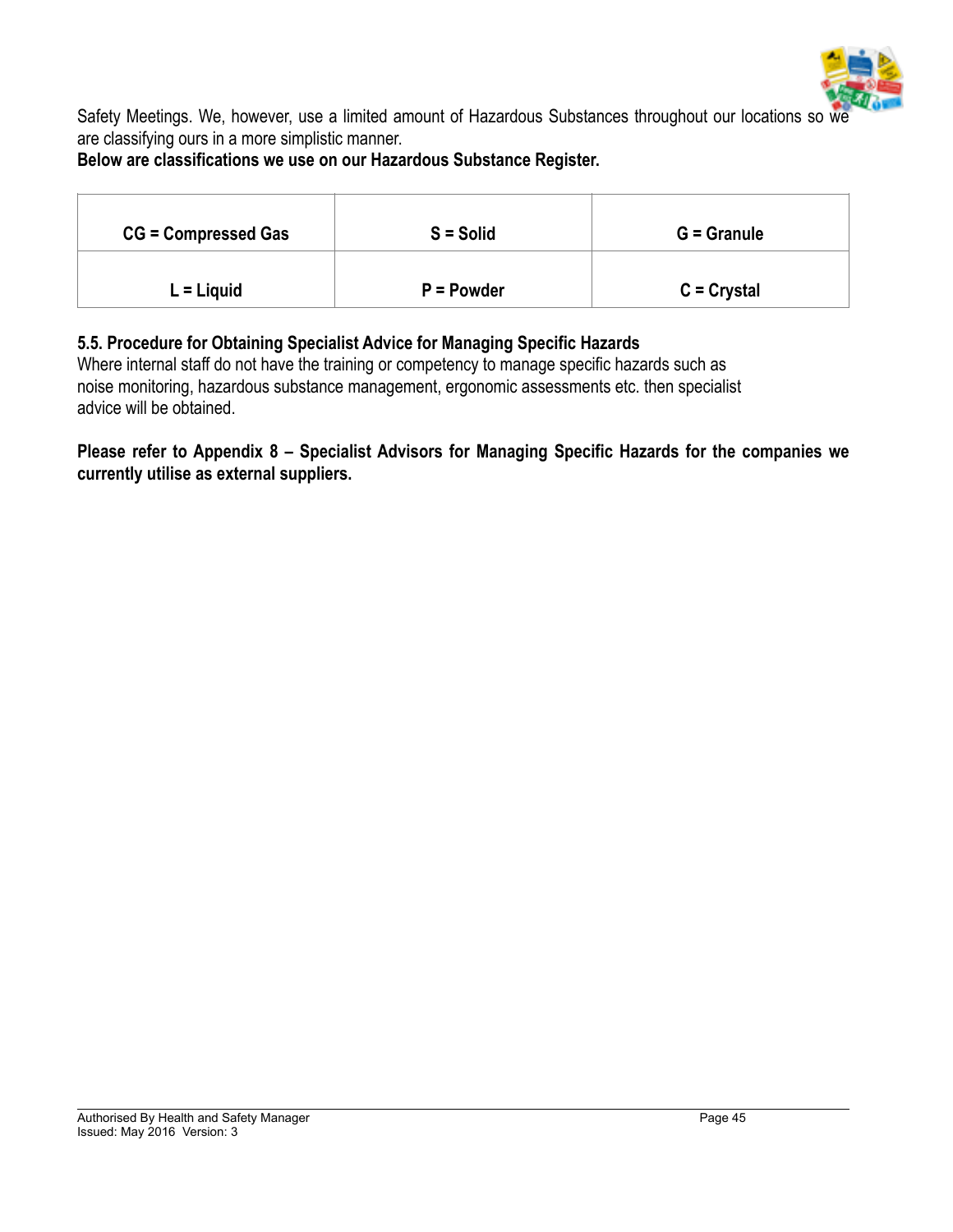

## **PERSONNEL PROTECTIVE EQUIPMENT**

#### **6.1. Procedures for the Issue, Renewal and Maintenance of Protective Clothing and Equipment in Relation to Significant Hazards**

Protective clothing and equipment is broadly defined to include much more than personal clothing and equipment, but also such other equipment as stair rails, covers, damping, filtration and dust collection systems, shields, screens, etc.

- Appropriate protective clothing and equipment will be issued to minimise harm to workers where indicated in significant hazard control instructions.
- All issues of protective clothing and equipment will be made subject to an assessment of its fitness for the purpose.
- All issues will also be subject to the provision of clear instructions on 'how to use' and 'how to maintain' and 'why' it is being issued.

We will ensure the PPE provided to our workers is:

- Suitable considering the nature of the work and any hazards;
- A suitable size and fit and reasonably comfortable for our workers;
- Compatible with other PPE;
- Maintained, stored and repaired so that it continues to be effective (e.g. clean, hyenic and in good working order);
- Used or worn by workers; and
- Provided along with information, training, supervision, and instruction on the proper use, storage and maintenance of our PPE.

Renewals will be made on an as required basis to ensure availability and quality of protection.

Personal protective equipment should only be used to minimise exposure to hazards as a last resort, and be used only in circumstances where other methods of control are not practicable. Specific PPE requirements for machinery, tasks and the handling of substances are identified in Standard Operating Procedures (SOP's), manufacturer's instructions, Material Safety Data Sheets (MSDS)/ the Hazard Register. We will ensure that contract workers (other PCBU's) supply suitable PPE appropriate for the job they are undertaking and make sure it is used and maintained correctly.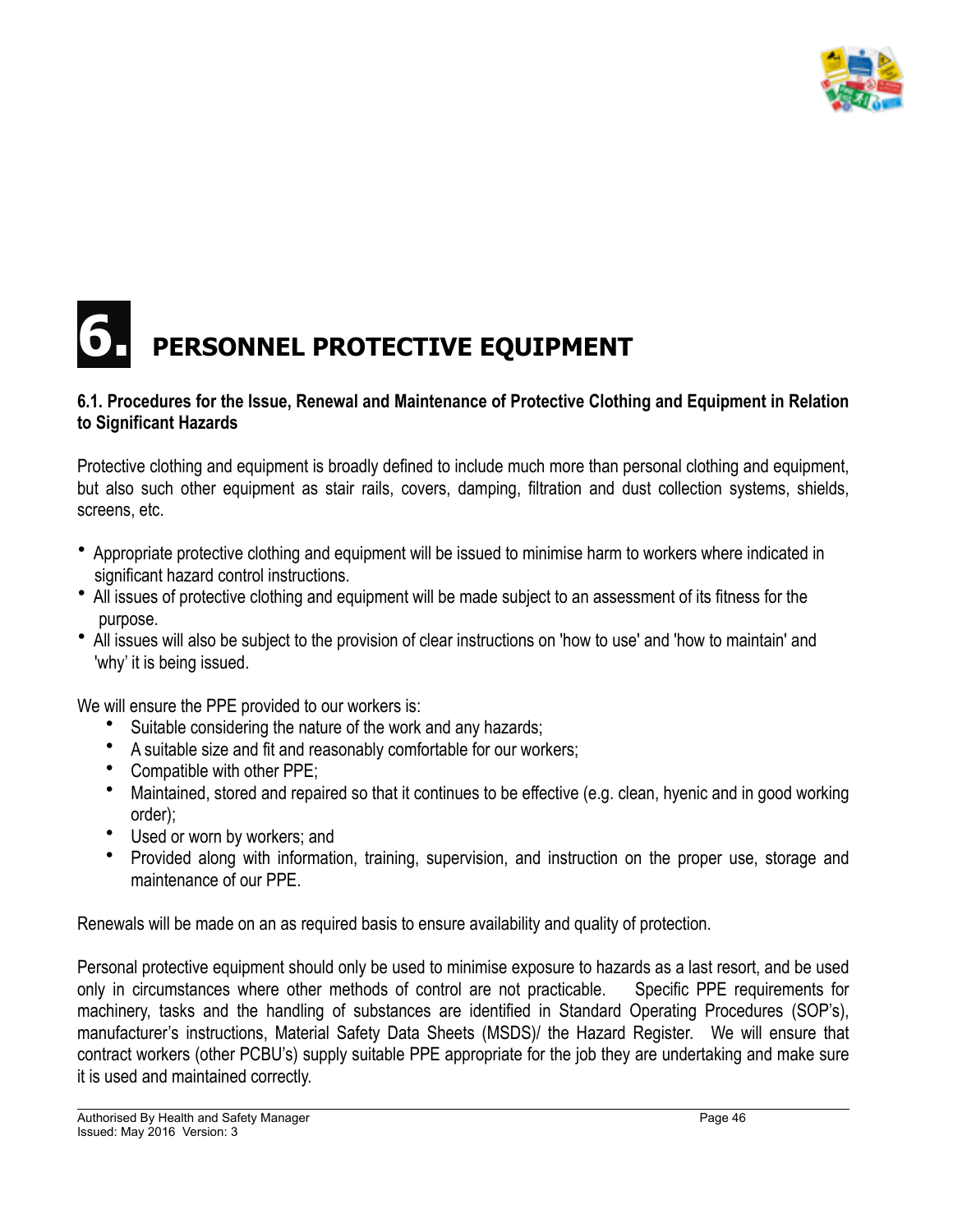

There may be times when it is used to increase protection and in addition to other methods. Consideration should be given to the individual needs of each worker. For example, workers with disabilities may require additional protective clothing and equipment for use at work.

So, some tasks do require workers to wear Personal Protective Equipment (PPE). All PPE used by the company conforms to the highest quality as published by NZ Standards.

If PPE is worn in the correct manner, as you have been shown, it will perform well and last for a considerable time. If you misuse your PPE, it may fail sooner than it should and may also lead to you not being properly protected and becoming ill or injured. Similarly, worn out PPE will equally not protect you as intended.

#### **Any worn or damaged PPE must be repaired or replaced immediately.**

Many injuries have occurred when worn out or damaged PPE failed to protect the victim.

Obviously no PPE can protect you if you are either not wearing it, or wearing it in an improper manner.

#### **6.2 When must you wear PPE.**

You must **always** wear the PPE in the prescribed manner and follow all procedures as laid out

in your H&S manual.

Your supervisor will explain specific requirements. Contractors must also wear the correct PPE whilst working on our premises. Their typical PPE could include: Safety Footwear, Overalls, Safety Glasses, Earmuffs. If you see any breaches of these requirements, take action, you may save someone from serious injury.

PPE should be a "no brainer" for personal safety and that of others, however, if specific equipment is unavailable or unnecessarily restrictive in completing the task, it will be discussed with your Manager and if the risk can be mitigated with an alternative method the work may commence after notes have been taken/ recorded reflecting the temporary change and the reasoning behind it.

#### **6.3 Safety and Personal Protective Equipment Register**

| <b>Item</b> | <b>Issued to</b> | <b>Replacement Due</b> |
|-------------|------------------|------------------------|
|             |                  |                        |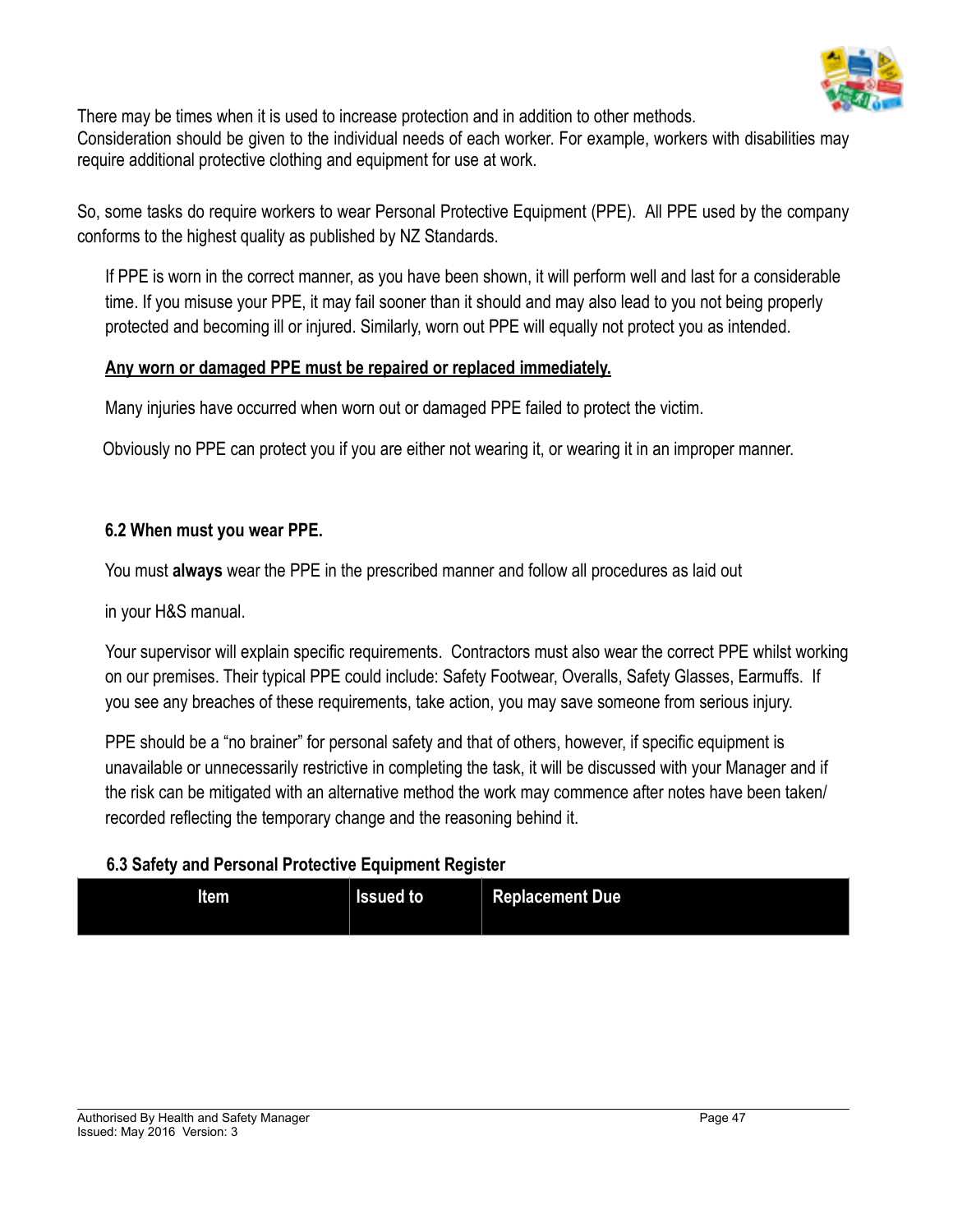

| <b>Overalls</b>                | <b>Staff</b>        | When worn, ill-fitting                                               |
|--------------------------------|---------------------|----------------------------------------------------------------------|
| <b>Safety Footwear</b>         | Staff               | As required                                                          |
| <b>Earmuffs</b>                | Staff               | Cushions should be replaced when work or as soon as they go<br>hard. |
| <b>Earplugs</b>                | Staff               | When they go hard or as per manufacturers' directions                |
| <b>First Aid Kit</b>           | <b>All Vehicles</b> | Replenish stocks as required                                         |
| <b>Glasses</b>                 | <b>Staff</b>        | When pitted, scratched, broken or ill fitting                        |
| <b>Gloves</b>                  | Staff               | When worn                                                            |
| <b>Hard Hats</b>               | Staff               | When damaged, ill-fitting or as per manufacturing instructions       |
| <b>Harnesses</b>               | Staff               | When damaged, ill-fitting or as per manufacturing instructions       |
| <b>Hi Vis Vests</b>            | Staff               | When worn, ill-fitting or fading                                     |
| Light weight long sleeve polo  | Staff               | Every 12 months or as required                                       |
| <b>Work boots</b>              | Staff               | Every 12 months or as required                                       |
| <b>Wet weather Jackets</b>     | Staff               | Every 24 months or as required                                       |
| <b>Long Shower Proof Pants</b> | Staff               | Every 24 months or as required                                       |
| Sun screen                     | Staff               | As required                                                          |
| <b>Welding screens</b>         | Workshop            | As required                                                          |
| <b>Welding goggles</b>         | Workshop            | When pitted scratched, broken or ill-fitting                         |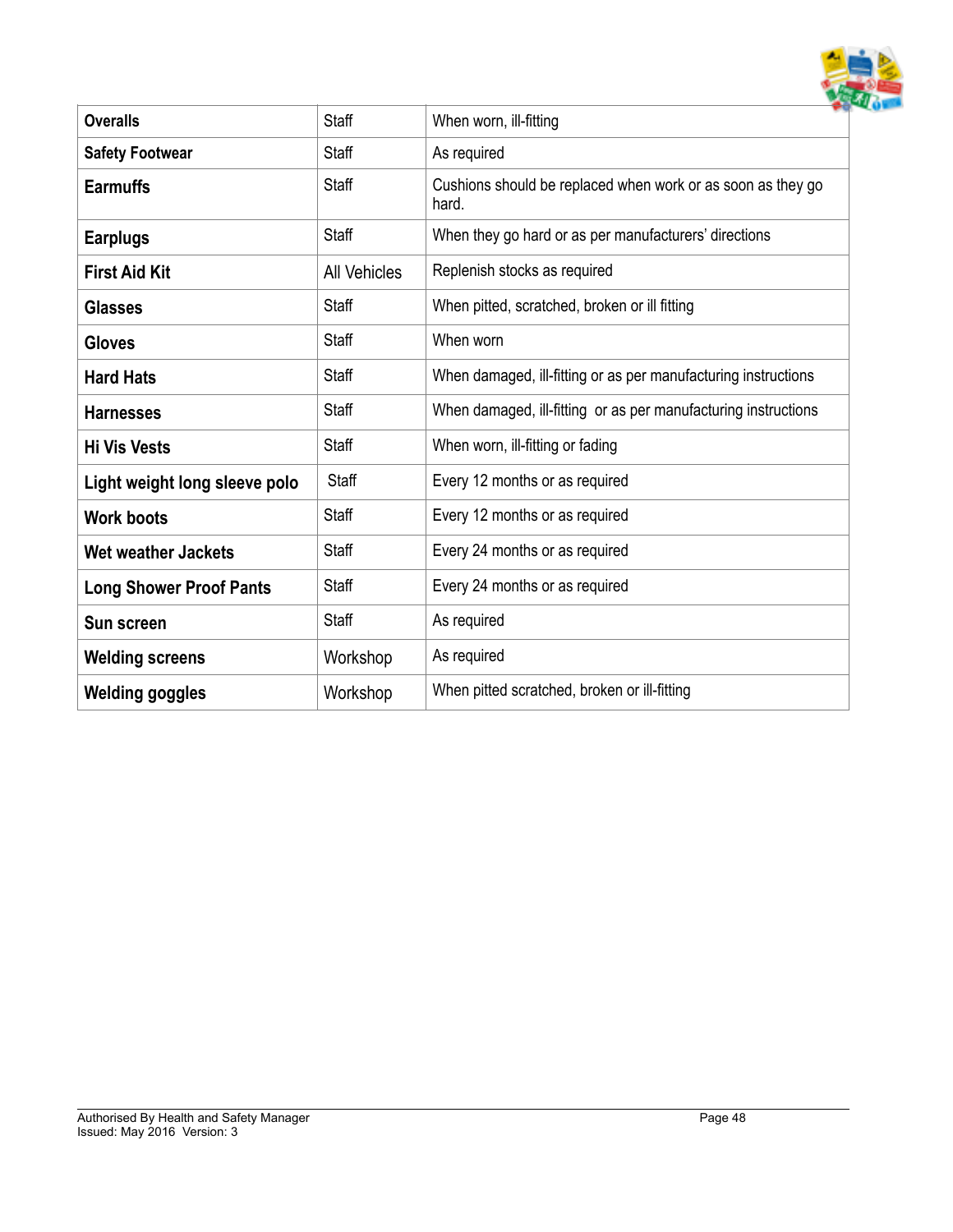

# **7. INDUCTING NEW STAFF AND TRAINING**

All workers will receive ongoing safety training and information relevant to their tasks. We, as a company are required to keep a record of any training provided when the work involves a risk to health & safety.

Current legislation holds employers responsible for health and safety within the workplace. This company is committed to putting in place a series of procedures to identify and control any hazards, and carry out emergency procedures as efficiently as we possibly can. This will be achieved through the writing of a series of procedures designed to prevent possible hazardous conditions, and through the training of workers in correct procedures.

There will be ongoing training, rewriting and assessment of procedures, and workers are asked to observe the procedures they will be trained in, look at the surroundings, and bring to the attention of Supervisors and Management anything considered to be a hazard, or a potential hazard. This company asks workers for their help in suggesting ways in which the environment which they work in can be improved, such as heat exposure, dust exposure and noise. Workers' positive contribution is very important to this process and its success in making a safer work place.

#### **NB: Changes to Health and Safety Policy/Procedures**

**If minor changes are made to the Health and Safety Policies and Procedures that are used, workers will be notified. The changes made will be outlined and it may be required that workers initial the form to be used to show that they have read and understood these changes.**

The attention to health and safety is in everyone's best interest, and everyone's attitude is important to the success of this exercise.

Any failure to follow procedures or shortcuts by workers will be viewed very seriously by management, and we have no intention of allowing any individual to put a fellow worker at risk, or to jeopardize this Company by not following correct procedures.

**The law now states workers are required to take all reasonable steps to avoid an accident. If workers do not take all reasonable steps and an accident occurs, Worksafe NZ can prosecute them. Also if a Worksafe NZ inspection indicates failure to comply, under the Health and Safety in Employment Act (1992) a prosecution may happen even though there has been no accident.**

#### **7.1. General Principles**

Satisfactory safety and health levels are achieved when a number of closely related principles have been applied at national, enterprise and work site levels.

These principles include compliance with laws and regulations, a clearly defined policy which identifies the nature and severity of the risks associated with operations and the allocation of responsibility to those persons employed at the levels of management, supervision and execution. It is recognized that enterprises vary considerably in terms of size, scope, economic stability and culture.

These differences should not however serve as justification for diluting the application of those general principles essential to the promotion of working conditions, which prevent or reduce the risk of injury or ill health.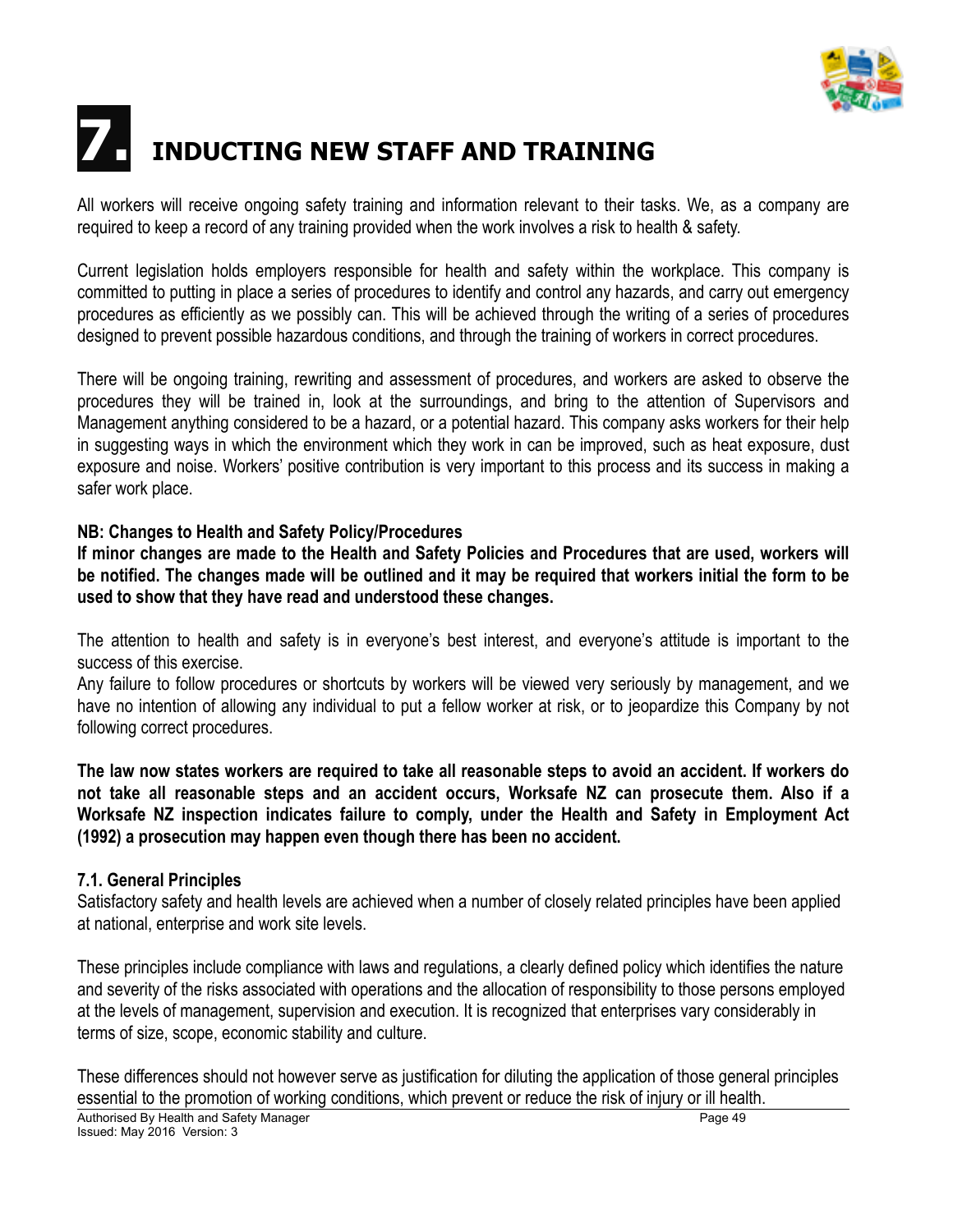

## **Health and Safety Induction Process Chart**

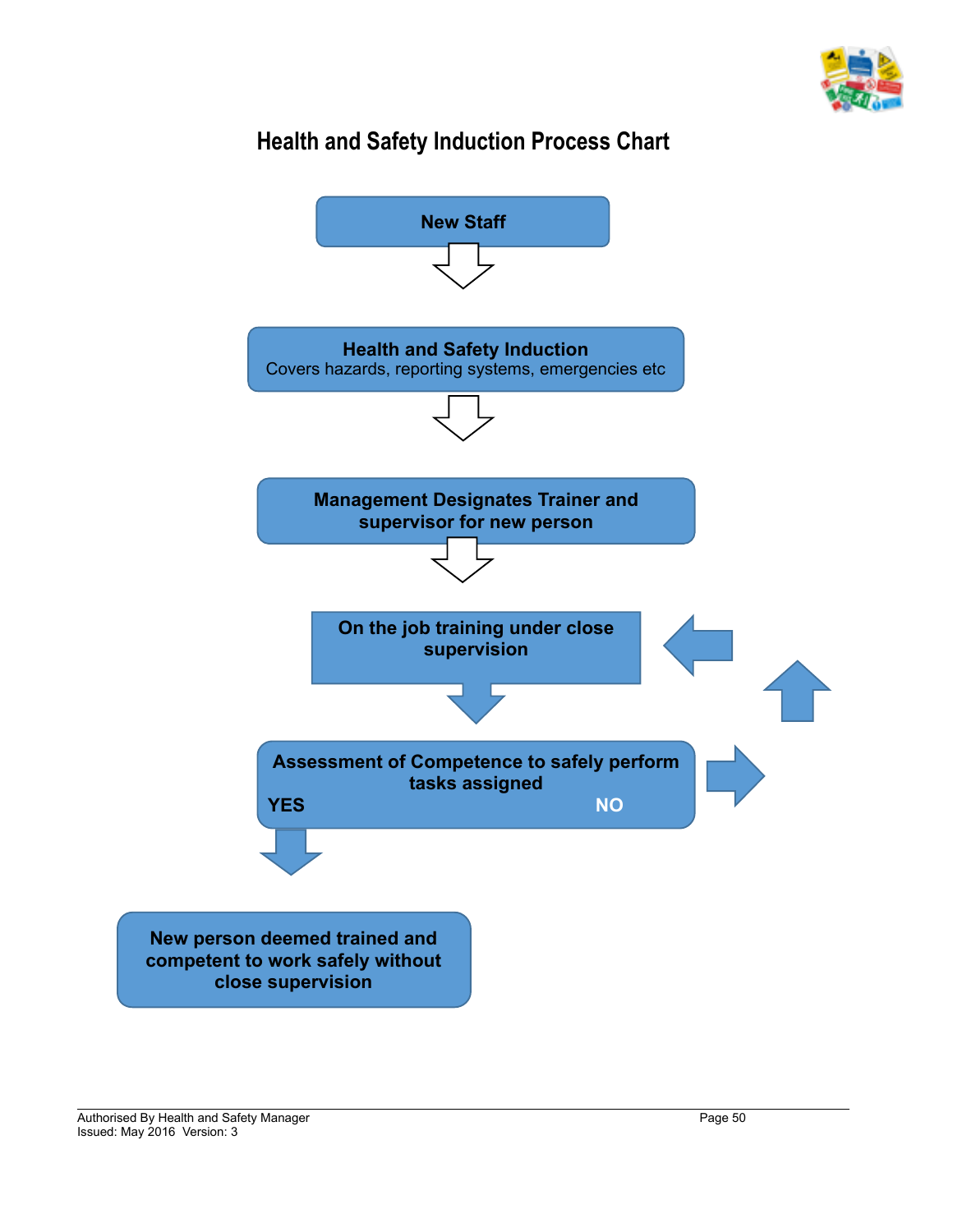

## **7.2. Interpretation**

These define the key terms used in the Act. If you were to look up these words in a dictionary, some may have a number of alternative meanings.

The meanings given here are the meaning of a word or phrase that is to be used for the interpretation of this Act. This is to remove any chance of confusion or misinterpretation.

Employers and workers need to clearly understand the meaning of any words or phrases that may apply to your work situation.

## **7.3. Duties of Employers and Employees (Workers)**

The latest Health and Safety at Work Act 2015 requires employers to take all practical steps to provide and maintain for workers a safe working environment. Workers and self-employed people are required to take all practical steps to protect themselves from harm.

Employers have a responsibility to ensure that information is provided to workers on the steps that must be taken to minimize the likelihood that hazards will cause harm.

#### **7.4. Worker Responsibilities (An overview)**

Observe all health, safety and environmental rules and apply the principles of accident prevention in day-to-day activities.

These points are re-iterated to workers:

- Report any job related injury, illness, near miss or property damage to your Manager and seek treatment promptly. The company needs to know that in an event of an accident details will be recorded in an accident register. In the case of a serious accident, nothing at the scene should be touched or removed until a Worksafe NZ Inspector has arrived at the scene and given the go ahead to do so. Obviously there are exceptions, such as moving something to prevent death or further pain or injury to someone.
- Report any actual or potentially hazardous condition (unsafe equipment, floors, material) and unsafe acts to the Manager promptly.
- Observe all hazard warning and no smoking signs
- Keep walkways and working areas clear of slipping/tripping hazards.
- Know the location of fire equipment, exits and evacuation procedures and keep all emergency equipment such as fire extinguishers, fire alarms, fire hoses, exit doors, and stairways clear of obstacles.
- Do not report to work under the influence of alcohol or drugs, nor consume them while on the company premises.
- Refrain from fighting, horseplay or distracting fellow workers.
- In the event of an emergency remain in work area unless instructed otherwise.
- Operate only the equipment for which you are authorized and properly trained to do.
- Observe safe operating procedures for all equipment.
- Walk at all times on company premises (no running).
- Follow proper lifting procedures at all times.
- Use seatbelts at all times when operating a vehicle.
- Be alert to see that all safety guards and other protective devices are in their proper places prior to operating equipment.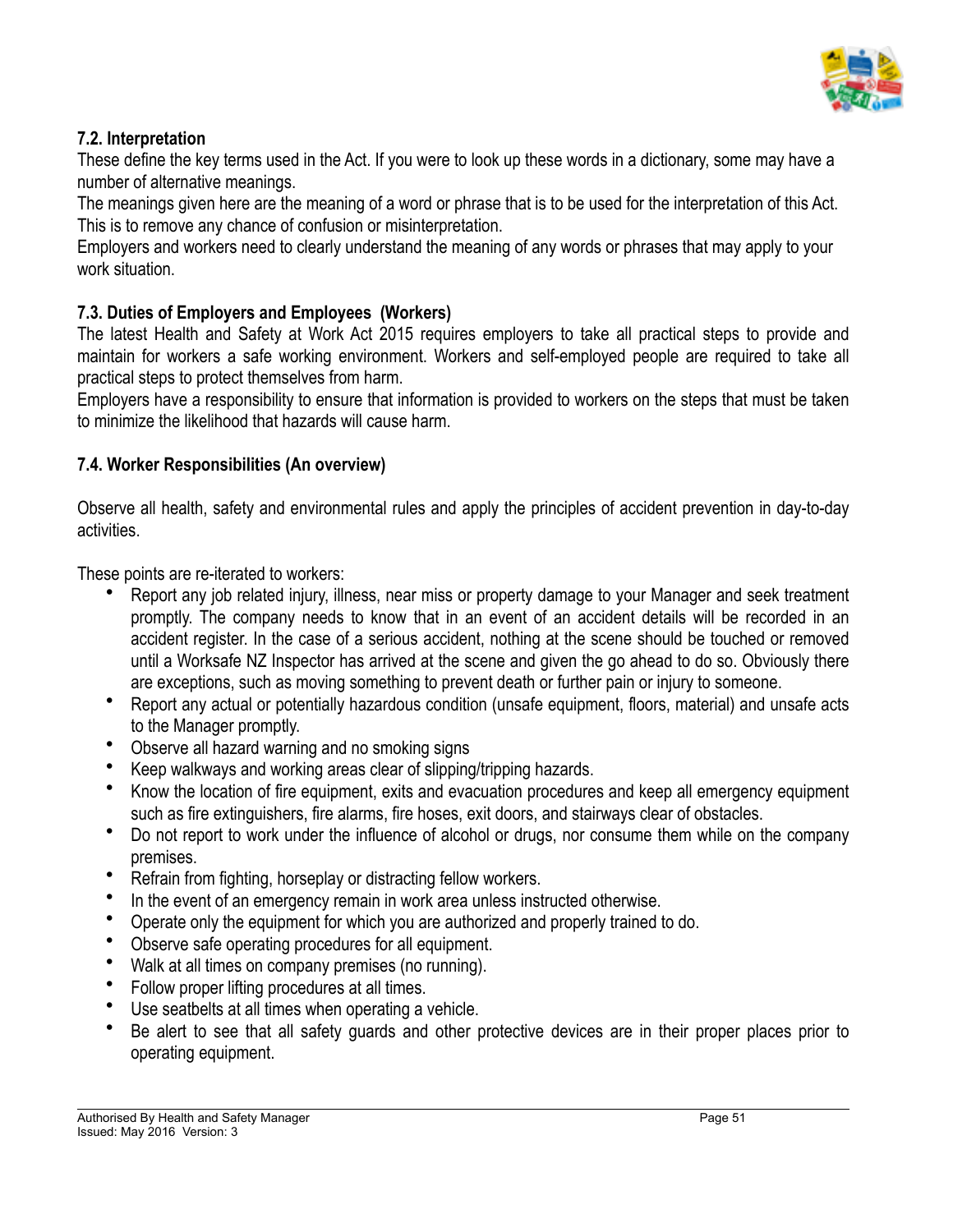

- Actively support and participate in the company's efforts to provide a safe and healthy workplace.
- Wear appropriate Personal Protective Equipment (PPE) in a correct manner and store, clean and maintain it as instructed to do so.

#### **7.5. Health & Safety Inductions**

Comprehensive training inductions are provided to all workers within the first few days of employment. Induction training will be facilitated by the worker's Manager or the Health and Safety Manager at each location.

Workers new to the job must undergo training that will prevent them incurring an injury from hazards or prevent them from posing hazards to other workers, visitors or contractors.

 The following areas will be covered in the Employee (Worker) induction process and each topic has further comprehensive instructions and information recorded in this Health and Safety Manual and Induction Booklet as part of our companies' ongoing vigilance to creating a healthy and safe working environment and culture.

The induction will cover:

- 1. Why Do You Need a Health & Safety Induction?
- 2. Health & Safety Policy.
- 3. Alcohol/Drugs/Non-smoking
- 4. Employer Responsibilities
- 5. Workers Responsibilities
- 6. Worker Management Consultation process
- 7. Visitors/Contractors
- 8. Emergency Procedures.
- 9. Incident, Injury and Near Miss Reporting.
- 10. Hazard Identification & Reporting.
- 11. Management and Staff Health & Safety Responsibilities.
- 12. Staff Participation in Health & Safety.
- 13. Health & Safety Roles.
- 14. Personal Protective Equipment
- 15. First Aid/ACC Claims and Work Injury Management.
- 16. Health & Safety Questionnaire.

At completion of the induction the worker is required to sign the induction document. The Health and Safety manager or workers Line Manager is responsible for ensuring the worker receives a Health and Safety induction prior to commencing work.

Where high risks are present, supervision of the worker is required until the worker is competent to deal with the hazard. In this case either the Line Manager/Supervisor will be responsible for the supervision of the new worker and this may take form in some instances of a "buddy system". Forums and Safety meetings will also form an informal format for safety training. Records will also be kept of these trainings/meetings. Meetings may also include Consultants presenting training on related Health and Safety issues.

A post contract Health and Safety meeting will be held at the completion of the contract to review the Health and safety performance on the contract. Emphasis will be on how any problems can be avoided in future and the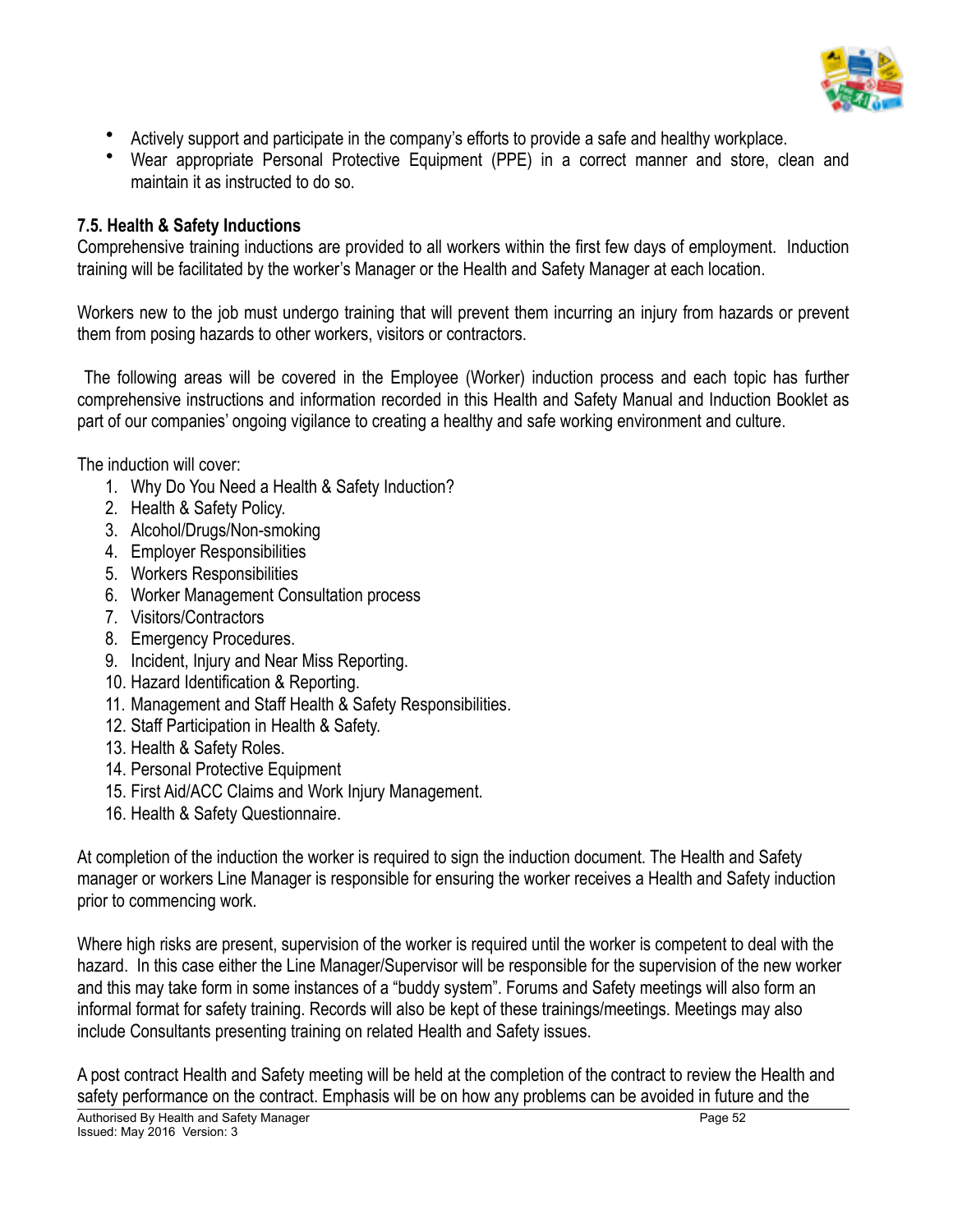

effectiveness of both contractor and principal Health and safety management systems as they relate to the contract.

Each site Supervisor will be responsible for managing workers on how to manage job-based safety in their workplace. For safety procedures such as the following:

- Work Preparation
- Job Induction
- Visitor Induction
- Client Induction
- Hazard Identification and Risk Management
- Task Analysis
- Workplace Reviews
- Toolbox Meetings
- Site Security

## **7.5.1. Work Preparation and Job Induction (Task Analysis)**

A Task Analysis (TA) is a task specific hazard identification and risk management process used for managing high risk hazards relevant to a specific task or a workers trade. In order to make the process systematic it is typically divided into three sections;

- 1. Job steps or tasks
- 2. Hazards for each step
- 3. Controls for each hazard.

High risk hazards include but are not limited to:

- Working at height;
- Working in confined or restricted spaces;
- Excavations;
- Ladder use; and
- Use of lifting equipment.

A TA may be required in addition to the overall hazard Identification process described previously.

When applicable, we will use the task analysis method to identify hazards relevant to the job we are undertaking.

Hazards identified will be documented as a diary entry, on the Task Analysis form or on a specific Task Analysis Checklist or as a diary entry.

The workplace supervisor or worker in control will consult with other workers present and ensure a TA is completed for any high-risk work, prior to the start of the high-risk work.

Once completed, the TA will be discussed with all the workers involved and where appropriate, workers will sign off the TA prior to starting the job. The Site Hazard Board will be updated.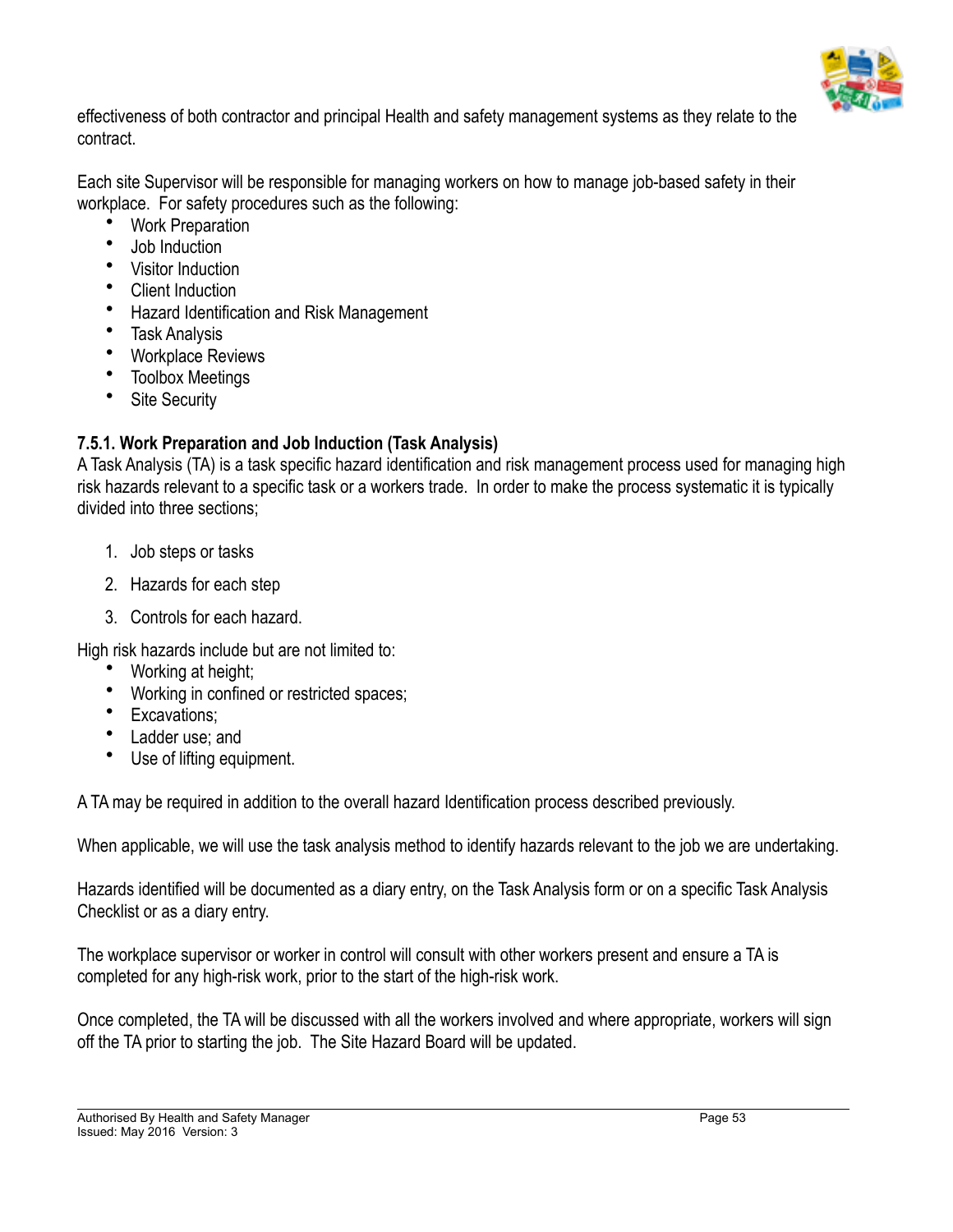

#### **7.6. Ongoing Training**

Ongoing health & safety training will be recorded on the training register with provision for assessment of understanding, worker and trainer sign off. Workers that change roles within the company may be required to undergo a new induction if their roles changed significantly or the companies activities or site changes. This training frequency and content will be determined on a case by case basis and may be carried out on a quarterly, annual or semi-annual basis.

#### **7.7. Identifying Health & Safety Training Needs (Skills Matrix)**

Managers in association with their workers and the Health and Safety Manager will assess the training needs of all workers annually as part of the review calendar.

Training needs will be linked to individuals tasks/roles and significant hazards they may be exposed to.

A task/skills matrix is at the centre of the training/supervision system. This matrix provides a means to:

- 1. Regularly assess task-specific training needs, with workers classified according to task specific skill levels.
- 2. Regularly delivering task-specific training, with training delivered to address assessed need.
- 3. Verifying that training has been conducted and understood, with both workers and trainers "signing off" on matrix worksheets (particularly with supervisor/trainer having both demonstrated the method and then overseen the workers execution)
- 4. Selecting the most appropriate trainer/supervisors, with the matrix revealing those most experienced/skilled in tasks. The trainer will have skills in leadership, communication and be present in the trainees workplace for supervision issues.

A training plan/program will then be set for the coming year taking into account any refreshers deemed relevant from previous training. Individual training records will contain detailed worker identification, date of training, name of trainer, any interest shown by the worker for further training i.e. additional training on specific equipment to enable them to upskill and thus supporting the organisations succession planning values. These records will be retained for seven years as per Appendix 3 – Records Register.

Training programs and methods will be tailored to meet the specific needs of workers. It can be formal or informal, and on-the-job training is as effective in providing the necessary education as any other form.

Training programs should generally cover:

- Safe work practices
- Hazards and risks in the workplace, and related reporting requirements
- Control measures in place to minimize risk
- Task specific training
- Safe operation of equipment
- Use and maintenance of personal protective equipment (if applicable)
- Accident/emergency procedures and related reporting requirements
- Employer and worker compliance responsibilities under the latest Health and Safety at Work Act 2015, regulations and/or codes of practice
- Client site specific orientation including the client contacts, First Aid and Emergency related information as well as anything specific to that site that may not have been encountered on any other site or if the worker is new to the organisation. The Site Specific Plan generated for that site will be reviewed and signed off by the worker and their Supervisor.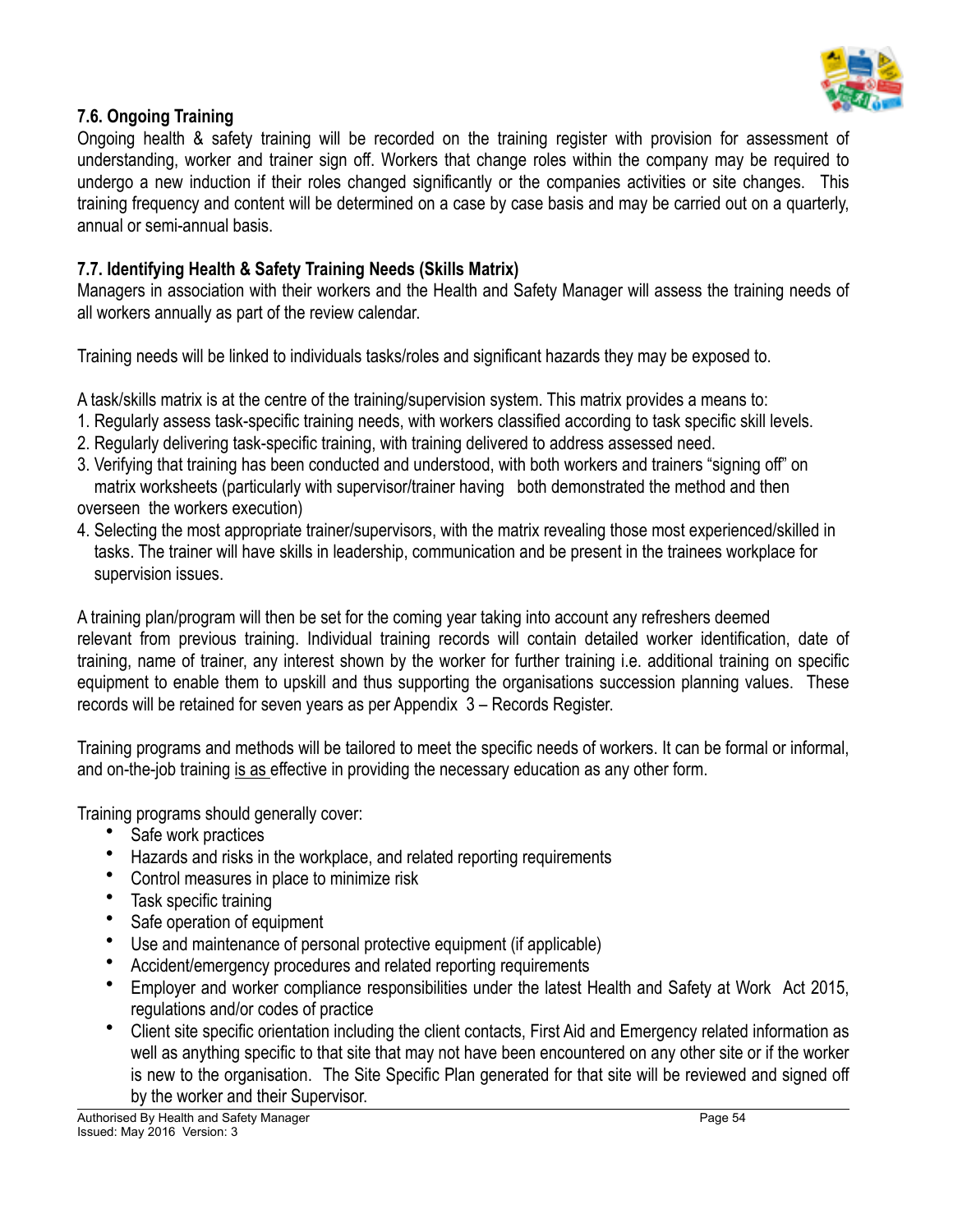

Documentation of worker's skills and abilities may be recorded on the skills training matrix.

Training needs are analysed for specific tasks the individual is required to undertake as part of their role. There may be certain in-depth or external training requiring certification and workers will not be permitted to perform these tasks until training has commenced.

The following principles/grading are adhered and recorded on the Skills Matrix 1-6 grades dependant on the appropriate experience and on the Competency Register adopting the Site Safe nationally recognised LULU competence evaluation.

- Correct and full supervision is essential for safe on the job training
- Only appropriately experienced persons can supervise and provide on the job training
- Where specific training is required (e.g. operation of hazardous or specialised equipment) only persons deemed competent to train others may provide training. See section 7.9 Internal Trainers

#### **7.8. Reminders for Training**

There may be a number of external certified training courses that are completed such as First Aid, Site Safe, Driving Licence and others relating to our companies' activities. Reminders for these training certificates, licences are handled by the Health and Safety Manager with administration support in some instances from Human Resources.

## **7.9. Employee (Worker) Understanding of Health & Safety Information and Training**

To ensure understanding, a questionnaire and sign off document will be required for all health & safety related training including inductions.

#### **7.10. Internal Trainers and External Trainers Internal Trainers**

Training is with a qualified internal trainer and also one that the Directors have deemed as appropriate to train others. This trainer will be appointed given their experience, qualifications and skills as determined by the Skills Matrix and Competency Register. If the Manager/Supervisor is deemed as the Health and Safety Trainer, this will be considered sufficient experience and as appropriate as a trainer.

So it is acceptable that an individual can train if they:

- Hold a licence or certification for the particular vehicle or equipment
- Have appropriate prior learning or specific industry experience
- Have had supervision undertaken by experienced personnel who have been nominated by management

## **External Trainers**

Any external training that is completed by staff (e.g. Site Safe, First Aid) is to be conducted by a suitably qualified person, deemed appropriate to conduct training by investigation by the Health and Safety Manager or by written evidence of being an NZQA trainer.

The selection criteria for external trainers should take into account:

- **Qualifications**
- **Skills**
- Experience (this can at times be the most important)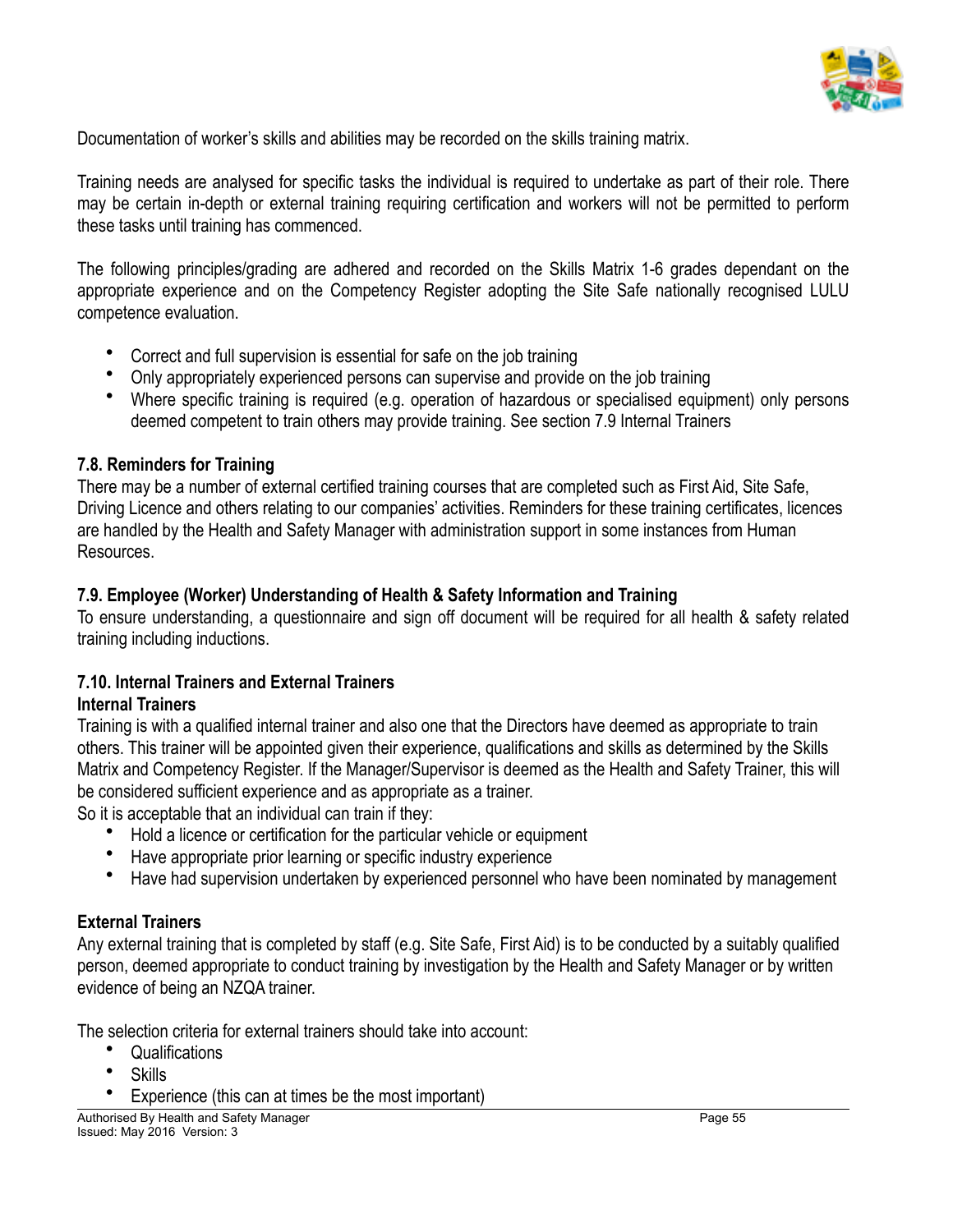

- Location, cost and accessibility of the trainer
- The trainers familiarity with the workplace

## **7.11. Supervision**

New workers, and those undergoing on the job training, shall be supervised until they are competent to carry out their tasks safely.

Managers will ensure these workers have had a health & safety induction and will monitor their workloads and how they are coping for the first few months.

## **7.12. Access to Information**

We provide staff with a list of relevant health & safety information available at work and how to access it i.e. Induction Booklet/Noticeboards.

## **7.13. New Equipment**

There is a process for consultation with relevant health and safety internal personnel (and external providers where required) in the purchase or implementation of new or modified equipment, material, services or processes.

- 1. Should there be a requirement for the acquisition of new equipment the decision maker is the Health and Safety Manager or occasionally the Directors, where necessary the acquisition or changes will be discussed from a Health and Safety aspect with the Health and Safety Committee. The following points will be discussed:
	- a) Are the guards, emergency stopping devices all adequate, working and to an acceptable safety level
	- b) Are there noise reducers, mufflers, housings and adequate protectors in place. Would there be any Health and Safety risks that could arise if this equipment was purchased or modified?
	- c) Is there safety information available?
- 2. If the above points have been discussed and any concerns addressed and the acquisition or in the case of modifications being agreed then a record of points will be kept on file along with a report going to the Managers who will be conducting any staff training deemed appropriate.

Should there be a new machine/equipment or process introduced onto the premises, the following protocol will be followed. The Manager to ensure that correct training is obtained from the manufacturer (or importer).

The new trainees will be shown the task by the accredited person, then be asked to perform the task. An assessment will be made as to whether this person is capable of handling the equipment without causing harm to themselves or others in the workplace. This form is to be completed by all workers using this new equipment or process.

## **7.14. Standard Operating Procedures (SOP's) and Manufacturer's Instructions**

We will ensure that all major machinery operated or any high-risk work, including maintenance work, has a Standard Operating Procedure (SOP), Manufacturers' Instructions or both. These will document how to manage risks to health and safety that relate to the work being done.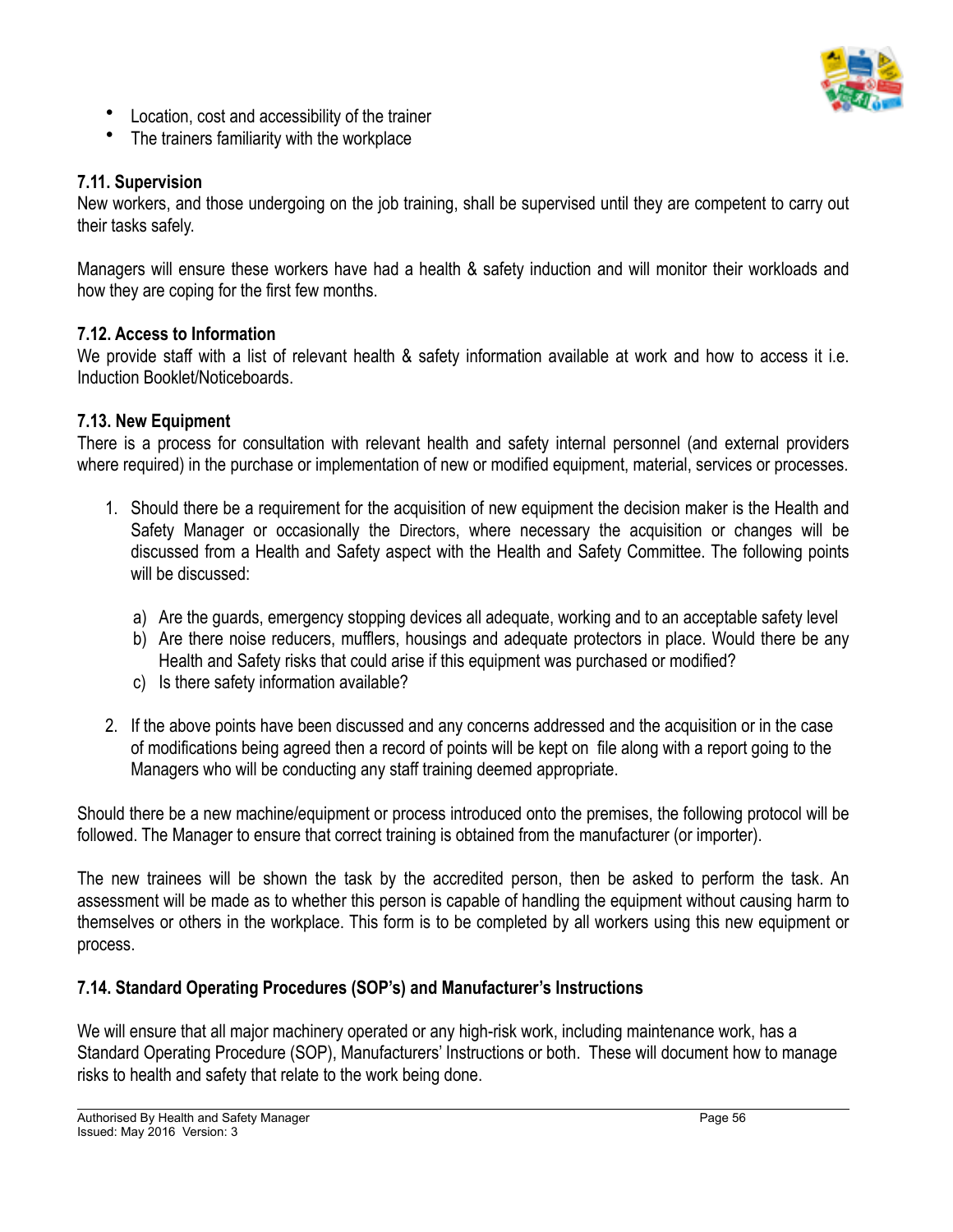

We will also ensure, that any high-risk work or vehicle operation that involves mobile workers working away from the main workplace, also has an SOP or similar.

The SOP or manufacturers' instructions will contain information on the safe operation of machinery, its maintenance, the required risk controls such as guarding and PPE, any worker training or supervision requirements and any operator safety rules.

The SOP or Manufacturers' instructions, will be used as part of our induction of new workers, discussed with all workers involved in the task or machine use and signed off by the Manager as part of workplace training, prior to the commencement of any work.

Hazards relating to specific machinery or high-risk work that not already listed in the Hazard Register, will be discussed at our Health and Safety Meetings and then added to the Register.

## **EXAMPLE ONLY Hazard Based Training Needs Analysis & Plan**

| Hazard /<br><b>Subject</b>                                                         | <b>Training</b><br>for | <b>Detail of Training</b>                                                                                                                     | <b>Trainer</b>                               | <b>When</b> |
|------------------------------------------------------------------------------------|------------------------|-----------------------------------------------------------------------------------------------------------------------------------------------|----------------------------------------------|-------------|
| <b>Induction</b><br>and Training<br>Recording<br>process                           | Managers               | <b>Induction Training Checklist</b><br><b>Ongoing Training</b><br>Accident/Incident/Hazard<br>Reporting<br>Monthly Audit and<br>communication | Internal and<br>External<br><b>Providers</b> |             |
| H&S<br><b>Management</b><br>Training                                               | Co-ordinators          | H&S Law, processes,<br>systems, documentation,<br><b>OOS</b>                                                                                  | Internal and<br>External<br>Providers        |             |
| Health &<br><b>Safety</b><br><b>Management</b><br><b>System</b><br><b>Overview</b> | All Staff              | Health and Safety at Work<br>Act 2015<br>H&S System and Process<br><b>Hazard and Accident</b><br>Reporting                                    | Managers                                     |             |
| <b>Fire Warden</b><br>Training                                                     | All Fire Wardens       | The evacuation point and<br>procedure                                                                                                         | Internal/Periodic<br>External<br>Providers   |             |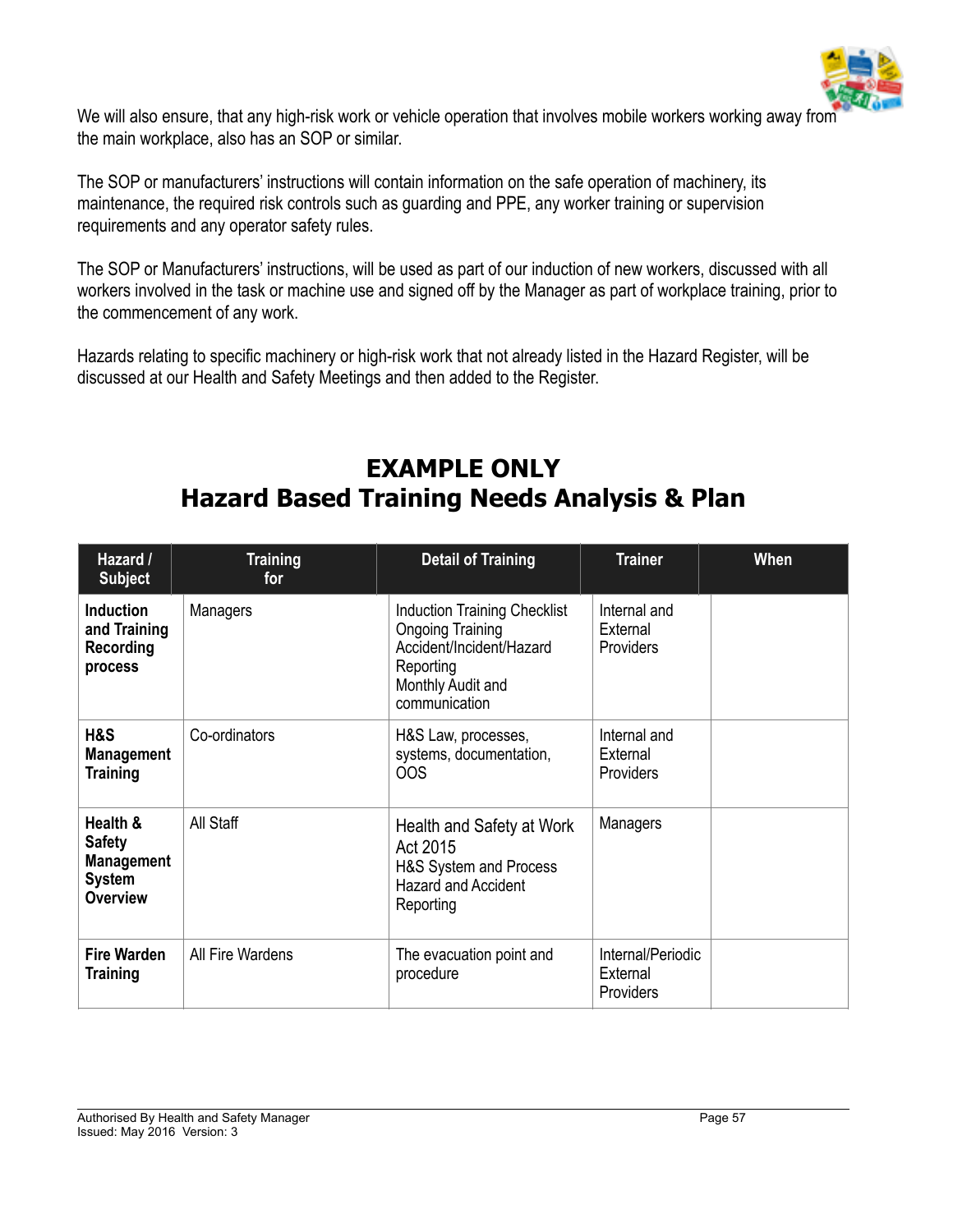

## **8. ACCIDENT AND INCIDENT REPORTING**

#### **8.1. Introduction**

The purpose of the Accident and Incident Reporting Section is to explain the company policy on what accidents or incidents are to be reported, and to whom they are to be reported. This section will also set out what the accident investigator has to do, and how they are to do it.

The procedure will be fully explained to all workers, and reference can be made to this manual so all workers know what is requirement in the event of an incident or accident.

The latest Health and Safety at Work Act 2015 requires that an employer must keep a register of all incidents and accidents. Those accidents that fall within the description of serious harm must also be reported to the Occupational Safety and Health Service of Worksafe NZ and in addition to this, where there are electrical accidents and accidents involving gas, these must also be reported to the Ministry of Commerce.

Accident theory and research supports that need to report all accidents. It suggests, among other things that on average there are about 30 small accidents for every major one. It follows logically that unless you get on top of and eliminate small accidents then you will never be able to reduce the likelihood of more serious ones.

Note: Under the Health and Safety at Work Act 2015 "accident" and "harm" are defined broadly and include circumstances which lead to a person suffering chronic long term damage to health. See definitions.

#### **8.2. Objective**

To develop and implement an accident recording, reporting and investigation system to ensure:

- (a) All incidents/accidents or near misses that harmed, or might have harmed, any worker at work, or any person in a place of work controlled by the employer and every occurrence of serious harm, are recorded, investigated, and remedial action is taken; and
- (b) All instances of serious harm are reported to Worksafe NZ as required by the Health & Safety in Employment Act.

#### Why Report and Investigate Accidents?

The reporting and investigation of accidents is an effective method to help prevent a recurrence, and to determine if hazards have been identified and/or controls are effective.

In addition, the reporting of accidents (including near misses) leads to the elimination or control of many situations or activities that also affect production and quality of work.

Accident theory and research backs up the need to report all accidents. It suggests, among other things that on average there are about 30 small accidents for every major one. It follows logically that unless you get on top of and eliminate small accidents then you will never be able to reduce the likelihood of more serious ones.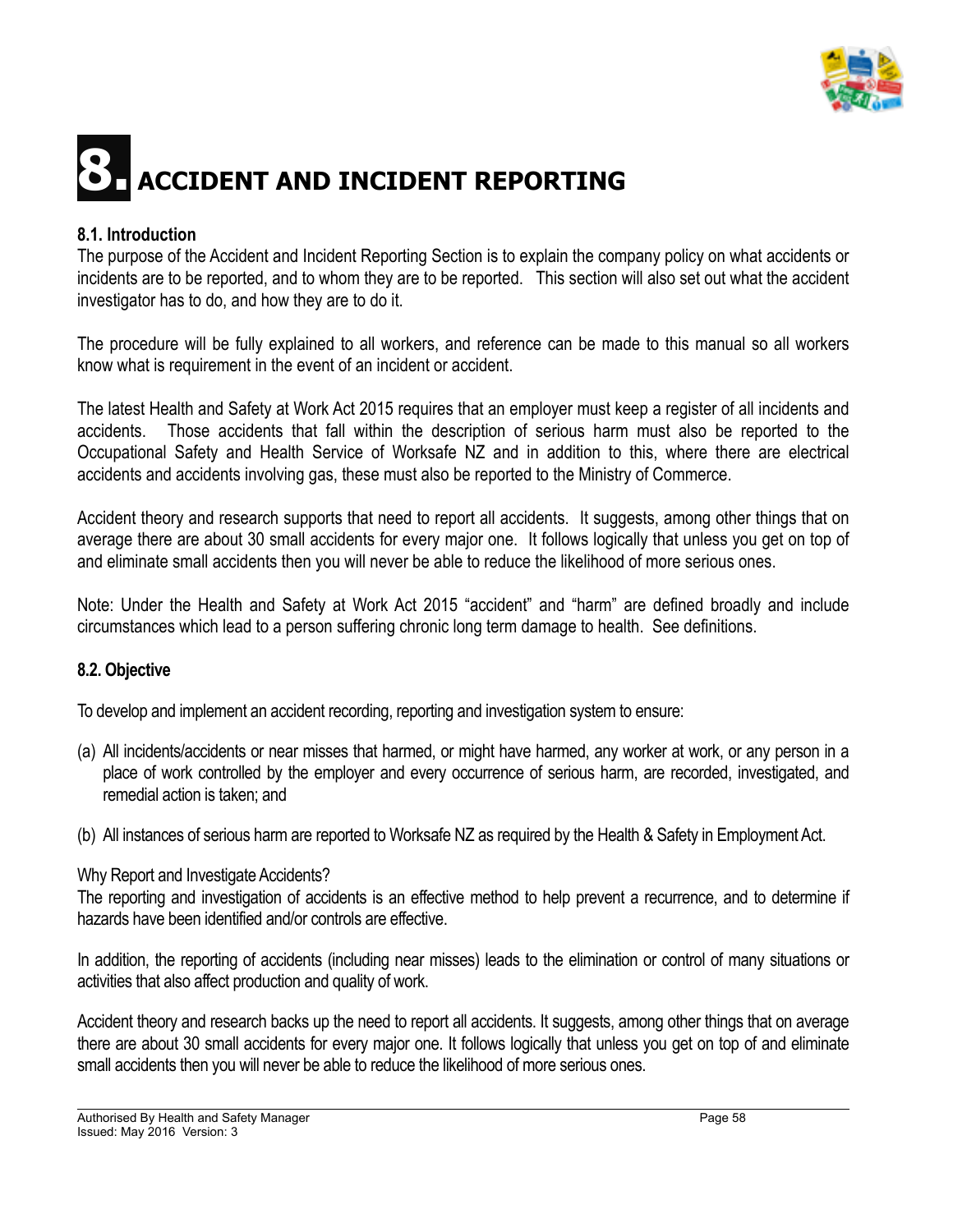

Current loss control theory has also expanded the definition of accidents to cover property damage and

accidents with no visible injury or damage. The rationale is that if you wish to effectively reduce serious accidents, you must expand your base of control to cover minor injuries, property damage accidents and near misses.

The direct relationship between them indicate it is unwise to direct our total effort at the relatively few events resulting in serious or disabling injuries, when there are accidents occurring that give an earlier indication of the possibility of harm. Above all else, remember that prevention is better than cure.

#### **8.3. The Need for a Register**

For the above reasons, the Health and Safety at Work Act 2015 requires every employer to maintain a register of accidents and serious harm in a prescribed form.

The Act defines accidents as incidents that either:

- (a) Resulted in harm to any worker at work, or at a workplace controlled by an employer; or
- (b) Might have resulted in harm.

As well as recording accidents and injuries in the register, employers must investigate these to determine whether they were caused by, or arose from, a significant hazard.

#### **8.4. Serious Harm Accidents**

In the event of a serious harm accident Worksafe NZ is to be notified (by phone to the nearest branch) as soon as possible. Only the Health and Safety Manager is authorised to notify and communicate with Worksafe NZ on serious harm matters.

The scene of an accident resulting in serious harm must not be disturbed, unless authorised by a Worksafe NZ inspector, or to save life, prevent further harm or damage to property, or relieve the suffering of any person. Details of the accident will be recorded on the Worksafe NZ Serious Harm forms in the accident register and filed with Worksafe NZ within seven days or earlier if possible. An internal accident investigation should be undertaken as soon as possible. All staff are required to co-operate with Worksafe NZ in their investigation of the accident.

#### **8.5. Definition of Serious Harm Overview**

Any of the following conditions that amounts to or results in permanent loss of bodily function, or temporary severe loss of bodily function:

| <b>Poisoning</b> | Dermatological disease      | Chemical or hot metal burn of eye |
|------------------|-----------------------------|-----------------------------------|
| Crushing         | <b>Communicable disease</b> | <b>Vision impairment</b>          |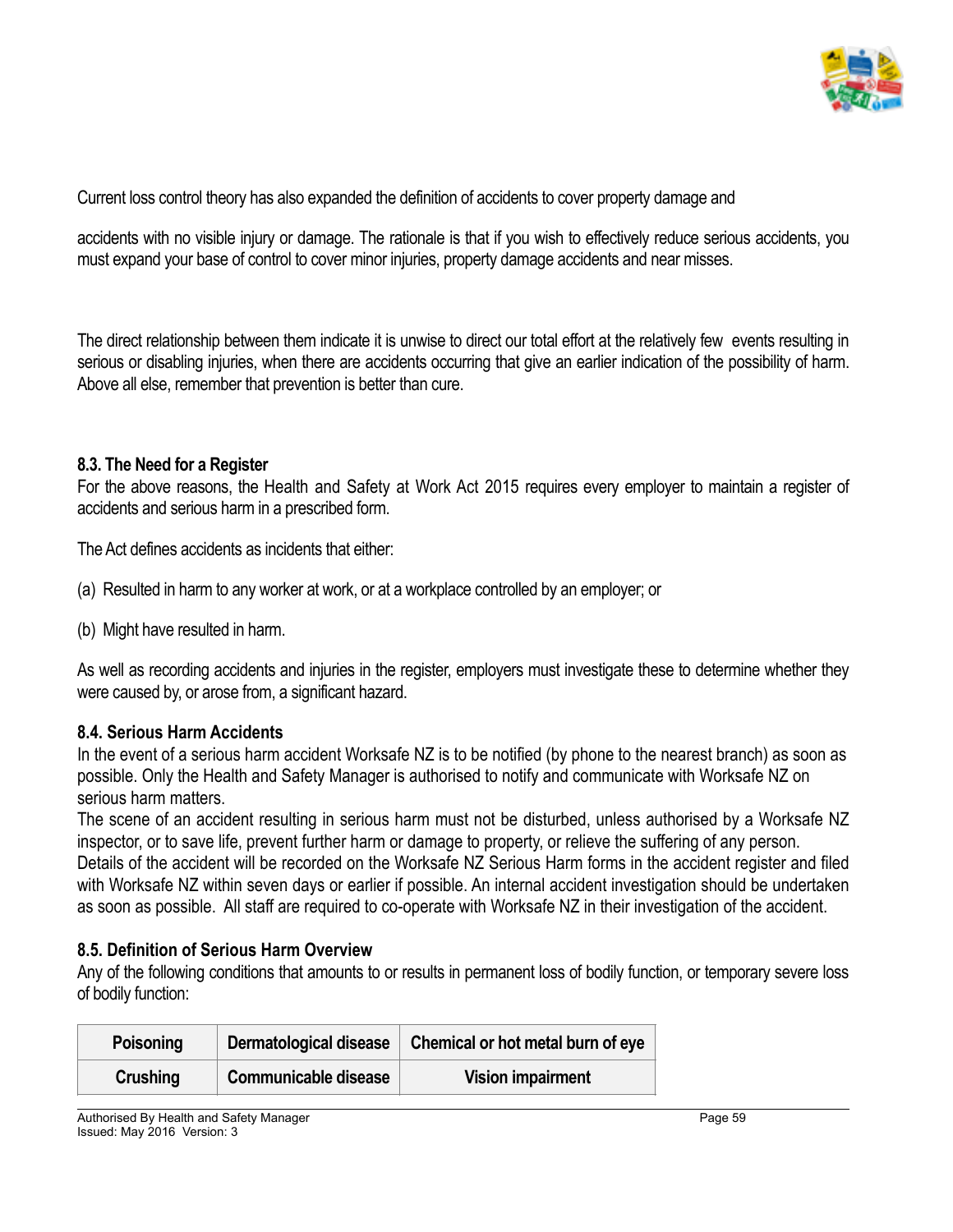

| Laceration           | <b>Musculoskeletal</b><br>disease | Penetrating wound of eye       |
|----------------------|-----------------------------------|--------------------------------|
| <b>Bone Fracture</b> | Neurological disease              | Illness from infected material |
| Cancer               | <b>Respiratory disease</b>        | Noise induced hearing loss     |

#### **8.6. Definition of Serious Harm**

Any of the following conditions that amounts to or results in permanent loss of bodily function, or temporary severe loss of bodily function:

- Respiratory disease, noise-induced hearing loss, neurological disease, cancer, dermatological disease, communicable disease, musculoskeletal disease, illness caused by exposure to infected material, decompression sickness, poisoning, vision impairment, chemical or hot-metal burn of eye, penetrating wound of eye, bone fracture, laceration, crushing.
- Amputation of body part.
- Burns requiring referral to a specialist registered medical practitioner or specialist outpatient clinic.
- •Loss of consciousness from lack of oxygen.
- •Loss of consciousness, or acute illness requiring treatment by a registered medical practitioner, from absorption, inhalation, or ingestion, of any substance.

•Any harm that causes the person harmed to be hospitalised for a period of 48 hours or more commencing within 7 days of the harm's occurrence.

#### **8.7. Role and Responsibilities**

*Reporting of Accidents* – Site Manager. *Investigation of Accidents* – Health and Safety Manager plus the Health and Safety Manager (external assistance where required) *Reporting of Serious Harm to Worksafe NZ*– Health and Safety Manager.

#### **8.8. Review of Procedures**

The accident and incident procedures will be reviewed annually by the management team. Procedures will be reviewed by the Health and Safety Manager on an ongoing basis for continuous improvement.

#### **8.9. Accident/Incident/Near Miss Data Trends Analysis**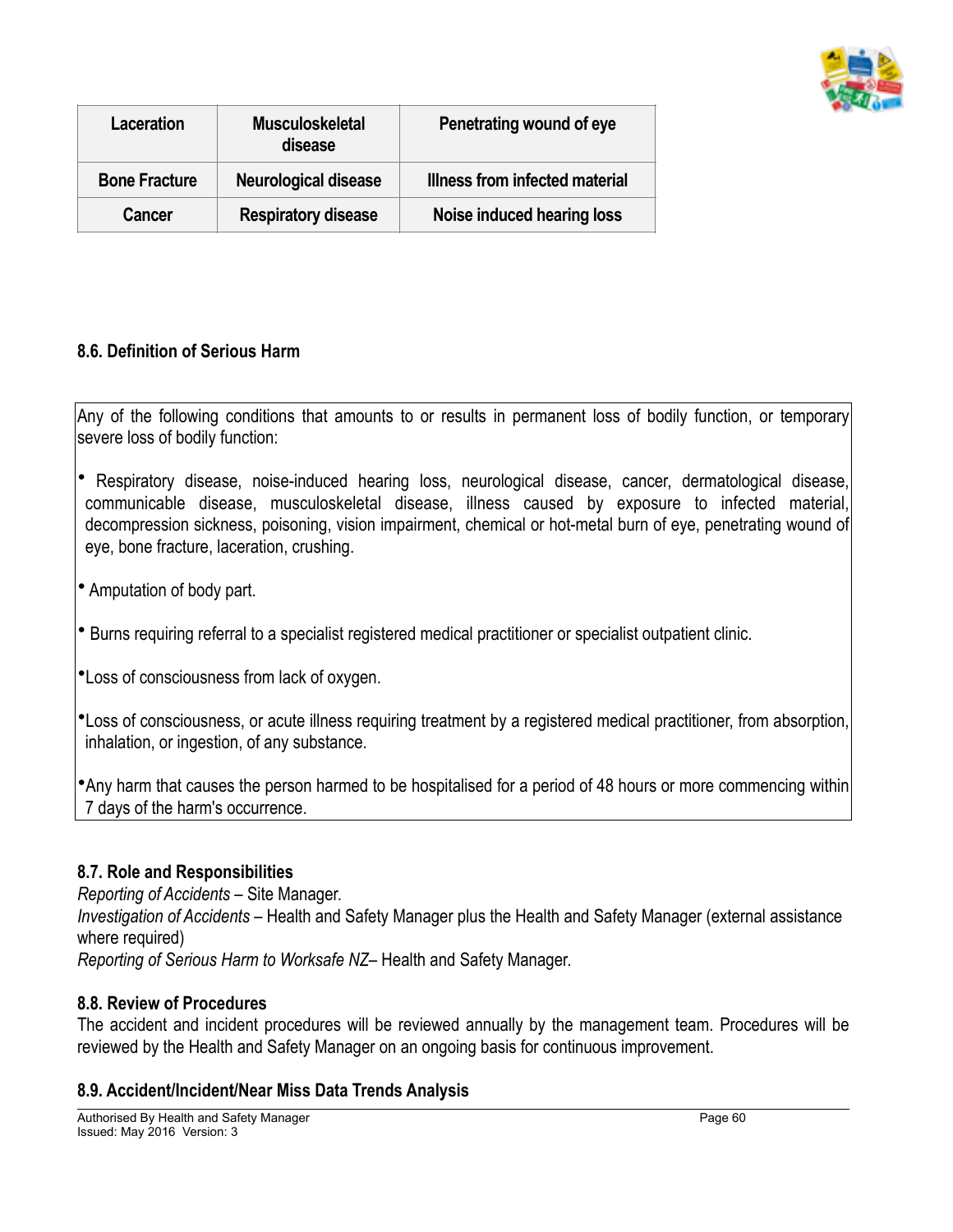

Accident/Incident data will be evaluated periodically by the Health and Safety Manager to determine if any trends or patterns are emerging. The evaluation findings will be reported to the management team and workers.

These findings will also be discussed at Health and safety meetings and if senior management are not present they will be forwarded the minutes of the meetings as well as any methods or prevention and corrective action discussed and agreed to attempt to prevent recurrence.

Corrective actions, if not already actioned, will be implemented where necessary. A detailed historical report to be completed every month by the Health and Safety Manager.

#### **8.10. Accident/Incident Investigations**

All accidents and incidents (including near miss events) are to be investigated by the appropriate Manager to determine cause, contributing factors, if a known significant hazard was involved and corrective actions to prevent a recurrence. Early reports of gradual process injuries, whether not someone was harmed, should be investigated.

Investigations are to be undertaken, where possible, within 24 - 48 hours of the event (depending on severity) and findings made available to management and workers.

Some useful hints:

To be able to obtain useful information, witnesses must first be convinced that the purpose of the investigation is not to lay personal blame. It is important to get this message across. The investigation is to determine what were the contributing factors, root causes and hazards involved so that corrective actions can be taken to prevent a recurrence and avoid harm in future.

Ask open ended questions: **WHO? WHAT? WHEN? WHERE? HOW? WHY?**

Take photographs or make sketches wherever appropriate. If in doubt, obtain advice from external advisors.

**The Accident Investigator** (external if required) **Manager** (internal) will investigate any accident or near miss reported and enter it into the Accident Register, and report accidents or significance immediately to the Health and Safety Manager. The Accident Investigator/Manager will ask, and record who has seen what. It is important for all workers and management to remember that accident investigation is not a witch hunt or fault finding exercise. It is to prevent recurrence of a situation.

If the accident is a minor or a near miss, an investigation report will be completed (if it is deemed necessary to prevent recurrence) together with an action report detailing what steps must be taken to fix the situation or stop it re-curring, by whom, and by what date. Copies of the investigation are to be given to the Health and Safety Manager. The incident should be discussed at safety meetings, of which the majority of staff will be present.

If the accident is serious, then the Manager must be advised immediately, along with the Health and Safety Manager. The Accident Investigator or Manager will complete a formal Investigation Report Form. A copy is to be given to the Health and Safety Manager and filed.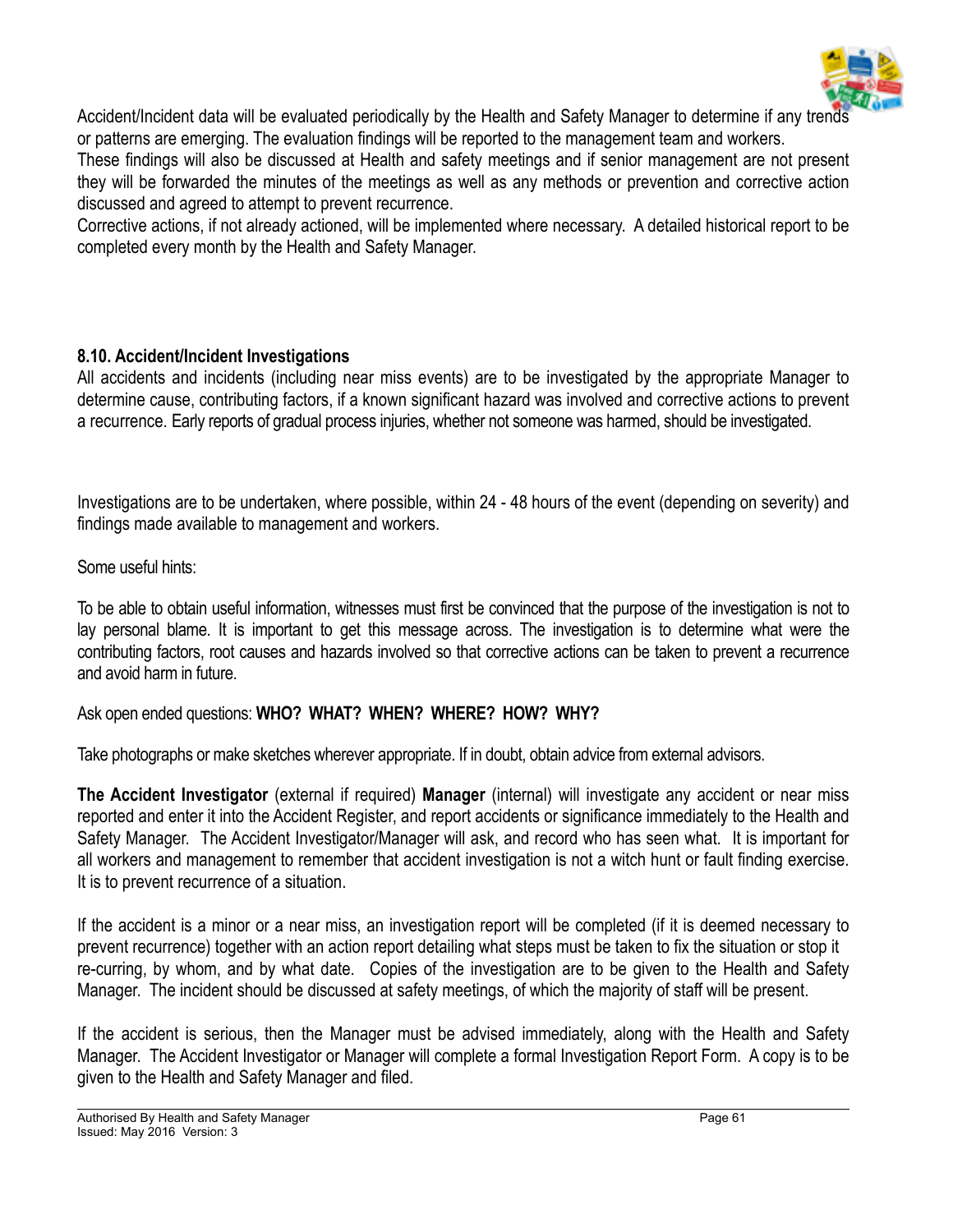

The Accident Investigator or Manager will ask the injured person and those who witnessed that accident what happened. If the accident is serious harm the Accident Investigator will inspect the appropriate equipment/ situation and complete an investigation report setting out actions needed to be taken and if necessary, notify the appropriate body to advise on any action required, to ensure avoiding recurrence of such an incident. It will need to be remembered there is usually more than one cause of any accident, and it is usually a persons 'act' or behaviour rather than the condition of equipment/machinery etc that contributes more to an accident (e.g. was the person involved instructed in correct procedures – did they really understand the dangers etc?)

The Accident Investigator and Health and Safety Manager will be responsible for ensuring all corrective actions have been implemented.

The Accident Investigator or Health and Safety Manager will be responsible for certifying the completion of the report.

Annually, the Health and Safety Manager will produce an analysis of trends in the accident register.

This analysis will be attached to the inside cover of accident register, and reported to H&S Committee and management. This regular feedback will form part of the key performance indicators collated when reviewing profitability, back costing and procedural reviews.

Following an accident where a significant hazard has been identified or significant harm has occurred then, this information must be listed with controls in the current Hazard Register immediately by the Health and Safety Manager.

#### **8.12. Accident Reporting and Recording**

All accidents, incidents or workplace illnesses (including near miss events that may have harmed someone and gradual process injuries) are to be reported immediately. The Health and Safety Manager will ensure the incident is recorded using incident form OHS824, 825,or 826, assess whether the accident/illness constitutes serious harm and if Worksafe NZ needs to be involved.

All witnesses to accidents and incidents are required to make a statement which will be attached to the investigation report.

#### **8.13. Internal Reporting and Recording**

Our company requires that all accidents/incidents and near misses be reporting to management, regardless of how trivial they may appear.

The accident/incident must be reported immediately (or as soon as possible), to the Health and Safety Manager. The Health and Safety Manager is responsible for co-ordinating and dealing with each case.

The Accident Investigator or Health and Safety Manager will classify the accident/incident:

- (a) The reported accident/incident will be classified as to whether it is work related or not.
- (b) A further classification will fall into one of the following categories:
	- (i) A Serious Harm accident/loss. (Something classified as serious harm under the legal definition) or \$5000 property or equipment damage)
	- (ii) A Minor Accident/loss or \$5000 property or equipment damage)
	- (iii) Incident or *near miss* an incident which under slightly different circumstances has the potential to result in and accident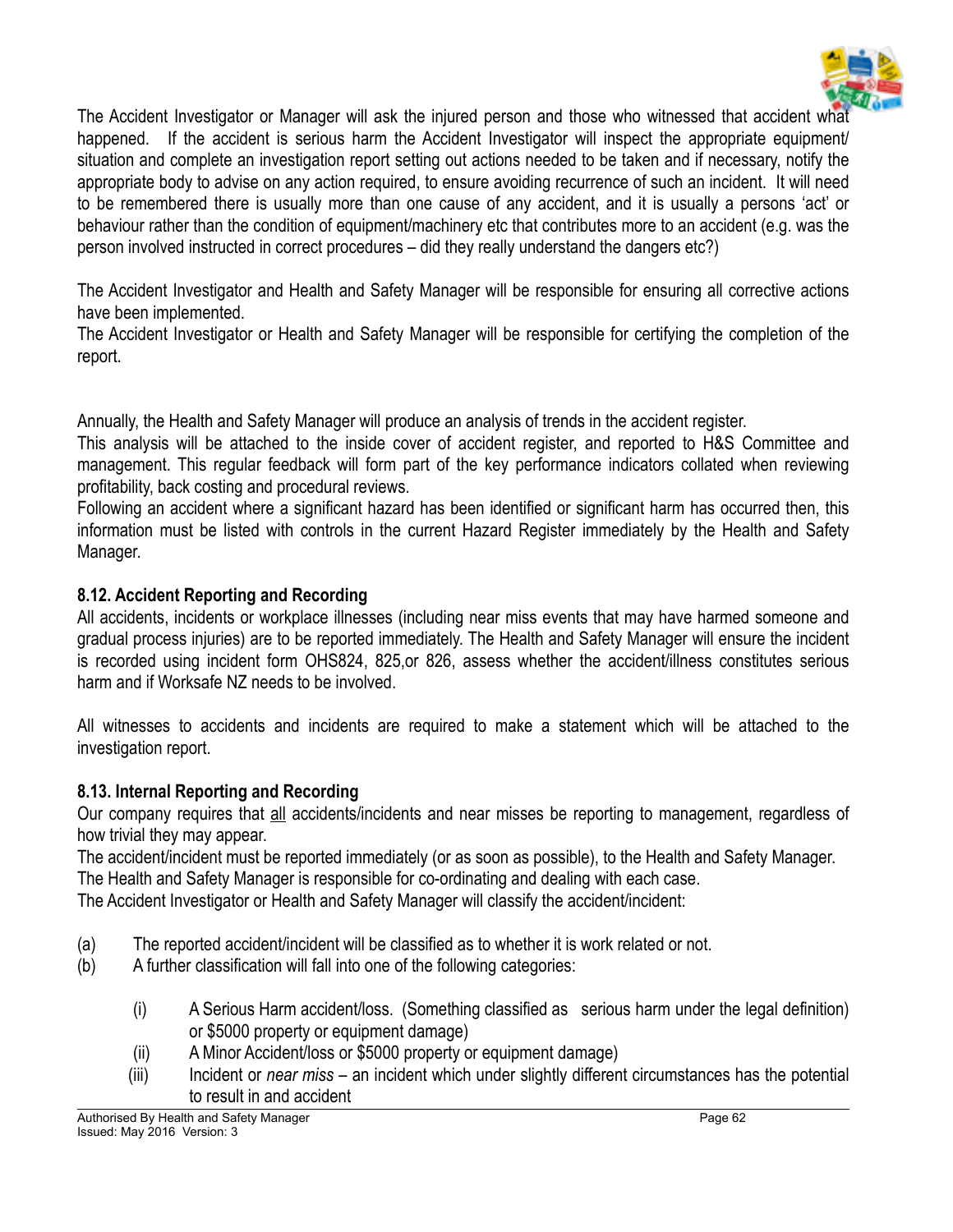

#### **8.13. External Reporting and Recording**

Near misses, incidents and minor accidents are dealt with internally. No external reports are required. Where injury has been classified as causing serious harm, external reporting procedures are to be completed together with the relevant internal reporting procedures.

The legal requirements are as follows:

An accident that causes Serious Harm (see definition of Serious Harm below) MUST be phoned to the nearest branch of Worksafe NZ by a Supervisory person within the company. The written report (on the Worksafe NZ prescribed form) is to be completed and forwarded to the nearest branch of Worksafe NZ within 7 days of the accident. Occupational Overuse Syndrome (OOS) is to be notified in this same manner.

#### **Guidelines**

While it is straightforward in most cases to see whether an accident falls within the definition of serious harm, this is not always the case. Wherever there is any doubt, the Worksafe NZ service will be contacted for advice.

#### **Serious Harm Injuries**

Will be reported to Worksafe NZ using the prescribed Worksafe NZ "Serious Harm Form". The report is to be completed by the Accident Investigator or Health and Safety Manager and submitted to Worksafe NZ within 4 days of the accident happening or it can be faxed immediately.

#### **Serious Harm**

Serious harm is described as:

*1. Any of the following conditions that amounts to or results in permanent loss of bodily function, or temporary severe loss of bodily function, respiratory disease, cancer, dermatological disease, communicable disease, illness caused by exposure to infected material, decompression sickness, poisoning, vision impairment, chemical or hot metal burn of eye, penetrating wound of eye, bone fracture, laceration, crushing.*

*2. Amputation of body part.*

*3. Burns requiring referral to a specialist registered medical practitioner or specialist outpatient clinic.*

*4. Loss of consciousness from lack of oxygen.*

*5. Loss of consciousness, or acute illness requiring treatment by a registered medical practitioner, from absorption, inhalation, or ingestion of any substance.*

*6. Any harm that causes the person harmed to be hospitalized for a period of 48 hours or more commencing within 7 days of the harms occurrence. OSS (Occupational Overuse Syndrome) is a special case for consideration.*

The area and/or equipment/machinery must be cordoned off. This will need to be in place until a Worksafe NZ Inspector has permitted its' removal. For this reason it is best to contact Worksafe NZ immediately by telephone when an incident/near miss/accident occurs.

The Accident Investigator/Manager or Health and Safety Manager will contact Worksafe NZ and verbally advise of the accident as soon as possible after the accident happens.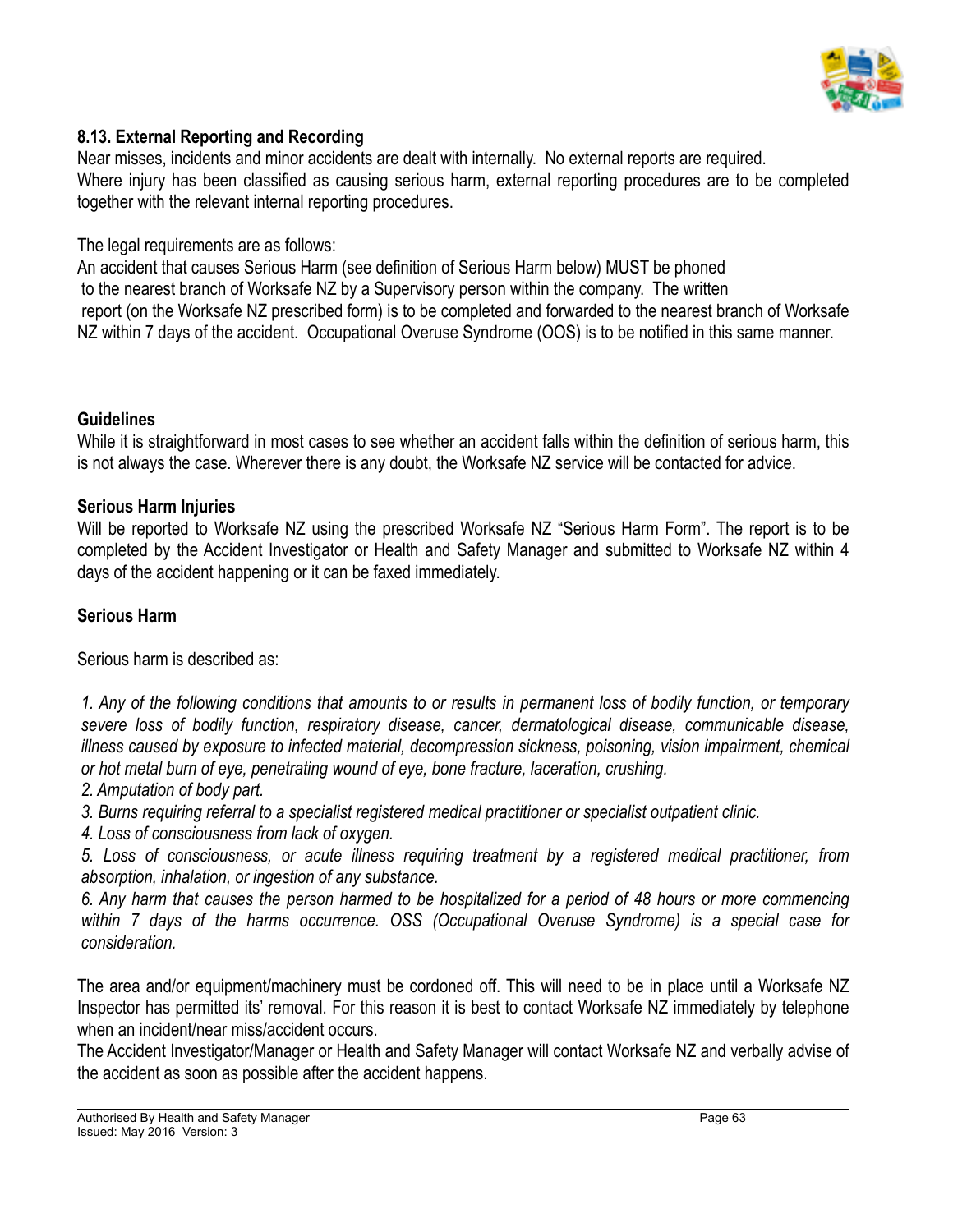

The Accident Investigator/Manager or Health and Safety Manager will complete the Worksafe NZ report forms and within 4 days (or immediately from the date of the accident, will forward the report by fax and post. Accident Investigator/Manager or Health and Safety Manager will arrange a meeting with a Worksafe NZ Inspector and assist that Inspector with their enquiries.

The Accident Investigator/Manager or Health and Safety Manager will obtain a copy of the Worksafe NZ report.

The Accident Investigator/Manager or Health and Safety Manager will combine the findings of the Worksafe NZ report with the accident investigation and notify the Health and Safety Manager what action is to be taken to control the hazard, to either eliminate, isolate or minimise the hazard.

The Accident Investigator/Manager or Health and Safety Manager will ensure that the Action report has been implemented.

The incident will be discussed at the earliest opportunity with other workers to advise of contributing factors to the event, any changes to the work place/procedures, changes to inspection and hazard register, outcome of any Worksafe NZ prosecution or improvement notice. Feedback on the investigation will be supplied as well as progress of the injured worker.

#### **Step 1 – Gather the Information from:**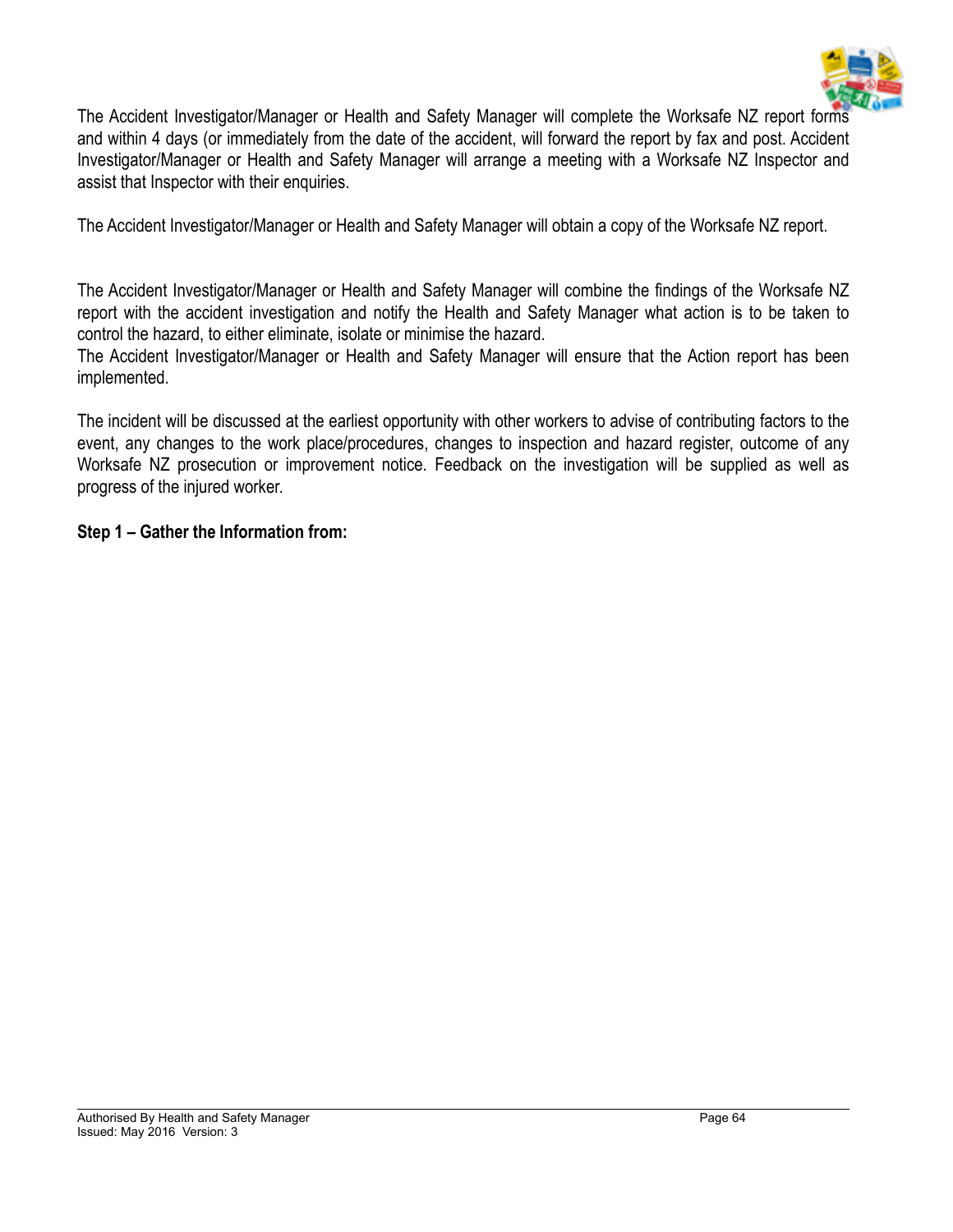

## **Physical Evidence**

 **Photographs Sketches Plant and equipment Specimens and materials**

#### **Witnesses**

**Explain the purpose of the investigation Put them at ease – do not place blame Listen Ask open ended questions** 

**Ask for recommendations** 

**Obtain a written statement**

#### **Documentation**

**Training records** 

**Hazard registers and task analysis** 

**Maintenance and inspections records** 

**MSDS** 

**Accident reports**

#### **Step 2 - Analyse the Information**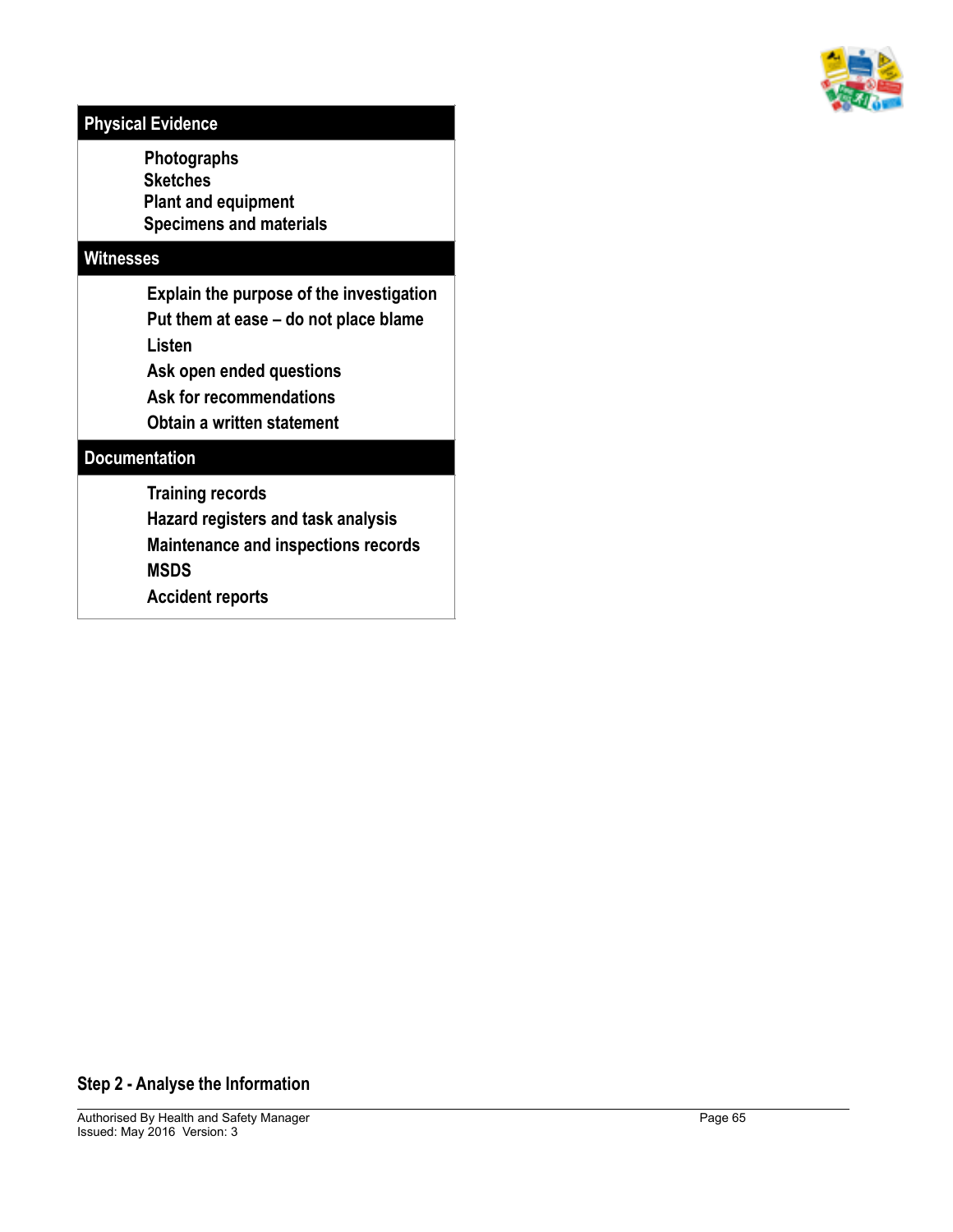

- Find the primary cause the safety system failure.
- Find the secondary cause the unsafe actions or conditions.
- Ask at least five "why's" a series of why questions until you come to a conclusion where no more questions can be asked.

#### **Step 3 – Recommend Corrective Action**

- Identify actions
- Assign responsibility
- Set target dates
- Communicate results

#### **Step 4 - Implement and Follow-up**

- Ensure the actions are in place
- Ensure they are controlling hazards
- Make adjustments if necessary

#### **8.14. Corrective Actions**

Any deficiencies identified during an accident investigation will be presented by the Health and Safety Manager as a corrective action recommendation.

All corrective action proposals will be risk assessed and feed back into hazard management process.

Once approved, corrective actions will be implemented by way of notification to workers (memo/notice board), training if required and entered into the hazard register.

#### **8.15. What is Chronic Harm/Gradual Process?**

This means occurrences of harm such as occupational overuse syndrome (OOS), noise induced hearing loss, and the effects of chemical exposure, if there is evidence of a casual link between the harm and exposure to an occupational hazard.

#### **When did it occur?**

Determining the date such an accident occurs will be difficult, given that the harm will usually have developed over a period of time. The most appropriate approach is to record, investigate and, if required, notify the accident, as soon as information is available about the harm and its probable occupational link.

It might seem to be a nuisance having to record all the minor accidents and incidents, but it is worth it, because everyone needs to aware of any uncontrolled hazards or any trends that show up. Then and only then can something be done to avoid future harm. Without these records, an on-going problem can keep happening and serious harm to someone could occur.

#### **8.16. Reasons why Employees may not Report Accidents, Incidents or Near Misses**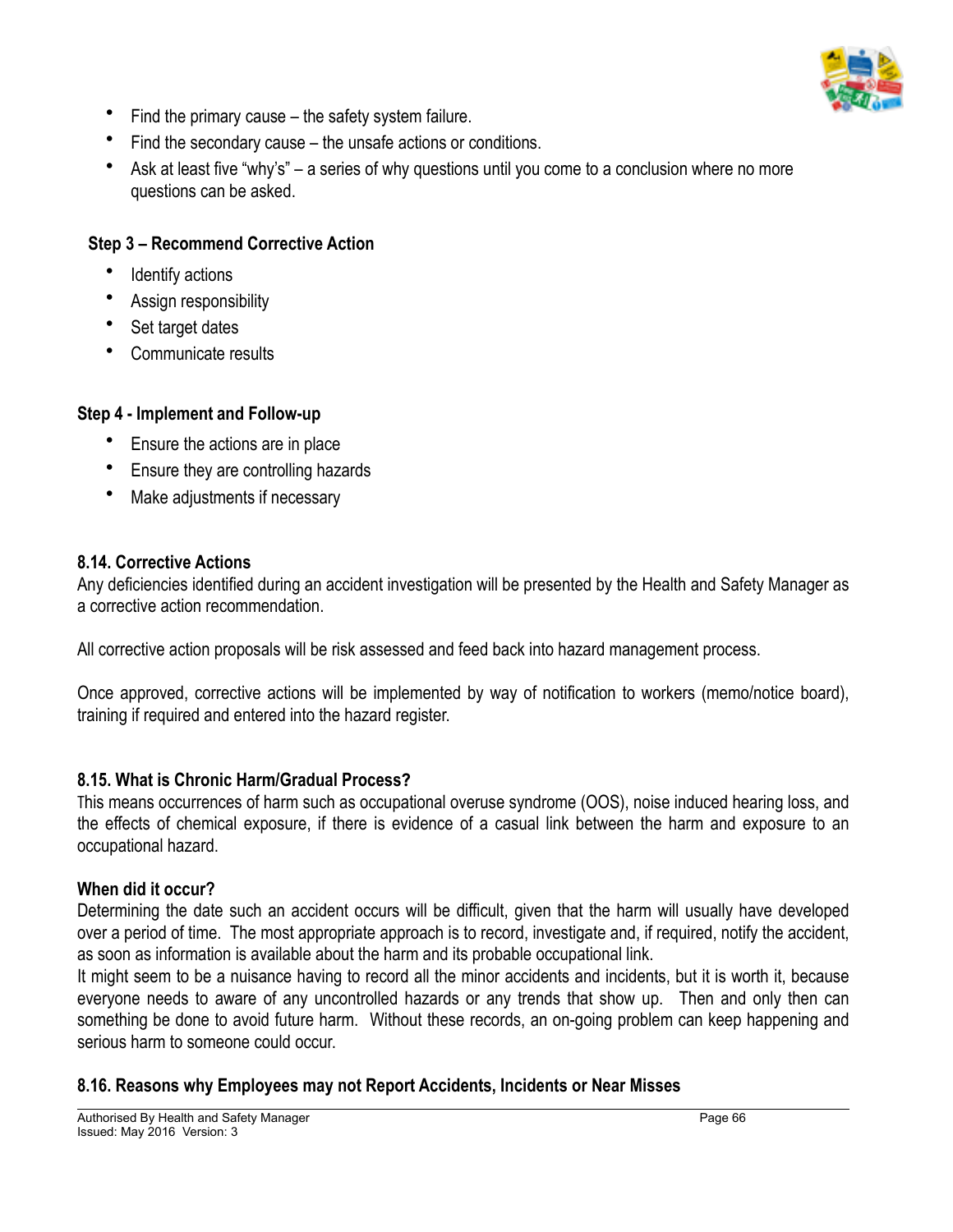

- Fear of discipline Drawing attention to oneself
- Concern for their reputation Labelled as accident prone
- Fear/Dislike of Medical Treatment
- Desire to avoid interruption to work
- Dislike of "Red Tape" seems too much trouble
- Concern for attitudes of others are you reporting on or "telling on" someone else?
- Lack of understanding of the importance Especially if nothing seems to happen after reporting.

These issues can be overcome by emphasising the positive value of accident reporting and ensuring that the exercise does not become focused on fault finding and blame allocation.

The Investigation Report will help to identify why the accident/incident occurred, and the relevant hazards involved. This information will be passed on to workers, together with the plan for controlling those hazards, as outlined in the procedure of Hazard Identification and Control.

With the co-operation of all workers this will help t create a safer working environment, and prevent an accident or incident from happening.

#### **8.17. Electrical Accidents and Accidents involving Gas**

If these require medical attention or cause a fire, they are to be reported to Worksafe NZ (0800 030 040). The report is to be completed by the Accident Investigator and submitted within 48 hours.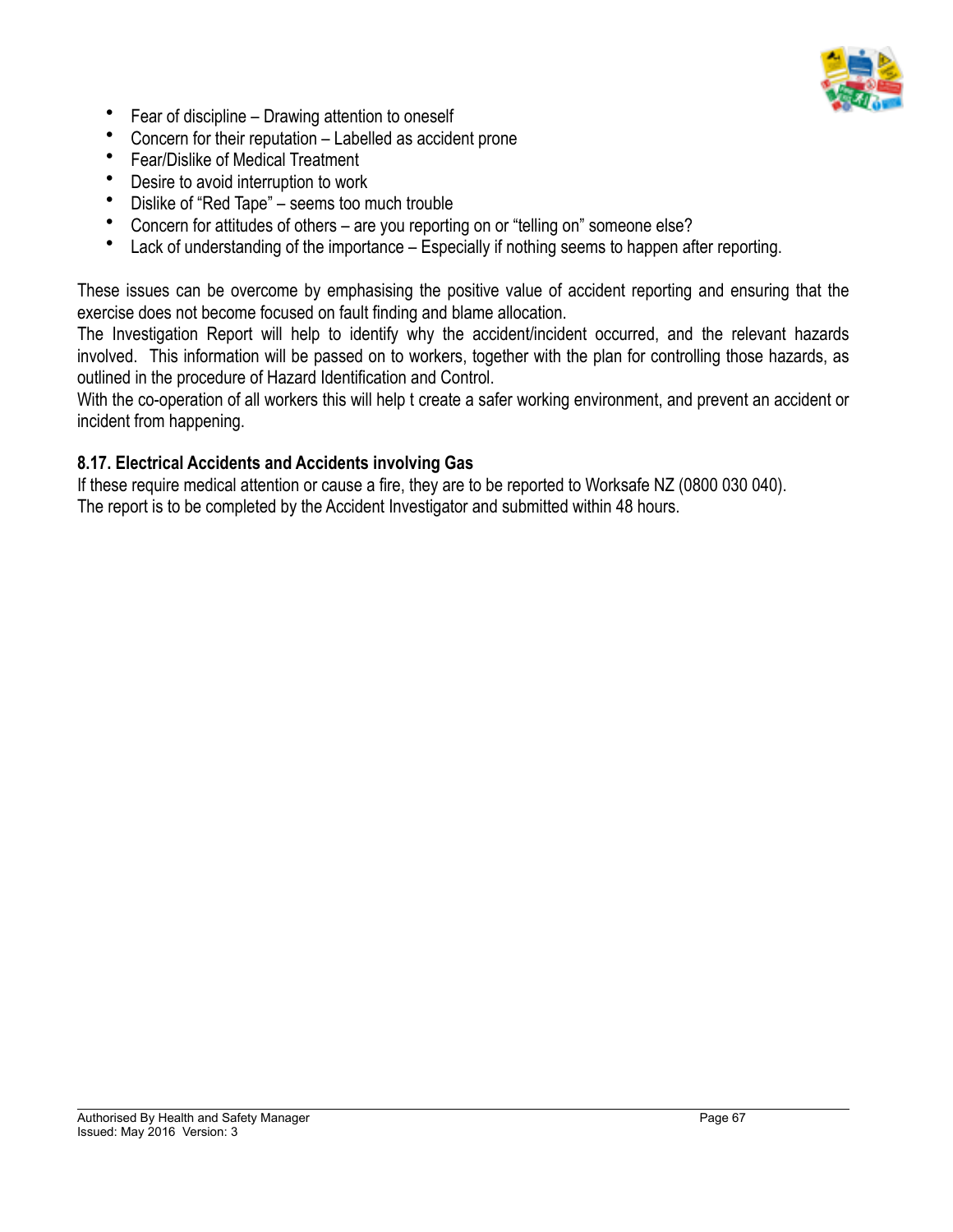

## **INCIDENT MANAGEMENT PROCESS**

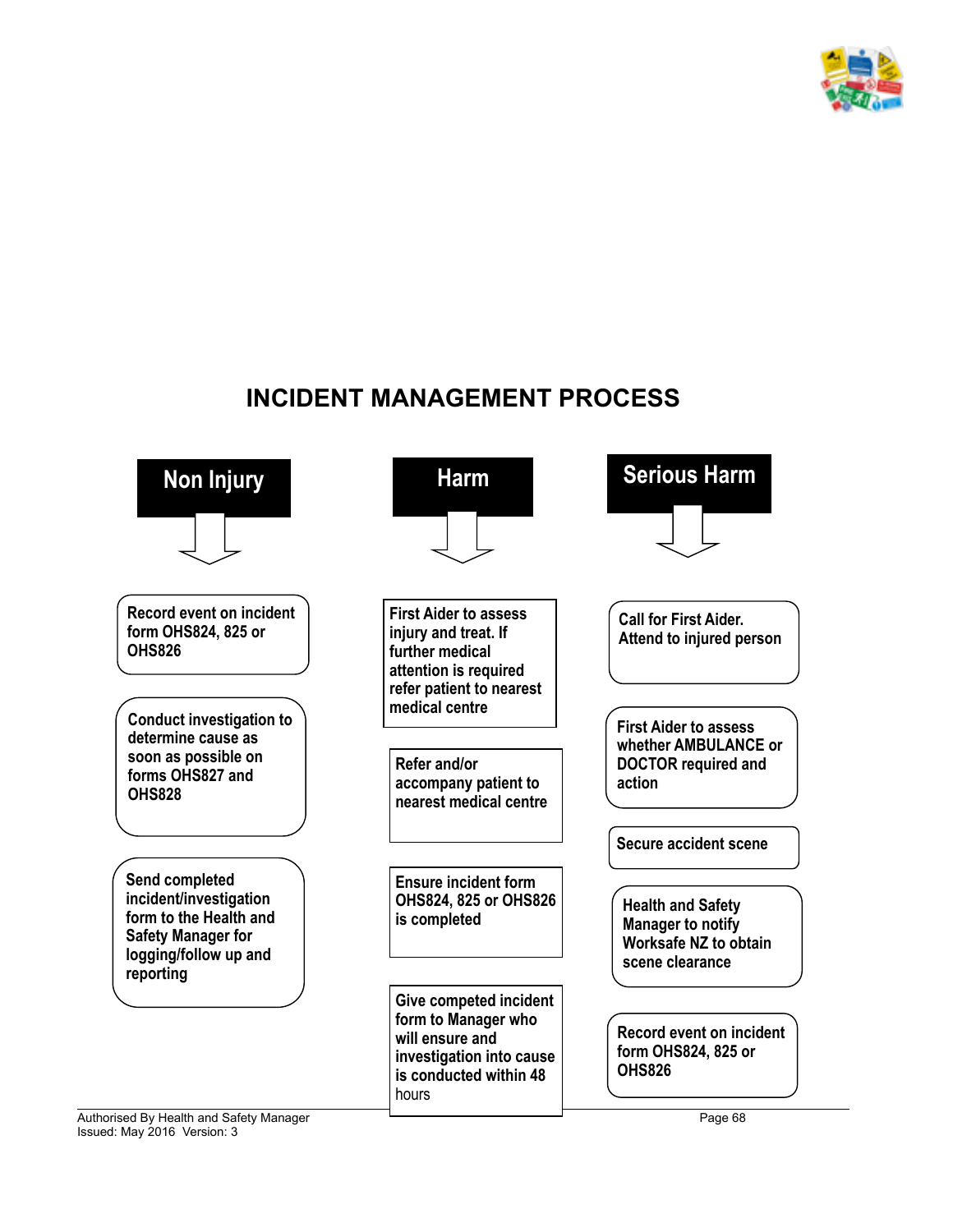

**Give competed investigation form and supporting information (photos) to the Health and Safety Manager within 48 hours of the incident for logging and follow up.**

**Health and Safety Manager to facilitate immediate full scale team investigation and liaison with Worksafe NZ. Written notification to Worksafe NZ within 7 days**

# **9. PLANNING AND ASSIGNMENT OF DUTIES**

The company supports and encourages workers to participate actively in health & safety management.

In order to provide 'reasonable opportunities' for workers to participate in health & safety issues, management has assessed the practical aspects of our scope of operations and risks and recommend the following participation scheme as most appropriate.

To ensure worker involvement we have formalised a Health & Safety Committee to provide a transparent forum for management and staff volunteers to regularly consult on health and safety issues in the workplace and maintain health & safety initiatives.

Health & Safety Committee Terms of Reference

#### **9.1. Constituency**

The committee consists of:

- The main H&S driver; the Health and Safety Manager
- H&S Chairperson External/Internal
- H&S Committee

## **9.2 Setting up a Workplace Health & Safety Forum or Committee**

The company supports and encourages to participate actively in health and safety management. There is no legal imperative in New Zealand to set up a Health & Safety Forum or Committee. However, it is considered to be a Health & Safety Best Practice to have a mechanism to encourage Employment Participation in Workplace Health & Safety Management.

A request for the establishment of an occupational health and safety committee, by a majority of the persons employed at a workplace, shall be forwarded by management, by the workers. Management should not wait for such a request but set up a H&S Committee as soon as possible.

The employer should, as soon as practical, arrange for the establishment of an occupation health and safety committee.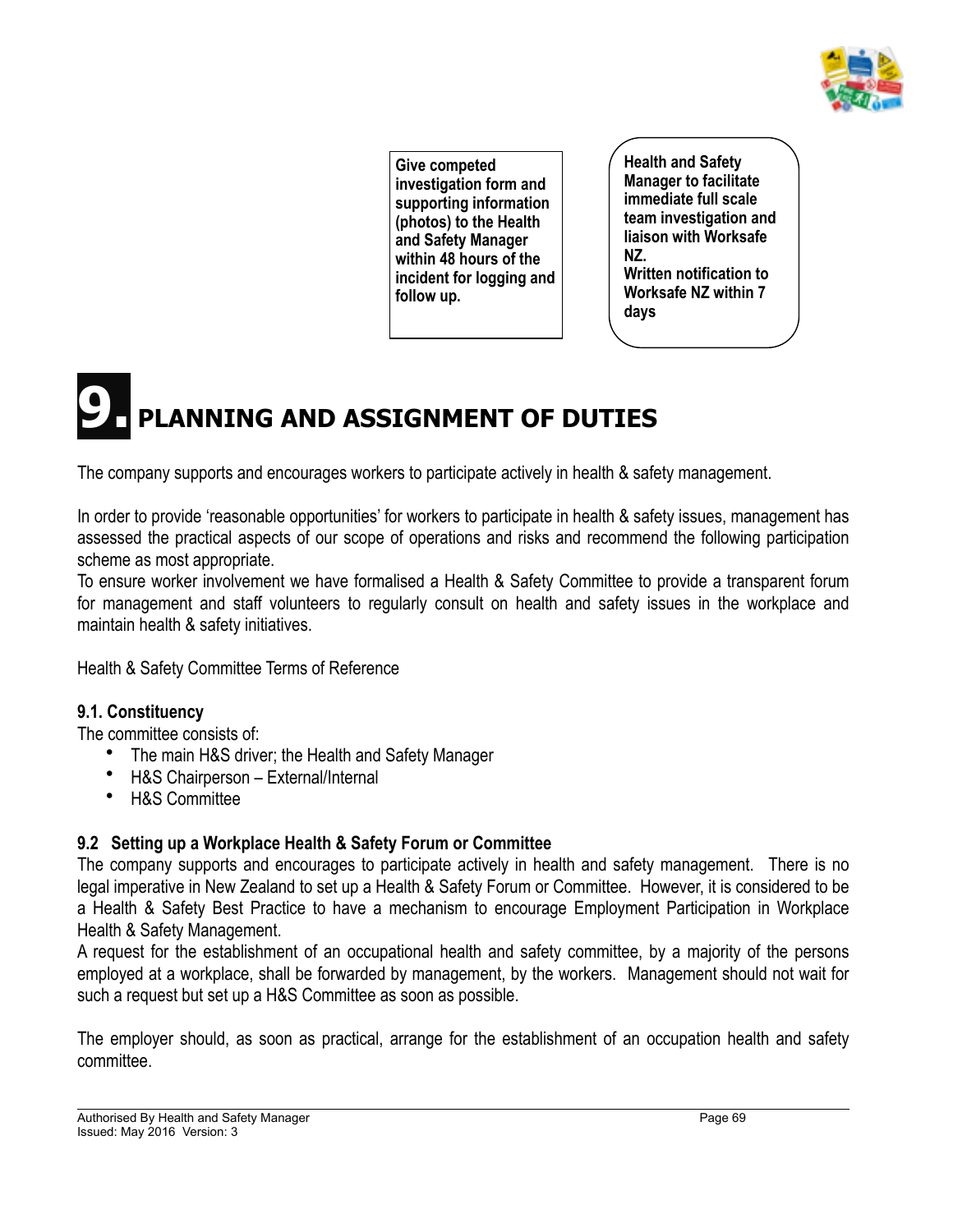

#### **9.3 The Role of the Committee will be to:**

**"Assist Management to establish , maintain and evaluate the organizations occupational health and safety system in order to ensure that the workplace is, so far as practicable, safe and without risks to the health of workers"**

#### **9.4 Composition and size of committee**

The composition and size of an occupational health and safety committee established at a workplace should be determined by agreement between the employer and the workers. The ideal number of members of an occupational health & Safety committee shall be 8 or such other number as agreed. In order to ensure effective representation for all persons employed at a workplace, the following factors in respect of the workplace are to be taken into account in determining the composition and size of an occupational health and safety committee:

- ∞ The operation of various shifts
- ∞ Number of departments or sub-units.
- ∞ Their geographical location.
- ∞ The variety of different occupations.
- ∞ The composition of the work force.
- ∞ The number and variety of the hazards present in the workplace.

The number of employers representatives on the safety committee, should not exceed the number of workers representatives. All Worker Representatives on a Health and Safety Committee should be employed at the workplace at which the committee is established.

#### **9.5 Functions of Committee**

The committee shall be the principal forum for joint consultation on, and the development of solutions to, worker safety and health in the work place. To discharge this responsibility, the committee is responsible for the following activities:

To investigate and develop recommendations on matters such as:

Health & Safety Policies and Procedures

Reports on accidents and potentially hazardous incidents

Suggestions from workforce and employer regarding Health & Safety

Reports on health & safety inspections and audits

Legislation, codes of practice, guidelines and standards relevant to our Operations

The work environment including workplace design and procedures

To carry out random or spot-check inspections of any reported unsafe condition at the workplace at any time, with the approval of employer.

To carry out investigations, with the Employers Representative, of Serious Harm Accidents or possible Hazardous Situations, brought to the attention of the committee.

Recommendations on the establishment, maintenance and monitoring of safety systems.

Proposals from employer on new or changed machines or work method.

#### **In addition have input into:**

Programs to reduce particular accidents in the workplace eg. Back Injury

Safety equipment and clothing

Hazardous substances or equipment in the workplace

Safety training programs

Worker health monitoring programs

Authorised By Health and Safety Manager Page 70 and 200 and 200 and 200 and 200 and 200 and 200 and 200 and 200 and 200 and 200 and 200 and 200 and 200 and 200 and 200 and 200 and 200 and 200 and 200 and 200 and 200 and 20 Issued: May 2016 Version: 3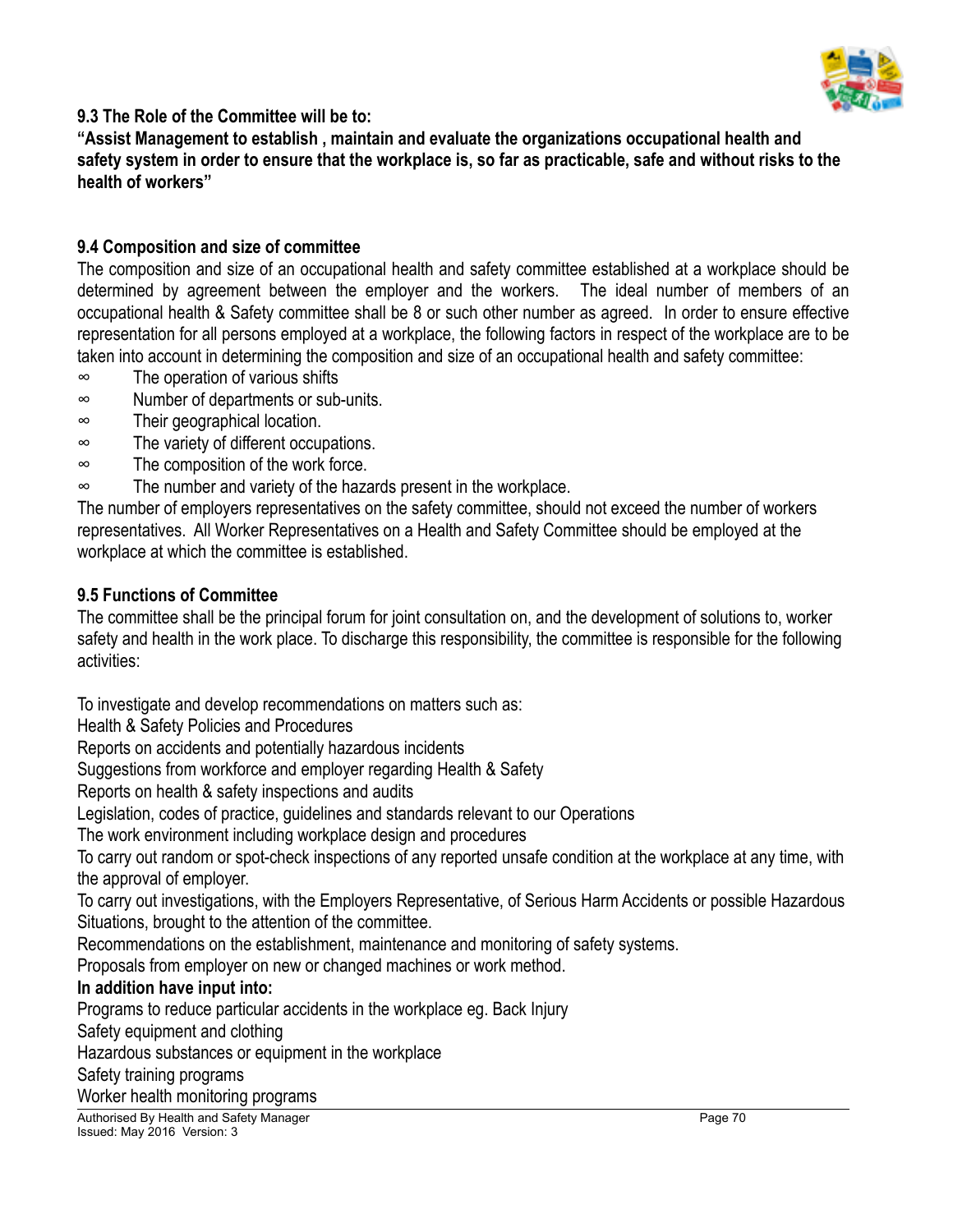

Safety communications systems Emergency response procedures Information on health & safety issues in similar industries

#### **9.6 Duties of Committee Members (Staff Committee)**

Members of the committee shall be given specific assignments by the committee. They will also receive recommendations, reports and updates in Worksafe NZ legislation, hazard management and accident investigation. The committee will on occasions be chaired by an external person when required to give good leadership and objective direction.

#### **9.7 Election of Chair and Convener**

The worker's representatives on an occupational health and safety committee shall elect one of the representatives to be chairman and convener of the committee and thereafter as the occasion requires.

#### **9.8 Election of worker's representatives / Workplace Safety Representative**

We will provide reasonable opportunity for all workers to participate effectively in the process of improving health and safety in our workplace. When required, we will ensure that health and safety representatives are elected and made know to all workers and contractors. A workplace health and safety representative may be a dedicated health and safety person or worker, who is able to act on behalf of all workers, on matters of health and safety. We will ensure worker representatives are able to actively contribute to health and safety in our workplace by participating in regular health and safety meetings. Where required, health and safety representatives will be afforded the appropriate health and safety representative training.

Following a request for the establishment of an occupational health and safety committee, a meeting of the workers should be called, with a least 1 weeks' notice given to the workers and employer concerned. The method of electing workers representatives on an occupational health and safety committee shall be determined at the meeting and those representatives shall be elected at that meeting.

#### **9.9 Appointment of Employers Representatives**

The employer's representatives on an occupational health and safety committee shall be appointed by the employer as soon as practicable after the request for the establishment of the committee; and thereafter as the occasion requires. The employers representatives on an occupational health and safety committee shall include as far as practicable, a person with authority to implement preventative measures and otherwise act on behalf of the employer in matters associated with occupational health and safety.

#### **9.10 Records and Meetings**

The committee shall keep accurate records of all matters that come before it.

The committee shall meet every two months during working hours.

Special meetings, if required, may be called by the Chairperson.

A quorum shall consist of a majority of members.

(The committee may add any procedures it considers necessary for the meetings.)

#### **9.11 Agendas and Minutes**

A set agenda program will be followed to ensure all relevant items are addressed.

Minutes will be prepared as soon as possible after the meeting and sent to all members, senior management and Department Managers who will post the minutes where staff may read them.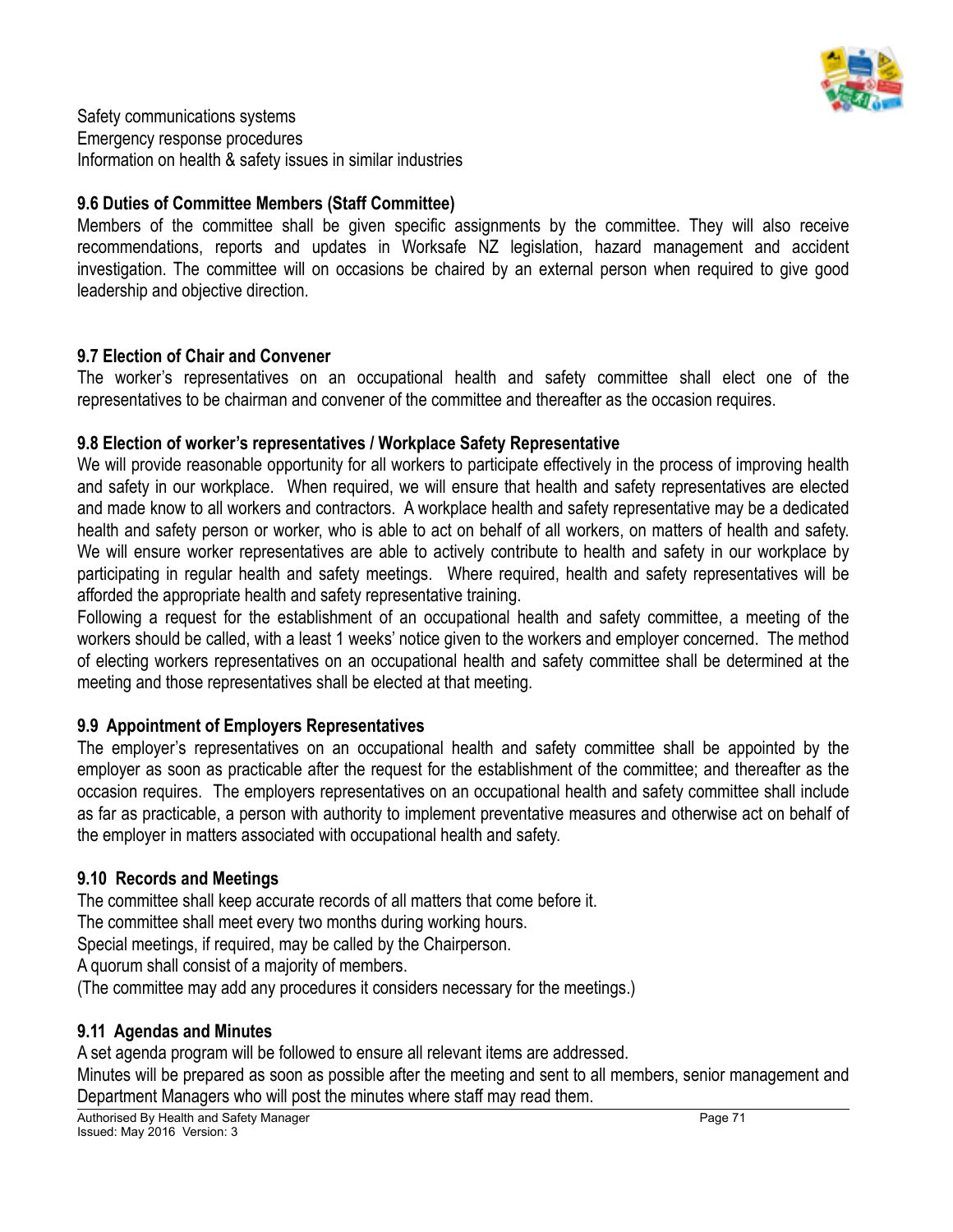

#### **9.12 Monthly Reports**

Monthly reports to the H&S Committee, Board and Owners, the Health and Safety Manager will produce a report and forward it to the Directors.

The report will highlight the requirements of the committee and contents discussed along with points raised and actioned at the previous meeting and this information measured and reviewed against health & safety performance and objectives.

#### **9.13 Employer Responsibilities**

The employer has a responsibility to act in good faith and consult the committee on:

Any proposed workplace changes (e.g. plant, substances used, handled and stored, work conducted and work procedures)

Occupational health and safety practices, policies and procedures used and their changes.

#### **9.14 Worker Responsibilities**

Worker's have a responsibility to act in good faith and consult the committee for resolution of any health & safety issues that could be a cause of harm to themselves or others.

#### **9.15 Expiry of Term of Office of Worker Representative**

Upon the expiration of the term of office of a worker's representative on an occupational health and safety committee, an election to fill the vacant office shall be held.

Upon the expiration of the term of office of a worker's representative on an occupational health and safety committee, the chair and convener of the committee may, unless otherwise determined at a meeting of the persons employed at the workplace, appoint a person to vacate office for the balance of the predecessor's term of office.

Normally a worker's representative on an occupation health and safety committee shall hold office for a period of 2 years.

#### **9.16 Vacancies on Committee**

The H&S Committee should look to replace themselves every two years if practicable. Ideally, at least one "hands-on" person would also be on the Committee.

#### **9.17 Vacation from Office of Committee Members**

A member of an occupational health and safety committee ceases to be such a member if:

- The member resigns
- The member ceases to be employed at the workplace at which the committee is established,
- The member is removed from office:
- In the case of an employer's representative by the employer:
- In the case of a worker's representative at a meeting of the persons employed at that workplace.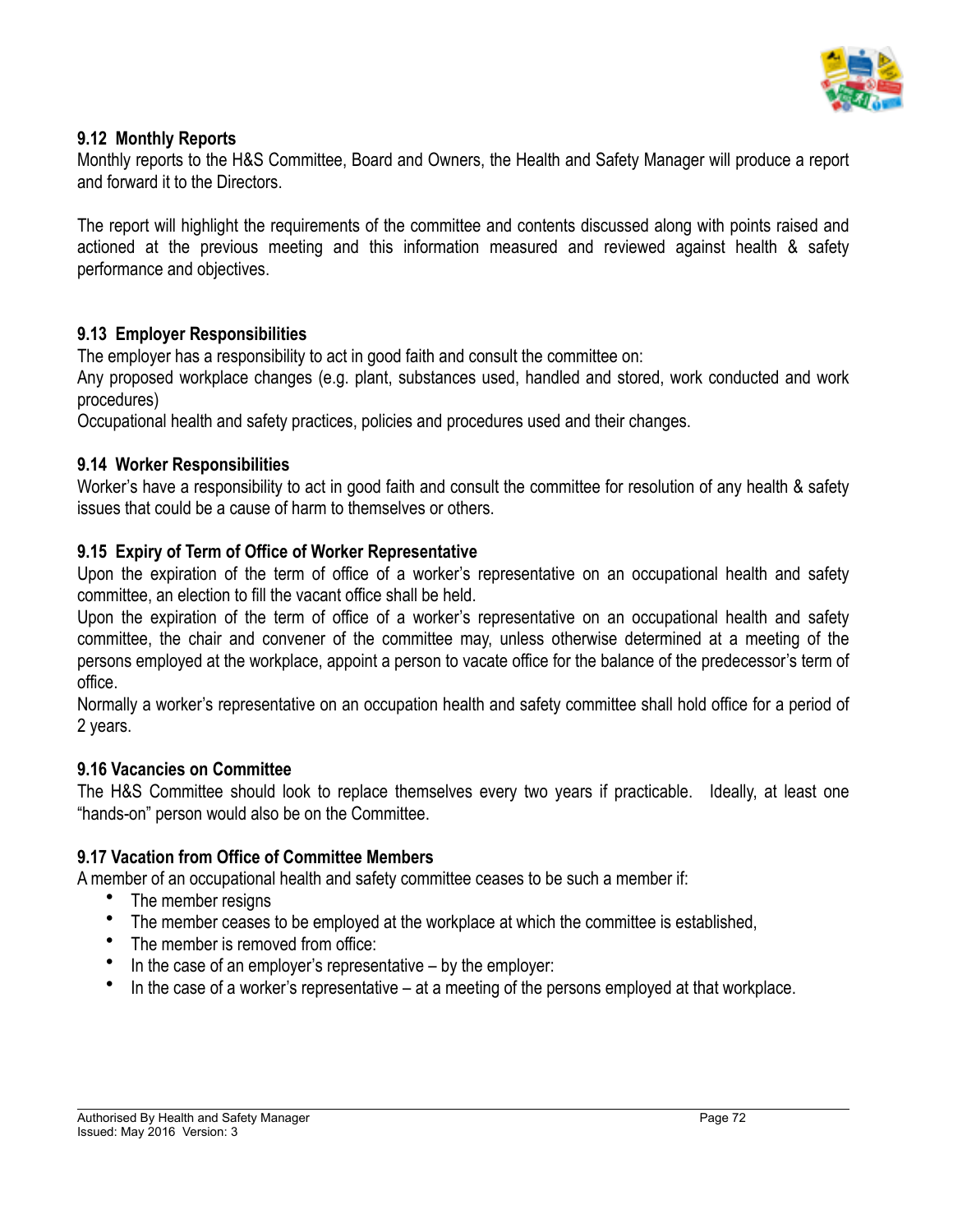



We have procedures to minimise harm in the event of emergency situations. All workers, during their health & safety induction, will be trained and informed on actions to take in an emergency and participate in ongoing emergency drills to ensure systems are known and followed. Evacuation drills will be held 6 monthly. We have an Emergency Preparedness Plan (Appendix 9) which outlines operational procedures, including an Emergency Call Out List. Location and identification of emergency equipment, First Aid Kits and Fire Exits are noted on the H&S Noticeboard and also covered off with workers prior to commencing work activities or if working at other sites.

Visitors and contractors must also be told of emergency procedures and be supervised by a trained staff member while on site.

#### **10.1. General**

The purpose for having Emergency Procedures in place is to ensure workers know what to do in an emergency. It is unlikely they will be fully prepared if any emergency should arise, so we will organise who will do what, and which actions to take, in the event of an emergency. The Health and Safety Act and the Building Act and regulations 1992 require us to have procedures in place, and the company will prepare and plan for the most likely emergencies to arise. The subject of emergencies is recognized as comprehensive, and everyone is asked to contribute any ideas and priorities they see as important. There will be reviews of the Emergency Procedures if there are changes in operation, and products or services which may warrant new potential emergencies situations.

Workers will be trained in all emergency and evacuation procedures, and there will be follow up drills twice yearly.

- These drills will be co-ordinated by the Emergency officer for the premises and the prescribed form will be used to record the events and following discussion and review.
- A list of all possible emergency contacts plus service phone numbers is kept on the Health and Safety Noticeboard and on the Call out List for the Emergency Plan.
- Workers are informed of their existence on induction and re-informed at their individual worker reviews.

#### **10.1.1. Construction Site Emergency procedures**

The Emergency Preparedness Plan (EPP) contains the following:

- General emergency procedures;
- Evacuation procedures;
- Emergency signal;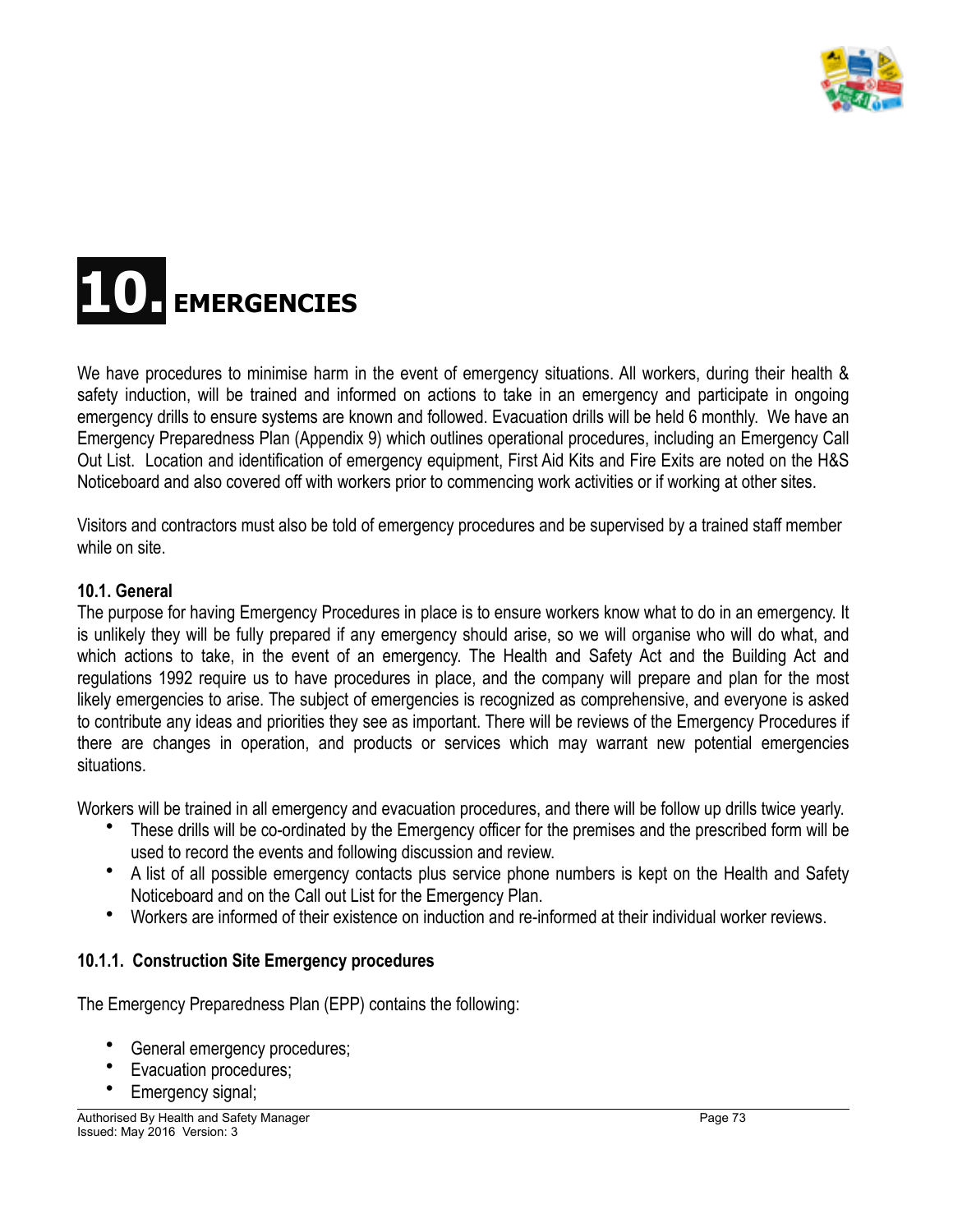

- Method of communication with all workers in an emergency;
- Important emergency contacts; and
- The location of the assembly area(s).

The EPP is available for our workers (and contractors). The EPP is also used for Fire Warden Training and subsequent refresher training.

The Supervisor or person in control of the workplace is responsible for ensuring that the EPP is kept up to date and that all workers (including contract workers) are familiar with its content, and is used for staged evacuations as well as during a real emergency evacuation.

All workers will be taken through the EPP as part of their workplace induction.

As a PCBU we will ensure we provide up to date first aid equipment at first aid stations and facilities for health and safety in our workplace.

We will also ensure an adequate number of workers are trained to administer first aid or that our workers have access to information highlighting where the nearest medical centre and hospital are located, as well as a list of emergency phone number, services and other useful information.

# **10.2. Types of Emergencies**

Emergencies will fall into one of the following categories:

1. Serious injury/major medical emergency

- 2. Fire
- 3. Explosion
- 4. Electrical
- 5. Trench collapse
- 6. Flooding
- 7. Hazardous substance/chemical spill
- 8. Civil defence
- 9. Earthquake
- 10. Robbery
- 11. Lightning Strike
- 12. Other such as tsunami (tidal wave)

Contractors and Subcontractors will be required to attend regular safety meeting where Health and Safety Issues will be discussed, examples of these topes being: Activities being undertaken and the associated hazards, Incidents, Accidents and Near Misses (including environment), Personal Protective Equipment, Plant and Equipment, Task Analysis Sign offs, Site Assessments, Emergency Plans, First Aid, Safe Operating Procedures, Responsibilities, Waste Management, Site Rules, After Hours Procedure, General Public, Movement around the Site, Hazardous Substances, Competency and Training Requirements.

# **10.3. Emergency Officer**

An emergency Officer will be appointed for our premises. This information will be recorded on a sign for all workers, visitors and contractors and sub-contractors to see. The induction of new workers and contractors will also include this information.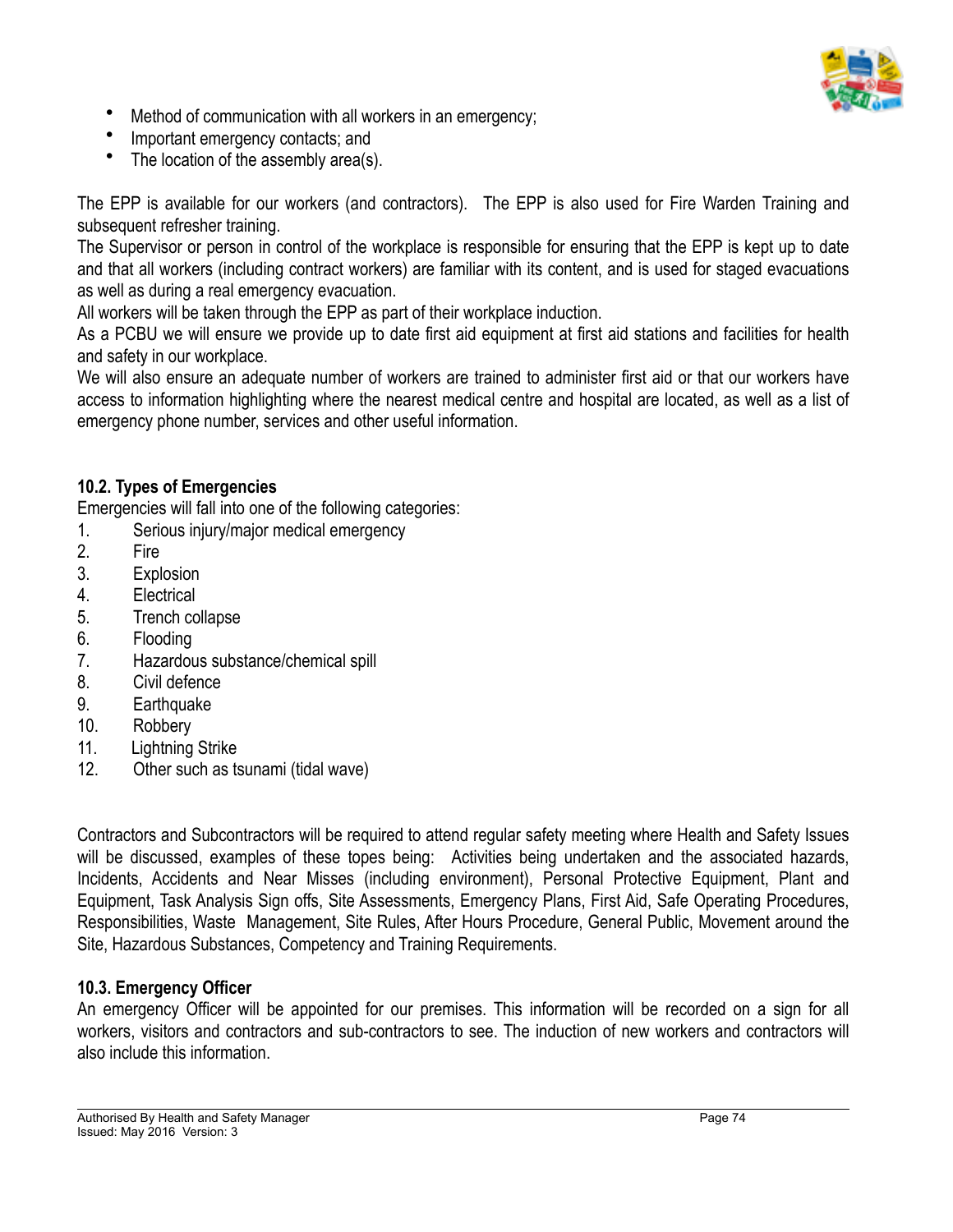

# **Emergency Drills**

#### **Office**

- 1. To ensure all workers understand escape routes and the emergency evacuation procedure.
- 2. The Health and Safety Committee will review and assess the evacuation to establish if the emergency procedures in place are appropriate and displayed in a way where it can be easily understood by all workers.

# **Updates/Renewal**

3. If any updates or renewal of the emergency plans occur the new information will be emailed out to all relevant workers. If the change is deemed significant then a meeting will be held to run through and explain what has changed and who it affects.

# **Warden Training**

4. A Warden will be allocated and the Emergency Officer or an office warden will run through the processes required in the case of an emergency or evacuation. This training is then recorded on the worker register.

# **10.4. Duties of the Emergency Officer**

Identify all likely hazardous situations and types of likely emergencies that may arise on our site. Take into account fire alarm procedures, smoke detection equipment, burglar alarm procedures, and testing of these procedures. Any special equipment that is required, first aid facilities and regular checks of the status of the contents of First Aid boxes. Discuss with the Manager and evaluate contingency plans and ensure they are documented. Take into account that safety and preservation of life is paramount, contacting emergency services, evacuation procedures, and protection of equipment, maintain power, water, telephone.

- Consider the following overall management of the situation, injury situation, preventing further loss, establishing and resumption of services, any warning notices to the public etc.
- Consult with and train workers in the procedures.
- Provide workers with written copies of Emergency and Evacuation Procedures.
- Train/induct Contractors in all Emergency and Evacuation procedures.

#### **Where to get help**

NZ Fire Service, Ambulance, Local A & E, NZ Police, Civil Defence, Worksafe NZ

#### **Media/Queries Communications**

• Any communication with Media will be done directing external complaints/queries/media to the nominated Representatives, normally the Senior Operations Manager will be charged to act/speak on behalf of the owner of the organisation.

#### **10.5. Evacuation Procedures**

Ideally we would like, but may not have a First Aider/Emergency Officer/Safety Representative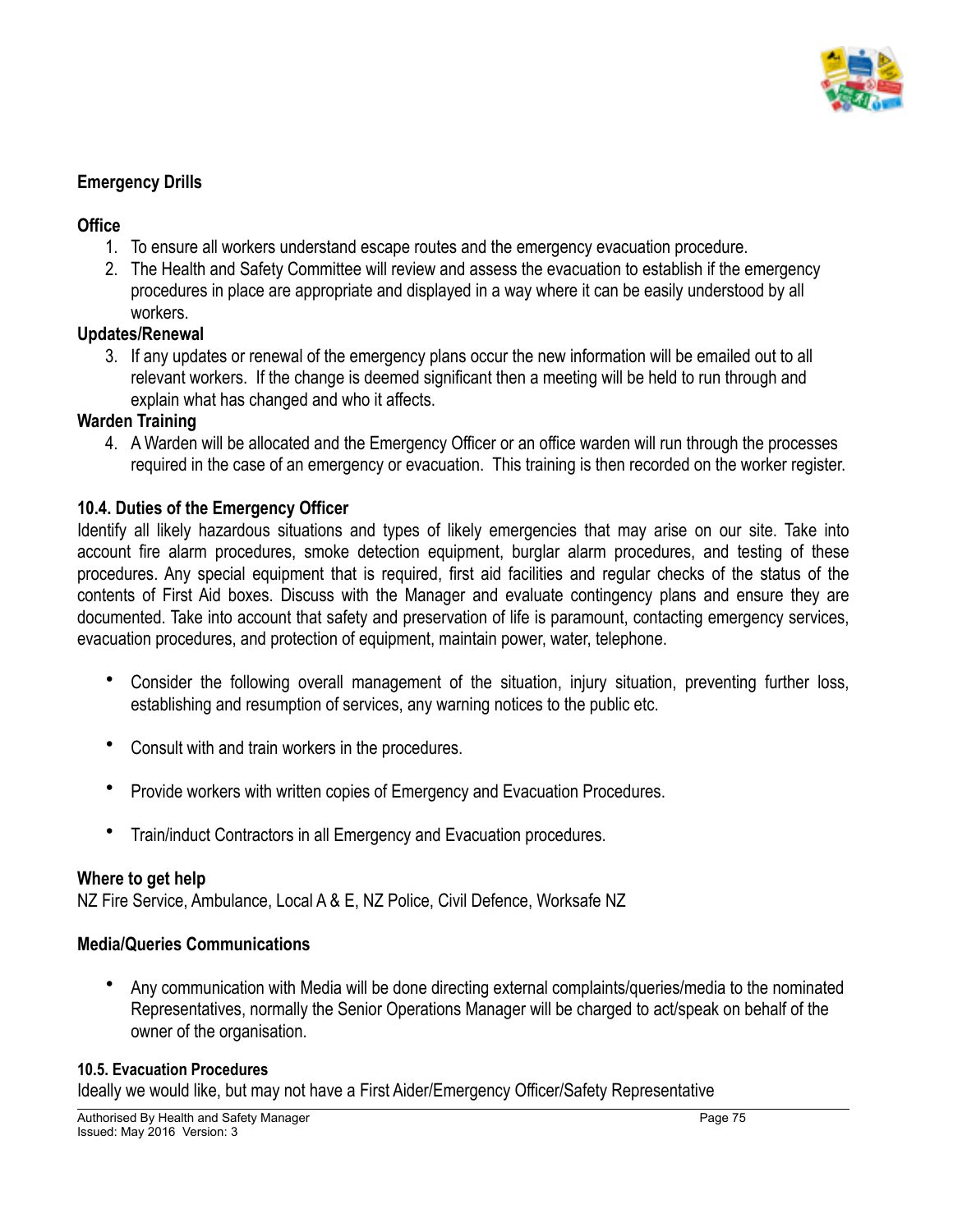

on site at all times. Part of our Emergency Plan addresses this as we tailor our Emergency Plan to suit our site. This information is passed on to all workers and new starters and discussed and refreshed during evacuation drills.

NOTE: The evacuation point is to be determined and communicated to everyone. Any new worker, contractor and visitor(s) will be informed of the procedures and assembly point upon arrival at the site. A weather proof sign is displayed at the assembly point.

#### **Steps to take**

- All workers must know the unique sound of the alarm and where alarms are situated. If an alarm is not available, workers will be informed of the procedures to raise awareness of emergency occurring
- Special provisions must be made for anyone hard of hearing. On the sound of the alarm the site must be evacuated. People must know how quickly they need to get out, dependent upon the materials in the work place and how quickly fumes generate. The NZ Fire Service can calculate this "time".
- All people must walk not run by the most direct route to the nominated Assembly area.
- The Emergency Officer is responsible for the safe evacuation of all personnel.
- The Emergency Officer is to be assisted by the Safety Rep.
- The Safety Rep is to assume the responsibilities of the Emergency Officer, in the event that the Emergency Officer is unavailable.

#### **The Emergency Officer must:**

- Call the Emergency Services, Fire Brigade, Police, and Ambulance etc. Telephone numbers should be kept on the premises and be readily available.
- Check all workers have left their work area.
- Check that all areas of the site are clear, e.g. toilets, rooms, offices.
- Check for any injured workers.
- Check what dangerous conditions exist, e.g. flames near chemicals.
- Injured or trapped people may require assistance you are not able to provide so note their location and advise the Emergency Services when they arrive.
- Report to the Assembly area when the work area is clear.
- Carry out and complete a roll call at the Assembly area.
- List all people unaccounted for.
- Start inquiries of those workers unaccounted for.
- Contact First Aider to take control of treatment of workers.

#### **Rescue attempts should only be made if the Emergency Officer believes:**

- 1. It is safe for both the victim and rescuer,
- 2. There is a high risk of loss of life of the victim if a rescue is not performed,
- 3. There is imminent danger

# **Identify yourself and report to Emergency Services immediately on their arrival.**

#### **CIVIL DEFENCE**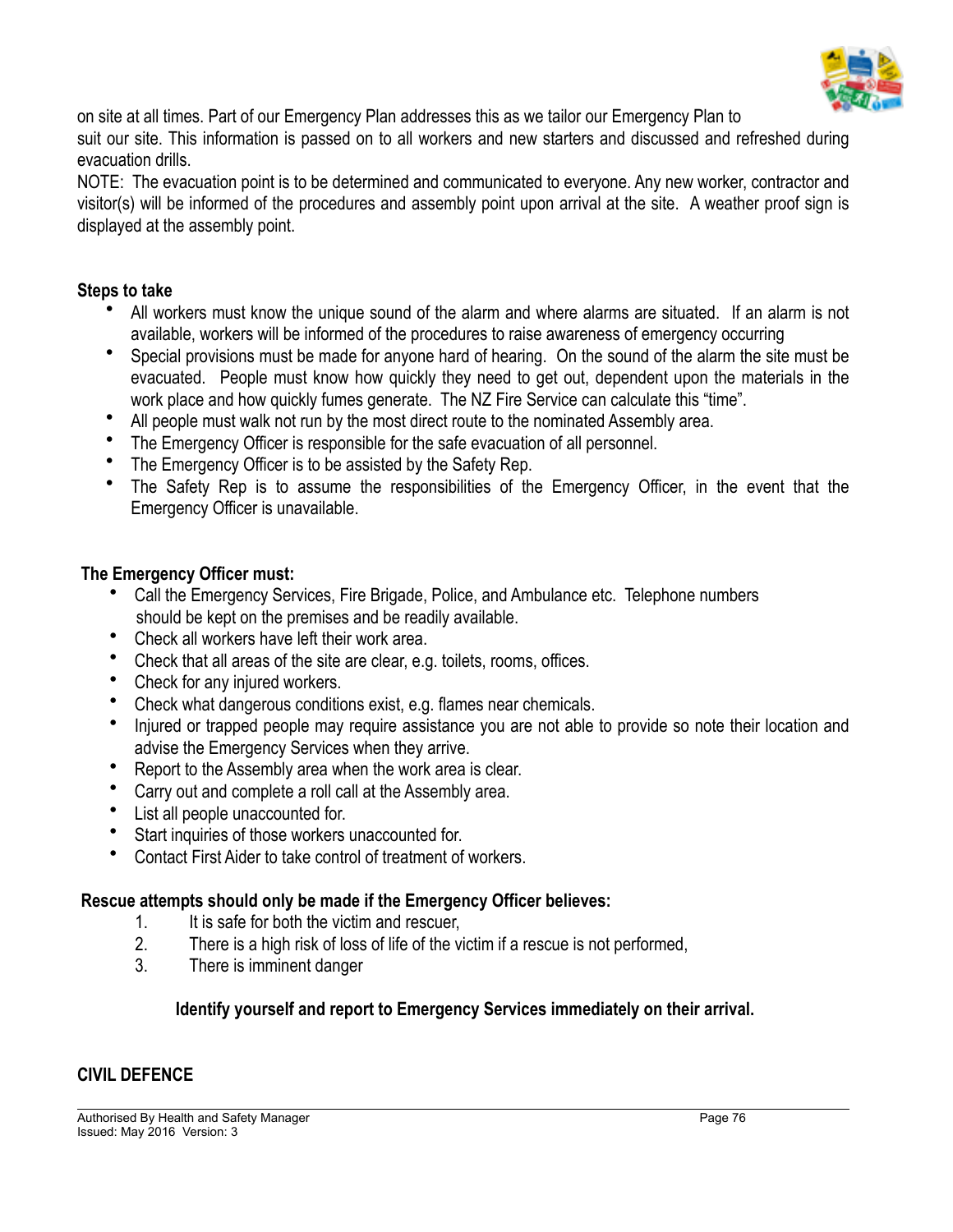

It is likely that in the event of a Civil Emergency the Civil Defence will be advising people in general by radio, television or by whatever means possible of events, and what action to take. This advice should be followed. It is critical that communication lines be kept open. This means keeping phones, mobile phones, computers, fax machines and radios in working order at all time. A battery-powered radio should be kept on the premises at all times with a back-up set of batteries.

A staff meeting should be held if possible to advise of the situation and what steps should be taken and inform customers accordingly. Check that all services (power, water, and sewer) have not been damaged.

# **After the Emergency**

#### **(This will cover most cases including FIRE and further on in this document gives some additional information relating to each situation)**

- Liaise with the Emergency Services.
- Ensure hazard control measures are met, reviewed and recorded (to prevent further injury)
- Advise workers of developments as appropriate.
- Give the All Clear to enter the site.
- Liaise with First Aider on the general welfare of workers and report to the Health and Safety Manager.
- First Aider to take control of treatment needs of any injured people and those in distress, shock, state of confusion.
- Continue liaising with the Fire Brigade/Emergency services.
- Make available a telephone for workers to contact family etc.
- Notify next of kin as necessary.
- Advise workers/customers of what is happening.
- Assess damage to building, equipment etc and take all steps to minimize further damage.
- Liaise with person arranging any repairs if minor to be completed (from approved service providers).
- Relocate parts of operation to another part of the site if practical.
- Hold a debriefing meeting with the Supervisor/Safety Rep/Accident Investigator and consider overall management of the situation. Develop an action plan, revise procedures and advise the Health and Safety Manager.
- Complete internal report for the Health and Safety Manager.
- Complete Accident/injury register and investigation report.
- Corporate public relations personnel are designated as the principle contacts with the media (radio, television, and print), regulatory agency, government agencies, and other external organisations following a formal disaster declaration.

# **EARTHQUAKE**

#### **Steps to Take:**

- Remain in a building if possible, it is safer.
- Move away from windows and equipment which could fall over.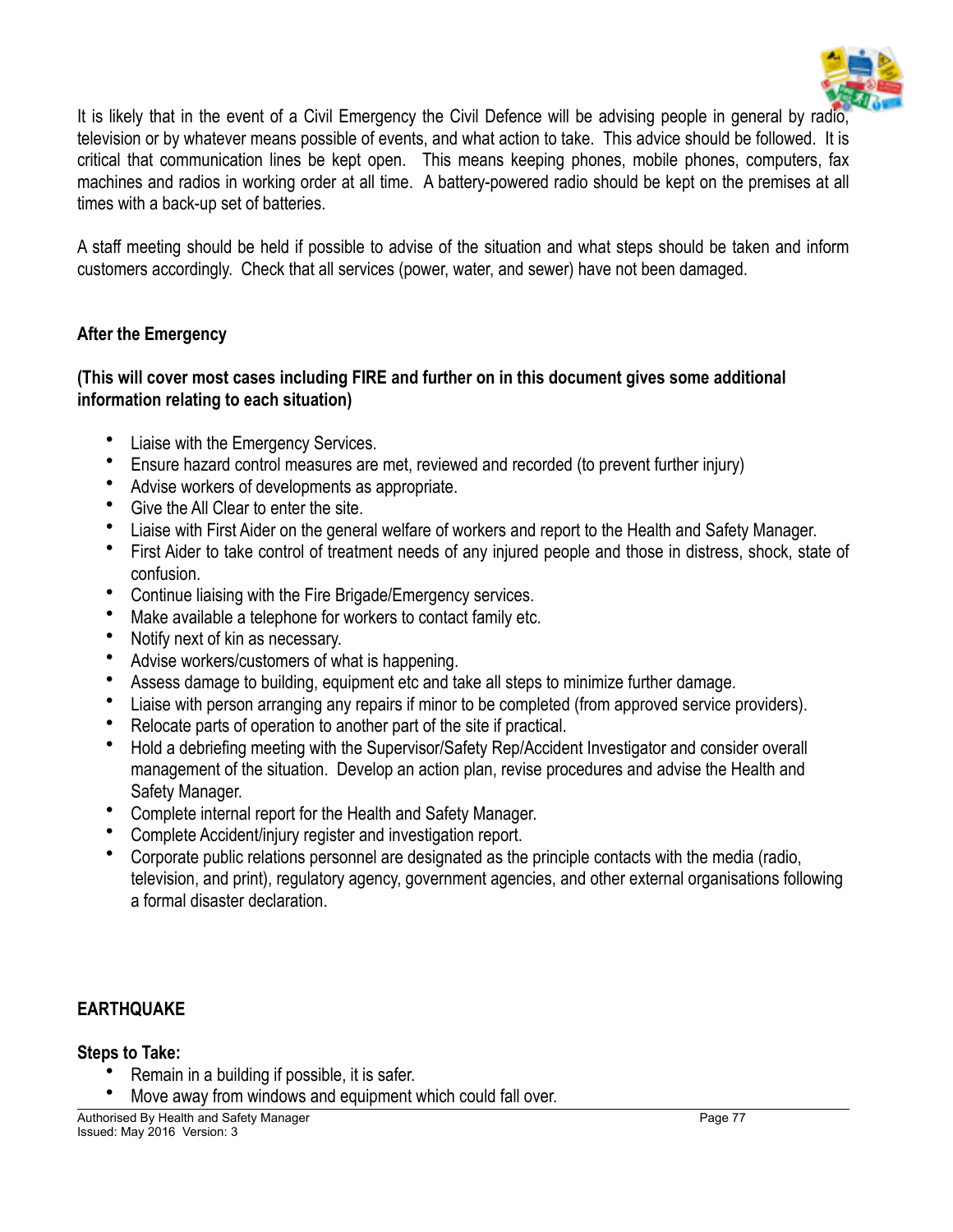

- Do not use lifts. (if you have on your site)
- Take shelter under solid furniture such as tables or desks.
- Keep as calm as possible, assist anyone who is panicking.
- Wait where you are until the evacuation order is given or the all clear is given verbally.
- When the evacuation order is given follow evacuation procedures.
- Remember; if alarm bells go off it is probably because of the earthquake. So the alarm bells should be disregarded until the evacuation order is given.

#### **After the Emergency**

- Take immediate steps to prevent or further injury.
- Arrange treatment for workers who may be injured, in shock or distress.
- Ensure hazard control measures are met, reviewed and recorded.
- Assess damage to building and take all steps to minimize further damage.
- Arrange for damage to be repaired (if minor only)
- Advise workers/customers of developments as appropriate.
- Complete Injury/Accident report.
- With the Safety Rep, consider the overall management of the situation, review procedures, develop an action plan.
- Complete internal report.
- Advise Health and Safety Manager of action plan and changes to procedures.

# **FLOODING**

#### **Steps to Take:**

- Determine the source of the flooding.
- If it is a natural disaster e.g. river bursting its banks then: Contact Civil Emergency Authorities (CEA) Ascertain scope of the disaster and what steps with the CEA advise. Carry out the CEA recommendations.
- Follow evacuation procedures.
- Return to the building if safe to take all steps possible to minimize loss of machinery and equipment.
- Arrange communications with all workers/customers.
- Workers to make their own way home and make contact with Manager as arranged. If the flooding is localized or the result of work done, e.g. water main or burst supply pipe in your or neighbouring building then immediately take all possible steps to stop the source of the flooding.
- Contact Local Council.
- Follow any procedures advised by Local Council.
- Contact plumber (an approved service provider).
- Follow any procedures advised by the plumber.
- Turn off power to any equipment that is threatened by the flood.
- Remove any equipment (if practical) from the area.
- Clear the immediate area of all workers.
- Liaise with plumber/local council workers on arrival.
- Contact First Aider to treat any workers as appropriate.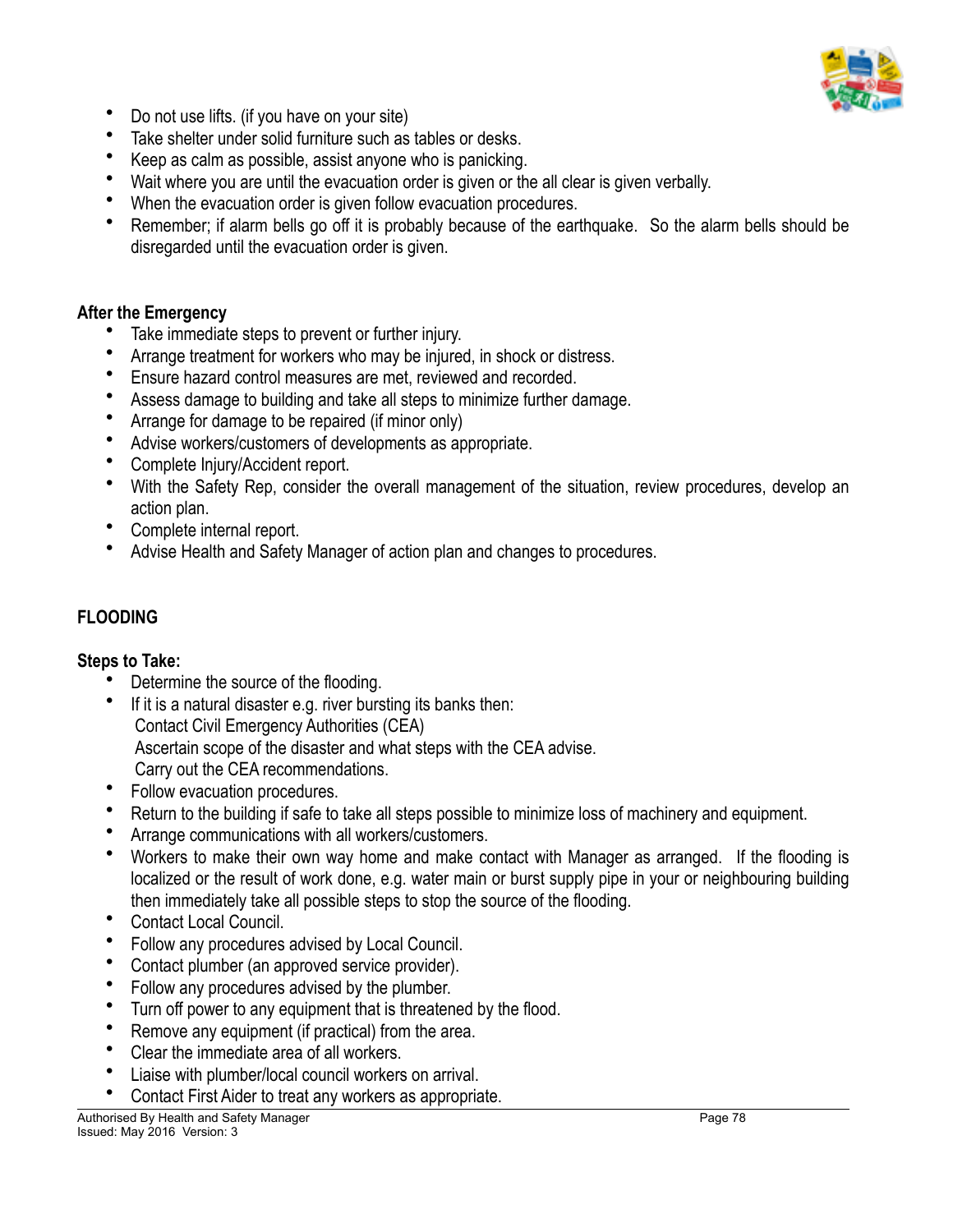

• Contain and repair source of flooding.

#### **After the Emergency**

- Advise workers/customers of developments as appropriate.
- Take steps to arrange repairs.
- Complete Injury/Accident report.
- With the Safety Rep, consider the overall management of the situation, review procedures, develop an action plan.
- Complete internal report.
- Advise Health and Safety Manager of action plan and changes to procedures.
- •

# **ROBBERY**

# **Steps to Take:**

- Do not endanger yourself or your staff.
- Follow the procedures as per the training you received on how to respond and behave in the event of a robbery.

# **After the Robbery:**

- Call the Emergency Services, Police (and Ambulance if required). Telephone numbers should be kept readily available.
- Secure the building and any areas that the robber/s may have come in contact with.
- Arrange treatment for workers/customers who may be injured in shock or distress.
- Check on the general welfare of workers/customers and report to the Health and Safety Manager.
- Make available a telephone for workers to contact family etc.
- Liaise with the Emergency Services.
- Advise workers of developments as appropriate.
- Emergency Services may retain some individuals to assist in their investigations.
- Consult with Health and Safety Manager in relation to continued business plan for day/evening etc
- Emergency Services will inform when given all clear for access to all areas of site again.
- Complete Injury/Accident report.
- With the Safety Rep, consider the overall management of the situation, review procedures, develop an action plan.
- Complete internal report.
- Advise Health and Safety Manager of action plan and changes to procedures.

# **TSUNAMI**

# **Steps to take:**

- After identifying a warning immediately head to higher ground. Higher is better and hills are better than buildings if you have time.
- If you are in the water hold on to some buoyant debris, a static object.
- Try to avoid getting crushed between debris by holding on to the back of an object.
- The water will retreat and try to drag you out to sea. Get out of the water as soon as you can.
- The waves may continue for over 24 hours.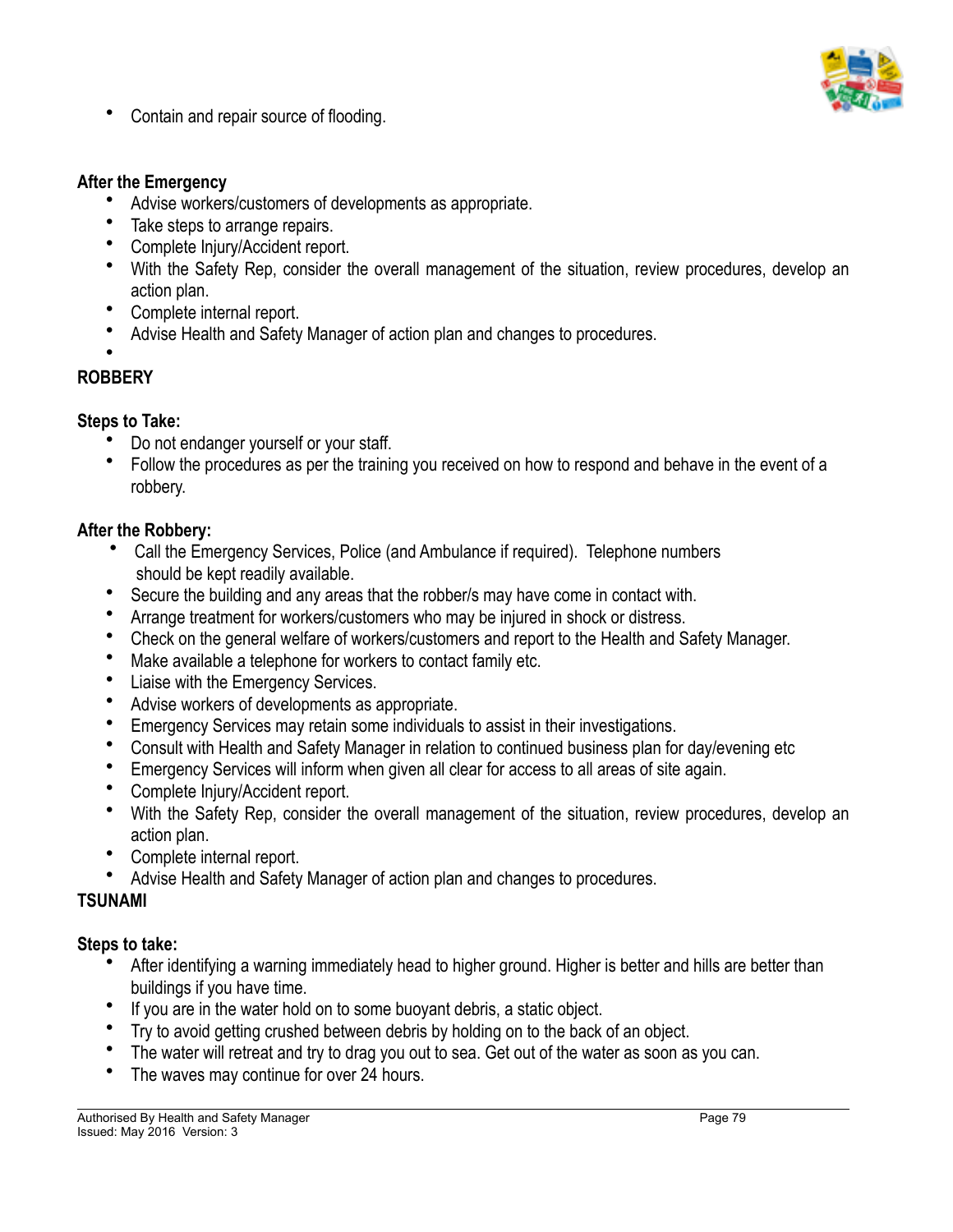

#### **After the Tsunami:**

- Listen to the radio.
- Help and assist others.
- Avoid flood water.
- Avoid power lines.
- Txt management your status and intentions.
- Disinfect anything that got wet.
- Dump any food contaminated by flood water.

# **HAZARDOUS SUBSTANCE SPILL**

# **There may be companies adjacent to our premises where there is use of hazardous substances forms part of their operation.**

(See Section Hazardous Substances)

# **OTHER EMERGENCIES**

Consider any other emergencies that could occur and what precautionary steps may be needed. For example if you are located in a coastal situation there could be a risk of tsunami. There are still measures that could be taken to minimise risk to workers and to the business.

# **What is the status of our emergency planning?**

**Key Criteria** (Minimum Standards)

- A written plan details all likely emergencies e.g. fire/evacuation, earthquake, chemical spill, injury, robbery etc.
- Procedures for all likely emergencies are in place and known by staff.
- Specific responsibilities have been allocated to staff, i.e. wardens for the evacuation of buildings, or incident
- Emergency plan ensures all people including visitors will be accounted for in the event of a response needing evacuation.
- All likely emergencies which may arise when workers are at work have been identified.
- Review your emergency plans annually or when the environments changes

# **POTENTIAL EMERGENCY SITUATIONS**

**EMERGENCY PREPAREDNESS HOW**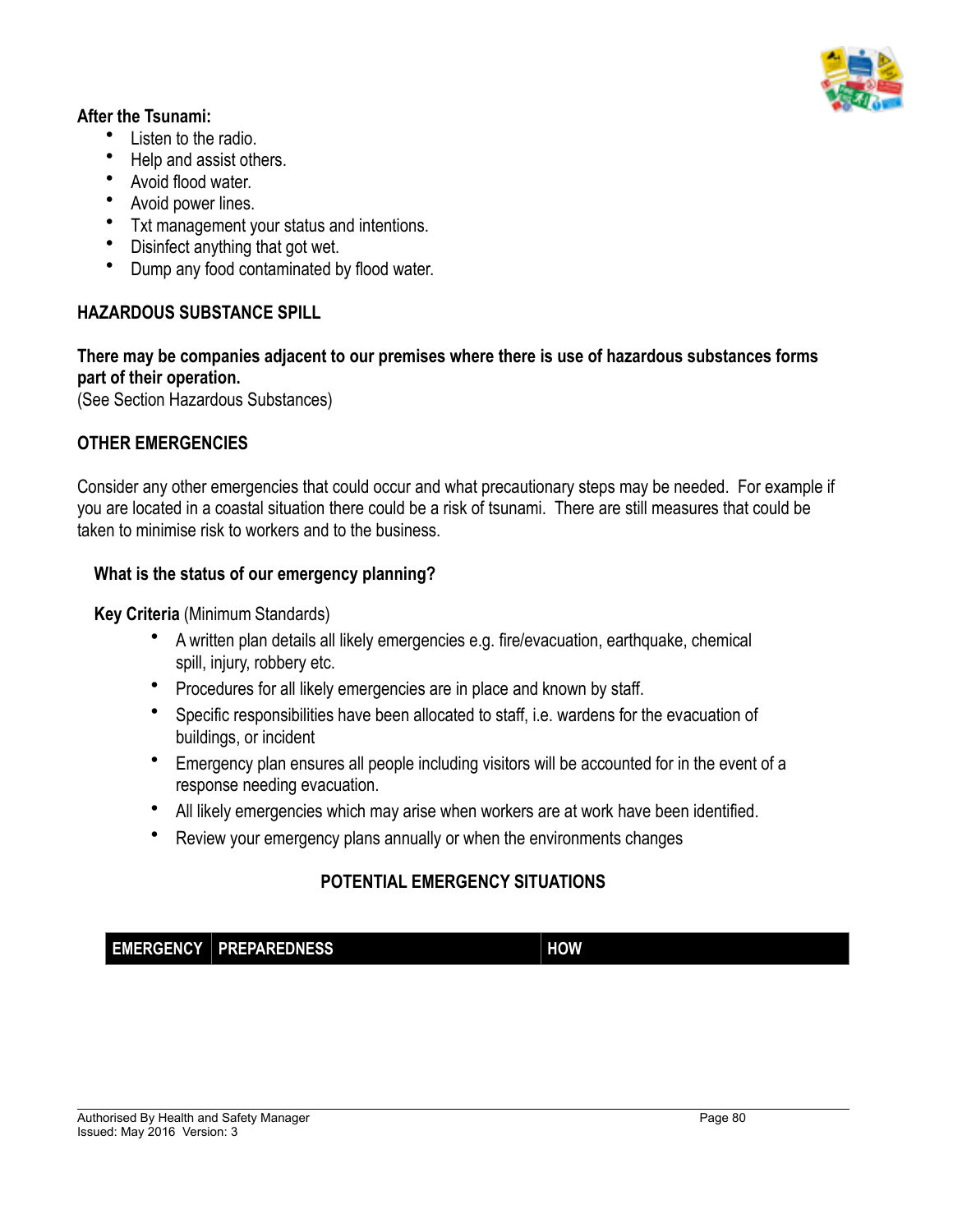

| <b>Fire</b>       | Fire extinguishers and hoses serviced and<br>available<br>Evacuation procedures in place/visible<br>Floor warden refreshers annually<br>Emergency contacts displayed<br>Building evacuation trials conducted 6 monthly | Leased Premises - Annual Fire Safety<br>inspections<br><b>Owned Premises - Monthly Fire Safety</b><br>inspections<br>Noticeboards & signage<br>Self- test six monthly<br>Manager and/or External Consultant |
|-------------------|------------------------------------------------------------------------------------------------------------------------------------------------------------------------------------------------------------------------|-------------------------------------------------------------------------------------------------------------------------------------------------------------------------------------------------------------|
| <b>Earthquake</b> | Earthquake procedures in emergency plan<br>Evacuation procedures in place/visible<br>Floor warden refreshers six monthly<br>Building evacuation trials conducted 6<br>monthly.<br>Evacuation procedures when on sites  | <b>Noticeboards</b><br>Noticeboards & signage<br>Self- test six monthly<br>Manager and/or External Consultant                                                                                               |
| <b>Medical</b>    | Trained first aiders available<br>First Aid Kit stocked and available<br>Emergency contacts displayed<br>Nearest medical facilities locations made<br>known to all staff                                               | First Aiders identified and on noticeboards<br>Monthly workplace Inspection<br><b>Noticeboards</b>                                                                                                          |
| <b>Robbery</b>    | Training in how to behave and respond in a<br>robbery<br>Robbery Procedures in Emergency Plan                                                                                                                          | Manager or/External Consultant<br>Emergency contacts displayed Noticeboard                                                                                                                                  |

# **10.6. First Aid**

Where practical we will have at least one first aider. This qualified person(s) will be able to undertake first aid treatment of injured workers.

Where the injury requires more specialised treatment, such as with a Doctor, the First Aider will ensure that the worker is transported in an appropriate manner (vehicle or ambulance) to the nearest medical centre.

The Health and Safety Manager will make First Aid training arrangements. The First Aid box is to be kept clean, tidy and restocked and where possible located near a hand basin.

One person in a work group should be appointed to take charge of the facilities.

Any accident which renders a person incapable of working for 48 hours or more, must be notified to Worksafe NZ (See: Accident and Incident Reporting) and all work accidents must be recorded in the Accident Register.

First Aid Manual or booklet should be referred to for first aid procedures and a copy should be kept in all kits.

If any item of first aid treatment is used, or any work injury sustained, it must be entered in the Accident Register. If there is not a Qualified First Aider available on the premises at all times, the nearest medical centre needs to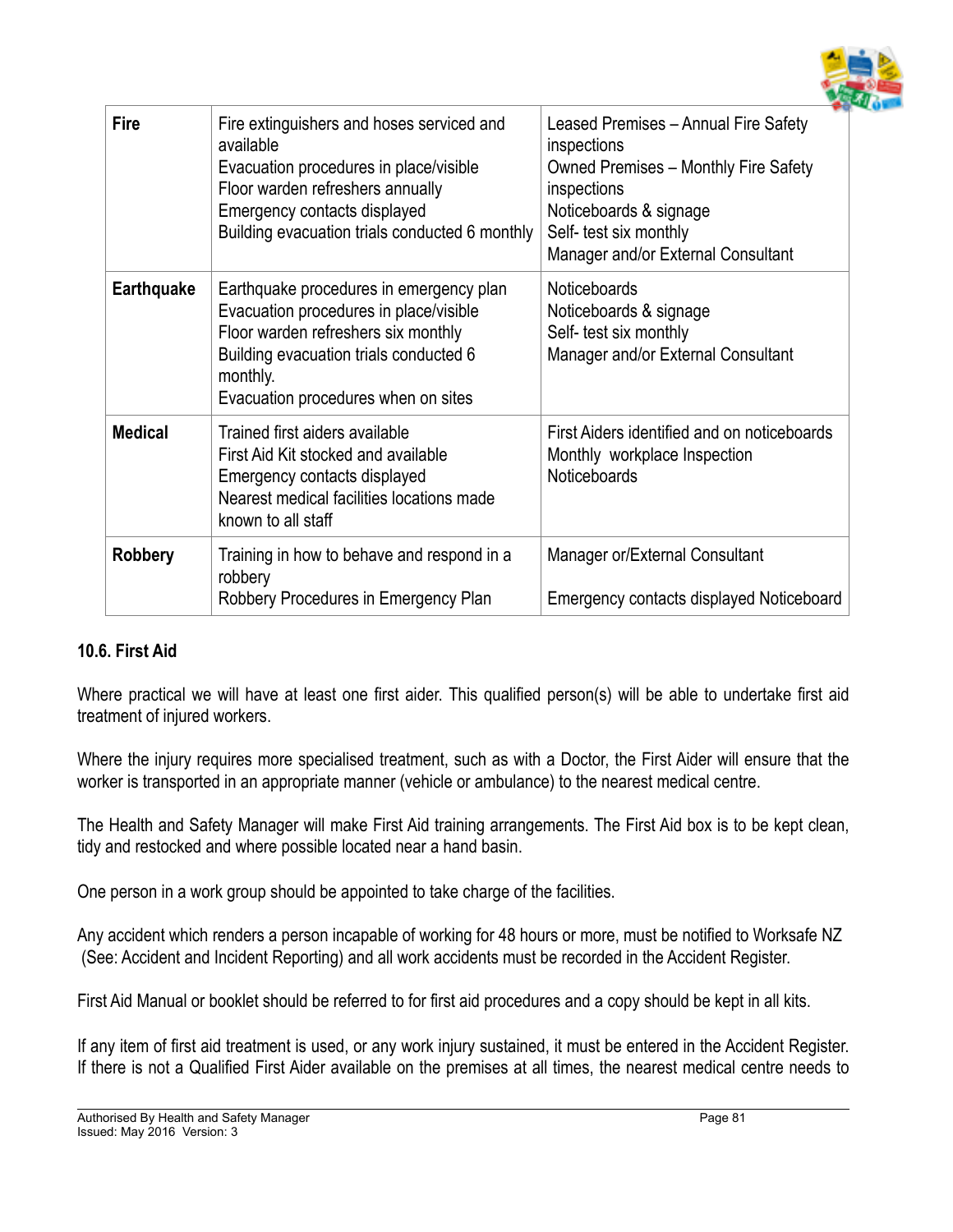

have been identified and recorded. This information is posted in the workplace on the H&S Noticeboard to advise workers of who the qualified First Aiders are and location of the nearest medical centre.

# **10.7. Post Critical Event**

In the event of a critical event such as a serious harm injury or major incident involving property damage it is important that there is a review and investigation with the main objective being to ascertain whether the following applies:

A potentially serious "near miss" event

# **OR**

If there are any changes in work practices or systems (for example, changes to business operations, or the introduction of new equipment, or the way the processes are carried out).

It is important to identify a way of preventing further near misses occurring or in the instance of changes in work practices or systems to identify the hazards and areas of concern and make amendments where necessary to procedures as well as updating the hazard register.

# **10.8. Post Critical Event Process – following an actual event**

Following a Critical Event such as a fire, medical emergency, civil defence emergency or other serious incident the Health and Safety Manager will convene a review of all relevant policies and procedures.

The review would normally be carried out by the Health and Safety Manager, however a suitably trained individual could carry this out. The target timeline for the review would be a minimum where practical of 72 hours after the event with all conclusion or required actions being reported to the Directors. The staff would subsequently be briefed at the next Health and Safety meeting as to results and the Hazard Register would be updated if required along with any amendments if relevant to the Health and safety Manual and processes.

The Accident/Incident form and Accident Investigation Form would be completed as well as addressing on a separate attachment the points listed below.

The individual reviewing would take into consideration the following points:

- the main contributing factors to the injury or incident
- whether current policies and procedures are sufficient to prevent or minimise a recurrence
- whether there is an adequate understanding of staff responsibilities following a critical event
- whether additional worker information or training is required.

Should the worker have been exposed to physical, chemical or biological agents following a critical event, the following actions should be taken:

1. The worker or workers' supervisor /manager will advise the Health and Safety Manager of the name of who has or may have been exposed.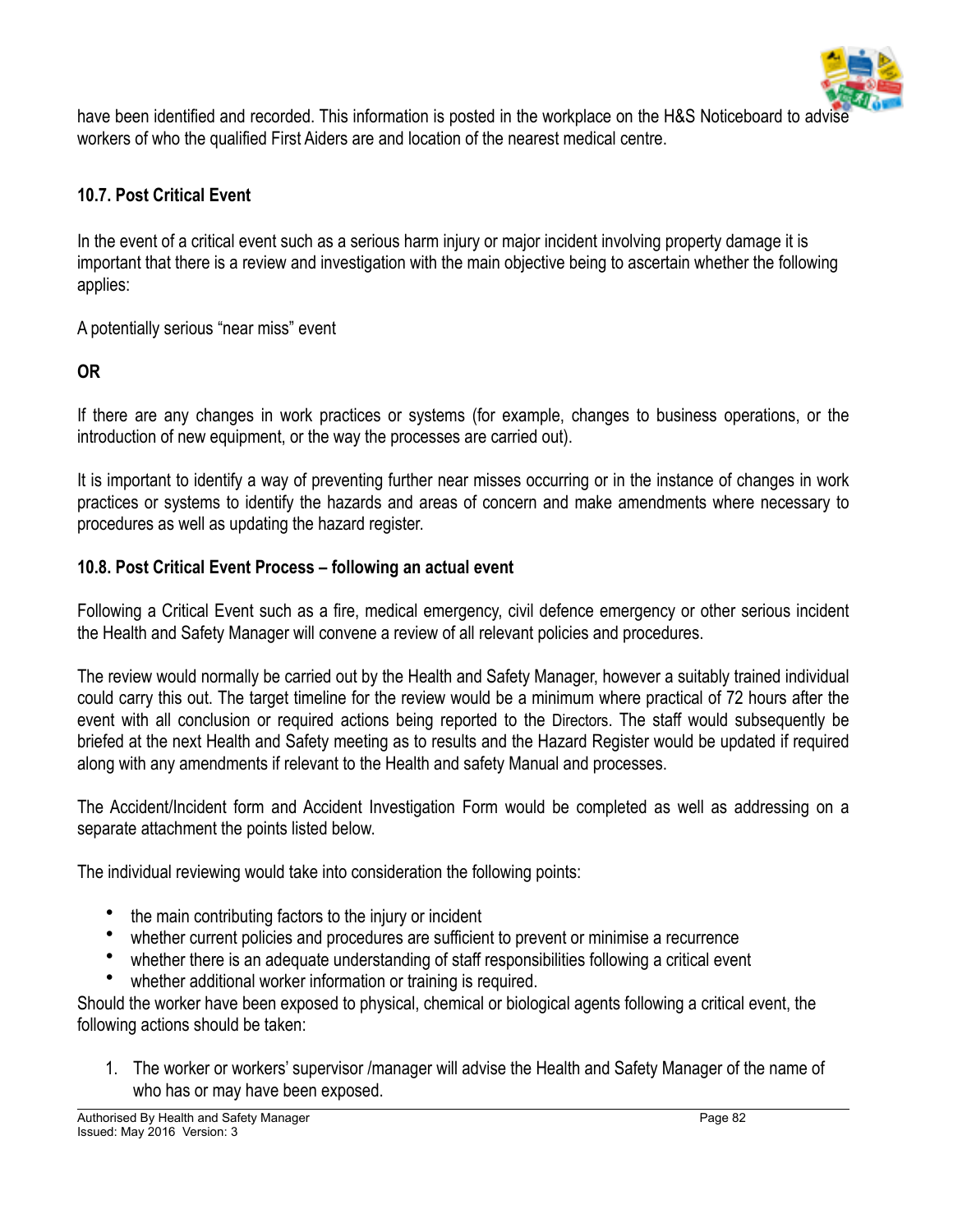

- 2. On receipt of the information regarding exposure if the results are sub-optimal, the Health and Safety Manager will arrange a referral of the worker to an appropriate specialist.
	- a) the worker will be asked to give consent for the consultation with the Health specialist and release of the results to the Health and Safety Manager.
- b) the advice of treating doctor or Health Specialist and the initial and subsequent consultation
	- 3. will be paid for by the company. On becoming aware of a sub-optimal result the Health and Safety Manager will review the control of the task-related/work place hazard.

# **10.9. Post Critical Event Process – following change in work procedures or changes to Health and Safety Policy.**

Should there be a change in work procedures or changes or amendments made to the company Health and Safety Policy then the following will occur.

The Health and Safety Manager will review the changes to see if there is subsequently any points that have an impact on hazards and hazard management. Should there be any relevant points or additional information, then staff will be subsequently briefed at the next Health and Safety meeting as to results and the Hazard Register would be updated if required along with any amendments if relevant to the Health and Safety Manual and processes.

The individual reviewing would take into consideration the following points:

- the changes and whether these changes could potentially cause any injury or incident that has not already been included in existing H&S documentation
- whether current procedures are sufficient to prevent or minimise this occurring
- whether there is an adequate understanding of staff responsibilities and that the current induction training procedure covers all aspects resulting from the change/s.
- whether additional worker information or training is required for existing staff

Following the changes to any documentation or processes the review of the changes from a potential critical event perspective should be carried out within 72 hours if these points have not already been reviewed as while the changes or amendments were being worked through. Any relevant forms would be amended and external advice sort if applicable from a Health and Safety Consultant.

 Should any amendments or changes not have any effect on the current critical event procedures, documentation, policies then the Health and Safety Manager will record and report this to the Health and Safety Committee and Directors.

# **Definition of critical event:**

A potentially serious 'near-miss'

# **POST CRITICAL EVENT FLOWCHART**

Authorised By Health and Safety Manager<br>Issued: May 2016, Version: 3 **Page 83**<br>**Behaviour Behaviour** Issued: May 2016 Version: 3

**Critical Event Occurs**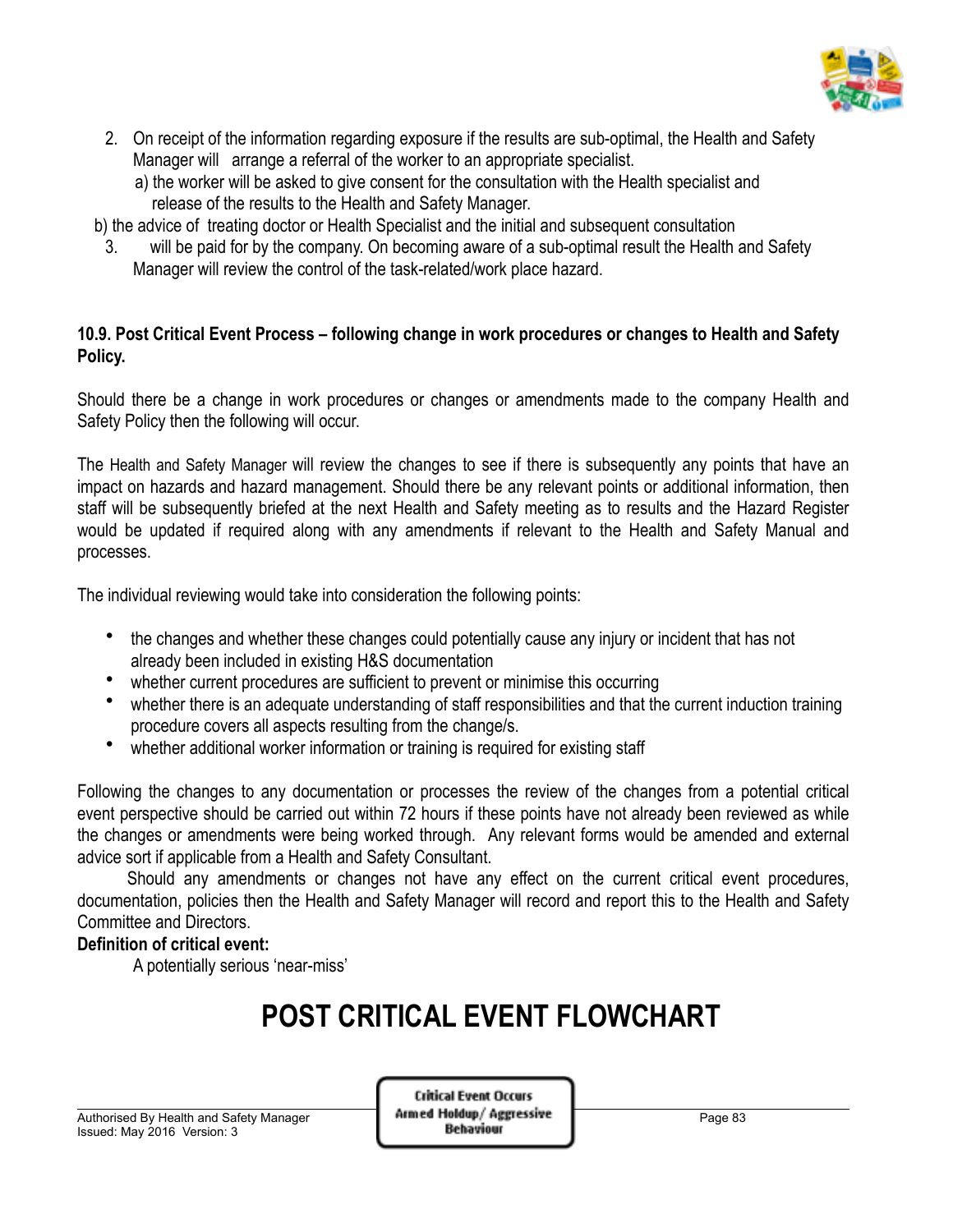



#### **11.1. General**

Authorised By Health and Safety Manager **Page 84** Page 84 Issued: May 2016 Version: 3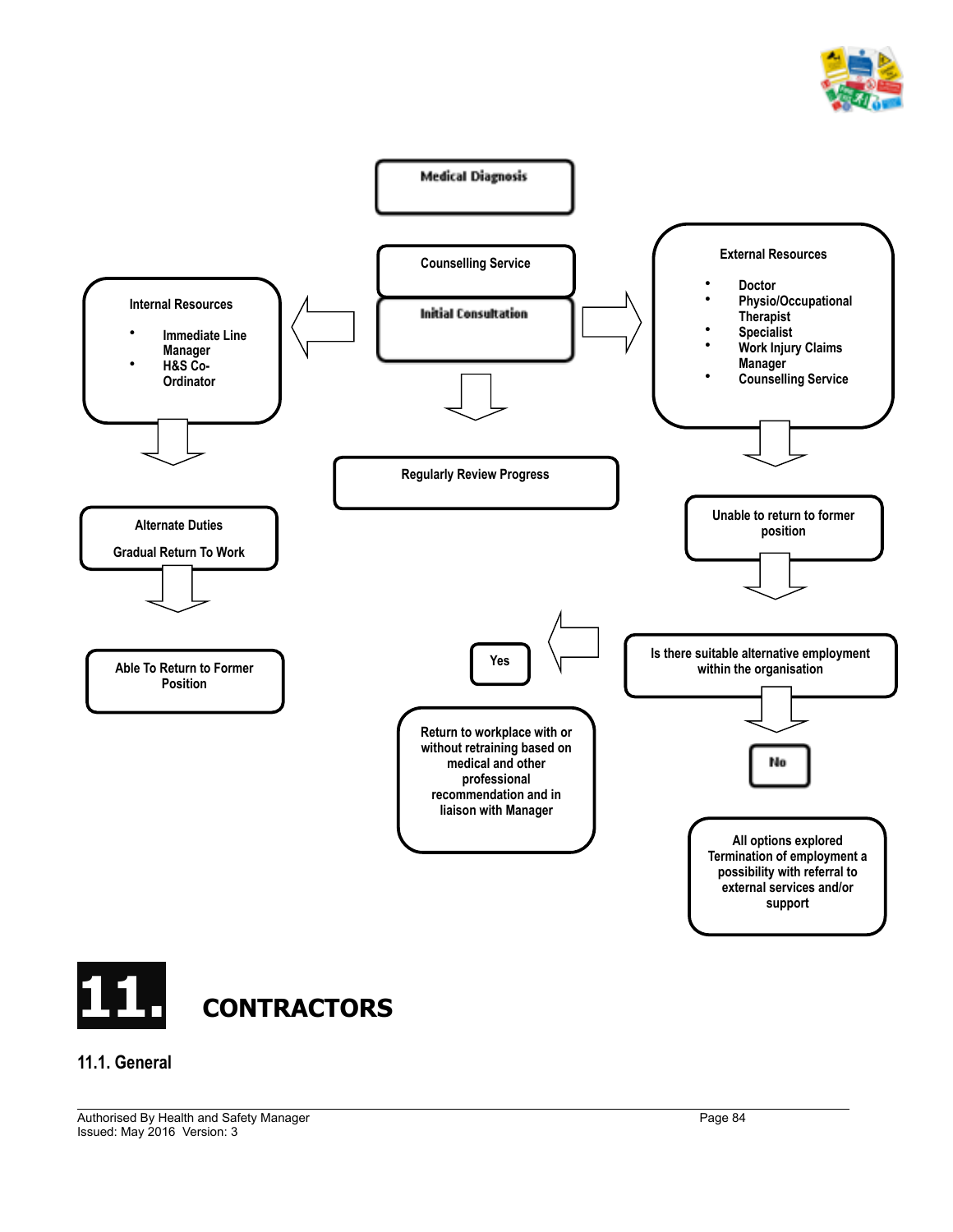

Sections of the latest Health and Safety at Work Act 2015 specifically assigns responsibility to principals to take all reasonable steps to ensure that the contractors and/or sub-contractors, and their workers are not harmed while doing any work they are engaged to do.

We do not expect to contract out work, which would expose a contractor to any risk greater, or other, than the sort he would already be aware of within his trade. (The Electrician can reasonably expect a wire to be live.)

# **11.2. Induction of Contractors**

We will ensure a safe and healthy workplace for Contractors/Subcontractors and their workers when on our premises. While it is acknowledged contractors are responsible for the training of their own workers, we will induct all Contractors, including providing them with a Safety Information Package. Together with the Contractor we will attend to certain procedures as set out in the Acknowledgement of Health and Safety Obligations Form on each occasion that the Contractor comes onto the company's premises to complete a job.

We will also compile a list of all Contractors that we use.

# **Induction Process**:

We have created a process for inducting Contractors that come onto our premises. This process includes forwarding a letter to the Contractor. The letter will include information about what this Company has done with regard to Health, Safety and Environment Policies and Procedures, a questionnaire to find out what the Contractor has done regarding their own Health, Safety and Environment Policies and Procedures, arranging for the Contractor Induction to be completed and giving the Safety Information Package.

The Safety Package that we will give to our Contractors will contain:

- 1. List of Hazards specific to site.
- 2. Names of Workers qualified in First Aid.
- 3. Location of Fire Extinguishers, Fire Exits and First Aid Kits.
- 4. Evacuation procedures including Fire and Earthquake.
- 4. Assembly Area.
- 5. Details of No Access Areas.
- 6. Accident and Incident Reporting.
- 7. Names of our relevant safety personnel.
- 8. Location of Hazardous Chemicals.

# **11.3. Contractors Acknowledgement of Health and Safety Obligations Form:**

Once a Contractor has been inducted there are further procedures to be completed when that Contractor returns to our premises to do work. We have created a Contractors Acknowledgement of Health and Safety Form, which sets out the procedures that must be followed. This Form must be completed together with the Hazard Identification of the work area and equipment prior to the Contractor commencing work.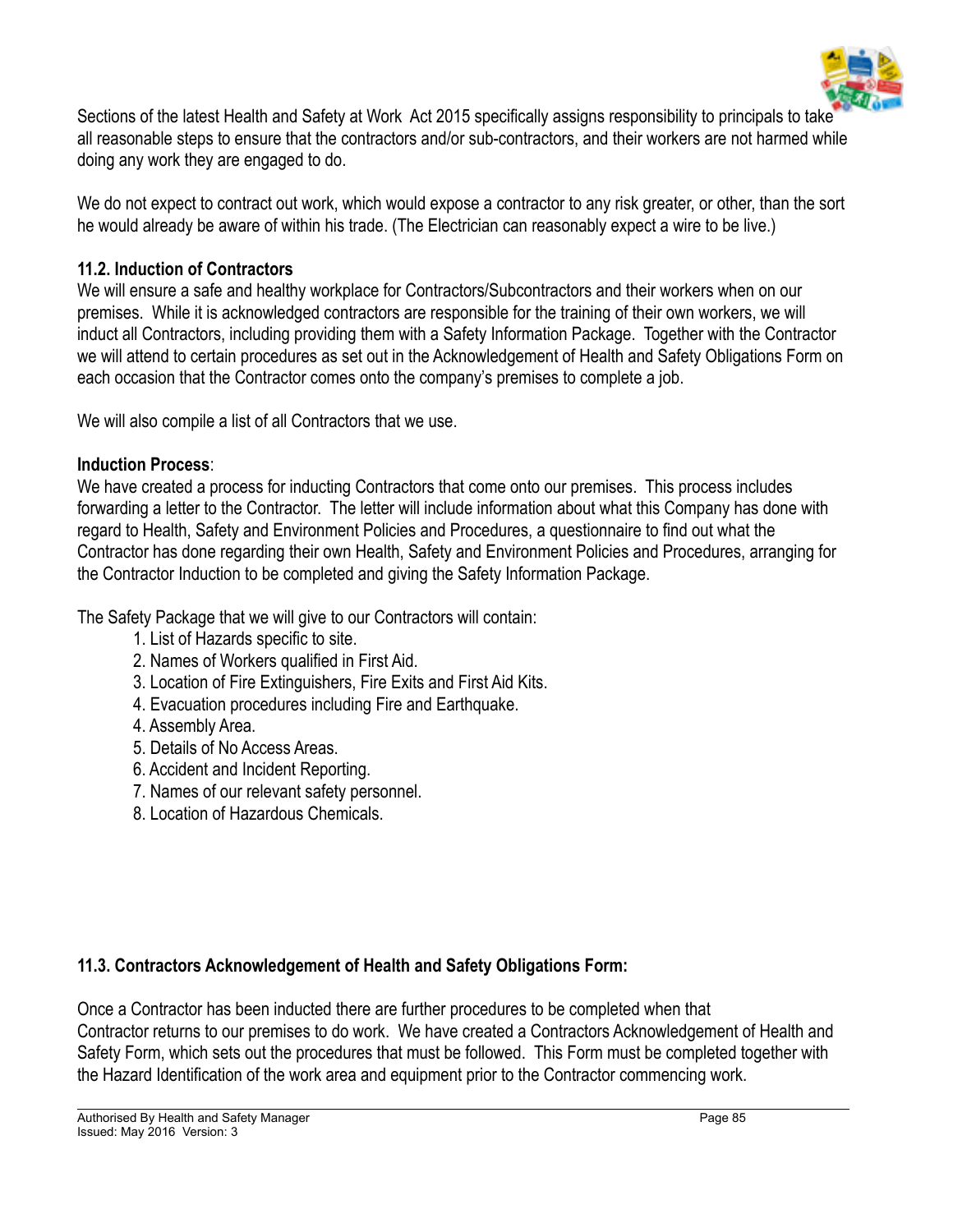

# **11.4. Contractor Co-Ordinator**

This person will be responsible for providing information to the contractor relating to the work the contractor is engaged to do, liaising with the contractor and completing other duties as set out below.

To be responsible for inducting the contractor/sub-contractor in our Health, Safety and Environmental policies and procedures and in particular.

# **Induction of Contractor (if the Contractor is going to be spending a significant amount of time on site, for example, a refurbishment)**

Carrying out the procedures to induct the Contractor. These include:

- Letter to the Contractor
- Advising the Contractor what this Company has done about Health, Safety and Environmental issues
- Forwarding q questionnaire on Health and Safety to the Contractor for completion and return
- Conducting an induction with the Contractor and their staff
- Compiling the Contractor Safety Package and handing (or mailing) it to the Contractor

# **11.5. Contractors Undertaking**

This relates to the procedures when a Contractor comes onto our premises to do a job.

- Check that the particular Contractor has been inducted.
- Advise the Contractor, and provide hard copy, of any of those things that they have been inducted in that have changed (i.e. changes to the contents of the Safety Package).
- Together with the Contractor, go through each state set out in the Contractor's Acknowledgement of Health and Safety Obligations Form.
- Together with the Contractor, carry out an on-site Hazard Identification Inspections for the work the contractor will be completing and equipment they will be using, and complete the Hazard Identification and Control form. Immediately implement appropriate methods of controlling any hazards identified (if any hazard is identified as significant, the Health and Safety Manager must be notified immediately), and before the Contractor's work starts.

The Contractor's Acknowledgement of Health and Safety Obligations Form together with the Hazard Identification Controls and actions to control any hazards must be filed.

# **11.6. Pre-Qualification of a Contractor**

When deciding on a contractor, we have created a questionnaire based on the following checklist:

- Safety Policy
- Safety Procedures
- Safety Training
- Safety Records
- The type of safety records are kept by the contractor, e.g. The Contractors safety record for the last few years – Accident Investigation – Safety Awareness.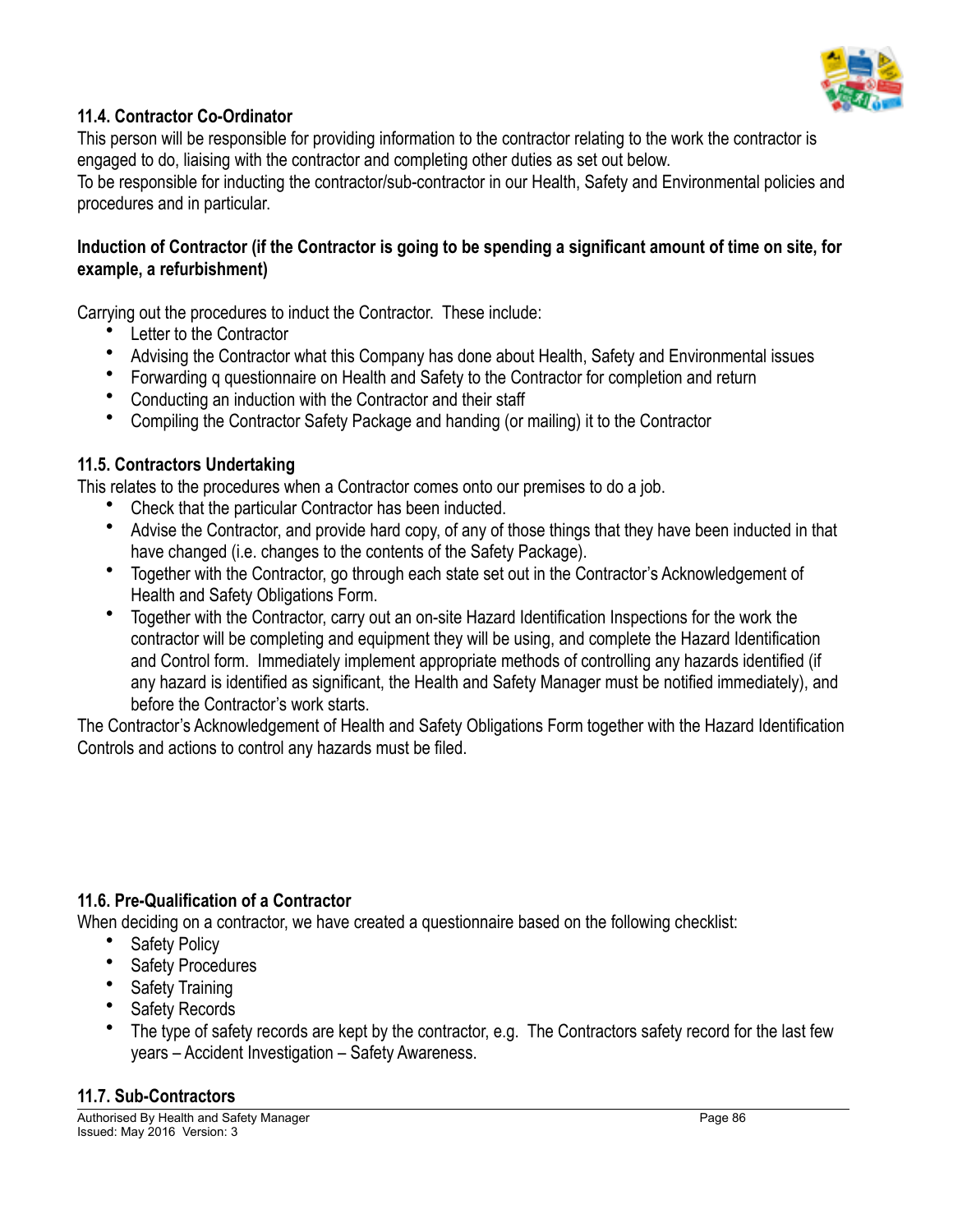

We require that any Sub-Contractor(s) on our premises comply with the same procedures as set out above for Contractors. This will be done in conjunction with the Contractor who has hired the particular Sub-Contractors are to:

- Supply details of Sub-Contractors prior to commencement of any work by that Sub-Contractor, and
- Ensure the Induction of the Sub-Contractor is arranged and completed and completion of the Contractors Acknowledgement of Health and Safety Obligations Form.
- The Contractor must also provide the Sub-Contractor with details of their particular safety requirements, and provide evidence of this to our satisfaction.
- The Contractor clearly trains and describes the procedures for the control of the safety performance of Sub-Contractors.

# **11.8. Health and Safety Guidelines**

Principals cannot contract out of their responsibilities. There are some areas which require consideration for inclusion in the contract.

Contracts will include reference to LEGISLATION, CODES OF PRACTICE AND GUIDELINES the Contractor should adhere to.

Contractors' procedures of worker training are to be specified. This is to include the procedures of induction of the Contractor's workers onto our site. The form or the procedure that the Contractor uses for this must be cited and included as part of the contract.

We reserve the right to supervise safety instruction on our sites.

Contractors will need to observe our rules on access areas, security procedures, permits and confidentiality.

#### **11.9. Contractors Health and Safety Questionnaire (Examples below of what information is requested)**

# **HEALTH AND SAFETY:**

Do you have a Company Health and Safety Policy? If so, please forward a copy. Do you have a Company Environmental Policy? If so, please forward a copy.

Please list the written Health and Safety procedures that you have in place:

Please advise the name of your Safety Representative (or personal in charge of Health and Safety for your Company).

Please advise the Health and Safety procedures that your workers have been trained in.

Please advise specifically whether your workers are training to carry out Hazard Identification Inspections, and if so list those workers that may come onto our site that have been trained.

With regard to your Company's Safety Record over the past three years, would you please advise the following:

- **Number of Fatalities**
- Number of Total Recorded injuries
- Accident or incidents on site
- Any cautioning or prosecution by enforcement authorities.
- Any accidents resulting in environmental damage.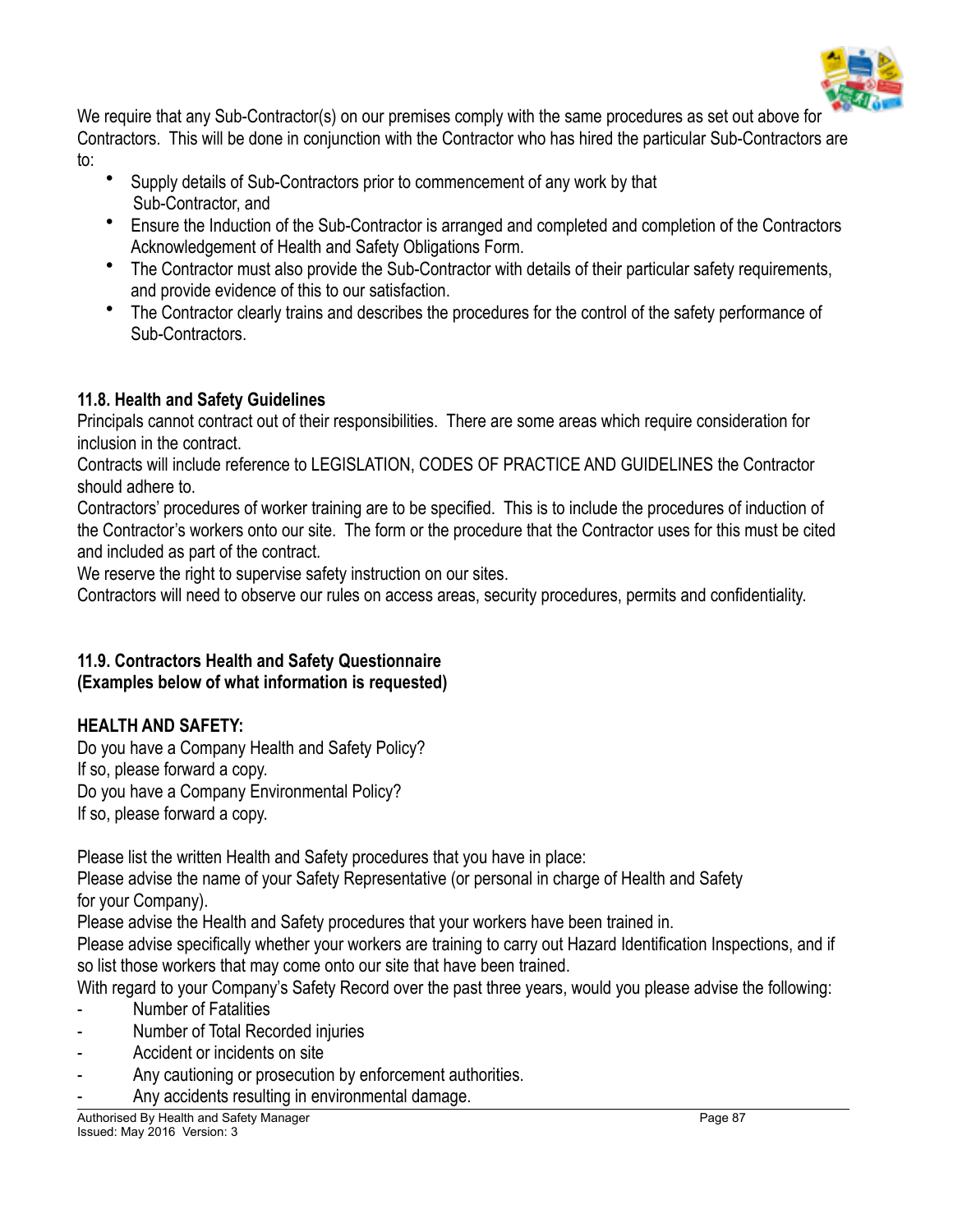

### **11.10 Contractors Engaged to Work at the company Premises Overview**

Workers are requested to be aware of the presence of contractors and that they will not be familiar with our emergency procedures as we are. Contractors are to have any potential hazards, known to workers, pointed out. Workers will be advised of the date, name of contractor and a brief description of the work to be carried out.

We have a systematic approach to ensure that contractors, subcontractors and their workers do not harm our workers, or themselves, while undertaking the work required by the contract. Every contractor, subcontractor and their staff engaged to work at our premises must complete a health & safety induction before work commences. This includes one off maintenance contractors.

#### **11.11 On the job Control**

While jobs are being completed, by the Contractor or sub-Contractor, we will inspect progress and act on any breaches of safety requirements (A failure to do so may be evidence that 'all practical steps' were not taken to ensure safety.)

#### **11.12 Contractors Responsibilities**

The safety of contractors, sub-contractors and workers does not fall solely on the company. The contractor retains the duties, responsibilities and commitments of an employer, and workers must also take 'ever reasonably practicable step' not to cause themselves, or any other person, harm.

Contractors are under an obligation the, to acquire the necessary Health, Safety and Environmental information from the company, before work starts.

The induction ensures an exchange of safety information with the contractor before work commences. This enables the company contact person to assess the risk to staff, or the contractor, from the contractors work.

We may have visitors, suppliers, company representatives visit our Offices or Sites, the following is a quide: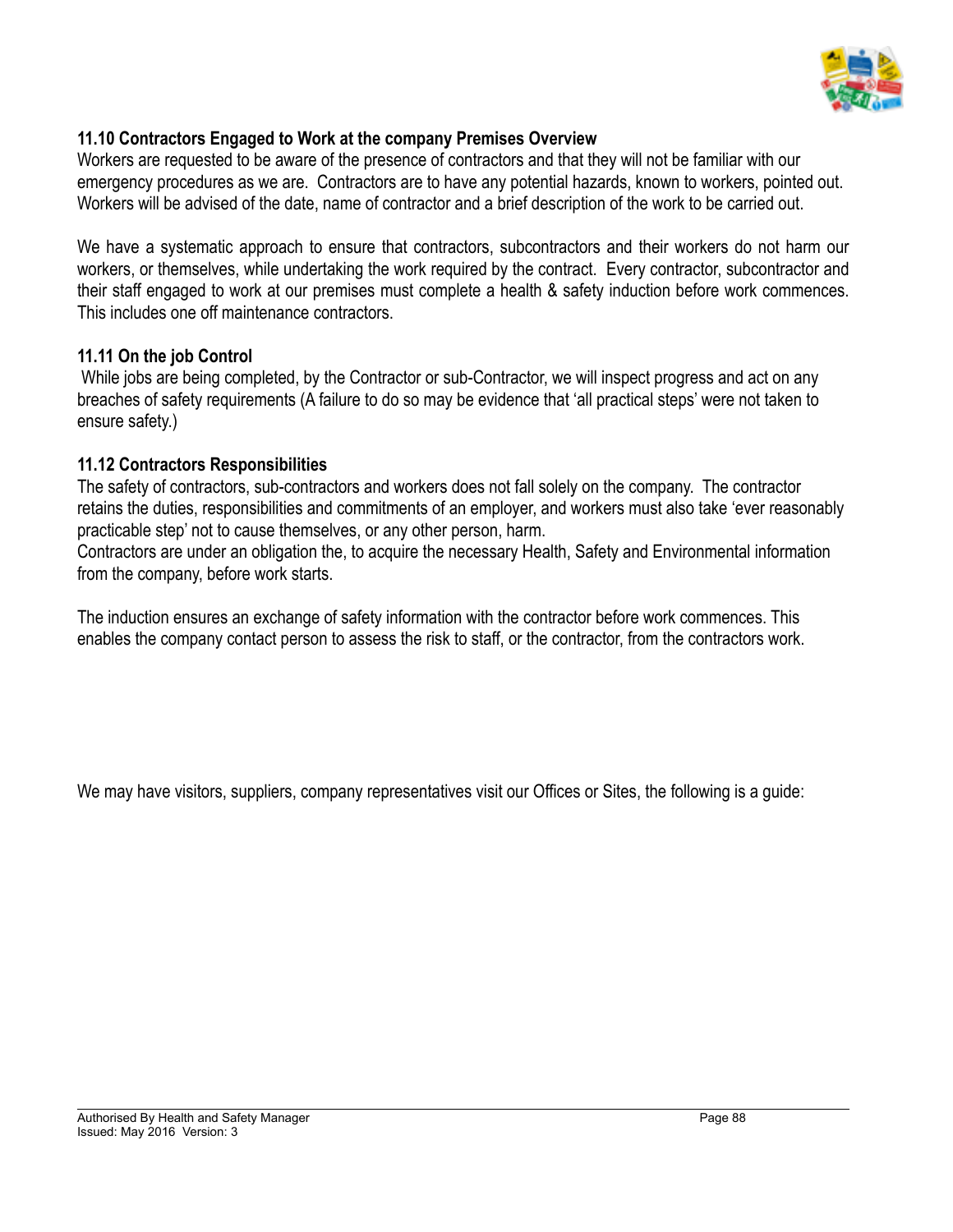



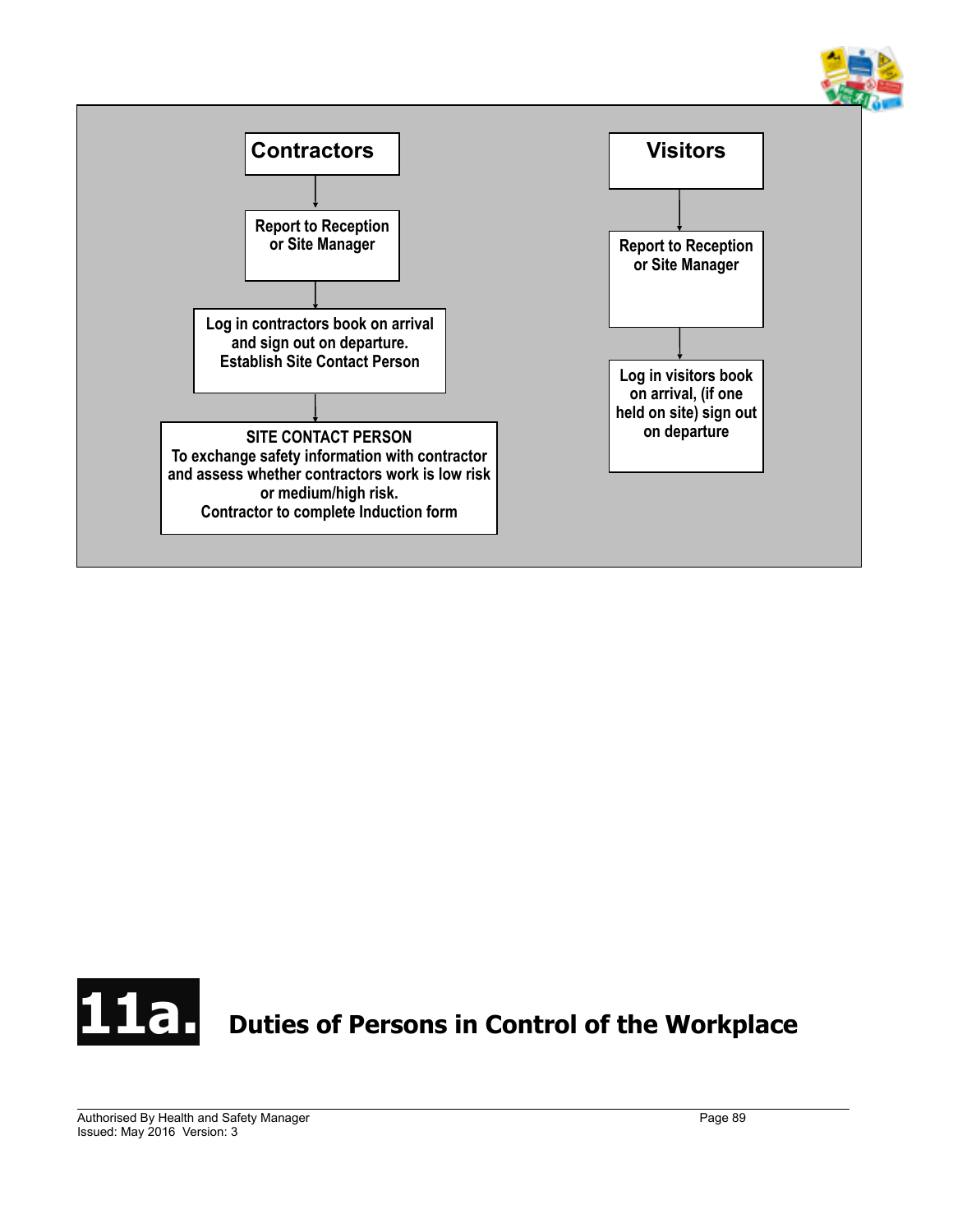

# **11a.1 General**

The Act prescribes a range of duties on others who — although they may not be employers — have a role to play in the prevention of harm to workers and others in or about places of work. A Section of the Act describes the duties of "persons in control of a place of work" in relation to people in the vicinity, and to visitors. These duties are intended to meet the gap in coverage of the Health & Safety at work Act 2015 when an employer/ worker, contractor/principal relationship does not exist.

#### **Definition of PCBU**

A person who is not an owner, occupier or lessee would be in possession of a place if they have been given the right to use the place by the owner, occupier or lessee. For example, a construction contractor frequently takes possession of a construction site for the duration of the project. In most circumstances, however, a person working in a place does not take "possession" of the place. For example, a self-employed delivery driver does not take possession of the place where the vehicle/ truck is parked while it is being loaded or unloaded.

The extent of each of the respective duties is set out below.

- Duties to people in the vicinity of a place of work
- A person in control of a place of work must take all practicable steps to ensure that people in the immediate vicinity are not harmed by hazards arising from the place of work.
- In determining what steps are reasonable, consideration needs to be given to the significance of any hazards and the likelihood that people may enter the place of work — warning notices and barriers are not always needed.

A PCBU may also include a person who owns, leases, subleases or occupies a place of work, or who owns, leases or subleases plant or equipment used in a place of work.

The following is a summary of the main legal obligations contained in the Health & Safety at Work Act 2015. Definitions of relevant terms contained in the Act are also included:

#### **PCBU Duties under the Act**

Every Person Conducting a Business or Undertaking (PCBU) must comply with health and safety legislation.

#### **Duty to ensure the safety of workers and others**

As a PCBU you are required to ensure the safety of workers and others, so far as reasonably practicable. This includes workers who are employed or engaged by you, workers who are directed or influenced by you and any other person who enters your place of work or who is put at risk by your work.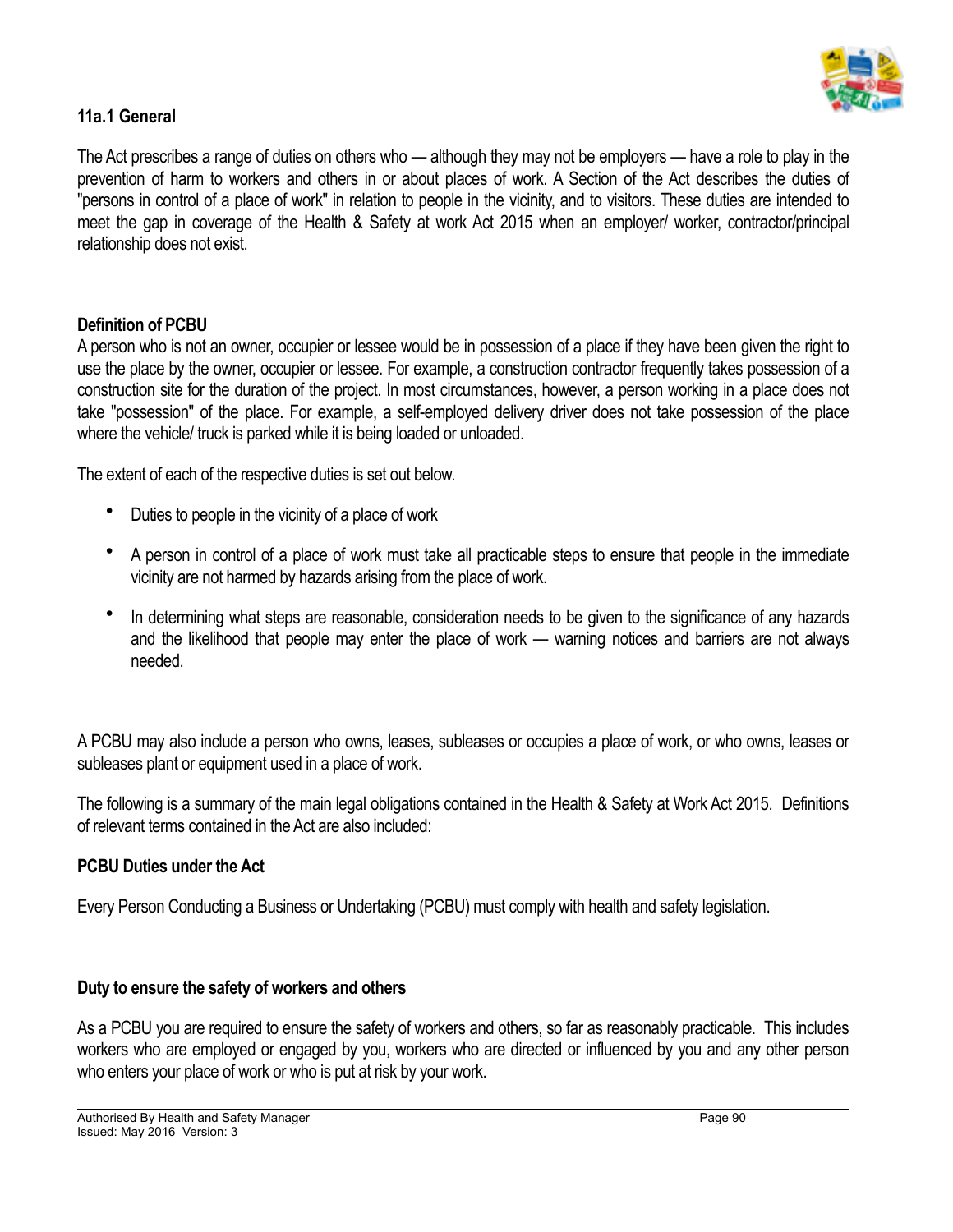

To address your duties as a PCBU you must ensure you provide and maintain (as far as reasonably practicable):

- A work environment without risks to health and safety;
- Safe plant and structures;
- Safe systems of work;
- The safe use, handling and storage of substances;
- Adequate facilities for the welfare or workers;
- Any information, training, instruction or supervision that is necessary to protect all persons from risks relating to the work they are doing;
- Monitoring the health of your workers and the conditions at the workplace to prevent illness or injury; and
- You must also maintain any premises so that a worker occupying the premises is not exposed to risk.

#### **Duty to provide training and supervision**

PCBUs are also required to provide worker training and supervision. Workers must be competent to do their work, made aware of the potential hazards and expected risk controls. There must be a system for dealing with any emergencies that occur at work.

#### **Duty to notify events**

PCBUs must notify WorkSafe NZ of any Notifiable Events, which include a death, notifiable incidents and notifiable injury or illness.

#### **Duty to preserve sites**

PCBUs must take all reasonable steps to ensure that any site where a notifiable event occurs is not disturbed until authorised by an inspector.

#### **Duty to engage workers**

PCBUs are required to engage with workers on health and safety matters.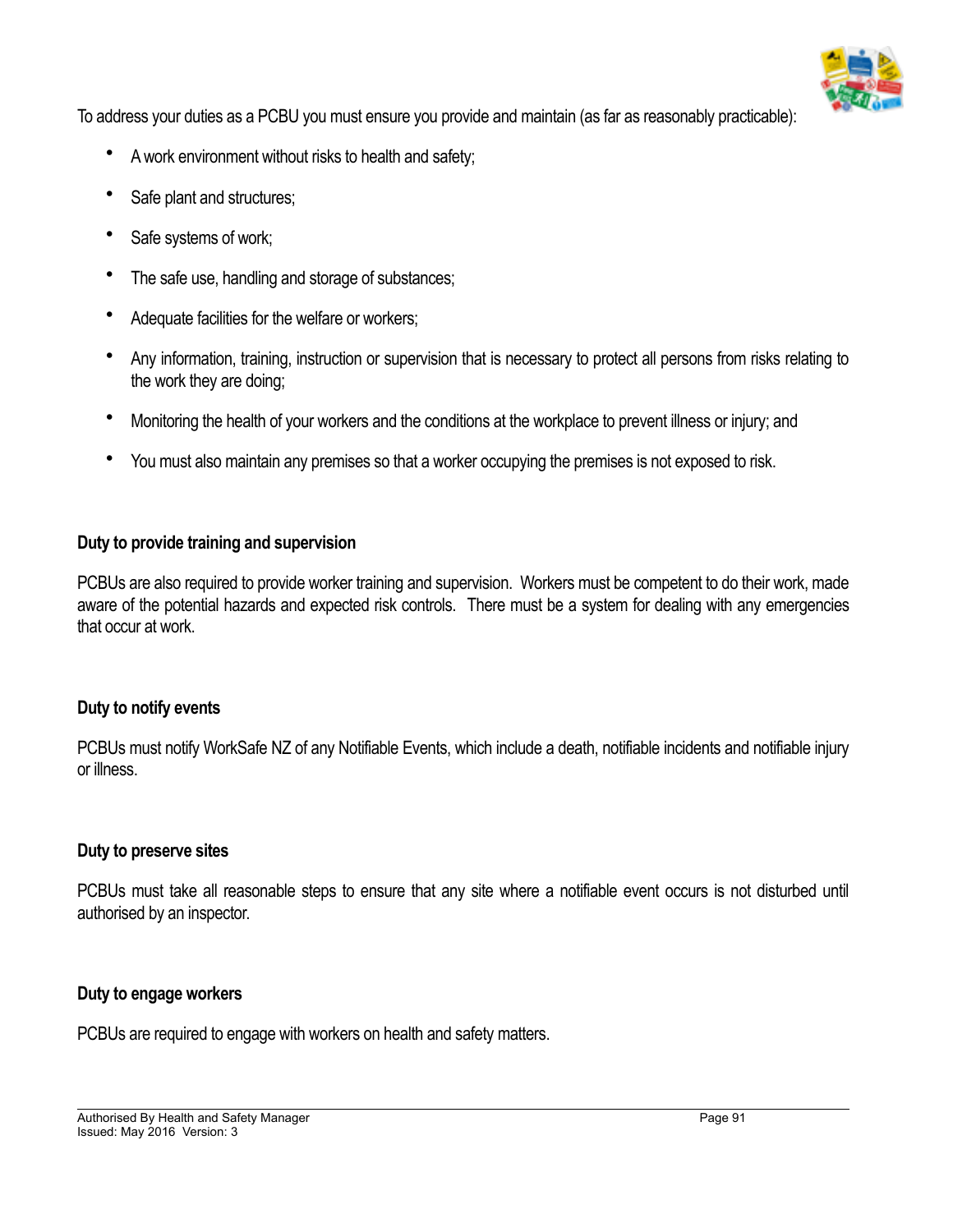

#### **Right of workers to refuse work**

Workers have the right to refuse to do work that could cause them harm.

#### **General PCBU H&S obligations**

PCBUs cannot contract out of health and safety obligations.

PCBUs must manage Risks to health and safety.

PCBUs must not levy workers.

PCBUs cannot transfer their obligation to another PCBU.

#### **Duty to ensure workplace is safe**

A PCBU with management or control of a workplace must also ensure that the workplace, the means of entering and exiting the workplace, and anything arising from the workplace are without risks to the health and safety of any person.

#### **Duty to consult with other duty holders**

PCBUs who have a duty relating to the same matter (e.g. working on the same job) must, so far as is reasonably practicable, consult, co-operate with, and co-ordinate activities with all other PCBUs who have a duty in relation to the same matter.

#### **Duty of Officers:**

Officers' of a PCBU must exercise *due diligence* to ensure that the PCBU complies with its duties or obligations.

#### **Due Diligence**

To exercise due diligence, you must:

• Acquire and keep up to date knowledge of work health and safety matters;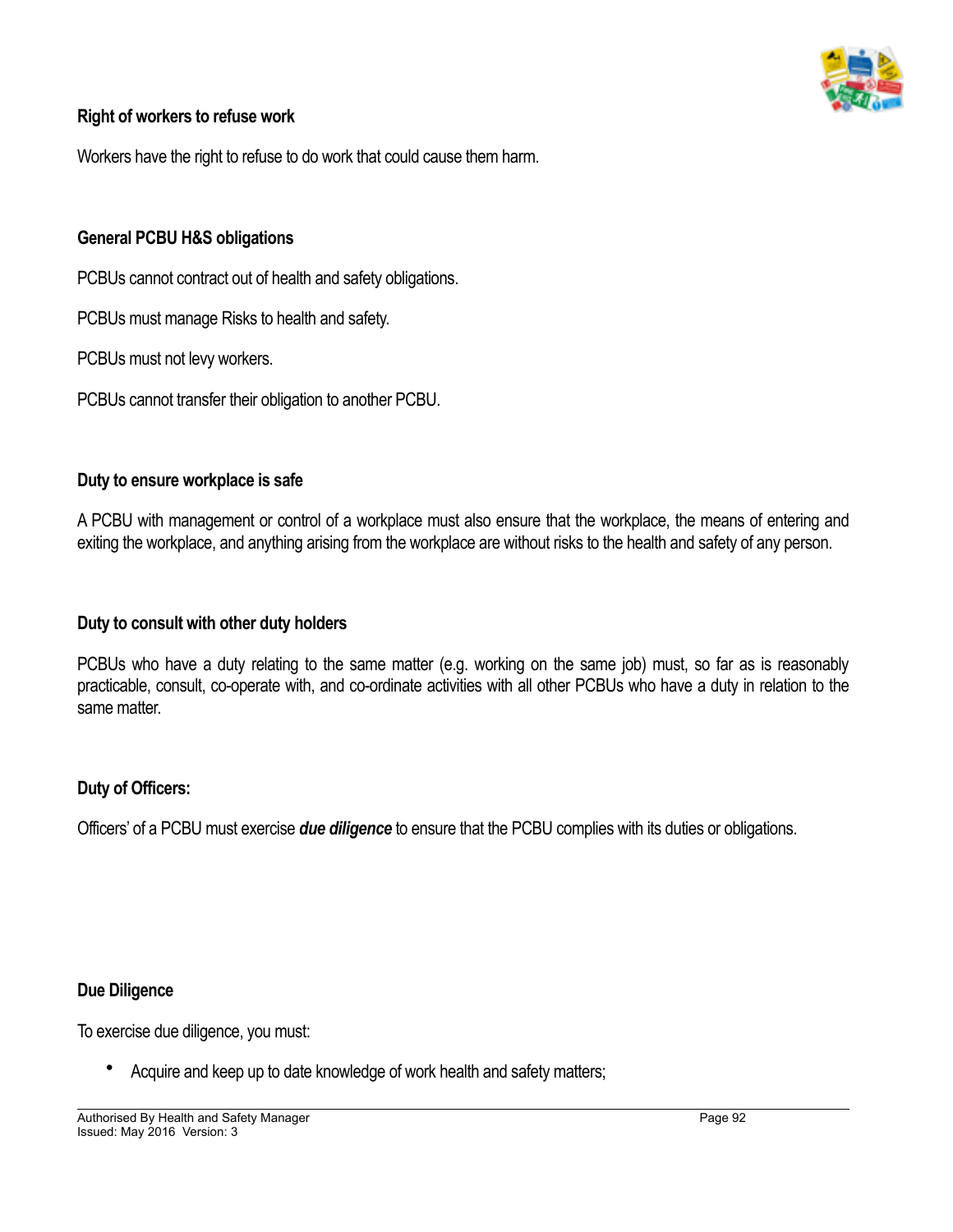

- Gain an understanding of the nature of your operations and the hazards and risks associated with those operations;
- Ensure that when work is carried out, appropriate resources and processes are available for use (and are used) to eliminate or minimise risks to health and safety;
- Ensure appropriate processes are in place for receiving, considering and responding in a timely manner to information regarding incidents, hazards and risks;
- Ensure that processes are implemented for complying with any duty or obligation of a PCBU under the Act; and
- Verify (regularly check) that processes and resources have been provided and used.

A PCBU is responsible for taking all practicable steps to ensure people in the vicinity are not exposed to harm regardless of the purpose for which they are in the vicinity. The extent of the duty to visitors depends on the purpose of the visit:

#### • **Where a visit brings some benefit to the occupier**

Broadly, where people are visiting for work-related reasons, pay to be there, or are present for the benefit of the occupier, the PCBU is responsible for taking all practicable steps to ensure they are not exposed to harm.

#### • **Other authorised visitors**

There is a duty to all authorised visitors not included in the above categories — to warn them of known significant, out-of-the-ordinary hazards in the place of work.

# • **When there is no duty to visitors**

People visiting a place of work under any other circumstances are owed no duty under section 16 by the occupier. This includes people visiting for the purpose of recreation or leisure.

#### *PCBUs have no duty to trespassers.*

# **11a.2 Duties of Workers, Contractors and Subcontractors**

#### **Duties to contractors and subcontractors**

A PCBU must take all practicable steps to ensure that contractors and subcontractors engaged, and any workers of a contractor or subcontractor, are not harmed by hazards in or arising from the place of work.

# **Duties to customers and clients**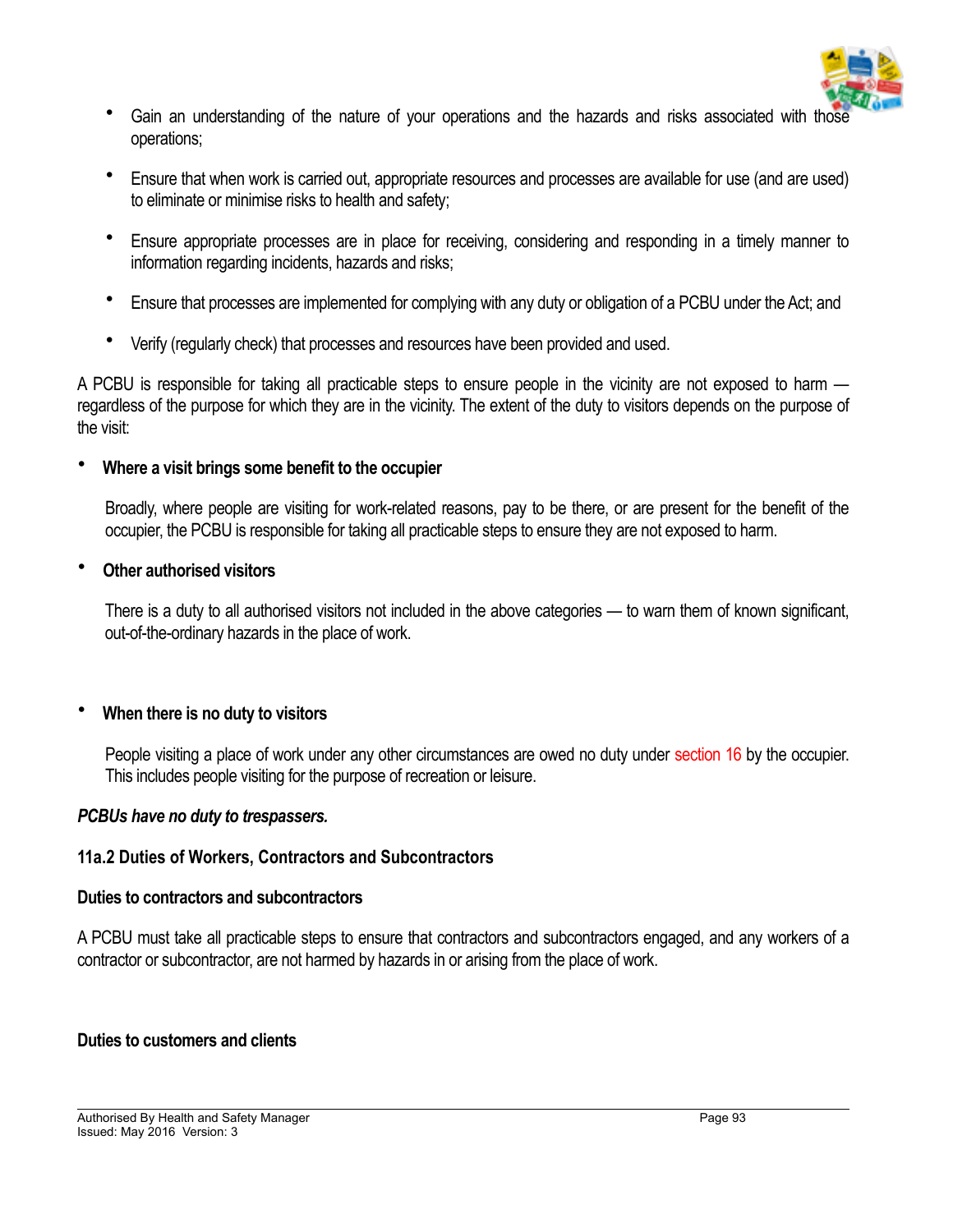

A PCBU must take all reasonable practicable steps to ensure that customers and clients are not harmed by hazards in or arising from the place of work. Those who are owed the duty are people who:

- Have paid the person in control (either directly or indirectly) to be there or to carry out some activity in the place; or
- Are buying or inspecting goods for sale and from the sale of which the person in control would derive some gain or reward (either directly or indirectly).

If the PCBU does not receive any financial benefit from the visitor, then there is no duty under subsections within The Act. The only duty in such situations is the duty to warn of known, significant, out-of-the-ordinary, work-created hazards.

# **11a.3 Duties of Self-Employed**

Most of the specific duties in the latest Worksafe NZ Act are to encourage employers to manage hazards and provide safe and healthy workplaces, although many of the specific duties do not apply to the self-employed. Sections of the Act do, however, create a general duty for the self-employed to maintain their own safety and health, and that of others who may be affected by their work. A Section of the Act requires that if you are self-employed, then you should take all practicable steps to ensure: **your own safety while at work; and that no action or inaction by you while at work causes harm to any other person.**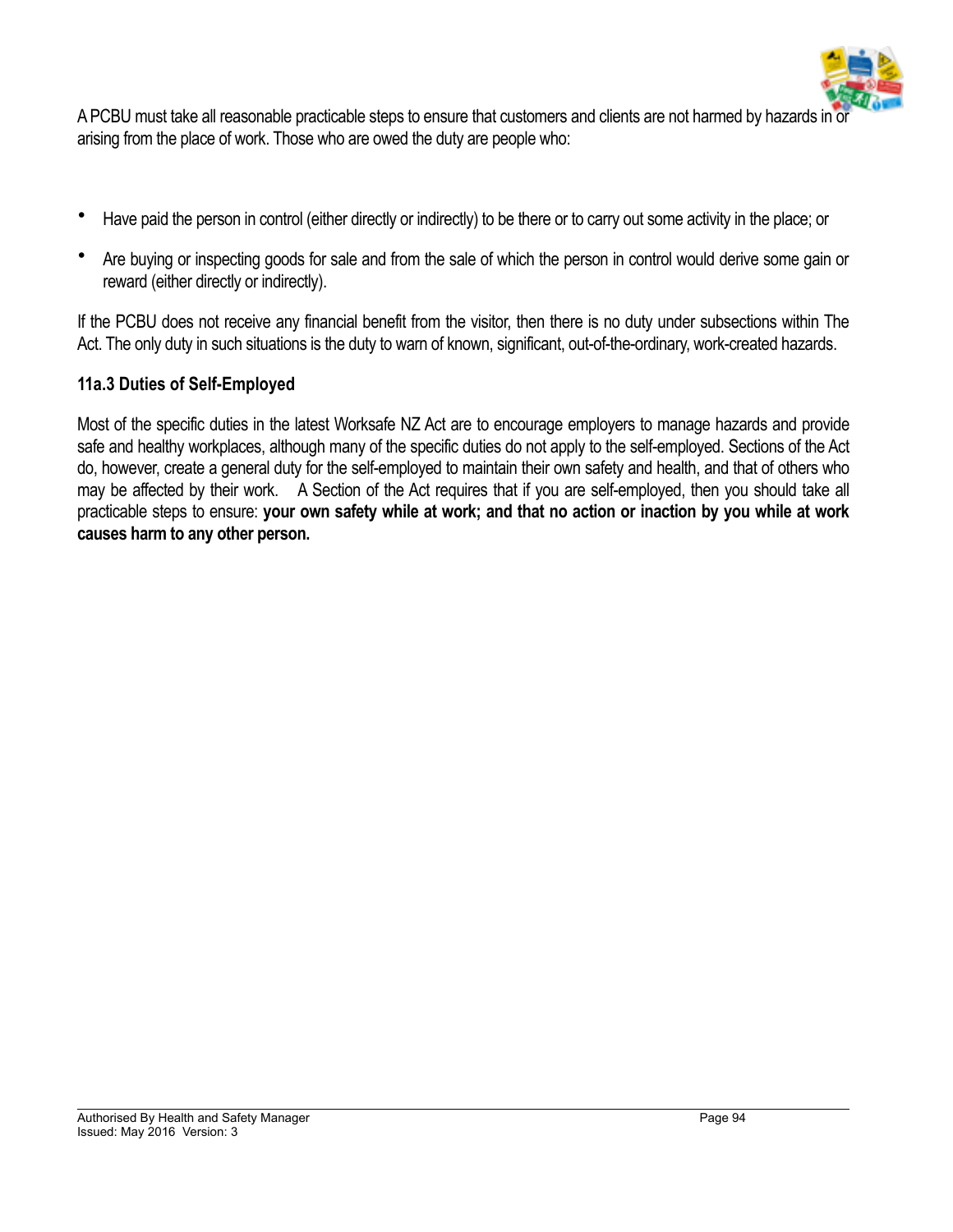



#### **12.1. Explanatory Note**

The purpose of the Rehabilitation Section is to explain the the company Policy when a worker is injured at work (or is ill as a result of work) and is unable to return initially to their usual job, due to the nature of their injury/ illness. The aim of this section is to set out the processes and all the procedures for that worker to return to work at the earliest possible time, on lighter duties than they would otherwise do in their normal job.

#### **Parts of this sections duties will be covered by the Site Managers and the collaborative outcome will cover off in all of the applicable areas below.**

#### **12.2. Introduction**

The objective is to bring the injured, or sick worker back into the workforce as soon as appropriate for the worker . Workers are known to recover more quickly while they are at work doing meaningful work and it is known they suffer less stress, (eg. ACC will only pay 80% of earnings if the worker is off work) There is the opportunity with appropriate Rehabilitation duties for the worker to earn as much money as he/she was before the injury while recovering from an injury.

There are 5 stake holders in the Rehabilitation Plan:

- The injured worker
- The company
- The Doctor
- ACC
- Physiotherapists, Specialists etc.

#### **12.3. Process**

A Rehabilitation Co-ordinator will be appointed within the company.

The Rehabilitation Co-ordinator will take care to ensure the injured worker is not a risk of further injury or the alternative work offered detrimentally affects a healing process.

#### **12.4. Rehabilitation Co-ordinator**

The Rehabilitation Co-ordinator will communicate with the other stakeholders. With these bodies in mind, they will organize, plan and implement a programme of rehabilitation which will be characterized by the injury/illness, ability of the worker, and the type of work available, which would readily contribute to the recuperation of the worker, and the productivity of the business.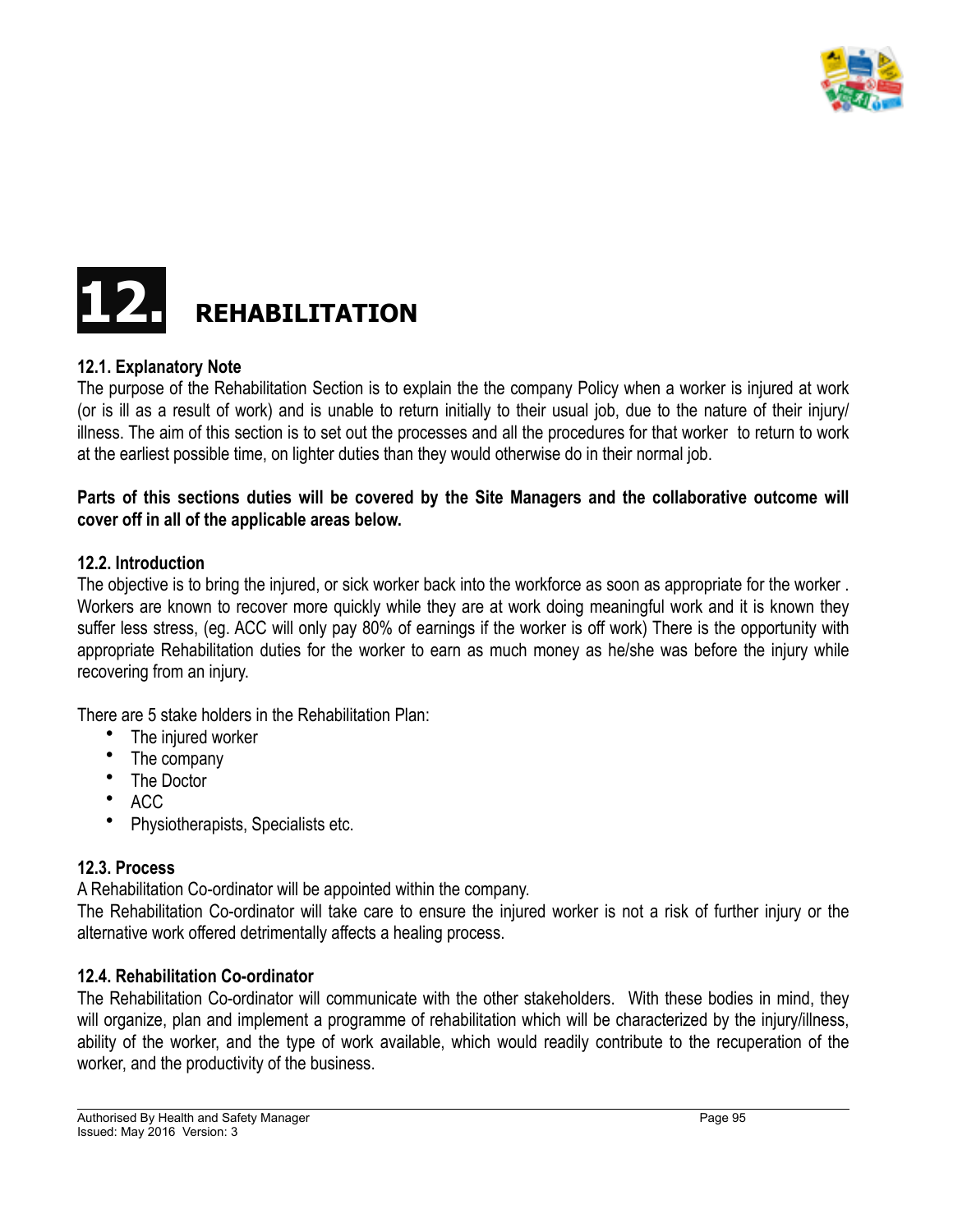

The Rehabilitation Co-ordinator will organize for the worker to see a Doctor for a certificate to put them back to work on rehabilitation duties. The Rehabilitation Co-ordinator will need to inform the Doctor of the rehabilitation/ alternate/light duties available for the Doctor to support the return to work.

#### **12.5. Information Collection and Release**

The Co-ordinator will be required to obtain permission from the injured worker to collect and pass on confidential medical information. With the Privacy Act 1993 in mind the sample forms at the end of this section are to be used.

#### **12.6. Rehabilitation Duties**

It may be helpful to classify alternative jobs into the following three categories:

- a. Light Duties
- b. Minimum Physical
- c. Physical

The following lists some suggestions for alternative jobs in the various categories:

- a. Light Duties
- b. Check First Aid Equipment
- c. Check Fire Extinguishers (Current Status of Fitness)
- d. Cleaning signs
- e. Equipment Safety Checks
- f. Check warrants and registration of company vehicles
- g. Hazard Identification Procedures organisation / Updating
- h. Filing and Office duties (Banking)
- i. Quality Control Inspection
- j. Proofing Copy
- k. Cleaning
- l. Training
- m. Refresher course in safety procedures
- n. Morning teas
- o. Destroy old files

Advice will be sought from the appropriate people, such as a Doctor, to ascertain the restrictions to be imposed.

#### **Minimum Physical**

**Maintenance** General Cleaning Duties First Aid Course

**Physical** Site Checks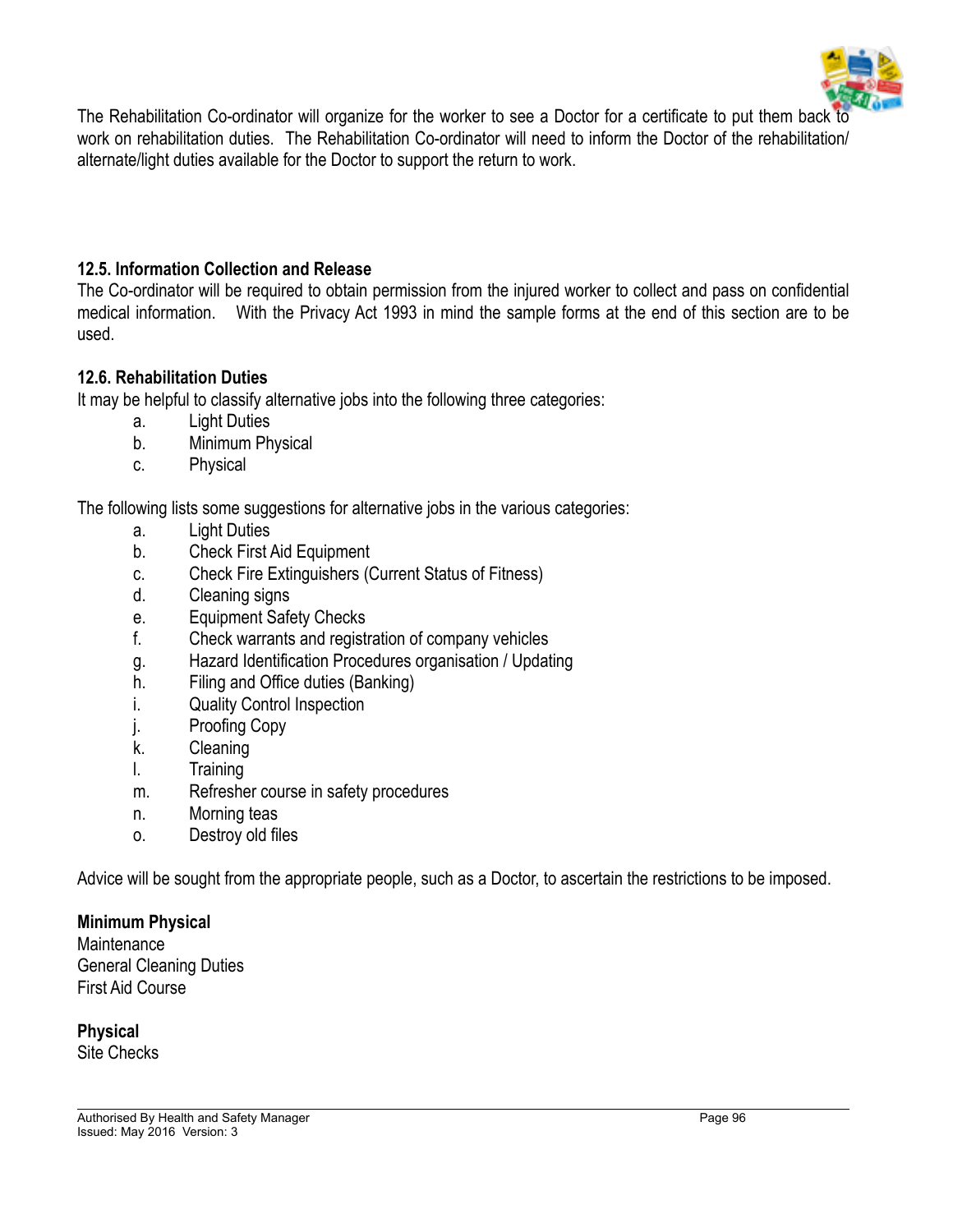

# **12.7. Returning the Worker to a Rehabilitation Program**

The Rehabilitation Co-ordinator will compile a file on the injured worker to record the rehabilitation. On the completion this information will be stored in the individuals' personal file.

The Rehabilitation process will take into account the individual needs, and there is a need to create opportunities to assist workers to continue to lead constructive, satisfying lives. These opportunities are to be designed in such a way as to assist in recovering, or acquiring skills that will help an injured worker work in a position or job, similar to that held, before the accident occurred.

#### **Rehabilitation Co-ordinator to:**

Set up a rehabilitation file for the worker including forms in this section. Obtain a copy of the Doctors ACC Certificate. Contact the ACC Case Manager at the ACC Branch Office who is administering the NZISM file. Discuss with the Case Manager the ACC assessment:

- Is the worker fit for alternative work?
- Is the worker fit for usual work duties?
- Discuss the return to the workplace based rehabilitation plan
- Record the time off work
- Contact the injured worker
- Arrange for the worker to see a Doctor to get a clearance to return to Rehabilitation
- Sight Doctors 'fit for rehabilitation' certificate
- Implement rehabilitation plan
- Monitor rehabilitation plan
- Sight the Doctor 'fit for return' to usual duties certificate
- Sign off the programme when the Worker returns to usual duties
- Communicate and discuss the rehabilitation plan with the ACC Case Manager at all times. The Case Manager may also wish to come to the site to discuss the program with the worker and their Manager/ Rehabilitation Co-ordinator.

#### **THE PRIVACY ACT 1993 & THE HEALTH INFORMATION PRIVACY CODE 1994**

To assist in obtaining the full benefits workers may be entitled to, *for a workplace injury/illness* Certain information is required. The information will include biographical and health related information, earnings, accident information and compensation payments.

#### **A worker is under no legal obligation to pass this information to an employer and it is illegal for an employer to obtain it without the worker's consent.** Workers are asked to sign the accompanying form.

While management will obtain as much information as possible, from the worker directly, it may be necessary to inquire of other people such as Doctors or medical record keepers. Without this information it will be impossible to assess entitlement to payments, or to assess the best possible alternative work for the worker in the company rehabilitation plan. This could mean the worker might miss out on payments they are in fact entitled to.

It will at times, be necessary for the Company to release information about the worker in order to ascertain what assistance they are entitled to and **their consent is required for that to occur**.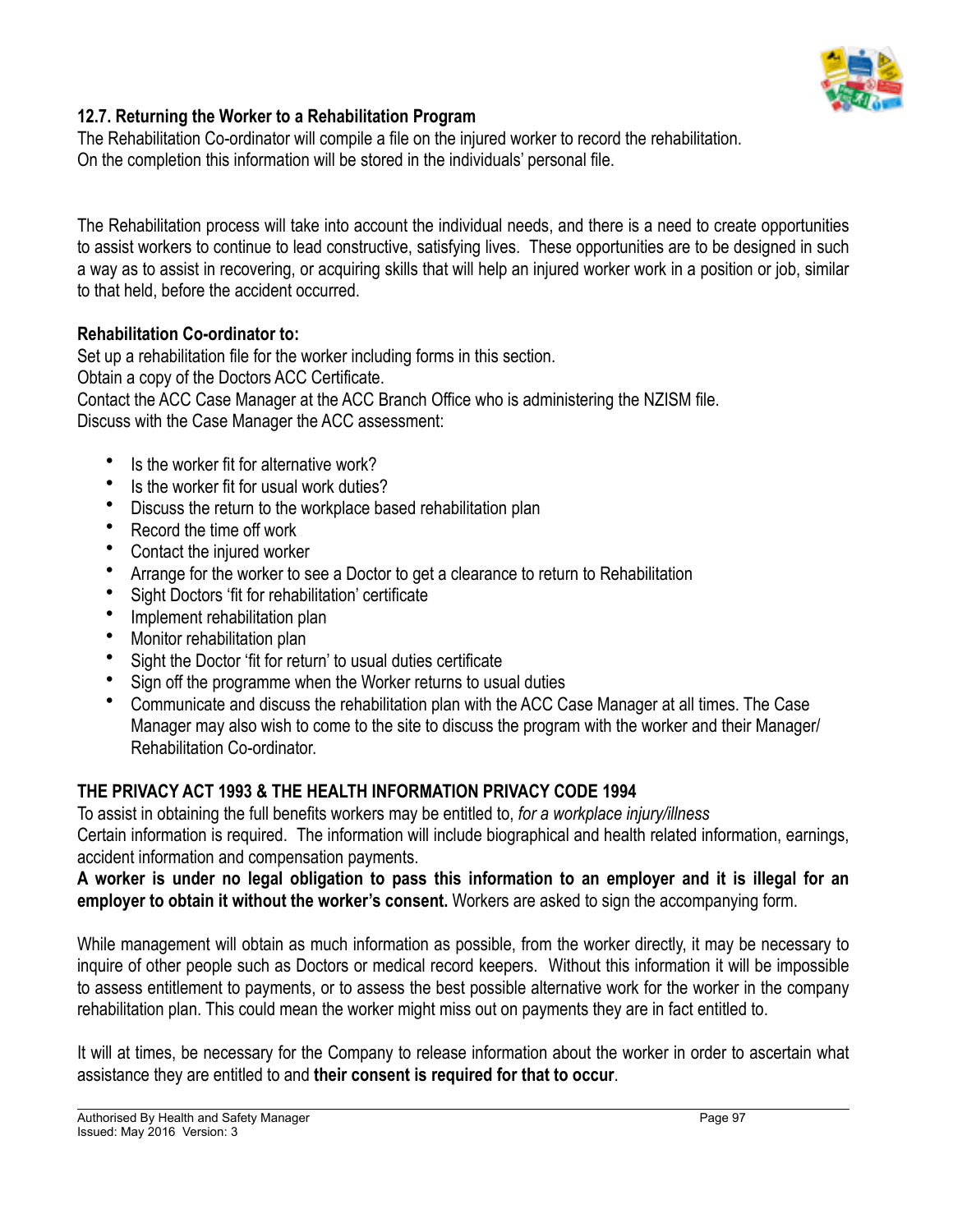

The above refers only to claim under ACC. The Information Privacy Principles of the Privacy Act and the Health Information Privacy Code 1994, ensures the worker interests are looked after by binding an employer to the following:

- 1. The least amount of personal information must be collected to meet the needs.
- 2. The individual has to know of, and consent to the collection of the information.
- 3. The information is kept secure.
- 4. Workers have access to the information and can correct any information that has been collected.
- 5. The information is only used for the purpose it was collected.
- 6. There are limits on what information an employer can release.

Any concerns a worker has on this matter can be discussed with the Rehabilitation Co-ordinator. If there are still concerns after these discussions, or it a worker feels that their employer is not handling the information collected correctly, they have the right of complaint to The Privacy Commissioner, P O Box 466, Auckland 1 (Ph: 0800 803 909).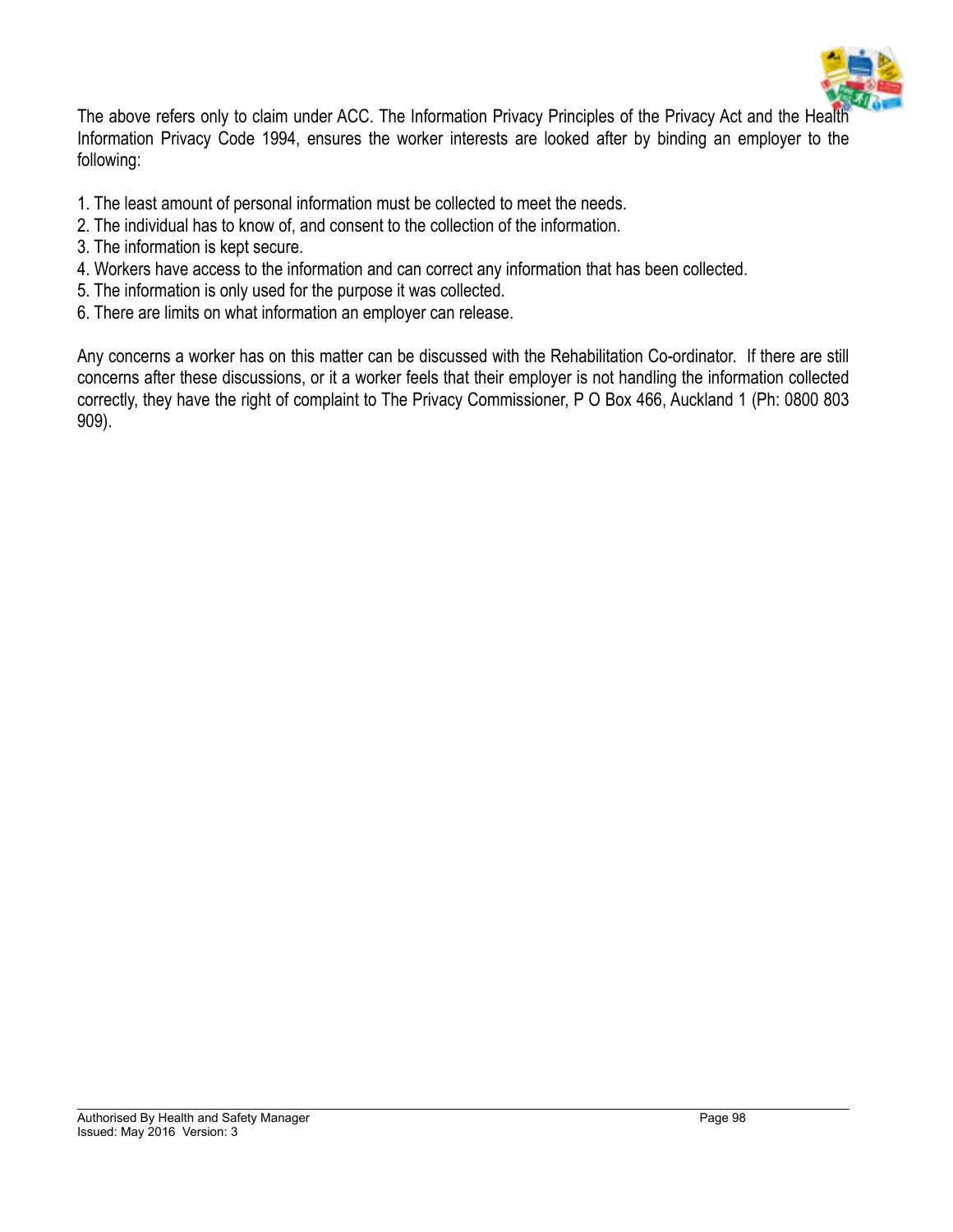

# **SITE SPECIFIC SAFETY PLANS**

#### **13.1. Explanatory Note**

A Site Specific Safety Plan (SSSP) is a safety document created prior to the start of a major construction project. A series of job specific questions are asked and once completed a SSSP document is produced containing the following:

- a) Contact details for the main contractor and site supervisor;
- b) Description of the job;
- c) Description of the site or place of work;
- d) The workplace safety representative;
- e) Hazard management including a list of hazards likely to be encountered in the work place and the recommended risk controls that should be in place to manage the listed hazards;
- f) Any notifiable works for the job; (see point 13.4)
- g) Safety training requirements;
- h) The minimum PPE required for the job;
- i) Hazardous substances;
- j) Accident (event) reporting procedures;
- k) Communication and safety awareness requirements;
- l) Safety reviews;
- m) Emergency plan;
- n) Subcontractors and visitors;
- o) Plant and equipment;
- p) Any additional requirements; and
- q) A list of forms and checklists attached (including Task Analysis documents).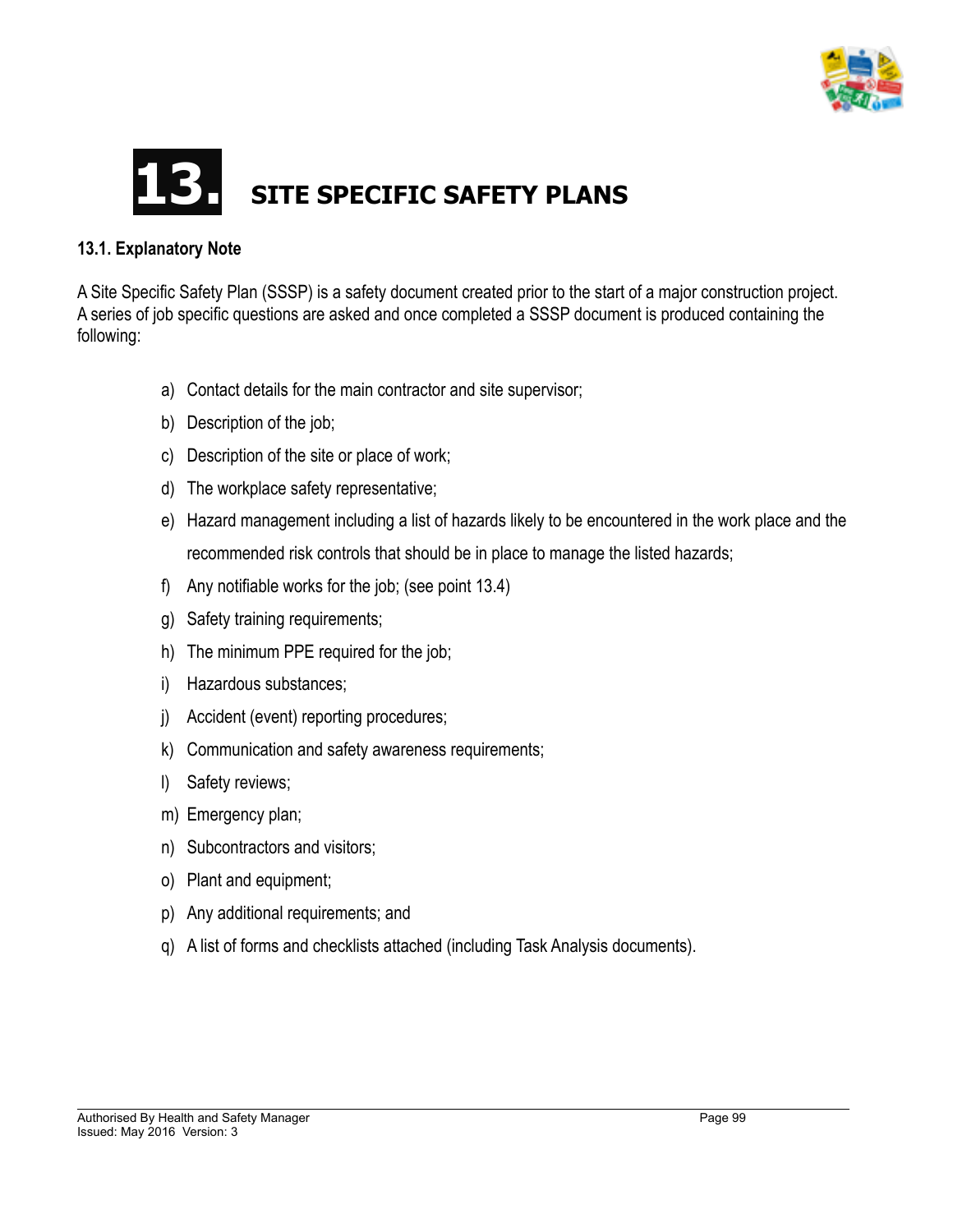

# **13.2. Responsibilities**

A SSSP is usually created for major building projects or when requested by a main client.

The Health and Safety Manager/co-ordinator or Site Supervisor is responsible for completing and printing the SSSP, attaching additional documents such as the Emergency Plan, Training Registers, Task Analysis etc and signing off the document. The SSSP as a completed document is to be held on the job site.

#### **13.3. Application and Use**

The SSSP held on site will be discussed during the site induction process. This process will assist workers on how to manage job-based safety in their workplace. The following items must be covered and signed off where required;

- 1. Work Preparation
- 2. Job Induction
- 3. Visitor Induction
- 4. Client Induction
- 5. Hazard Identification and Risk Management
- 6. Task Analysis
- 7. Workplace Reviews
- 8. Toolbox Meetings
- 9. Site Security

# **13.4. Notification of Hazardous Work**

The requirement to notify WorkSafe NZ is defined in the Health & Safety Regulations.

Where hazardous work is to be carried out by our company, WorkSafe NZ will be informed in writing at least 24 hours prior to commencement of such work.

Notification is completed online, via WorkSafe NZ website at the following address; www.business.govt.nz/ worksafe/notifications-forms

The SSSP process (when required) also ensures that any hazardous work is identified during the hazard identification process and a SSSP is produced. The SSSP lists any hazardous work that is required to be notified to WorkSafe NZ.